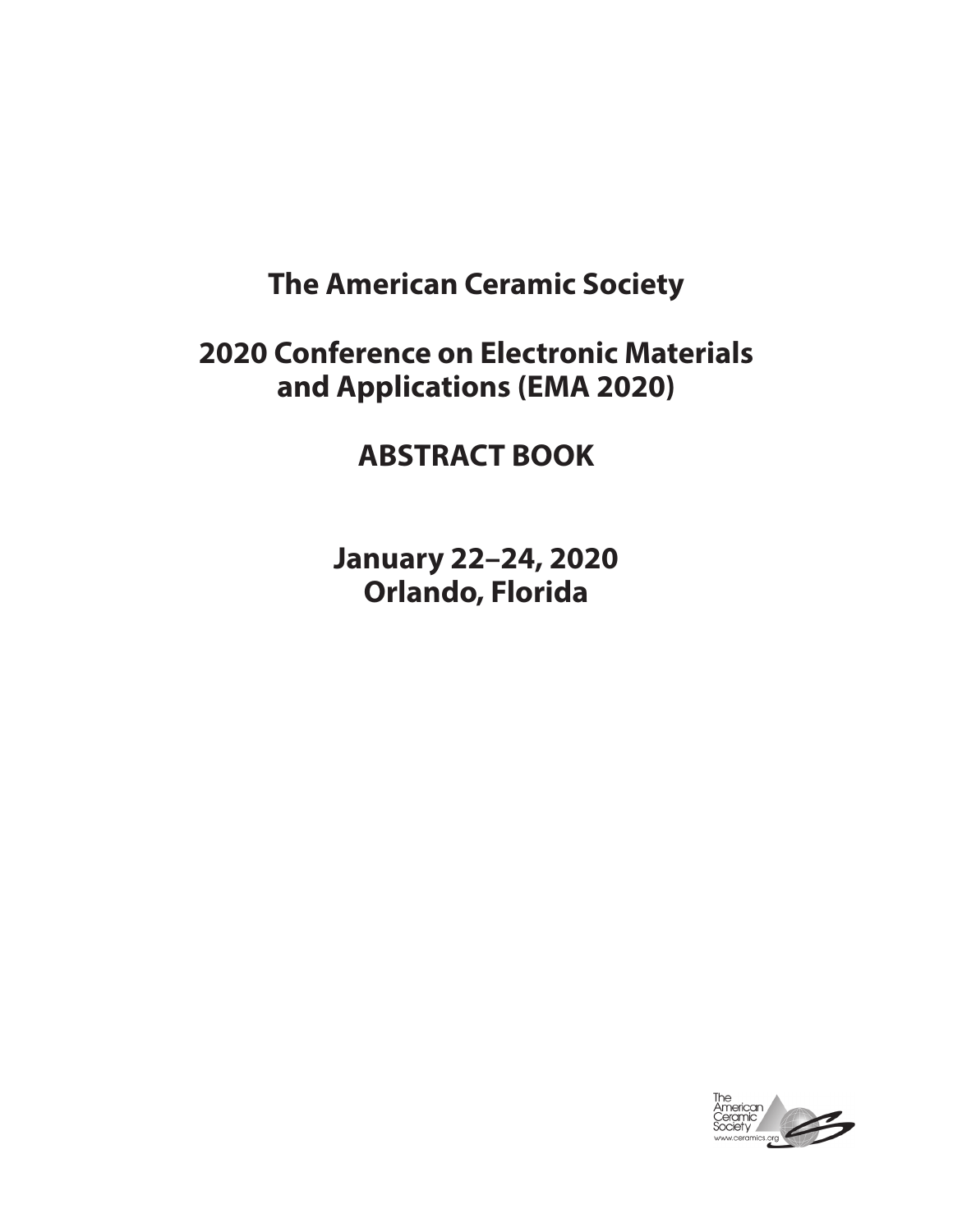# **Introduction**

This volume contains abstracts for 333 presentations during the 2020 Conference on Electronic Materials and Applications (EMA 2020) in Orlando, Florida. The abstracts are reproduced as submitted by authors, a format that provides for longer, more detailed descriptions of papers. The American Ceramic Society accepts no responsibility for the content or quality of the abstract content. Abstracts are arranged by day, then by symposium and session title. An Author Index appears at the back of this book. The Meeting Guide contains locations of sessions with times, titles and authors of papers, but not presentation abstracts.

# **How to Use the Abstract Book**

Refer to the Table of Contents to determine page numbers on which specific session abstracts begin. At the beginning of each session are headings that list session title, location and session chair. Starting times for presentations and paper numbers precede each paper title. The Author Index lists each author and the page number on which their abstract can be found.

Copyright © 2020 The American Ceramic Society (www.ceramics.org). All rights reserved.

## **MEETING REGULATIONS**

The American Ceramic Society is a nonprofit scientific organization that facilitates the exchange of knowledge meetings and publication of papers for future reference. The Society owns and retains full right to control its publications and its meetings. The Society has an obligation to protect its members and meetings from intrusion by others who may wish to use the meetings for their own private promotion purpose. Literature found not to be in agreement with the Society's goals, in competition with Society services or of an offensive nature will not be displayed anywhere in the vicinity of the meeting. Promotional literature of any kind may not be displayed without the Society's permission and unless the Society provides tables for this purpose. Literature not conforming to this policy or displayed in other than designated areas will be disposed. The Society will not permit unauthorized scheduling of activities during its meeting by any person or group when those activities are conducted at its meeting place in interference with its programs and scheduled activities. The Society does not object to appropriate activities by others during its meetings if it is consulted with regard to time, place, and suitability. Any person or group wishing to conduct any activity at the time and location of the Society meeting must obtain permission from the Executive Director or Director of Meetings, giving full details regarding desired time, place and nature of activity.

**Diversity Statement:** The American Ceramic Society values diverse and inclusive participation within the field of ceramic science and engineering. ACerS strives to promote involvement and access to leadership opportunity regardless of race, ethnicity, gender, religion, age, sexual orientation, nationality, disability, appearance, geographic location, career path or academic level.

Visit the registration desk if you need access to a nursing mother's room or need further assistance. For childcare services, please check with the concierge at individual hotels for a listing of licensed and bonded child care options.

The American Ceramic Society plans to take photographs and video at the conference and reproduce them in educational, news or promotional materials, whether in print, electronic or other media, including The American Ceramic Society's website. By participating in the conference, you grant The American Ceramic Society the right to use your name and photograph for such purposes. All postings become the property of The American Ceramic Society.

During oral sessions conducted during Society meetings, **unauthorized photography, videotaping and audio recording is prohibited.** Failure to comply may result in the removal of the offender from the session or from the remainder of the meeting.

**Registration Requirements:** Attendance at any meeting of the Society shall be limited to duly registered persons.

**Disclaimer:** Statements of fact and opinion are the responsibility of the authors alone and do not imply an opinion on the part of the officers, staff or members of The American Ceramic Society. The American Ceramic Society assumes no responsibility for the statements and opinions advanced by the contributors to its publications or by the speakers at its programs; nor does The American Ceramic Society assume any liability for losses or injuries suffered by attendees at its meetings. Registered names and trademarks, etc. used in its publications, even without specific indications thereof, are not to be considered unprotected by the law. Mention of trade names of commercial products does not constitute endorsement or recommendations for use by the publishers, editors or authors.

Final determination of the suitability of any information, procedure or products for use contemplated by any user, and the manner of that use, is the sole responsibility of the user. Expert advice should be obtained at all times when implementation is being considered, particularly where hazardous materials or processes are encountered.

Copyright © 2020. The American Ceramic Society (www.ceramics.org). All rights reserved.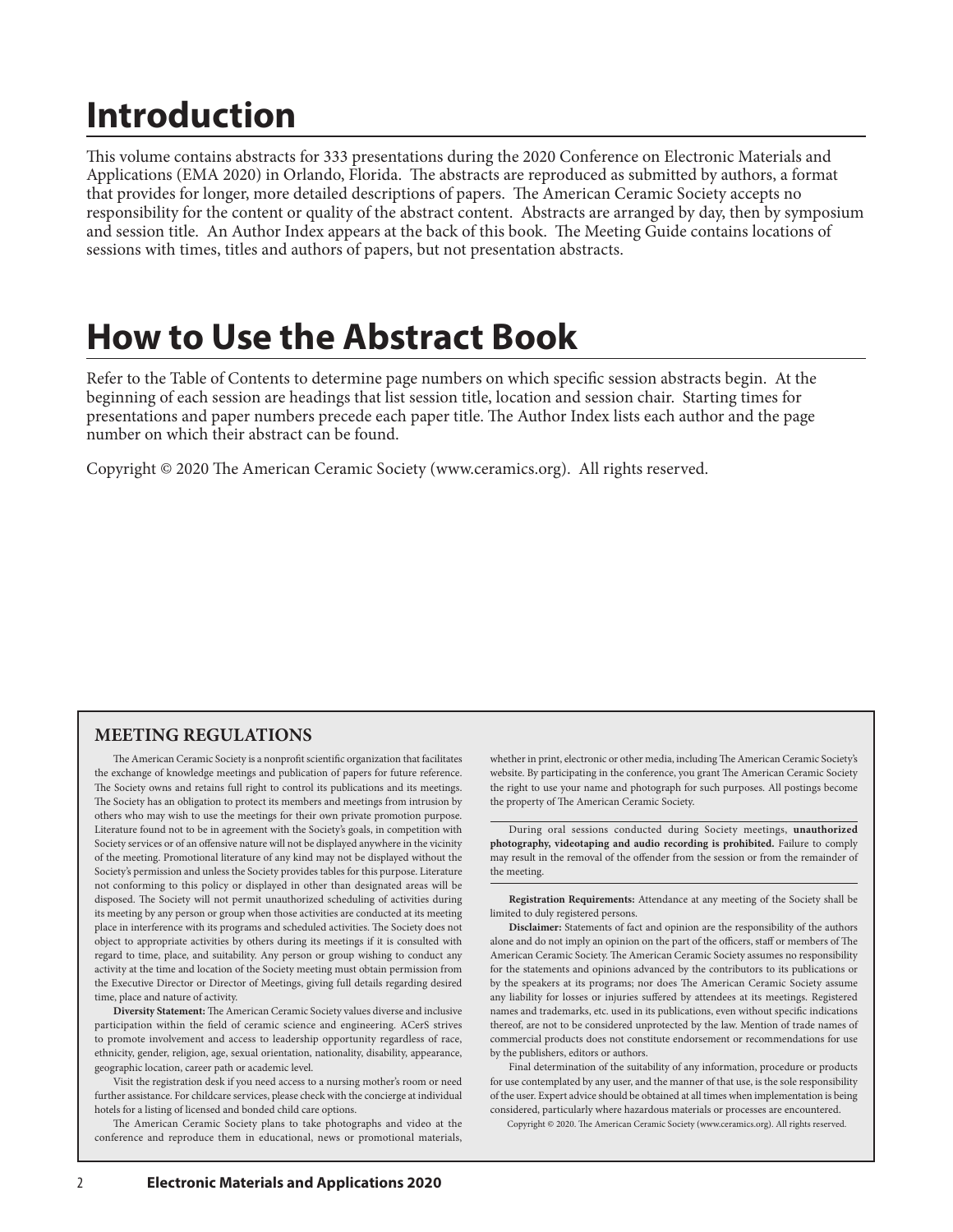# **Table of Contents**

| Wednesday, January 22, 2020                                                                                                  |
|------------------------------------------------------------------------------------------------------------------------------|
|                                                                                                                              |
| <b>S1: Characterization of Structure-Property Relationships in Functional</b><br><b>Ceramics</b>                             |
|                                                                                                                              |
| Advanced Electron Microscopy Methods for Characterization of Functional Ceramics  8                                          |
| S2: Advanced Electronic Materials: Processing Structures, Properties,<br>and Applications                                    |
|                                                                                                                              |
| Electromechanical Properties and Structure of Bulk and Film Electronic Materials  11                                         |
| S3: Frontiers in Ferroic Oxides: Synthesis, Structure, Properties,<br>and Applications                                       |
|                                                                                                                              |
| Magnetism, Structure, and Defects in Transition Metal Oxides  14                                                             |
| <b>S4: Complex Oxide Thin Film Materials Discovery: From Synthesis</b><br>to Strain/Interface Engineered Emergent Properties |
|                                                                                                                              |
|                                                                                                                              |
|                                                                                                                              |
| <b>S8: Structure-Property Relationships in Relaxor Ceramics</b>                                                              |
|                                                                                                                              |
|                                                                                                                              |
|                                                                                                                              |
| <b>S10: Point Defects and Transport in Ceramics</b>                                                                          |
| Predictive Point Defect Energetics and Equilibria from Density Functional                                                    |
|                                                                                                                              |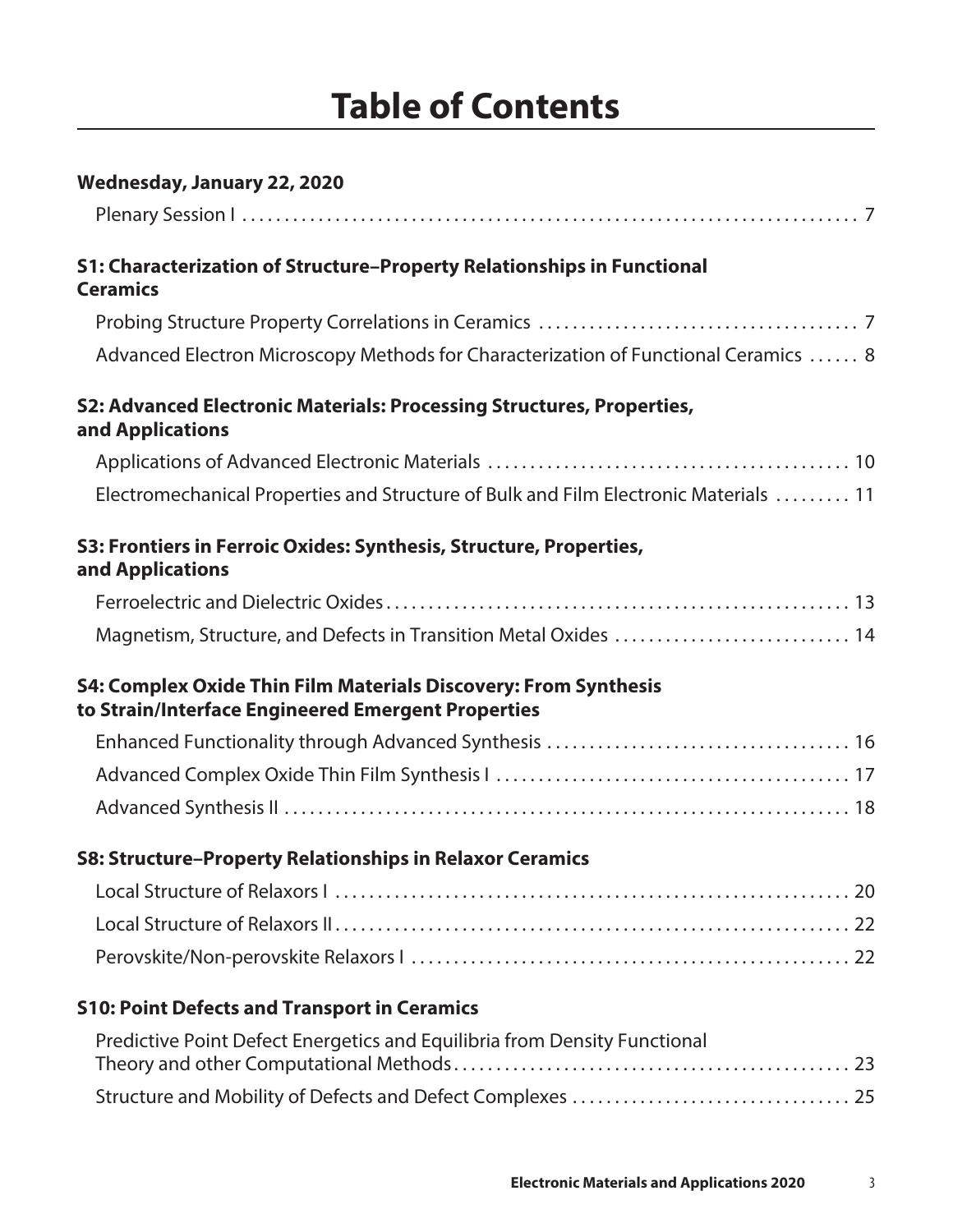| S14: Agile Design of Electronic Materials: Aligned Computational and<br><b>Experimental Approaches and Materials Informatics</b><br>Thursday, January 23, 2020<br><b>S1: Characterization of Structure-Property Relationships</b><br>in Functional Ceramics<br>S2: Advanced Electronic Materials: Processing Structures, Properties,<br>and Applications<br>S3: Frontiers in Ferroic Oxides: Synthesis, Structure, Properties,<br>and Applications<br><b>S4: Complex Oxide Thin Film Materials Discovery: From Synthesis</b><br>to Strain/Interface Engineered Emergent Properties | <b>S12: Electronic Materials Applications in 5G Telecommunications</b> |
|------------------------------------------------------------------------------------------------------------------------------------------------------------------------------------------------------------------------------------------------------------------------------------------------------------------------------------------------------------------------------------------------------------------------------------------------------------------------------------------------------------------------------------------------------------------------------------|------------------------------------------------------------------------|
|                                                                                                                                                                                                                                                                                                                                                                                                                                                                                                                                                                                    |                                                                        |
|                                                                                                                                                                                                                                                                                                                                                                                                                                                                                                                                                                                    |                                                                        |
|                                                                                                                                                                                                                                                                                                                                                                                                                                                                                                                                                                                    |                                                                        |
|                                                                                                                                                                                                                                                                                                                                                                                                                                                                                                                                                                                    |                                                                        |
|                                                                                                                                                                                                                                                                                                                                                                                                                                                                                                                                                                                    |                                                                        |
|                                                                                                                                                                                                                                                                                                                                                                                                                                                                                                                                                                                    |                                                                        |
|                                                                                                                                                                                                                                                                                                                                                                                                                                                                                                                                                                                    |                                                                        |
|                                                                                                                                                                                                                                                                                                                                                                                                                                                                                                                                                                                    |                                                                        |
|                                                                                                                                                                                                                                                                                                                                                                                                                                                                                                                                                                                    |                                                                        |
|                                                                                                                                                                                                                                                                                                                                                                                                                                                                                                                                                                                    |                                                                        |
|                                                                                                                                                                                                                                                                                                                                                                                                                                                                                                                                                                                    |                                                                        |
|                                                                                                                                                                                                                                                                                                                                                                                                                                                                                                                                                                                    |                                                                        |
|                                                                                                                                                                                                                                                                                                                                                                                                                                                                                                                                                                                    |                                                                        |
|                                                                                                                                                                                                                                                                                                                                                                                                                                                                                                                                                                                    |                                                                        |
|                                                                                                                                                                                                                                                                                                                                                                                                                                                                                                                                                                                    |                                                                        |
|                                                                                                                                                                                                                                                                                                                                                                                                                                                                                                                                                                                    |                                                                        |
|                                                                                                                                                                                                                                                                                                                                                                                                                                                                                                                                                                                    |                                                                        |
|                                                                                                                                                                                                                                                                                                                                                                                                                                                                                                                                                                                    |                                                                        |
|                                                                                                                                                                                                                                                                                                                                                                                                                                                                                                                                                                                    |                                                                        |
| <b>S6: Complex Oxide and Chalcogenide Semiconductors:</b><br><b>Research and Applications</b>                                                                                                                                                                                                                                                                                                                                                                                                                                                                                      |                                                                        |
| Design and Discovery of Complex-Structured Semiconductors  48                                                                                                                                                                                                                                                                                                                                                                                                                                                                                                                      |                                                                        |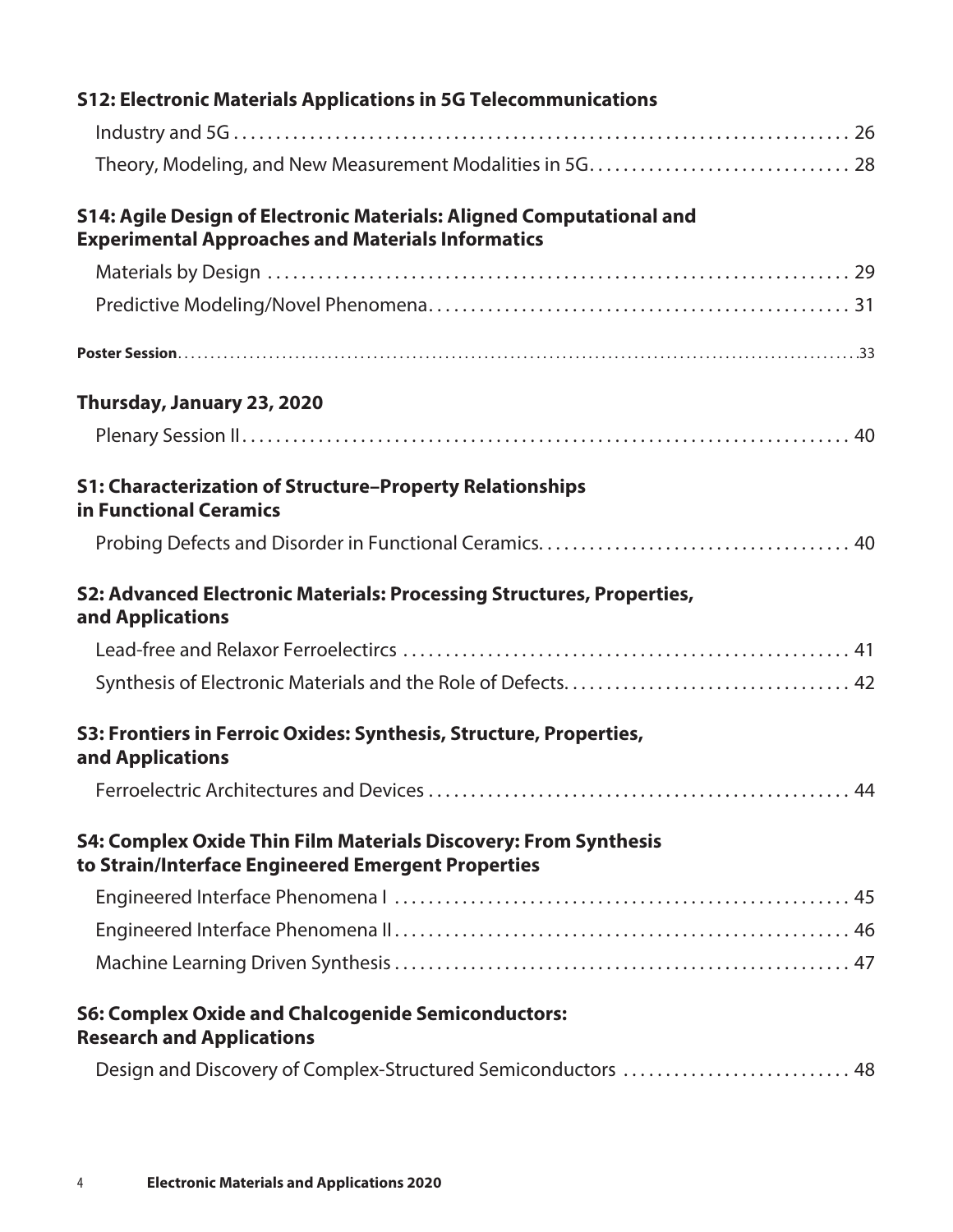| <b>S7: Superconducting and Magnetic Materials: From Basic Science</b>                                                            |  |
|----------------------------------------------------------------------------------------------------------------------------------|--|
| to Applications                                                                                                                  |  |
|                                                                                                                                  |  |
|                                                                                                                                  |  |
| <b>S8: Structure-Property Relationships in Relaxor Ceramics</b>                                                                  |  |
|                                                                                                                                  |  |
|                                                                                                                                  |  |
|                                                                                                                                  |  |
| <b>S9: Ion Conducting Ceramics</b>                                                                                               |  |
|                                                                                                                                  |  |
| <b>S10: Point Defects and Transport in Ceramics</b>                                                                              |  |
| Defect Mediated Properties (Conductivity, Grain Growth, Creep, Magnetism,                                                        |  |
| <b>S12: Electronic Materials Applications in 5G Telecommunications</b>                                                           |  |
|                                                                                                                                  |  |
|                                                                                                                                  |  |
| <b>S13: Thermal Transport in Functional Materials and Devices</b>                                                                |  |
|                                                                                                                                  |  |
| <b>S14: Agile Design of Electronic Materials: Aligned Computational</b><br>and Experimental Approaches and Materials Informatics |  |
|                                                                                                                                  |  |
|                                                                                                                                  |  |
|                                                                                                                                  |  |
| S16: Molecular, Inorganic, and Hybrid Ferroelectrics for Optoelectronic<br>and Electronic Applications                           |  |
|                                                                                                                                  |  |
|                                                                                                                                  |  |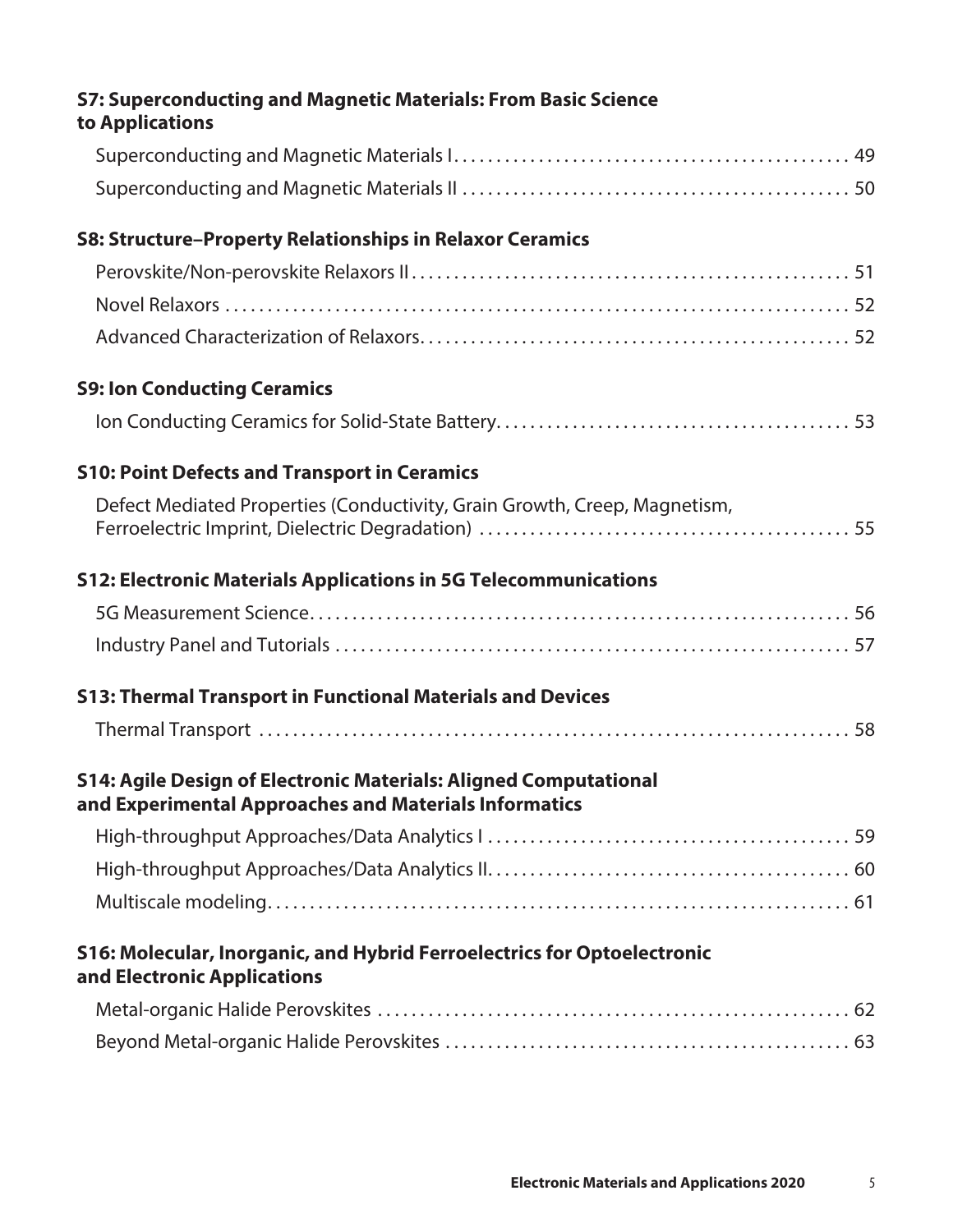# **Friday, January 24, 2020**

| <b>S4: Complex Oxide Thin Film Materials Discovery: From Synthesis</b><br>to Strain/Interface Engineered Emergent Properties |
|------------------------------------------------------------------------------------------------------------------------------|
|                                                                                                                              |
| <b>S5: Mesoscale Phenomena in Ferroic Nanostructures:</b><br><b>Beyond the Thin-Film Paradigm</b>                            |
|                                                                                                                              |
| <b>S6: Complex Oxide and Chalcogenide Semiconductors:</b><br><b>Research and Applications</b>                                |
|                                                                                                                              |
| Advanced Characterization of Physical and Chemical Properties  68                                                            |
| <b>S7: Superconducting and Magnetic Materials: From Basic Science</b><br>to Applications                                     |
|                                                                                                                              |
|                                                                                                                              |
|                                                                                                                              |
|                                                                                                                              |
| <b>S9: Ion Conducting Ceramics</b>                                                                                           |
| Fundamental Processes and Characterizations in Ion Conducting                                                                |
|                                                                                                                              |
| <b>S11: New Directions in Sintering and Microstructure Control</b><br>for Electronic Applications                            |
|                                                                                                                              |
| <b>S15: Functional Materials for Biological Applications</b>                                                                 |
| Synthesis, Functionalization, and Characterization of Biomaterials  76                                                       |
|                                                                                                                              |
|                                                                                                                              |
|                                                                                                                              |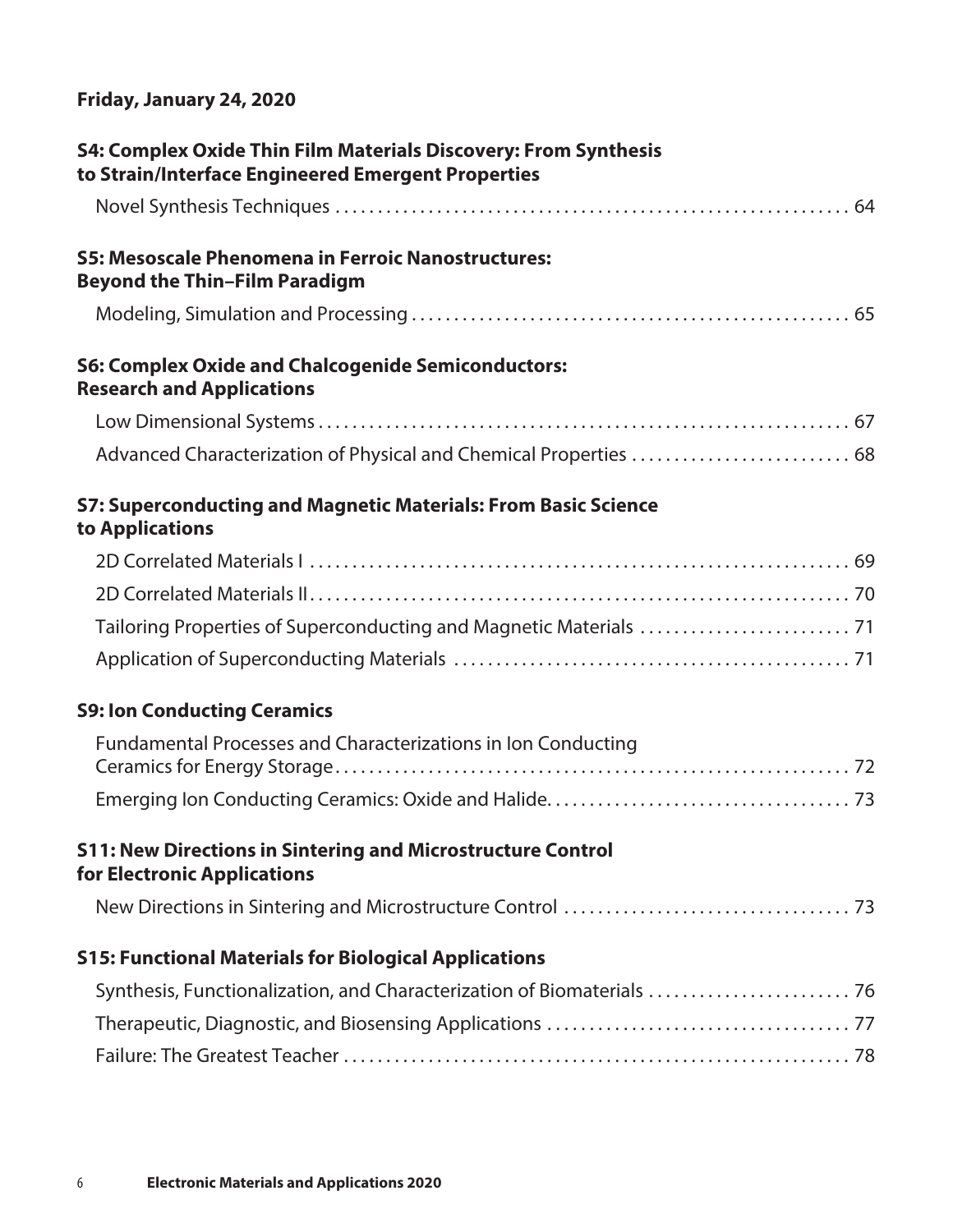# **Wednesday, January 22, 2020**

## **Plenary Session I**

Room: Orange A Session Chair: Alp Sehirlioglu, Case Western Reserve University

## *8:40 AM*

## **(EMA-PLEN- 001-2020) Novel Functionalities in Atomically Controlled Oxide Heterostructures by Pulsed Laser Deposition**

## G. Rijnders\*1

1. University of Twente, MESA+ Institute for Nanotechnology, Netherlands

Complex oxides of the transition metals are of great importance and interest both from a fundamental science as well as a technological point of view. With regards to fundamental science, complex oxides show an interplay between strong electron correlations, band behaviour, as well as rich repertoire of ordering phenomena in the spin and orbital sectors making them an enduring focus of theoretical and experimental investigation. Recent progress in epitaxy-based thin film growth approaches has added a dimension to complex oxide research, providing opportunities to improve experimental control over the properties of the system. We now possess a number of tools that can be used to design novel functionalities in complex oxides. We have demonstrated recently that strong oxygen octahedral coupling at interfaces transfers the octahedral rotation from one oxide into the other at the interface region. As a result, we possess control of magnetic and electronic properties by atomic scale design of the oxygen octahedral rotation. In this contribution I will highlight recent work on magnetic anisotropy in manganites, as well as the control of the metal-to-insulator transition temperature in nickelate heterostructures and superlattices.

## **S1: Characterization of Structure–Property Relationships in Functional Ceramics**

## **Probing Structure Property Correlations in Ceramics** Room: Citrus B

Session Chair: Abhijit Pramanick, City University of Hong Kong

## *10:00 AM*

## **(EMA-S1-001-2020) Influence of Adsorption on Equilibrium Metal-Ceramic Orientation Relationships (Invited)**

H. Nahor<sup>1</sup>; T. Mao<sup>1</sup>; W. D. Kaplan\*<sup>1</sup>

1. Technion - Israel Institute of Technology, Department of Materials Science and Engineering, Israel

Metal-ceramic interfaces determine the mechanical and functional properties of many technologically important material systems, and thin metal films on ceramic substrates have an important role in technological applications and in fundamental science. Often, the orientation relationship (OR) of the polycrystalline metal film on the ceramic substrate influences the properties, and understanding why specific orientation relationships develop is thus important. While the details of metastable ORs depend on the kinetics of the specific deposition process, equilibrium (minimal energy) ORs define the driving force for microstructural evolution during annealing of thin films. As such, this study examines equilibrium ORs of metals on  $\alpha$ -Al<sub>2</sub>O<sub>3</sub> and yttrium stabilized zirconia (YSZ). Equilibrium conditions were reached by dewetting the thin films in the solid-state (annealing until the film ruptures and forms single crystal particles), and the influence of dopants and impurities on the equilibrium crystal shape of the metal, the low-energy OR of the metal with the substrate, and the interface energy, was assessed. This presentation will show that while specific low-index low-energy ORs often exist, adsorption to the same metal-ceramic interfaces can lower highenergy ORs, resulting in a more isotropic distribution at equilibrium.

## **(EMA-S1-002-2020) Nanocomposite Electrolyte: New insights into Interactions between different oxide surfaces and a salt matrix above Tg (Invited)**

M. A. Gulgun<sup>\*1</sup>; S. Shawuti<sup>1</sup>; S. Mete<sup>1</sup>; M. Sezen<sup>2</sup>; C. Ow-Yang<sup>1</sup>

- 1. Sabanci University, FENS MatSE and NanoEng, Turkey
- 2. Sabanci University Nanotechnology Application Center, Turkey

Above Tg, an amorphous salt matrix with dispersed oxide nanoparticles in it behaves like a suspensión, commonly known in ceramics industry as slurry. Impedance measurements of nanocomposite electrolytes with oxide nanoparticles of different surface charges revealed the influence of oxide Surface charges in dissociating the salt molecules in the amorphous matrix above Tg. The composite electrolyte appeared to have formed a supercooled structure similar to electrical double layer in ceramic particle suspensions. Nanocomposites consisting of an amorphous carbonate salt matrix and nanometer scale oxide particles are a posible candidate electrolyte for Intermediate Temperature range Fuel Cells. Several group have claimed that the ionic transport in these hybrid electrolytes does not happen in solid oxide or the matrix phase but at the interface between them. The electrical double layer concept in supercooled liquids appear to support these claims. Experiments with carbonate salt matrices with dispersed nanoparticles in them with surface charges ranging from very acidic (pH  $\sim$ 2) to very basic ( $pH \sim 12$ ) have shown that the interaction and hence ionic conductivity is tunable to some extend. We will elaborate on the oxide surface amorphous solid matrix interaction and some difficulties in the interpretation of impedance measurements in these composite ionic conductors.

## *11:00 AM*

## **(EMA-S1-003-2020) Multiscale electro-mechanical response in ferroelectrics (Invited)**

Y. Ivry\*<sup>1</sup>; M. Barzilay<sup>1</sup>; H. Elangoval<sup>1</sup>; A. Hershkovitz<sup>1</sup>

1. Technion - Israel Institute of Technology, Israel

Being a sub-group of piezoelectric materials, ferroelectrics are widely in used electro-mechanical technologies, including ultrasound imaging and cellular communication. Hence, there is a strong motivation to understand and control the origin of the electromechanical activity in ferroelectrics. Traditional piezoresponse refers to a collective expansion or contraction of all unit cells together under external electric field. However, the electromechanical coupling in ferroelectrics is much richer and involves e.g. switching of individual elastic domains and bundles of elastic domains. Here we discuss the onset of electro-mechanical activity in the prototype perovskite ferroelectrics BaTiO<sub>3</sub>. By comparing effects of electric field on the elastic properties to effects of temperature on these properties we reveal the multi-scale nature of the electromechanical coupling in ferroelectrics.

## *11:30 AM*

## **(EMA-S1-004-2020) Anisotropy at Interfaces in Rare-Earth Pyrosilicates for High-Temperature Coatings and Halide Perovskites for Solar Cells**

- H. Sternlicht\*<sup>1</sup>; D. Huber<sup>2</sup>; D. W. McComb<sup>2</sup>; N. P. Padture<sup>1</sup>
- 1. Brown University, School of Engineering, USA
- 2. The Ohio State University, USA

Anisotropy at interfaces has been shown long ago to affect microstructural evolution and properties of materials. This includes, and is not limited to, modified kinetics of reactions, as well as variation in the type of reactions, occurring at different interfaces. These will be discussed in two ceramic systems. Environmental barrier coatings (EBCs) are used to protect ceramic matrix composites (CMCs) used in the hot section of gas turbine engines against oxidation, and have to be resistant to attack of calcia-magnesia-alumino-silicate (CMAS) particles from the atmosphere, which can lead to premature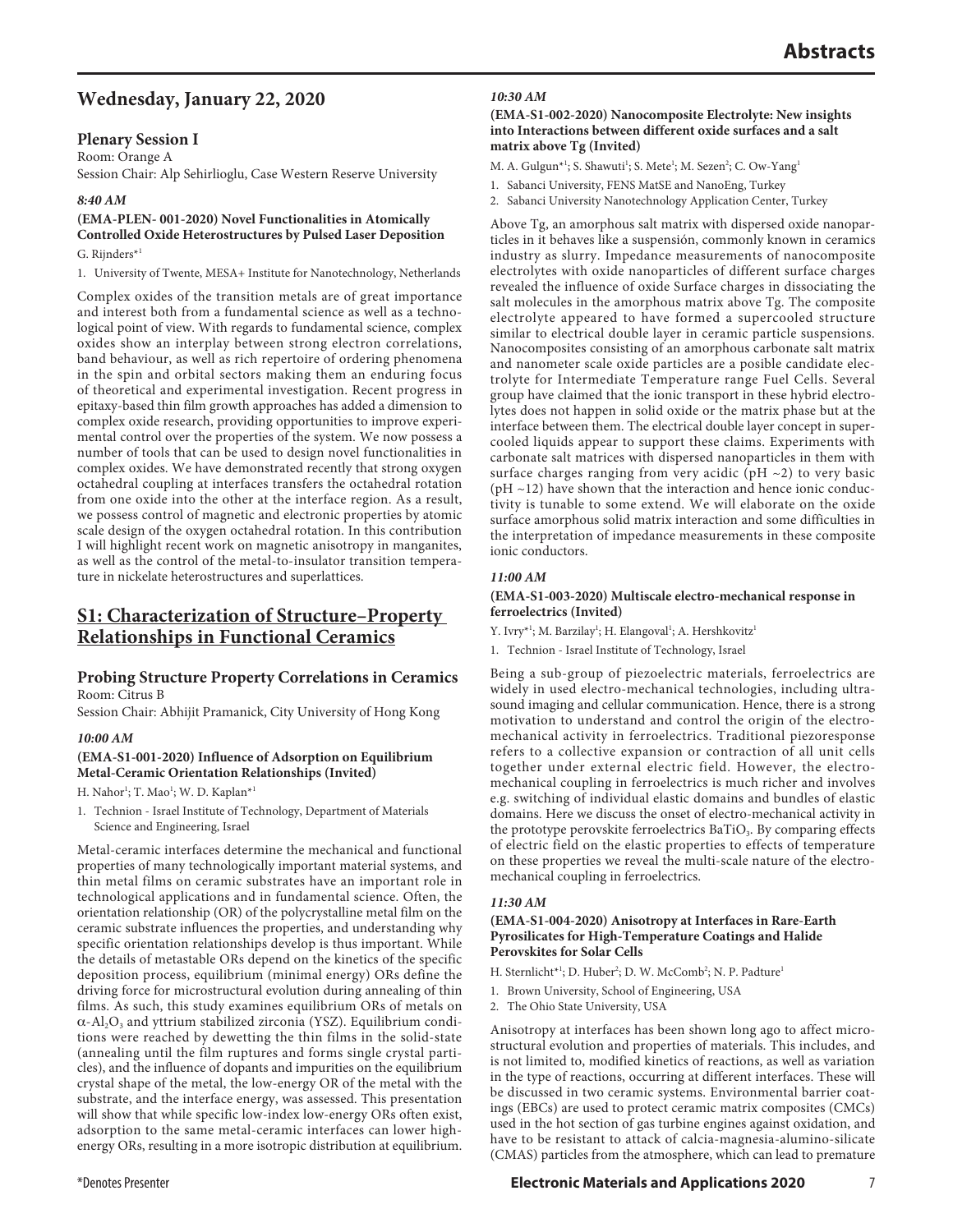coatings failure. Electron microscopy characterization of the anisotropy in the CMAS- EBCs reaction will be discussed. In addition, degradation processes in halide perovskites (HPs) used for low cost and highly efficient solar cells, occurring at different interfaces will be demonstrated and discussed in light of the HPs sensitivity to the electron beam.

#### *11:45 AM*

## **(EMA-S1-005-2020) Time-Resolved Neutron Scattering Reveals Insight into Proton Motion in Organic Ferroelectric**

C. Fancher\*<sup>1</sup>; A. Schultz<sup>2</sup>; C. Hoffmann<sup>1</sup>; X. Wang<sup>1</sup>

- 1. Oak Ridge National Lab, USA
- 2. Argonne National Lab, USA

Organic electronics are attractive due to their light-weight, low cost, flexibility and environmentally benign properties. Applications currently range from photoelectric cells to organic light emitting diodes (OLED) phones and TV screens, and to non-volatile ferroelectric memory. Organic ferroelectrics have been hypothesized to involve proton transfer when the polarization is switched, which can be characterized with only limited precision using X-ray tools. Recently we developed methods that enable time-resolved single crystal neutron diffraction at the Spallation Neutron Source at the Oak Ridge National Laboratory. In this paper, we present recent time-resolved diffraction results on the molecular ferroelectric material potassium dihydrogen phosphate (KDP). These results provide evidence that the electric field induced hydrogen bond redistribution is accompanied by a 90°lattice rotation. Single crystal structure analysis of electric field dependent diffraction data will be presented.

## **Advanced Electron Microscopy Methods for**

## **Characterization of Functional Ceramics**

Room: Citrus B

Session Chairs: Chris Fancher, Oak Ridge National Lab; Hadas Sternlicht, Brown University

## *2:00 PM*

**(EMA-S1-006-2020) Hematite for light induced water splitting: Improving efficiency by tuning distribution of Sn dopants at the atomic scale (Invited)**

S. Zhang<sup>1</sup>; C. Scheu<sup>\*1</sup>

1. Max-Planck-Insitut fuer Eisenforschung, Germany

Light induced water splitting is one way to convert solar energy and store them in hydrogen. This is important for a hydrogen economy to power cars and trucks by fuel cells. Hematite ( $\alpha$ - Fe<sub>2</sub>O<sub>3</sub>) has been investigated for several decades as a photoanode material for water splitting. The absorption in the visible regime is excellent. However, the separation and the transfer of photogenerated charge carriers have low efficiencies, which can be improved by doping, e.g. with Sn. In our work we analyzed in depth the distribution of Sn in ultrathin Fe<sub>2</sub>O<sub>3</sub> layers (thickness less than 20 nm) at the atomic scale by various transmission electron microscopy techniques combined with atom probe tomography. Submonolayer coverage of Sn at the surface passivated recombination sites, leading to more efficient hole transfer. When Sn was distributed over several atomic layers on the top, an additional boost in charge separation was achieved due to formation of a local electrical field. For higher amount of Sn, we were able to detect Sn segregation at the grain boundaries, which degrades the crystallinity of  $Fe<sub>2</sub>O<sub>3</sub>$  and hence the overall performance. The authors would like to thank the colleagues and co-workers who contributed to this work and the German Research Foundation (DFG) for financial support within the Priority Programme SPP 1613.

## *2:30 PM*

## (EMA-S1-007-2020) Understanding the Structure of LiMn<sub>2</sub>O<sub>4</sub> **by Aberration-Corrected HAADF STEM and Differential Phase Contrast (Invited)**

P. Ferreira\*1

1. IST/INL, Portugal and University of Texas, Austin, MSE, USA

The rising need for portable energy storage has led to the creation of a formidable Li-ion battery industry. Of the many cathode chemistries for Li-ion batteries,  $Li[Mn<sub>2</sub>]O<sub>4</sub>(LMO)$  stands out as an appealing cathode due to its moderate capacity, use of environmentally-friendly and cost-effective Mn, and high rate capabilities associated with its cubic spinel 3D framework. Yet, this material has shown capacity loss, due to the dissolution of Mn to the electrolyte. In this work we show by HAADF STEM that a restructured surface is formed in this material, where a stable surface layer of  $Mn_3O_4$ , followed by Li<sub>1</sub>+xMn<sub>2</sub>O<sub>4</sub> subsurface is formed. In addition, recent advances in STEM allow us to obtain images proportional to the projected potential, projected electric field and projected charge distribution, by using differential phase contrast technique (DPC). Thus, we use DPC to determine the Li, Mn and O atomic positions, thus providing a novel insight into the structure of  $Lim<sub>2</sub>O<sub>4</sub>$ . Our results show local regions depleted in Li and the existence of Mn atoms in tetrahedral sites occupying a typical Li atom position, or occupying a free octahedral site in the same column, in agreement with the Mn disproportionation reaction reported for such compound. These findings contribute to a better understanding of the mechanisms of lithium and manganese exchange in  $LiMn<sub>2</sub>O<sub>4</sub>$ spinel structures.

## *3:00 PM*

## **(EMA-S1-008-2020) Correlation between structure and chemistry**  at delithiated LiFePO<sub>4</sub> interface characterized by 4D-STEM and **X-ray microscopy (Invited)**

L. A. Hughes<sup>\*1</sup>; B. Savitzky<sup>1</sup>; H. Deng<sup>2</sup>; N. Jin<sup>2</sup>; E. Lomeli<sup>2</sup>; P. Herring<sup>3</sup>; W. Chueh<sup>2</sup>; C. Ophus<sup>1</sup>; A. Minor<sup>1</sup>

- 1. Lawrence Berkeley National Laboratory, USA
- 2. Stanford University, Materials Science and Engineering, USA
- 3. Toyota Research Institute, USA

Lithium iron phosphate  $(Li_xPO_4)$  is a cathode material used in Li-ion batteries that phase separates into Li-rich (LiFePO<sub>4</sub>) and Li-poor (FePO<sub>4</sub>) regions during delithiation. While these phases are orthorhombic, they have differing chemistry and lattice parameters. The interface that forms between the two phases affects Li-ion transport and over-potential, thereby altering rate performance and life cycle of these batteries. Determining the structure-composition relationship at these interfaces allows for evaluation of underlying mechanisms affecting Li-ion transport. We performed fourdimensional scanning transmission electron microscopy (4D-STEM) to evaluate the lattice parameters as well as scanning transmission X-ray microscopy (STXM) and X-ray ptychography to evaluate the chemistry of pristine LiFePO<sub>4</sub>, 50% chemically delithiated LiFePO<sub>4</sub>, and FePO<sub>4</sub>. Analysis of pixel-by-pixel correlated 4D-STEM and X-ray datasets demonstrates that Vegard's law is obeyed in the mean of the 50% chemically delithiated LiFePO<sub>4</sub> platelets. However, the local region at the nterfaces of these 50% chemically delithiated LiFePO<sub>4</sub> platelets show a non-linear evolution of the lattice parameters as a function of %Li. Thus, correlative imaging of  $Li_xPO_4$  platelets reveals invaluable information regarding local chemo-mechanical relationships for elucidation of Li-ion transport mechanisms.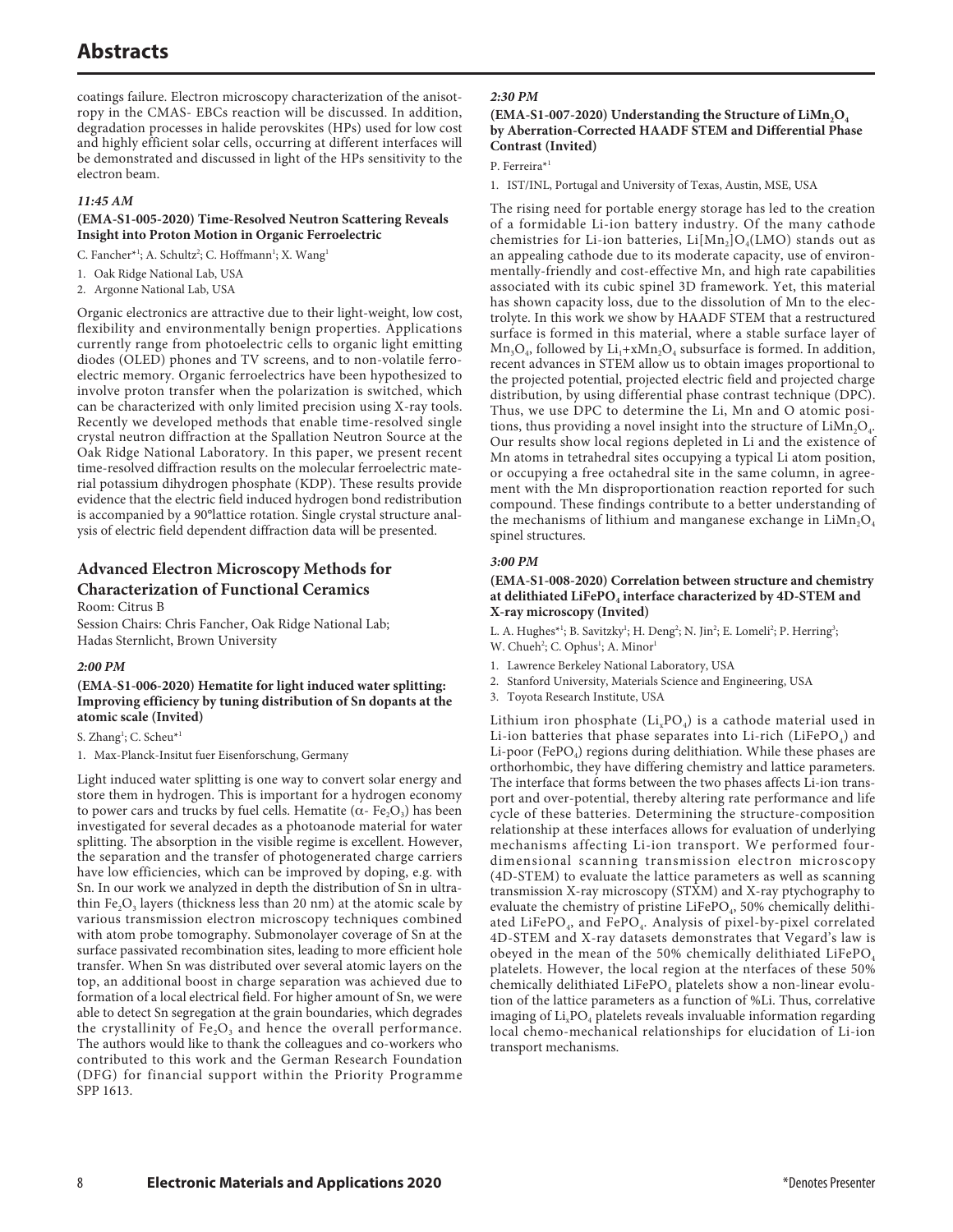## *4:00 PM*

## **(EMA-S1-009-2020) Mapping Electric Fields Using Advanced Detectors in Scanning Transmission Electron Microscopy (Invited)**

H. G. Brown\*<sup>1</sup>; Z. Chen<sup>3</sup>; T. C. Peterson<sup>4</sup>; H. Cheng<sup>4</sup>; N. Shibata<sup>2</sup>; C. Ophus<sup>1</sup>; J. Ciston<sup>1</sup>; L. J. Allen<sup>5</sup>; S. Findlay<sup>6</sup>

- 1. Lawrence Berkeley National Laboratory, Molecular Foundry, USA
- 2. The University of Tokyo, Japan
- 3. Cornell University, School of engineering and applied physics, USA
- 4. Monash University, Monash Centre for Electron Microscopy, Australia
- 5. The University of Melbourne, School of Physics, Australia
- 6. Monash University, School of Physics and Astronomy, Australia

Research into materials for the next generation of computers, batteries and solar cells requires techniques that can characterise both the structural and functional properties of materials, often at atomic resolution. Recently, new developments in segmented detectors and fast readout electron cameras for scanning transmission electron microscopy (STEM) have made it possible to record more detailed information about the interaction of the electron probe with the specimen. This talk will discuss quantitative retrieval of specimen electric fields using precise measurements of electron beam deflection from this data. We explore two different case studies: atomic resolution imaging of atom electric fields in monolayer  $MoS<sub>2</sub>$ and thicker samples of the perovskite  $SrTiO<sub>3</sub>$ , and nanometre scale resolution imaging of the inbuilt electric field of a p-n junction in a GaAs semiconductor sample. Both cases illustrate the experimental challenges of quantitative field measurements in STEM and will be used to discuss the domain of validity of this technique. Finally, this talk will detail challenges for measuring electric fields in strongly correlated functional materials, such as ferroelectrics, as well as strategies to overcome the aforementioned inherent limitations of existing STEM field mapping techniques.

## *4:30 PM*

#### **(EMA-S1-010-2020) Quantifying Octahedral Distortion in Complex Oxide Perovskites with iDPC-STEM**

A. N. Penn<sup>\*1</sup>; A. Kumar<sup>2</sup>; D. P. Kumah<sup>1</sup>; J. M. LeBeau<sup>2</sup>

1. North Carolina State University, Materials Science and Engineering, USA 2. MIT, DMSE, USA

The versatility of perovskite oxides is enabled by the wide range of suitable A- and B-site cation combinations and the structure's ability to adjust its lattice to accommodate chemical and mechanical stimuli. The distortions and tilting of the oxygen octahedra are not only a structural compensation mechanism of the perovskite, but have also shown to control properties of the material. Therefore accurate atomic structure must be known to determine the origin of material phenomena. X-ray diffraction techniques are prominent for octahedral structure determination, but are limited by spatial resolution and dependable models to refine the structure. Scanning transmission electron microscopy (STEM) enables local atomic structure determination in real space. Here, we will discuss how integrated differential phase contrast (iDPC) STEM allows simultaneous imaging of light and heavy elements without the Z-contrast limitation of annular dark field or aberration-dependent interpretation of other light-element imaging techniques. We will demonstrate how iDPC-STEM imaging can be used to determine octahedral distortions and tilting on the unit cell-to-unit cell basis in bulk and epitaxial thin film perovskite structures. Applications to explaining the atomistic origins of electronic, magnetic, and optical properties of perovskites will also be discussed. This project is funded by NSF DMR-1608656.

## *4:45 PM*

#### **(EMA-S1-011-2020) Investigation of Anti-Phase Boundaries in Ferromagnetic Thin Films using Scanning Transmission Electron Microscopy**

- A. Trout<sup>1</sup>; I. Pinchuk<sup>2</sup>; W. Amamou<sup>2</sup>; R. E. Williams<sup>3</sup>; R. K. Kawakami<sup>2</sup>; D. W. McComb<sup>\*</sup>
- 1. The Ohio State University, Dept. of Materials Science and Engineering, USA
- 2. The Ohio State University, Dept. of Physics, USA
- 3. The Ohio State University, Center for Electron Microscopy and Analysis, USA

A major goal in quantum science is to create a new generation of devices based a spin manipulation. Through spin manipulation, magnetization can be induced in a nonmagnetic material due to close proximity with a ferromagnetic insulator. This is known as the magnetic proximity effect and has been shown to occur in platinum on cobalt ferrite.  $\text{CoFe}_2\text{O}_4$  is a ferromagnetic insulator with a spinel structure. Spinel oxides have diverse chemical, magnetic, and electric properties, which can be tuned by varying the cation species and coordination environment. The magnetic properties of cobalt ferrite are directly related to the cation distribution and the local microstructure, therefore full characterization of the structure is needed. Here we use high resolution STEM imaging and analytical techniques to investigate the degree of inversion and the presence of anti-phase boundaries (APBs) in CoFe<sub>2</sub>O<sub>4</sub> grown via molecular beam epitaxy. It will be shown that APBs have a major influence on the magnetic behavior of the thin film. We will discuss the implications of this and how APBs might be controlled in MBE growth.

#### *5:00 PM*

#### **(EMA-S1-012-2020) Visualizations of Complex Charge-Ordered Phases in Colossal Magnetoresistive Manganites (Invited)**

I. El Baggari<sup>\*1</sup>; D. Baek<sup>2</sup>; B. Savitzky<sup>1</sup>; M. Zachman<sup>3</sup>; R. Hovden<sup>4</sup>; L. Kourkoutis<sup>3</sup>

- 1. Cornell University, Department of Physics, USA
- 2. Cornell University, School of Electrical and Computer Engineering, USA
- 3. Cornell University, School of Applied and Engineering Physics, USA
- 4. University of Michigan, Department of Materials Science & Engineering, USA

Manganites, known for the colossal magnetoresistance effect, host charge- and orbital-ordered phases that break the spatial symmetries of the crystal and mediate dramatic property changes including metal-insulator transitions and novel magnetic textures. Many open questions about the microscopic details of charge-ordered states remain. Multiple ground states with different orbital arrangements have been proposed, including site-centered (stripe) and bondcentered order (bi-stripe). These states break different symmetries and are predicted to generate different functionalities. A challenge in probing charge order is its tendency towards short-range correlations, nanoscale coexistence, and incommensurate order. Here we perform cryogenic scanning transmission electron microscopy (cryo-STEM) measurements on manganites. By measuring picoscale lattice distortions at low temperature (93 K), we discover two types of displacement patterns coexisting at the nanoscale. The first is consistent with stripe order and the second represents bi-stripes but with key differences from the idealized model. We visualize intrinsic textures in the ordered state including topological defects and show how they govern long range ordering. These cryo-STEM results highlight the entwined couplings between electronic and lattice degrees of freedom and present a new methodology to probe electron-lattice order.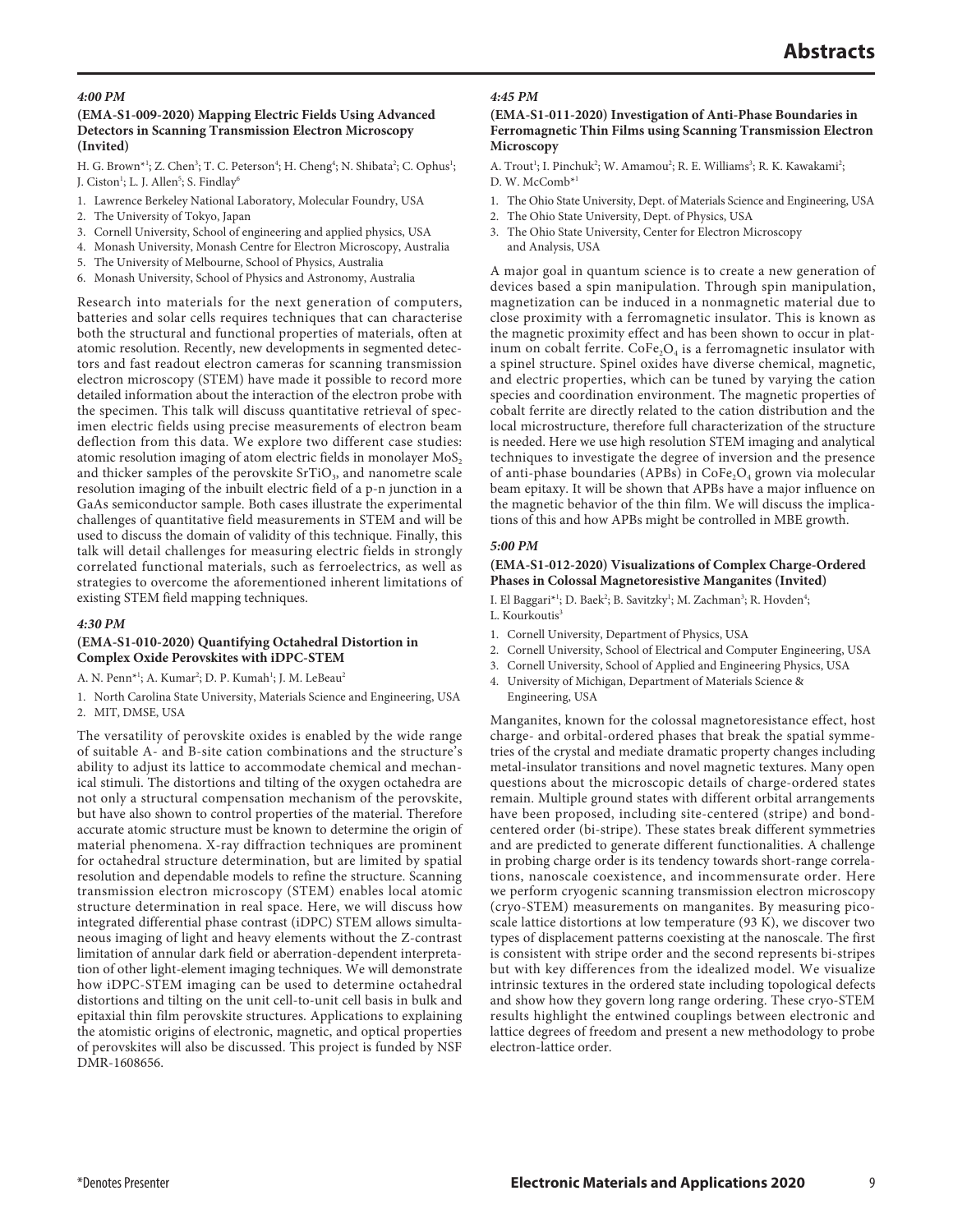## **S2: Advanced Electronic Materials: Processing Structures, Properties, and Applications**

## **Applications of Advanced Electronic Materials** Room: Orange B

Session Chair: Till Frömling, Technische Universität Darmstadt

## *10:00 AM*

## **(EMA-S2-001-2020) Large flexoelectric response in ferroelectric ceramics: Mechanisms and potential applications (Invited)**

 $B. Chu^{*1}$ 

1. University of Science and Technology of China, Department of Materials Science and Engineering, China

It has been found that the flexoelectric response of many ferroelectric ceramics is often several orders of magnitude higher than the theoretically predicted value. The mechanisms for this phenomenon are not fully understood. In this presentation, we demonstrate that there is a spontaneously polarized layer on the surface of ferroelectric ceramics, and this type of surface layer is observed in different ceramic systems, including BaTiO<sub>3</sub>, Pb(Zr,Ti)O<sub>3</sub>, and Na<sub>1/2</sub>Bi<sub>1/2</sub>TiO<sub>3</sub>-based ceramics. The piezoelectric response from the polarized surface is one key mechanism for the measured flexoelectric response. We further show that the composition or temperature dependence of the flexoelectric response of the  $\text{Na}_{1/2}\text{Bi}_{1/2}\text{TiO}_3$ -BaTiO<sub>3</sub> ceramics can be explained based on the surface mechanism. Finally, the potential applications of the large flexoelectric response of ferroelectric ceramics, including the design of flexoelectric piezoelectric composites, thermal-electrical conversion, and mechanical energy harvesting, will be proposed and discussed.

## *10:30 AM*

#### **(EMA-S2-002-2020) Three-dimensional interconnected ferroelectric ceramic foam-based flexible composites for highly efficient mechanical and thermal energy harvesting (Invited)**

G. Zhang $*^1$ ; S. Jiang $^1$ ; Q. Wang $^2$ 

- 1. Huazhong University of Science and Technology, China
- 2. Pennsylvania State University, USA

Flexible ferroelectric materials are pivotal to various applications including wearable electronic and biomedical devices. Here we report the composites in which the three-dimensional (3-D) interconnected ferroelectric ceramic foams are embedded in the PDMS polymer. Comprehensive mechanical and thermal transfer simulations reveal that the ferroelectric ceramic foams provide a continuous pathway for load and heat transfer to break the loadand heat-transfer law seen in previous composites that filled with low-dimensional ceramic inclusions. As a result, the developed 3-D composites shows exceptional piezoelectric and pyroelectric responses, thereby enabling concurrent mechanical and thermal energy scavenging. The findings of this work suggest a novel material design for high-performance energy harvesting and self-powered mechanical and thermal sensors.

## *11:00 AM*

## **(EMA-S2-003-2020) Ultrahigh efficiency relaxor antiferroelectric ceramics for energy storage applications**

- P. Mohapatra\*<sup>1</sup>; Z. Fan<sup>1</sup>; J. Cui<sup>1</sup>; X. Tan<sup>1</sup>
- 1. Iowa State Univ, Mater. Sci. & Eng., USA

Antiferroelectric (AFE) ceramics have high energy and power density owing to the AFE to ferroelectric (FE) phase transformation but suffer from low energy efficiency. The limited efficiency leads to increased energy dissipation and hysteresis loss that can adversely affect device performance in high-frequency capacitor applications. Relaxor materials exhibit near zero electric hysteresis and slim

polarization-field loops. In this work we apply a new strategy of incorporating Bi-based complex perovskites into a base AFE composition of  $(Pb_{0.97}La_{0.02})(Zr_{1-xy}Sn_xTi_y)O_3$ , to introduce relaxor behavior in AFE compounds to enhance their energy efficiency. Among all the compositions,  $Bi(Zn_{2/3}Nb_{1/3})O_3$  is the most effective in inducing dielectric relaxation and minimizing electric hysteresis. It is found that the long-range order of the base AFE material is disrupted by introducing relaxor characteristics showing a diffuse transition between AFE and FE phases and improved energy efficiency. A notable high energy efficiency of 95.6% is achieved at an energy storage density of 2.19 J/cm3 at 115 kV/ cm in  $0.90(Pb_{0.97}La_{0.02})$  $(Zr_{0.65}Sn_{0.30}Ti_{0.05})O_3-0.10Bi(Zn_{2/3}Nb_{1/3})O_3$ , which is the highest storage efficiency ever reported in the literature for AFE oxides. This new way of forming "relaxor antiferroelectrics" shows promise to develop new compositions with high energy density and ultra-high efficiency.

## *11:15 AM*

## **(EMA-S2-004-2020) Recent developments in dielectric cooling based on perovskite ferroelectric ceramics**

B. Rozic<sup>\*1</sup>; A. Bradesko<sup>2</sup>; U. Plaznik<sup>3</sup>; B. Malic<sup>2</sup>; T. Rojac<sup>2</sup>; Q. Zhang<sup>4</sup>; A. Kitanovski<sup>3</sup>; Z. Kutnjak<sup>5</sup>

- 1. Jozef Stefan Institute, Department of Condensed Matter Physics, Slovenia
- 2. Jozef Stefan Institute, Electronic Ceramics Department, Slovenia
- 3. University of Ljubljana, Faculty of Mechanical Engineering, Slovenia
- 4. Pennsylvania State University, Materials research institute, USA
- 5. Jozef Stefan Institute, Slovenia

The interest in electrocaloric (EC) effect has been recently revived due to great potential for developing new cooling technologies. Recently, PMN-10PT ceramics have been successfully utilized in a prototype of an electrocaloric cooling device. The recent advances in development of new perovskite relaxor multiferroics with large caloric effects and their use in different solid-state cooling designs will be presented. The effect of electric-energy recovery, the heat regeneration, and the polarization hysteresis losses on the energy efficiency of the system is analyzed. Testing of the cooling device demonstrates the efficient regeneration and establishment of the significant temperature span across the regenerator, exceeding several times the EC temperature change within a single electrocaloric element. The influence of the material's fatigue will also be tested and discussed.

## *11:30 AM*

## **(EMA-S2-005-2020) Rare Earth Based Multifunctional Perovskite Ceramic Materials for electronic and magnetic applications**

D. K. Mahato<sup>\*1</sup>; D. Singh<sup>1</sup>

1. National Institute of Technology Patna (NITP), Physics, India

Electroceramics are advanced ceramic materials that are used in a wide variety of electric, magnetic and optical applications. Electroceramics play essential roles in an ever-increasing extent of the functioning of manufactured products. During the past few years, functional double perovskite ceramic materials have attracted huge attention owing to their multi-disciplinary applications in electronics industry. Different classes of multifunctional double perovskites have gained much scientific interest owing to their rich physics, industrial and technological applications. This functional property can be explored for intelligent sensor, spintronic and functional device applications. In this work, we report the dielectric, electrical and magnetic properties of rare earth based double perovskite ceramics host Zn and Mn. The study of cyclic voltammetry charging discharging plot exhibit its use in supercapacitor and solar cells. The present structural, dielectric and magnetic data make this system for its multiferroic character a promising candidate to various modern functional device applications.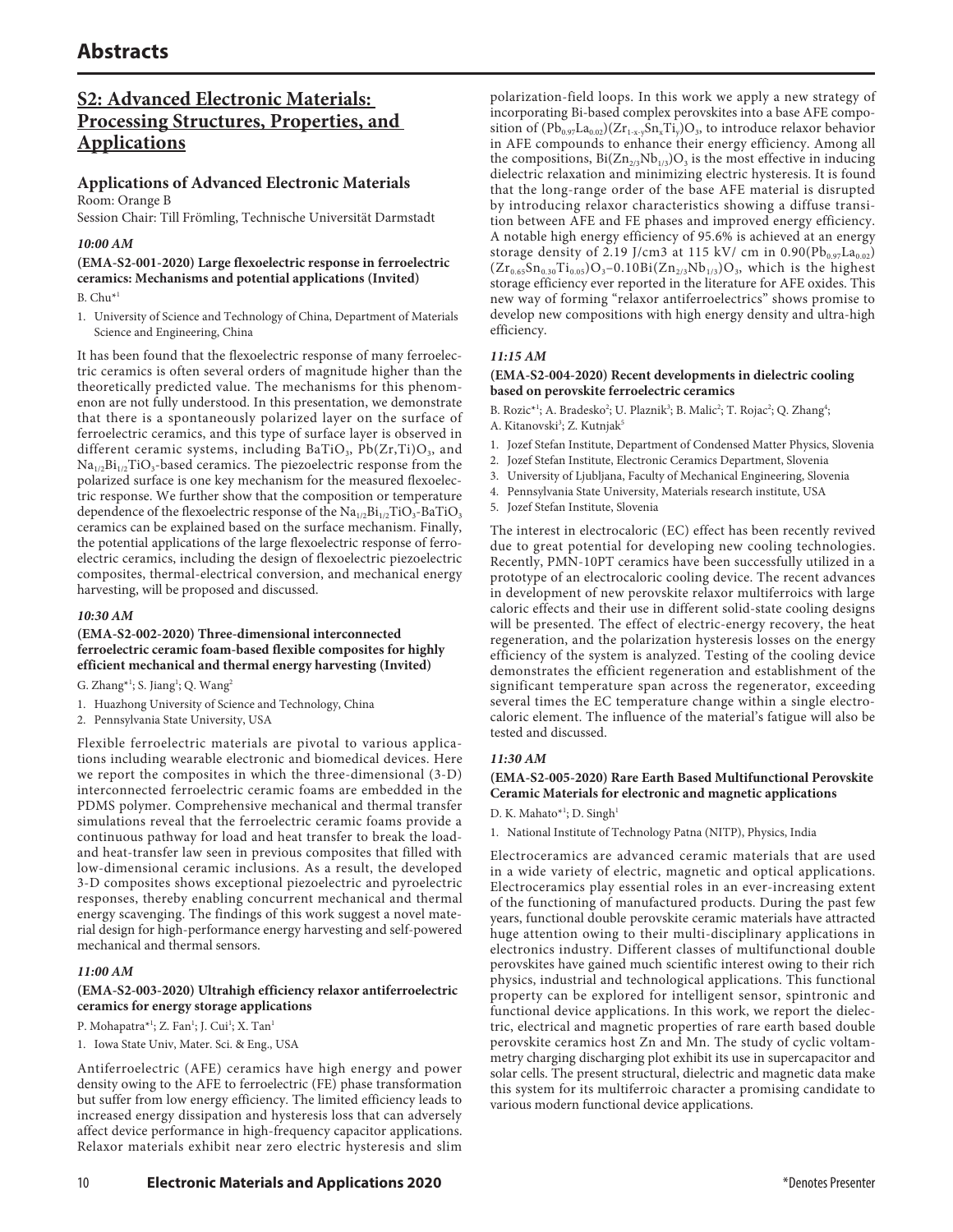## **(EMA-S2-006-2020) Gate-defined Quantum Confinement in few-layer Black Phosphorus Transistor**

J. Yang<sup>\*1</sup>; S. Che<sup>1</sup>; K. Watanabe<sup>2</sup>; T. Taniguchi<sup>2</sup>; S. Moon<sup>3</sup>; D. Smirnov<sup>3</sup>; R. Chen<sup>1</sup>; C. Lau<sup>1</sup>

- 1. The Ohio State University, Physics, USA
- 2. National Institute for Materials Science (NIMS), Japan
- 3. National High Magnetic Field Laboratory, USA

Black phosphorus is a novel two-dimensional(2D) semiconductor which has attracted considerable research interest due to its tunable band gap and high electron mobility. Here we demonstrate quantum confinement defined by split gate in devices based on few-layer black phosphorus. The tunability of split gate can be illustrated by the fact that a device can be tuned off by split gate alone. Quantized conductance is observed when the width of the quantum point contact is varied. In quantum Hall regime, gate-controlled pinching off of quantum Hall states(with filling factor  $v = -1, -2, -3, -4$ ) indicates the realization of strong confinement and the potential of manipulation of edge states. The work opens the door for using black phosphorus as platform for electronic and optoelectronic applications.

*12:00 PM*

## **(EMA-S2-007-2020) Progress Report for Energy Storage Ferroelectrics: From Bulks to Films**

Z. Sun\*1

1. Shaanxi University of Science and Technology, China

Compared with Li ion batteries, fuel cells, and super capacitors, energy storage dielectrics/ferroelectrics have already shown obvious advantages on fast charge-discharge time, providing huge potential on applying in high power devices. Because of their weakness of low energy storage density (ESD), which has been regarded as one of the key factors to determine energy storage materials, commercialization for energy storage dielectrics/ferroelectrics is still far to reach. Motivated by this, developing the ESD of dielectrics/ferroelectrics has been a hot pot in energy storage field and enhancing the dielectric permittivity (ε) and electrical breakdown strength (EB) have been considered as two efficient ways. Here, five state dielectric/ ferroelectric energy storage materials from bulks to thin films have been introduced with their respective merits and demerits. General methods for improving their ε and EB including structure designing, composition optimizing and materials compositing have been revealed, and the superiority for interface engineering has also been pointed out. Finally, energy storage dielectrics/ferroelectrics deserve to have more investigations

## **Electromechanical Properties and Structure of Bulk and Film Electronic Materials**

Room: Orange B

Session Chair: Margo Staruch, US Naval Research Laboratory

## *2:00 PM*

## **(EMA-S2-008-2020) Critical Role of Residual Stress in Polycrystalline Ferroelectrics (Invited)**

D. A. Hall\*1

1. University of Manchester, School of Materials, United Kingdom

Residual stresses arise in polycrystalline ferroelectrics as a result of inter-granular elastic constraint. Their evolution under thermal, electrical and mechanical loading has a profound impact on functional dielectric, ferroelectric and piezoelectric properties. This presentation will review the origins of residual stresses and their characterisation using x-ray and neutron diffraction methods. Examples will be given to illustrate residual stress development both in traditional lead-based piezoceramics and in recently-developed lead-free materials. Their role in coupling together the 'intrinsic'

lattice strain and 'extrinsic' domain switching contributions to electrostrain will be highlighted. The incorporation of elastic constraint as a central feature in multiscale models of polycrystalline ferroelectrics will also be described. Finally, future prospects for the quantification of residual stresses and improved understanding of their role in the development of 'thick film' ferroelectrics will be considered.

## *2:30 PM*

## **(EMA-S2-009-2020) Ferroelectric and Piezoelectric Properties of**  Thin Film  $(1-x)$ BNKT- $(x)$ SrZrO<sub>3</sub>

K. M. Grove\*<sup>1</sup>; D. Cann<sup>2</sup>; B. Gibbons<sup>3</sup>; S. K. Gupta<sup>2</sup>; P. Mardilovich<sup>4</sup>

- 1. Oregon State University, Materials Science, USA
- 2. Oregon State University, School of Mechanical, Industrial, and Manufacturing Engineering, USA
- 3. Oregon State University, USA
- 4. Xaar, United Kingdom

Ceramics based on  $(Bi_{0.5}Na_{0.5})TiO_3-(Bi_{0.5}K_{0.5})TiO_3$  have displayed potential to replace lead-based ceramics in some applications due to their relatively large piezoelectric response. Increases in bulk piezoelectric response have been achieved via the addition of  $SrZrO<sub>3</sub>$  as a ternary member in  $(1-x)Bi_{0.5}(Na_{0.4}K_{0.6})_{0.5}-(x)SrZrO_3$ . In bulk, this enhancement in piezoelectric response is attributed to a ferroelectric to relaxor transition observed in  $(1-x)$ BNKT- $(x)$ SrZrO<sub>3</sub> between  $x=0.02$  and  $x=0.03$ . To evaluate the impact of  $SrZrO<sub>3</sub>$ on thin film piezoelectric properties, chemical solution deposited BNT-BKT-SrZrO<sub>3</sub> films with varying SrZrO<sub>3</sub> content (2.5% to 5%) and BNT-BKT ratios (40BNT-60BKT to 80BNT-20BKT) were synthesized and dielectric, ferroelectric, and piezoelectric response were measured. The enhancement in piezoelectric response between 2% and 3%  $SrZrO<sub>3</sub>$  seen in bulk was not observed in thin film embodiments. Initial evidence of the ferroelectric to relaxor transition in thin films was observed in low-field thin film measurements with a reduction in remanent polarization from 0.76μC/cm<sup>2</sup> to 0.33  $\mu$ C/cm<sup>2</sup> with the addition of 2.5% SrZrO<sub>3</sub>. Additionally, the impact of BNT to BKT ratio in BNT-BKT-SrZrO<sub>3</sub> piezoelectric response and microstructure was evaluated. Piezoelectric response increased as BNT-BKT ratios neared 80BNT-20BKT  $(d_{33,f} = 40 \text{ pm/V}$  in  $40BNT - 57.5BKT - 2.5SrZr$  and 80 pm/V in 80BNT-17.5BKT-2.5SrZr).

## *2:45 PM*

## **(EMA-S2-010-2020) Quantifying Pyroelectric Contributions in**   $PbZr_{1-x}Ti_xO_3$  Thin Films

G. Velarde<sup>\*1</sup>; S. Pandya<sup>1</sup>; L. Zhang<sup>1</sup>; D. Garcia<sup>1</sup>; E. Lupi<sup>1</sup>; R. Gao<sup>1</sup>; J. Wilbur<sup>2</sup>; C. Dames<sup>2</sup>; L. W. Martin<sup>1</sup>

1. University of California, Berkeley, Materials Science and Engineering, USA

2. University of California, Berkeley, Mechanical Engineering, USA

Waste-heat energy conversion and wireless power transmission rely on pyroelectrics (a subclass of dielectric piezoelectrics) which exhibit a temperature-dependent polarization. Although dielectric and piezoelectric responses are typically enhanced at chemicallyinduced phase boundaries, pyroelectric effects have been primarily limited in study to only temperature-induced phase boundaries. Here, we directly identify the magnitude and sign of the intrinsic, extrinsic, dielectric, and secondary contributions to the total pyroelectric response as a function of chemistry across the morphotropic phase boundary (MPB) in thin films of the canonical ferroelectric  $PbZr_{1-x}Ti_xO_3$ . Using phase-sensitive frequency and applied dc-bias methods, the various pyroelectric contributions were extracted to elucidate the reduction of the total pyroelectric response at lower Ti concentration. This arises from a combination of decreasing intrinsic response and a sign inversion of the extrinsic contribution upon crossing the MPB. Additionally, the secondary and dielectric contributions span between -[70-29] and [10-115]  $\mu$ C m<sup>-2</sup> K<sup>-1</sup>, respectively, following trends in the piezoelectric and dielectric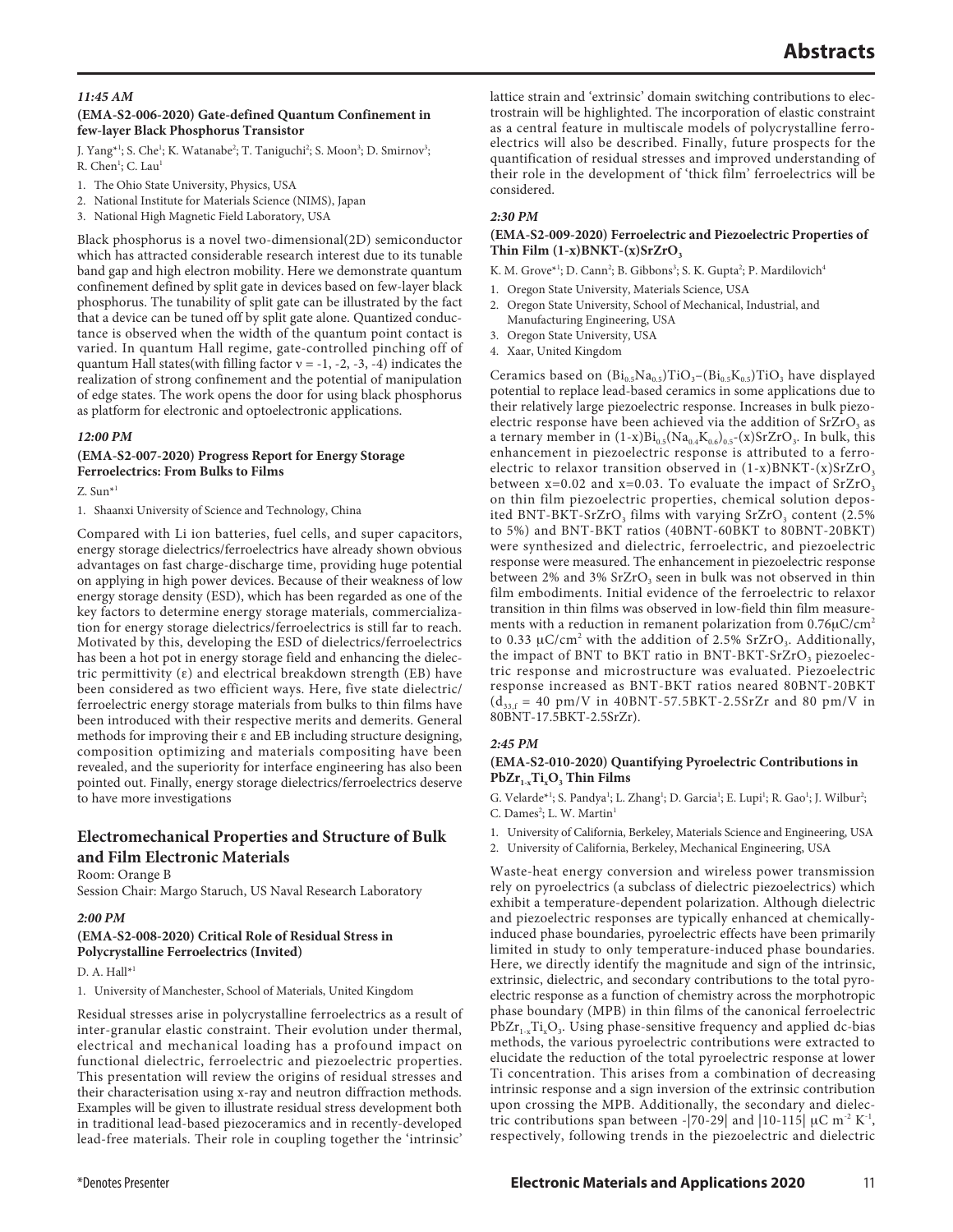susceptibility. Finally, the in-plane pyroelectric response is studied for the first time as a function of a-domains within  $PbZr_{1-x}Ti_xO_3$  thin films. These findings and methodologies provide insights into the understudied realm of pyroelectrics.

#### *3:00 PM*

## **(EMA-S2-011-2020) Understanding the Structure-Property Relationship in Lead-Free Piezoelectric [1-x]Ba(Zr,Ti)O<sub>3</sub>-[x]** (Ba,Ca)TiO<sub>3</sub> Through Total Scattering Studies (Invited)

C. M. Culbertson<sup>1</sup>; A. Manjon-Sanz<sup>1</sup>; D. Hou<sup>3</sup>; J. L. Jones<sup>3</sup>; M. Dolgos<sup>\*2</sup>

- 1. Oregon State University, Chemistry, USA
- 2. University of Calgary, Chemistry, Canada
- 3. North Carolina State University, Dept. of Materials Science & Engineering, USA

The piezoelectric material  $(1-x)Ba(Zr_{0.2}Ti_{0.8})O_3-x(Ba_{0.7}Ca_{0.3})TiO_3$ (BZT-xBCT) is currently one of the most promising lead-free piezoelectric materials. However, the local structural response of BZT-xBCT to field is not completely understood. By examining how the local and average structure changes as a function of electric field, the intrinsic contributions and extrinsic contributions to the strain mechanism were deconvoluted. It was found that as the MPB was approached from both the orthorhombic and the tetragonal side of the phase diagram, that the lattice distortion decreased, which allowed increased domain wall motion. At the same time, this increase in the extrinsic contributions suppressed the classical piezoelectric strain, which means that most of the macroscopic piezoelectric response (~70%) at the MPB is derived from domain wall motion. In addition to the in situ E-field study, total scattering studies as a function of temperature using neutron diffraction and EXAFS will be presented. It is important to study these local changes to understand the diffuse phase transition of BZT-xBCT. Preliminary data analysis shows that the local distortions differ from the average structure, where the Zr and Ti local environments are different from each other.

## *4:00 PM*

## **(EMA-S2-012-2020) Piezo-response force microscopy: From sample preparation to combination with other techniques (Invited)**

H. Uršič\*<sup>1</sup>; U. Prah<sup>1</sup>; M. Šadl<sup>1</sup>; T. Rojac<sup>1</sup>; B. Malic<sup>1</sup>

1. Jozef Stefan Institute, Electronic Ceramics Department, Slovenia

Piezoelectric ceramics have been extensively studied for sensors, transducers and caloric devices. In these applications, the electric field is applied to the working material in order to induce an electromechanical response, which is a complex phenomenon with several origins. Among them is the field-induced movement of domain walls, which is extensively studied using piezo-response force microscopy (PFM). The technique is one of the most frequently applied methods for the characterization of the ferroelectric domains. In this contribution, we will focus on the PFM analysis of ferroelectric bulk ceramics, thick films and nano-sized objects. Flat samples such as thin films do not need special sample preparation, whereas bulk ceramics and thick films need to be properly prepared prior to the PFM investigation. Proper polishing, cleaning and thermal treatment of the ceramic surface are crucial for obtaining high-quality images. On the other hand, nano-sized objects such as plates must be properly fixed to the substrate so they cannot move during scanning. Such pre-analysis treatments will be discussed in the contribution. The second part of the talk will be focused on the combination of PFM with other scanning techniques. The properties of BiFeO<sub>3</sub>-based materials were investigated by combining two or more scanning techniques and the results will be discussed in the contribution.

## *4:30 PM*

## **(EMA-S2-013-2020) Electronic properties of bismuth iodide (Bi4I4) Thin Films**

Y. Liu<sup>\*2</sup>; R. Chen<sup>2</sup>; S. Li<sup>1</sup>; X. Liu<sup>1</sup>; T. Taniguchi<sup>3</sup>; K. Watanabe<sup>3</sup>; B. Lv<sup>1</sup>; F. Zhang<sup>1</sup>; C. Lau<sup>2</sup>

- 1. University of Texas, Dallas, USA
- 2. The Ohio State University, Department of Physics, USA
- 3. National Institute for Materials Science (NIMS), Japan

Topological insulator materials have attracted much attention because of their gapless conductive surface states that are protected against perturbations.  $Bi<sub>4</sub>I<sub>4</sub>$  is a quasi-one-dimensional van der Waals material, and its beta phase has been revealed by angleresolved photoemission spectroscopy to be a topological insulator, thus offering a new platform for exploring topological phases. To date, all prior works on  $Bi_4I_4$  are based on the bulk material. Here we report transport measurements of thin  $Bi<sub>4</sub>I<sub>4</sub>$  films that are mechanically exfoliated  $Bi_4I_4$  from bulk crystals. Devices in both alpha and beta phases are characterized. Their gate-tunable resistance demonstrates surface-dominated transport, which is further supported by the observation of weak antilocalization in magnetic fields. Moreover, the increase of the resistance in beta phase below 20K suggests that the inelastic scattering process at low temperature is dominated by the electron-electron interaction.

## *4:45 PM*

## **(EMA-S2-014-2020) Influencing mechanism of sulfurization**  temperature on grain growth of Cu<sub>2</sub>ZnSnS<sub>4</sub> thin films prepared **by ethanol based solutions**

I. Gupta\*<sup>1</sup>; B. C. Mohanty<sup>1</sup>

1. Thapar Institute of Engineering and Technology, School of Physics and Material Sciences, India

 $Cu<sub>2</sub>ZnSnS<sub>4</sub>$  (CZTS) thin films, synthesized by dip coating solution process, offers a very promising absorber material for thin film solar cells because of its low cost, environmental harmless and earth abundant constituents. While hydrazine based solution processed films have yielded the highest efficiency of ~12.6%, the toxic and carcinogenic nature of hydrazine offsets the advantages. In the context of on-going worldwide research on solution based processing, size of grain has been found to be a crucial factor to fabricate efficient solar cells. In this work, we have prepared phase pure kesterite CZTS thin films of micro-sized large grains by dip coating process from ethanol-based precursor solution followed by sulfurization. The growth of grain size with sulfurization temperature has been studied. The increase in the grain size and uniformity with increase in temperature was observed. The results indicate the promise of the approach for facile growth of good quality films with large grains and hence high photosensitivity.

#### *5:00 PM*

#### **(EMA-S2-015-2020) Measuring barrier heights of electrodes with ferroelectric**  $\text{Hf}_{0.58}\text{Zr}_{0.42}\text{O}_2$  **films using internal photoemission (IPE) spectroscopy**

M. Jenkins<sup>1</sup>; S. Smith<sup>2</sup>; M. D. Henry<sup>2</sup>; M. Brumbach<sup>2</sup>; P. Davids<sup>2</sup>; J. Ihlefeld<sup>3</sup>; J. F. Conley\*1

- 1. Oregon State University, School of EECS and Materials Science, USA
- 2. Sandia National Laboratories, USA
- 3. University of Virginia, Department of Materials Science and Engineering, USA

Stability, relatively low processing temperature, and compatibility with silicon CMOS materials make  $HfO<sub>2</sub>$  based ferroelectric thin films attractive for integration into silicon integrated circuits. The design of devices with integrated ferroelectric  $HfO<sub>2</sub>$  layers, such as capacitors, ferroelectric memory, and low power negative capacitance FETs, requires knowledge of metal/ferroelectric electron barrier heights,  $\phi_{\text{\tiny Bn}}.$  In the simplest model,  $\phi_{\text{\tiny Bn}}$ = $\Phi_{\text{\tiny M,vac}}$ - $\chi_{\text{\tiny i}},$  where  $\Phi_{M,\text{vac}}$  is the vacuum metal work function,  $\chi_i$  is the dielectric electron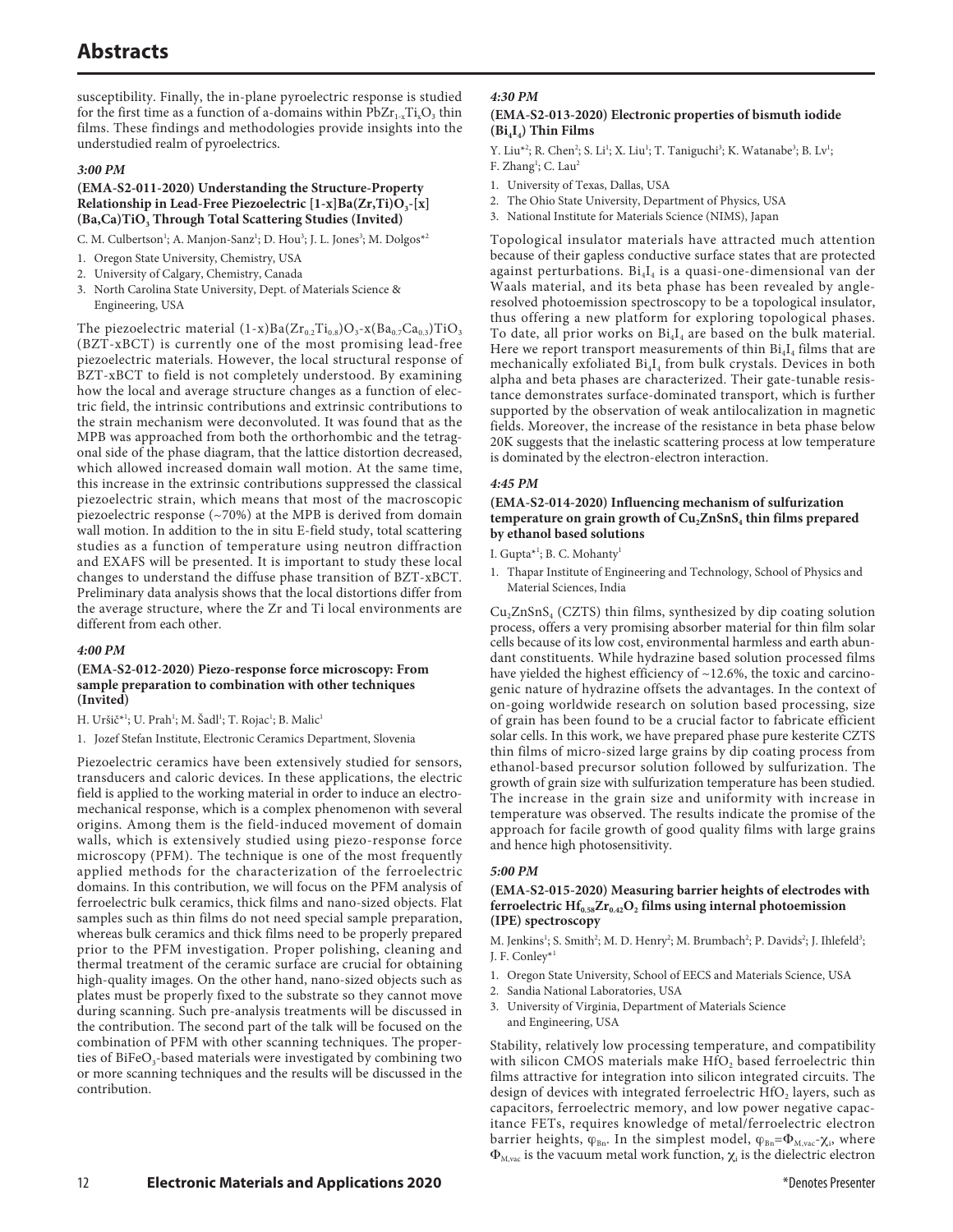affinity. However, this model typically does not hold. In this work, we measure the  $\varphi_{Bn}$  between ferroelectric  $Hf_{0.58}Zr_{0.42}O_2$  films and various electrode materials using three techniques: x-ray photoelectron spectroscopy (XPS), Kelvin probe, and internal photoemission (IPE) spectroscopy.

## *5:15 PM*

## **(EMA-S2-016-2020) High-throughput Density Functional Perturbation Theory and Machine Learning Predictions of Infrared, Piezoelectric and Dielectric Responses**

## K. Choudhary\*1

1. National Institute of Standards and Technology, MML, USA

In this work, combining high-throughput (HT) density functional perturbation theory and supervised machine learning approaches, we explored the territory of compounds with interesting infrared, piezoelectric and dielectric properties. We have computed Γ-point phonons, infrared intensities, Born-effective charges (BEC), piezoelectric (PZ) tensors and dielectric (DL) tensors for 5015 inorganic materials in the JARVIS-DFT database. Analyzing this data, we find 3230 and 1943 materials with at least one far-IR and mid-IR peak, respectively. Similarly, from our computed PZ tensor data, we identify 577 high-PZ materials, using a threshold of 0.5 C/m<sup>2</sup> as an absolute maximum value. Using a threshold of 20, we find 593 potential high-dielectric materials. Importantly, we analyze the chemistry, symmetry, dimensionality (0D/1D/2D/3D), geometry of materials and several property-correlations to find trends. Finally, we train regression models for the highest IR frequency and maximum BEC, and classification models for maximum PZ and average DL tensors to systematically accelerate materials screening.

## **S3: Frontiers in Ferroic Oxides: Synthesis, Structure, Properties, and Applications**

## **Ferroelectric and Dielectric Oxides**

Room: Magnolia A Session Chair: Joshua Agar, Lehigh

## *10:00 AM*

## **(EMA-S3-001-2020) Search and Stabilization of Metastable**  Ferroelectric Materials: SrHfO<sub>3</sub> (Invited)

- L. Garten\*<sup>1</sup>; S. Dwaraknath<sup>9</sup>; J. Walker<sup>2</sup>; J. Mangum<sup>3</sup>; P. Ndione<sup>4</sup>; Y. Park<sup>5</sup>;
- D. Beaton<sup>4</sup>; V. Gopalan<sup>5</sup>; B. Gorman<sup>3</sup>; L. Schelhas<sup>6</sup>; M. F. Toney<sup>6</sup>;
- S. Trolier-McKinstry<sup>7</sup>; K. Persson<sup>8</sup>; D. Ginley<sup>4</sup>
- 1. U.S. Naval Research Lab, Material Science, USA
- 2. Norwegian University of Science and Technoogy, Materials Science and Engineering, Norway
- 3. Colorado School of Mines, USA
- 4. National Renewable Energy Lab, USA
- 5. Pennsylvania State University, USA
- 6. SLAC, USA
- 7. Pennsylvania State University, Materials Scienece and Engineering, USA
- 8. University of California Berkeley, USA
- 9. Lawrence Berkeley National Laboratory, USA

Targeting a particular ferroelectric phase is often complicated by the volatility of the components, the competition between multiple polymorphs, or the metastability of the phase with respect to a centrosymmetric ground state. This work describes how to identify processing routes to stabilize metastable ferroic materials, specifically focusing on the SrHfO<sub>3</sub> system. The P4mm phase of SrHfO<sub>3</sub> was identified from a high-throughput search within the Materials Project as a potential lead-free ferroelectric material. Targeted strain engineering and high frequency deposition were used to preferentially stabilize the P4mm phase over four other lower energy polymorphs of SrHfO<sub>3</sub>. A polar distortion with 4mm symmetry is observed in the second harmonic generation polarimetry. The large signal  $e_{31,f}$  piezoelectric coefficient is 5.2 pm/V, consistent with theory predictions. A clear ferroelectric response is observed in the polarization-electric field loops, positive Rayleigh response and dielectric tunability. This phase of  $SrHfO<sub>3</sub>$  is a CMOS compatible, low coercive field, high breakdown strength ferroelectric material.

#### *10:30 AM*

#### **(EMA-S3-002-2020) Robust In-Plane Ferroelectricity in Ultrathin Epitaxial Aurivillius Films**

E. Gradauskaite\*<sup>1</sup>; M. Campanini<sup>2</sup>; R. Erni<sup>2</sup>; B. Biswas<sup>3</sup>; C. Schneider<sup>3</sup>;

- M. Fiebig<sup>1</sup>; M. D. Rossell<sup>2</sup>; M. Trassin<sup>1</sup>
- 1. ETH Zurich, Department of Materials, Switzerland
- 2. Empa, Swiss Federal Laboratories for Materials Science and Technology, Electron Microscopy Center, Switzerland
- 3. Paul Scherrer Institute, Laboratory for Multiscale Materials Experiments, Switzerland

Layered ferroelectrics, often coined as natural superlattices, exhibit functionalities beyond those of the classical ferroelectric perovskite compounds due to their highly anisotropic structure. Unfortunately, the layered architecture impedes their growth as single-crystalline thin films, and thus their integration into oxide-electronic devices. Here we report epitaxial growth of single crystal, layered Aurivillius  $Bi<sub>5</sub>FeTi<sub>3</sub>O<sub>15</sub>$  (BFTO) thin films on a lattice matching NdGaO<sub>3</sub> (NGO) (001)-oriented substrate. We show that growth on a latticematched orthorhombic substrate supports the single crystalline form of Aurivillius compounds. A layer-by-layer growth mode is demonstrated, enabling in-situ control of thickness with sub-unit cell accuracy resulting in atomically flat surfaces. The achievement of twin-free films significantly enhances their uniaxial ferroelectric properties. In the ultrathin regime, the films exhibit in-plane polarization with a long-range periodic arrangement of ferroelectric domains with nominally charged domain walls. Ferroelectric hysteresis measurements reveal a remnant polarization of 16.5  $\mu$ C cm<sup>-2</sup> and show a remarkable endurance after  $10^{10}$  switching cycles. The uniaxial in-plane ferroelectricity of Aurivillius thin films opens up new avenues for alternative device paradigms, less susceptible to limitations arising from the depolarizing field effects in the ultrathin regime.

## *10:45 AM*

## **(EMA-S3-003-2020) Thickness and strain dependence of**  piezoelectric coefficient in BaTiO<sub>3</sub> thin films

K. Kelley\*<sup>1</sup>; R. Vasudevan<sup>1</sup>; N. Balke Wisinger<sup>1</sup>; S. Kalinin<sup>1</sup>; L. Collins<sup>1</sup>;

- D. Yilmaz<sup>2</sup>; P. Ganesh<sup>3</sup>
- 1. Oak Ridge National Laboratory, Center for Nanophase Materials Sciences, USA
- 2. Pennsylvania State University, USA
- 3. Oak Ridge National Lab, USA

In recent years, a suite of reports has shown that important ferroic properties of thin films (approximately 30 nm or less) are substantially affected by the strain state, which varies as a function of thickness. A key question that remains is the role of intrinsic as opposed to extrinsic screening on the properties of the thin ferroelectric films, and the precise interplay between strain relaxation and the local electromechanical response. In this work, we use a spectrum of strained to relaxed BaTiO<sub>3</sub> (BTO) thin films grown via pulsed laser deposition (PLD) as a model material system to explore the correlation between interface state and bulk properties. To carefully probe the ferroelectric properties of BTO thin films, we use a combination of band-excitation piezoresponse force microscopy (BE PFM) and interferometric displacement sensing (IDS) resulting in the observation of the  $d_{33}$  tensor dependence on thickness. Furthermore, in this work we perform molecular dynamics simulations with a recently developed ab initio derived reactive force-field (ReaxFF) for BTO enabling insight into the causes for the observed relationships with strain and piezoelectric coefficient. These results indicate that the reduced electromechanical coupling likely stems from an interfacial layer of fixed size with unswitchable character ('dead' layer), with correspondingly larger volume fractions for thinner films.

## \*Denotes Presenter **Electronic Materials and Applications 2020** 13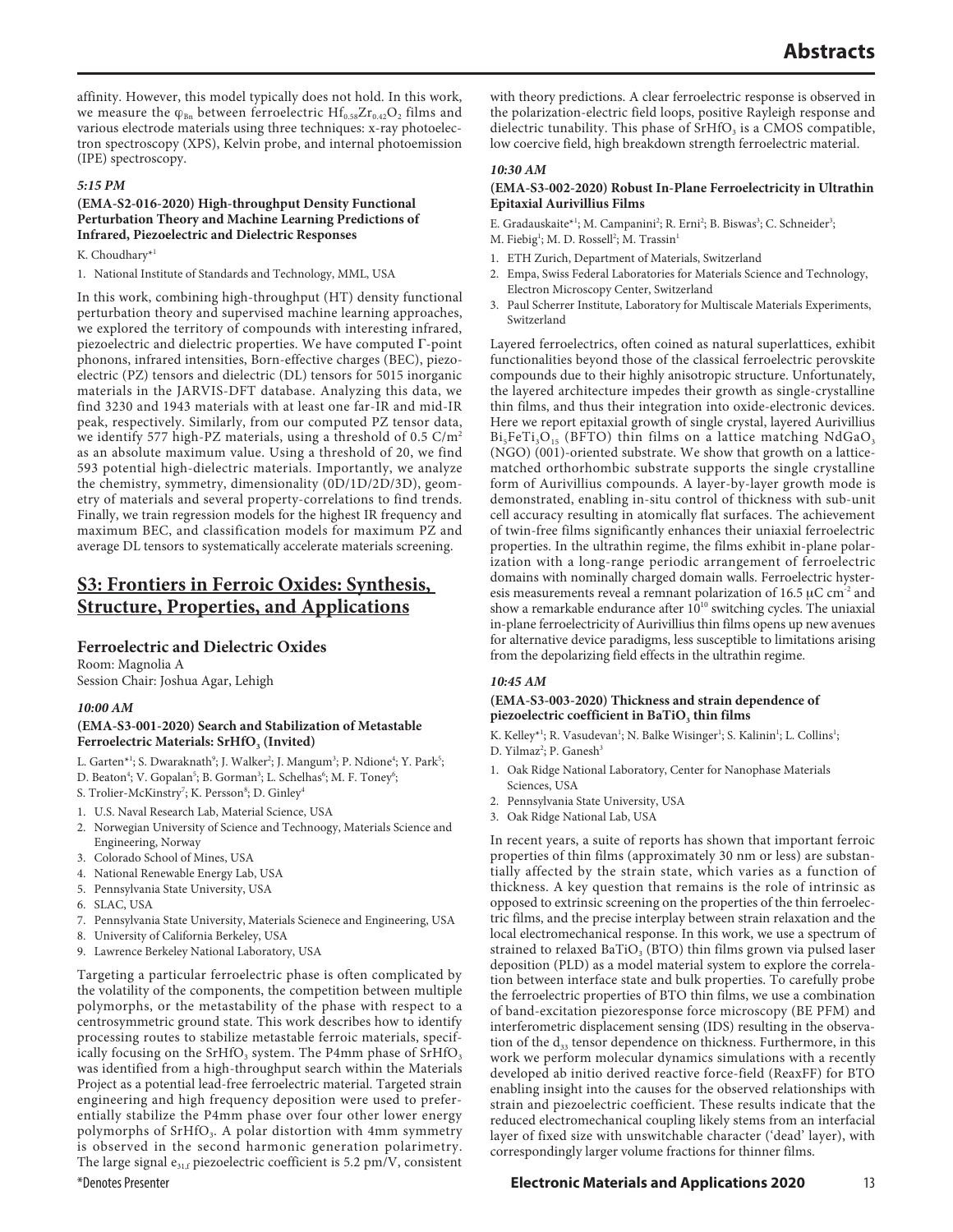# **Abstracts**

## *11:00 AM*

## **(EMA-S3-004-2020) Watching ferroelectricity emerging during complex oxide thin film growth in real time (Invited)**

M. Trassin<sup>\*1</sup>

1. ETH Zurich, Department of Materials, Switzerland

In ferroelectric thin films, the polarization state, i. e. orientation and domain architecture, defines the macroscopic ferroelectric properties such as the switching dynamics. Ferroelectric domain engineering is therefore accompanying the development of low energy consuming oxide electronics. Epitaxial strain, chemical control on interface atomic termination and charge screening environment tuning are key elements of the ferroelectric domain design. Here we show how nonlinear optics can enable the investigation of the ferroelectric polarization in ultra-thin ferroelectric and multiferroic films during the growth. We find that, the ferroelectric critical thickness and domain state can be addressed in situ during the film deposition. The impact of epitaxial strain, depolarizing field and surface termination on the polar state of ultra-thin films and multilayers are explored in real-time, exempt from substrate contribution. Our work provides direct observation of ferroelectric states during the growth as well as new insights dealing with the physics of ultrathin ferroelectrics and further control of ferroelectric-based heterostructure.

## *11:30 AM*

## **(EMA-S3-005-2020) Antiferroelectric like structure and**  photovoltaic effect in BiFeO<sub>3</sub>/LaFeO<sub>3</sub> superlattices

M. El Marssi\*<sup>1</sup>; J. Belhadi<sup>1</sup>; S. Yousfi<sup>1</sup>; B. Carcan<sup>1</sup>; H. Bouyanfif<sup>1</sup>

1. Université de Picardie Jules Verne, LPMC, France

Bismuth ferrite (BFO) is the most studied multiferroic due to its robust ferroelectric state coexisting at room temperature with an antiferromagnetic order. Possible cross coupling between both ferroic orders pave the way to so-called MagnetoElectric RAM combining advantages of the ferroelectric and the antiferromagnetic state. A morphotropic phase boundary has been observed in La doped BFO solid solution. Emergence of such MPB is believed to arise from the competition between antiferrodistortive and ferroelectric instabilities. Our approach to investigate the interaction between BFO and LFO is based on superlattices (SLs) that are ideal platforms for exploring antagonistic interactions at the origin of many exotic systems. Cuprates combined with Manganites in SLs were investigated to better understand the competition between magnetic and superconducting orders. Similarly to this strategy we grew series of SLs made of BFO and LFO. Our results indicate an anti-polar structure in the BFO layers that is strongly dependent on the BFO thickness and temperature. Compatibility of the octahedral tilt system seems to be the main driving force for this induced anti-polar state. We have highlighted a switchable PV effect at room temperature. By changing the thickness of the BFO layer we have evidenced a change of PV characteristics from a positive Voc and a negative Jsc to an inverse effect.

## *11:45 AM*

## **(EMA-S3-006-2020) Exploring Ferroelectric and Photocatalytic**  Properties of Ba and Mn co-doped Bismuth Ferrite (BiFeO<sub>3</sub>) **Nanoparticles**

A. Dubey\*<sup>1</sup>; M. E. Castillo<sup>1</sup>; S. V. Vladimir<sup>1</sup>; D. C. Lupascu<sup>1</sup>

1. University of Duisburg-Essen, Institute for Materials Science, Germany

Multiferroic Bismuth Ferrite (BiFeO<sub>3</sub>; BFO) nanoparticles (NPs) are potentially suitable materials for spintronic devices and nano-electronics due to their advantageous magnetoelectric properties at room temperature. We have synthesized  $Bi_xBa_{1-x}Fe_xMn_{1-x}O_3$  $(x = 0 - 0.05; y = 0 - 0.05)$  NPs by a modified wet chemical sol-gel route and characterized them via UV-VIS absorption spectroscopy, photoluminescence (PL) spectroscopy, X-ray diffraction, high resolution transmission electron microscopy (HRTEM), EDX, impedance dielectric spectroscopy, and piezoresponse force microscopy (PFM). We study the influence of doping on ferroelectric behavior of NPs. We tailored the bandgap of BFO NPs from 2.18 eV to 1.60 eV through doping and explored them as a photocatalyst, in which the methyl orange get degraded faster than in pristine BFO NPs. The dielectric properties and optical characteristics of the Ba and Mn co-doped BFO NPs can be utilized for the development of ferroelectric ultrafast optoelectronic devices.

## *12:00 PM*

#### **(EMA-S3-007-2020) Synthesis of Self-Assembled Room**  Temperature Multiferroic BiFeO<sub>3</sub>-LiFe<sub>5</sub>O<sub>8</sub> Nanocomposites **(Invited)**

Y. Sharma<sup>\*1</sup>; T. Z. Ward<sup>2</sup>; A. Chen<sup>3</sup>

1. Los Alamos National Lab, CINT, USA

2. Oak Ridge National Lab, USA

3. Los Alamos National Lab, USA

In this talk, I will present a new approach to create a robust room temperature multiferroic and will show the first detailed experimental observations of nanoscale phase separation in light element doped functional oxides. I will discuss how the controlled synthesis of lithium (Li) into BiFeO<sub>3</sub> enables the formation of coexisting magnetic and ferroelectric phase composition in bulk ceramic  $Li_xBi_{1-x}FeO_3$ , where the resulting multiferroic nanocomposite consists of ferrimagnetic  $\alpha$ -LiFe<sub>5</sub>O<sub>8</sub> spinel inclusions hosted in a ferroelectric perovskite  $BiFeO<sub>3</sub>$  matrix. I will also show how the bulk ceramic pellets can be used as pulsed laser deposition targets to allow synthesis of self-assembled  $BiFeO<sub>3</sub>$ -LiFe<sub>5</sub>O<sub>8</sub> thin film nanostructures, where vertically-aligned  $Life<sub>s</sub>O<sub>8</sub>$  nanopillars are heteroepitaxially embedded in a single crystal  $BiFeO<sub>3</sub>$  matrix. First principles calculations support the energetics of phase formation and phase separation that drive the synthesis of these materials. Multimodal imaging methods at various length-scales demonstrate the presence of strong magnetism and ferroelectricity at room temperature in both the bulk ceramics and thin film nanocomposites. I will close by discussing how diverse functional form factors "ceramic and crystalline film" of this novel material could be effecrive to energy storage, sensing, and memory applications.

## **Magnetism, Structure, and Defects in Transition Metal Oxides**

Room: Magnolia A

Session Chair: John Heron, University of Michigan

## *2:00 PM*

## **(EMA-S3-008-2020) Order from Disorder in Entropic Oxide Films (Invited)**

T. Z. Ward\*<sup>1</sup>; Y. Sharma<sup>1</sup>; A. Mazza<sup>1</sup>

1. Oak Ridge National Lab, USA

We will discuss how entropy stabilization is used to create single crystal complex oxide films where one or more cation sublattices are populated by five or more elements. We will give examples of single crystal epitaxial perovskite oxide films containing up to 10 cations. Experimental results from STEM-EELs, XRD, XMCD, neutron diffraction, and SQUID magnetometry will be presented. We find that these materials possess uniform cation distribution throughout the target sublattices, can present a range of charge states on the entropic sublattice, possess magnetic properties which are extremely sensitive to strain anisotropy, and may host long range magnetic order. The ability to populate multiple elements onto a single sublattice in complex crystal structures opens new possibilities for functional design strategies in correlated systems while providing access to fundamental studies seeking to understand how diverse local coupling environments can work to generate macroscopic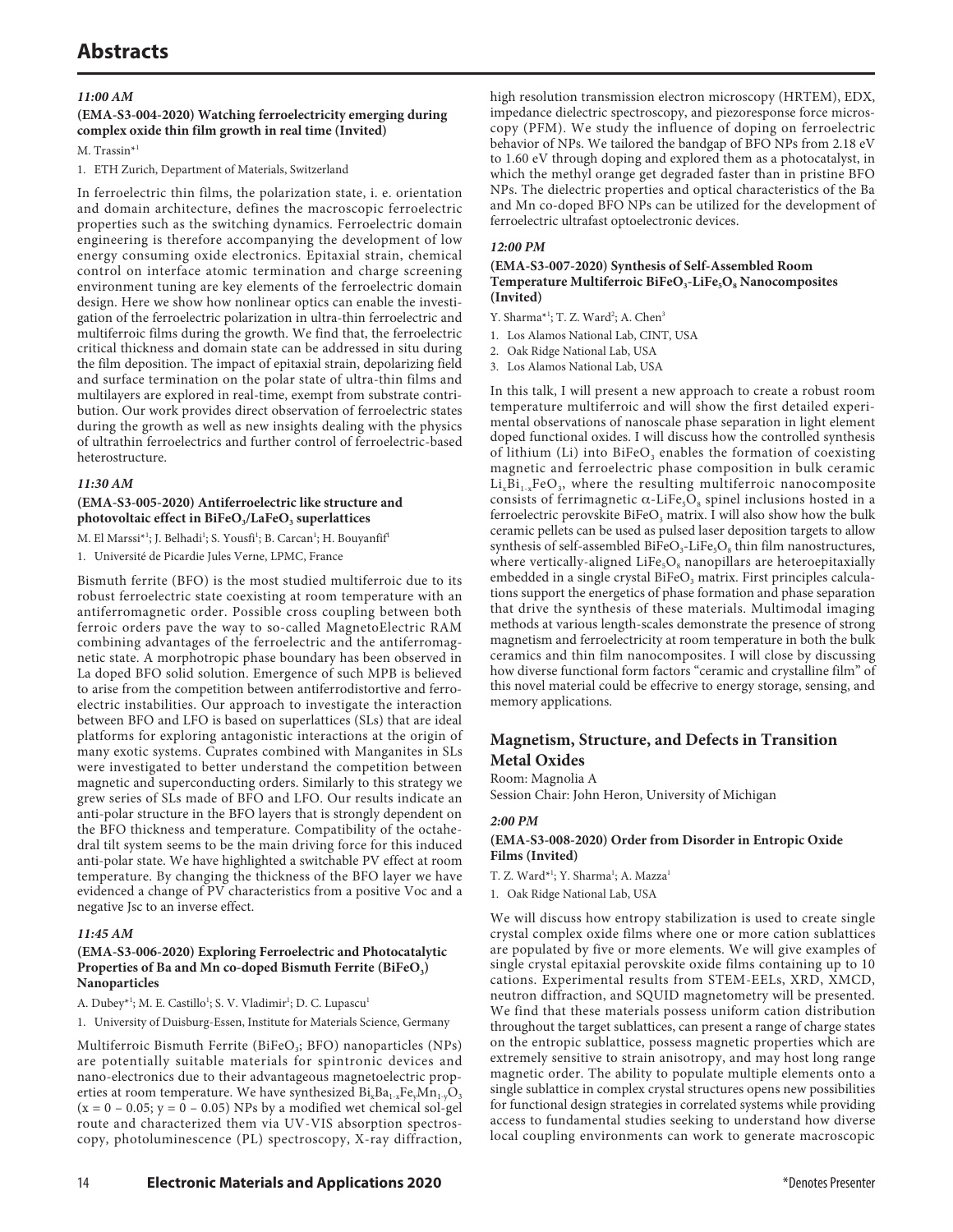responses, such as those driven by electron-phonon channels and complex exchange interaction pathways. This work was supported by the DOE Office of Science, Basic Energy Sciences, Materials Sciences and Engineering Division.

## *2:30 PM*

## **(EMA-S3-009-2020) Antiferromagnetism survives extreme chemical disorder in high-entropy oxides (Invited)**

R. Hermann\*1

1. Oak Ridge National Laboratory, USA

High entropy oxides are solid solutions stabilized by high configurational entropy. High entropy oxides exhibit several interesting functional properties, such as colossal dielectric constants, superionic conductivity, and low thermal conductivity. Their phase formation and the properties that can emerge from spin order and possible structural instabilities attract much attention. The long range magnetic structure and dynamics in the O rocksalt high entropy oxide  $(Mg_{0.2}Co_{0.2}Ni_{0.2}Cu_{0.2}Zn_{0.2})$  was observed by combining neutron diffraction and inelastic scattering with magnetometry and calorimetry. Neutron scattering reveals that long range magnetic order survives extreme disorder and suggests that short range ordered domains persist even at room temperature. We will discuss the findings related to the long range order and the challenges posed for modelling the dynamics and structure of these disordered system as well as possible avenue for additional characterization. Principal work: Zhang J. J., Yan J. Q., Calder S., Zheng Q., McGuire M. A., Abernathy D. L., Ren Y., Lapidus S. H., Page K., Zheng H., Freeland J. W., Budai J. D., and Hermann R. P., Long-Range Antiferromagnetic Order in a Rocksalt High Entropy Oxide, Chem. Mater. 31, 3705-3711 (2019). Work supported by the U.S. Department of Energy, Office of Science, Office of Basic Energy Sciences, Materials Sciences and Engineering Division.

## *3:00 PM*

## **(EMA-S3-010-2020) Structural and Electronic Phenomena in Jahn-Teller Active Mn Spinel Thin Films (Invited)**

R. B. Comes\*1

1. Auburn University, Dept. of Physics, USA

Late transition-metal oxides comprised of Ni, Co, and Mn cations are promising materials as catalysts for oxygen reduction and oxygen evolution reactions (ORR/OER). This is particularly true for Co-Mn-O and Ni-Mn-O spinel oxides, which have demonstrated ORR performance comparable to that of more expensive Pt-based materials. Unlike more commonly studied Fe-based spinels, however, the  $Mn^{3+}$  ion is Jahn-Teller active in octahedral coordination, which leads to tetragonal distortions in the spinel structure if Mn occupies the octahedral site in the spinel lattice. To study the structural, electronic, and catalytic properties of these spinel oxides, we have synthesized a series of Co-Mn-O and Ni-Mn-O spinel films via oxide molecular beam epitaxy. I will present our work examining the Co-Mn spinel films using x-ray photoelectron spectroscopy, x-ray absorption spectroscopy, and other techniques. These films undergo a strong tetragonal distortion due to the Jahn-Teller effect, opening interesting opportunities for further studies as ferroic materials. Interestingly, we observe very different properties for the Ni-Mn films in comparison to the Co-Mn films due to the strong preference for  $Ni<sup>2+</sup>$  ions to occupy the octahedral site in the lattice. I will also present our electron microscopy and atom-probe tomography studies of spontaneously formed  $NiMn_2O_4-Mn_3O_4$ nanocomposite films in Ni-deficient Ni-Mn spinels.

#### *4:00 PM*

## **(EMA-S3-011-2020) Electronic and magnetic interplay in entropy stabilized oxide thin films**

P. B. Meisenheimer\*<sup>1</sup>; L. Williams<sup>1</sup>; S. Sung<sup>1</sup>; P. Shafer<sup>2</sup>; M. Trassin<sup>3</sup>;

R. Hovden<sup>1</sup>; E. Kioupakis<sup>1</sup>; J. Heron<sup>1</sup>

- 1. University of Michigan, Materials Science and Engineering, USA
- 2. Lawrence Berkeley National Laboratory, USA
- 3. ETH Zurich, Switzerland

A unique benefit to entropic stabilization is the increased solubility of elements, which opens a broad compositional space with subsequent local A unique benefit to entropic stabilization is the increased solubility of elements, which opens a broad compositional space with subsequent local chemical and structural disorder resulting from different atomic sizes and preferred coordinations of the constituents. In the antiferromagnetic entropy-stabilized oxides studied here, we see that by tuning the chemistry, and thus the concentration of local structural distortions, we can either induce or reclaim a large degree of frustration in the magnetic lattice of the material. As the large dielectric response of these materials may be strongly linked to their structure, here we study the interplay of electronic and magnetic functional responses in entropy-stabilized oxides. Our results reveal that the unique characteristics of entropy stabilized materials can be utilized to engineer and enhance magnetic functional phenomena in oxide thin films, as well as offer a powerful platform for the study of defects and functional properties.

#### *4:15 PM*

## **(EMA-S3-012-2020) New Probes for Magnetism Nanoscale Garnets: Insights into Spin-Seebeck-Effect Materials (Invited)**

P. G. Evans<sup>\*1</sup>; S. Marks<sup>1</sup>; S. Geprägs<sup>2</sup>; M. Dietlein<sup>2</sup>; Y. Joly<sup>3</sup>; M. Dai<sup>1</sup>;

J. Hu<sup>1</sup>; L. Bouchenoire<sup>4</sup>; P. Thompson<sup>4</sup>; T. Schulli<sup>5</sup>; M. Richard<sup>6</sup>; R. Gross<sup>2</sup>; G. Carbone<sup>7</sup>; D. Mannix<sup>8</sup>

- 1. University of Wisconsin, Materials Science and Engineering, USA
- 2. Bayerische Akademie der Wissenschaften, Walther-Meißner-Institut, Germany
- 3. Institut Néel, France
- 4. European Synchrotron Radiation Facility, XMaS, France
- 5. ESRF, France
- 6. Aix Marseille Université, France
- 7. MAX IV Laboratory, Sweden
- 8. Eruopean Spallation Source, Sweden

Synchrotron x-ray nanobeam diffraction reveals adiverse magnetic microstructure within emerging materials exhibiting the spin Seebeck effect. Insights into magnetism at the nanoscale in these materials promise to lead to the development of optimized devices through the selection of the local spin polarization. X-ray images of the magnetic domain configuration can be obtained using a new synchrotron nanobeam magnetic diffraction method with structural and elemental specificity, uniquely allowing precise magnetic information to be obtained from nanoscale buried volumes. We report an experimental study of the magnetism within 20-nm-thick gadolinium iron garnet thin film materials within spin-Seebeck-effect devices. The determination of the domain structure closes the loop between microscopic theory and impactful devices and, through combined structural and magnetic sensitivity, extends the potential impact of synchrotron x-ray probes of magnetism into a new regime of scientific applications.

## *4:45 PM*

## **(EMA-S3-013-2020) Microwave spintronics in magnetic insulators: From fundamental to hybrid systems (Invited)** Y. Li\*1

1. Argonne National Laboratory, Materials Science Division, USA

The frontier of high-speed network communications and quantum information calls for novel explorations on solid-state microwave electronics and applications. Magnetic excitations in ferroic materials, or magnons, are good candidates because they are intrinsically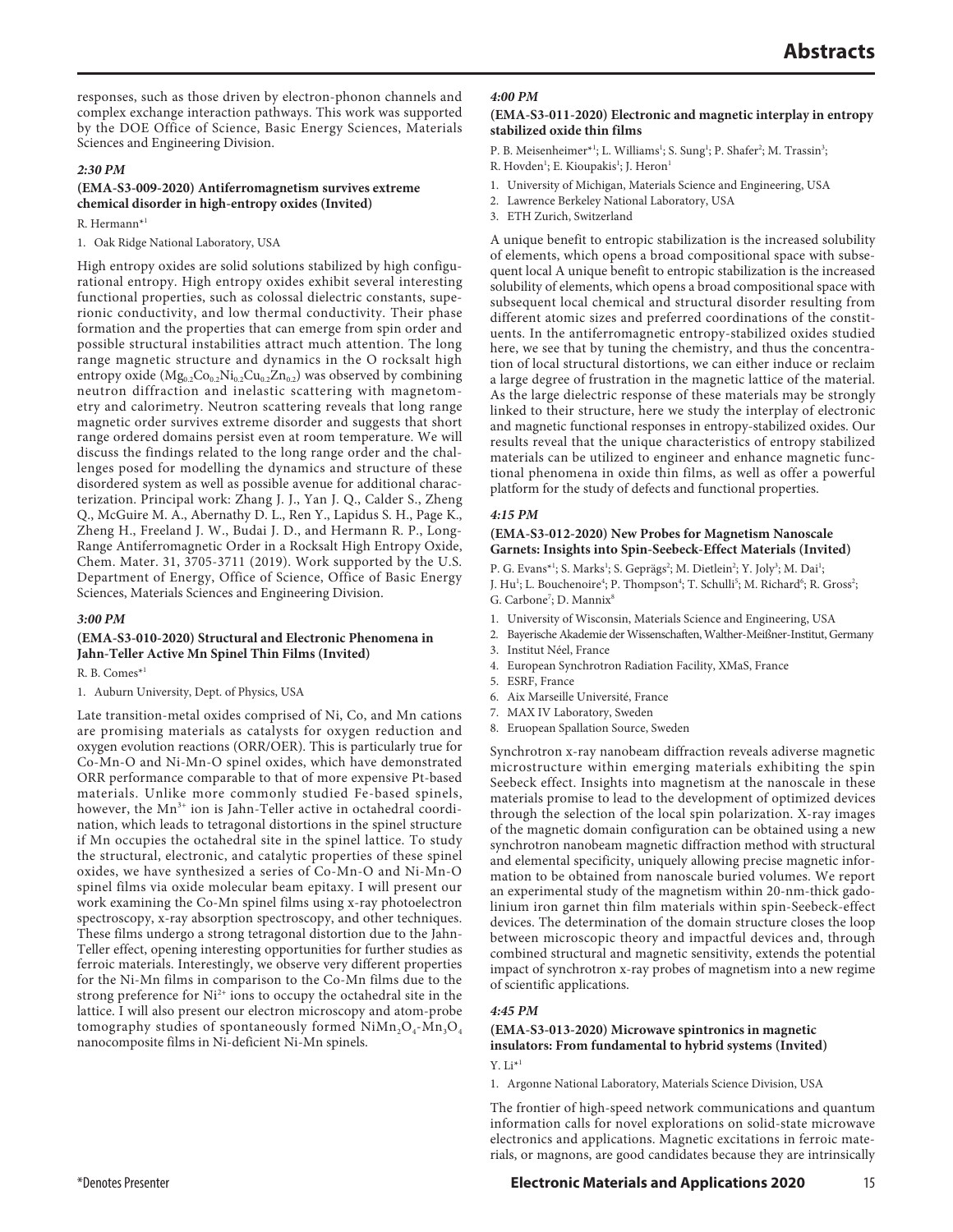in the gigahertz range, with frequencies tunable via external magnetic field. The abundant physical phenomena in magnetic materials allows their excitations to easily interact with different media, which make them suitable for hybrid and multitasking functionality. We will focus on the thin-film magnetic insulator, yttrium ion garnet. First, we will discuss the fundamentals of its microwave-dynamics detections, including thin films and nanodiscs. Its low damping allows us to drive the magnetic excitations to the deeply nonlinear regime, which reveals new phenomena in dipole-induced nutation modes. Then, we will show the recent progress of magnon-based hybrid system, with examples of magnon-photon coupling on a superconducting resonator and magnon-magnon coupling in a magnetic bilayer thin films. In both cases, the observations of avoided crossing between two disparate excitations suggest their strong coupling, which indicate the potential of coherent communications and information processing. Our results provide new pathways for implementing on-chip magnonic devices with efficient and coherent information processing and transductions.

## *5:15 PM*

## **(EMA-S3-014-2020) Magnetic Domain Patterns in Isolated and Interacting Islands of Nanofabricated**  $La_{0.7}Sr_{0.3}MnO_3$

F. Almonte<sup>\*1</sup>; L. Ortiz<sup>1</sup>; D. Sasaki<sup>2</sup>; J. Song<sup>1</sup>; W. Linthicum<sup>1</sup>; R. Chopdekar<sup>3</sup>; Y. Takamura<sup>2</sup>; B. Huey<sup>1</sup>

- 1. University of Connecticut, Materials Science and Engineering, USA
- 2. University of California, Davis, Materials Science and Engineering, USA
- 3. Lawrence Berkeley National Laboratory, ALS, USA

Suitably structured islands of epitaxial LSMO can sustain deterministic magnetic domain patterns due to the interplay between domain wall energies and the crystallographic orientation of structural interfaces. In this work, room temperature Magnetic Force Microscopy is performed to identify such domain patterns for a variety of island shapes and dimensions prepared via masked ion-implantation. Ordered domains predictably spiral around the island center for sub-micron features, while larger structures develop multiple domains with seemingly random directions. Reductive milling furthermore confirms the ability to convert such thin-film magnetic structures into even finer ordered magnetic domain patterns. Finally, magnetic domain patterns are imaged for interacting islands in artificial spin-ice formations.

# **S4: Complex Oxide Thin Film Materials Discovery: From Synthesis to Strain/Interface Engineered Emergent Properties**

# **Enhanced Functionality through Advanced Synthesis**

Room: Orange A

Session Chairs: Elizabeth Paisley, Sandia National Laboratories; Jon-Paul Maria

## *10:00 AM*

## **(EMA-S4-001-2020) Hafnium Zirconium Oxide Ferroelectric Performance: Roles of Thickness, Electrode Stress, and Oxygen Vacancies** *(Pioneer in Synthesis)* **(Invited)**

J. Ihlefeld\*<sup>1</sup>; S. Fields<sup>1</sup>; S. Smith<sup>2</sup>; M. D. Henry<sup>2</sup>; S. Wolfley<sup>2</sup>; T. S. Luk<sup>2</sup>; M. Brumbach<sup>2</sup>; C. Fancher<sup>3</sup>; S. T. Jaszewski<sup>1</sup>; C. Constantin<sup>4</sup>; G. Esteves<sup>2</sup>; M. Rodriguez<sup>2</sup>; P. Davids<sup>2</sup>

- 1. University of Virginia, Department of Materials Science and Engineering, USA
- 2. Sandia National Laboratories, USA
- 3. Oak Ridge National Lab, USA
- 4. James Madison University, Department of Physics and Astronomy, USA

Hafnium oxide ferroelectrics constitute a potential game changing material for a number of applications, including: Beyond Moore's Law transistors utilizing a negative differential capacitance effect, highly scaled ferroelectric memory, and infrared sensors and energy harvesters via pyroelectric responses. In this presentation, we will highlight joint activities of the University of Virginia and Sandia National Labs groups to gain understanding of structureprocess-property relations of this exciting material. We will discuss how phase assemblage is impacted by material composition and how this affects polarization response, pyroelectric coefficients, and optical second harmonic generation. Next, we will show how thickness scaling results in diminished responses for sub-10 nm thick films, but that artificially high pyroelectric coefficients can be observed for these ultrathin films. The origin of the pyroelectric response is found to be extrinsic in nature and is caused by electrets presumably from charged defects. Finally, we will show efforts to understand how electrode processing affects phase assemblage, film stress, oxygen vacancy concentration, and polarization response.

## *10:30 AM*

## **(EMA-S4-002-2020) Metal Nitride stress and chemistry effects on**  polarization and cycling performance of  $\text{Hf}_{0.58}\text{Zr}_{0.42}\text{O}_2$  films

S. Fields\*<sup>1</sup>; S. Smith<sup>3</sup>; M. D. Henry<sup>3</sup>; S. Wolfley<sup>3</sup>; M. Rodriguez<sup>3</sup>; C. Fancher<sup>2</sup>; G. Esteves<sup>3</sup>; P. Davids<sup>3</sup>; J. Ihlefeld<sup>1</sup>

- 1. University of Virginia, Department of Materials Science and Engineering, USA
- 2. Oak Ridge National Lab, USA
- 3. Sandia National Laboratories, USA

Atomic layer deposited 20 nm thick  $\text{Hf}_{0.58}\text{Zr}_{0.42}\text{O}_2$  (HZO) films between stress modulated 100 nm TaN electrode layers have been evaluated for remanent polarization  $(P_r)$ , wake-up cycling behavior, and phase assemblage. Through alteration of the background argon pressure during pulsed dc magnetron sputter deposition, the as-deposited stress of the top (bottom) TaN electrode layer has been varied between -1455 and 234 MPa while the bottom (top) TaN electrode stress has been kept near-neutral (-43 MPa). Utilizing sin<sup>2</sup>(Ψ) measurements, the stress state of the ferroelectric HZO following annealing at 600 °C in N<sub>2</sub> for 30 seconds was found to vary between 567 +/- 93 MPa and -387 +/- 73 MPa, respectively.  $P_r$  has been observed to positively correlate with increasing HZO tensile stress, varying between 5.6 and 8.5  $\mu$ C/cm<sup>2</sup>. An increasing relative tetragonal/orthorhombic to monoclinic phase ratio has been observed utilizing GIXRD measurements, corroborating electrical characterization trends. The Ta:N ratio of the bottom electrode, determined by x-ray photoelectron spectroscopy, has been determined to correlate with the cycling and wake-up behavior. HZO films between nitrogen starved electrodes required 2.0 MV/cm square wave cycling for the wake-up process occur, while those between nitrogen rich electrodes required 3.0 MV/cm square wave cycles indicating an oxygenscavenging effect.

## *10:45 AM*

## **(EMA-S4-003-2020) Ferroelectric Properties of Thin Film**   $Zn_{1-x}Mg_xO$

J. Hayden<sup>\*1</sup>; J. Maria<sup>1</sup>

1. Pennsylvania State University, Materials Science and Engineering, USA

The wurtzite structured  $AI_{1-x}Sc_xN$  system exhibits an increasing piezoelectric coefficient with increasing Sc content in the region of substitutional solubility. Recently,  $\text{Al}_{1-x}\text{Sc}_x\text{N}$  thin films have been discovered to exhibit ferroelectric hysteresis under exceptionally large coercive fields. The presence of ferroelectricity and enhancement of piezoelectric properties in this system is attributed to a flattening of the potential energy landscape by approaching a metastable layered-hexagonal structure, allowing for easier atomic displacement and switchable polarization. Similarly, ZnO thin films show enhanced dielectric and piezoelectric properties when alloyed with MgO at concentrations that preserve the host wurtzite structure. The present work explores the potential for ferroelectric properties in sputtered  $\text{Zn}_{1-x}\text{Mg}_x\text{O}$  (ZMO) thin films near the phase separation region. ZMO thin films with a range of alloying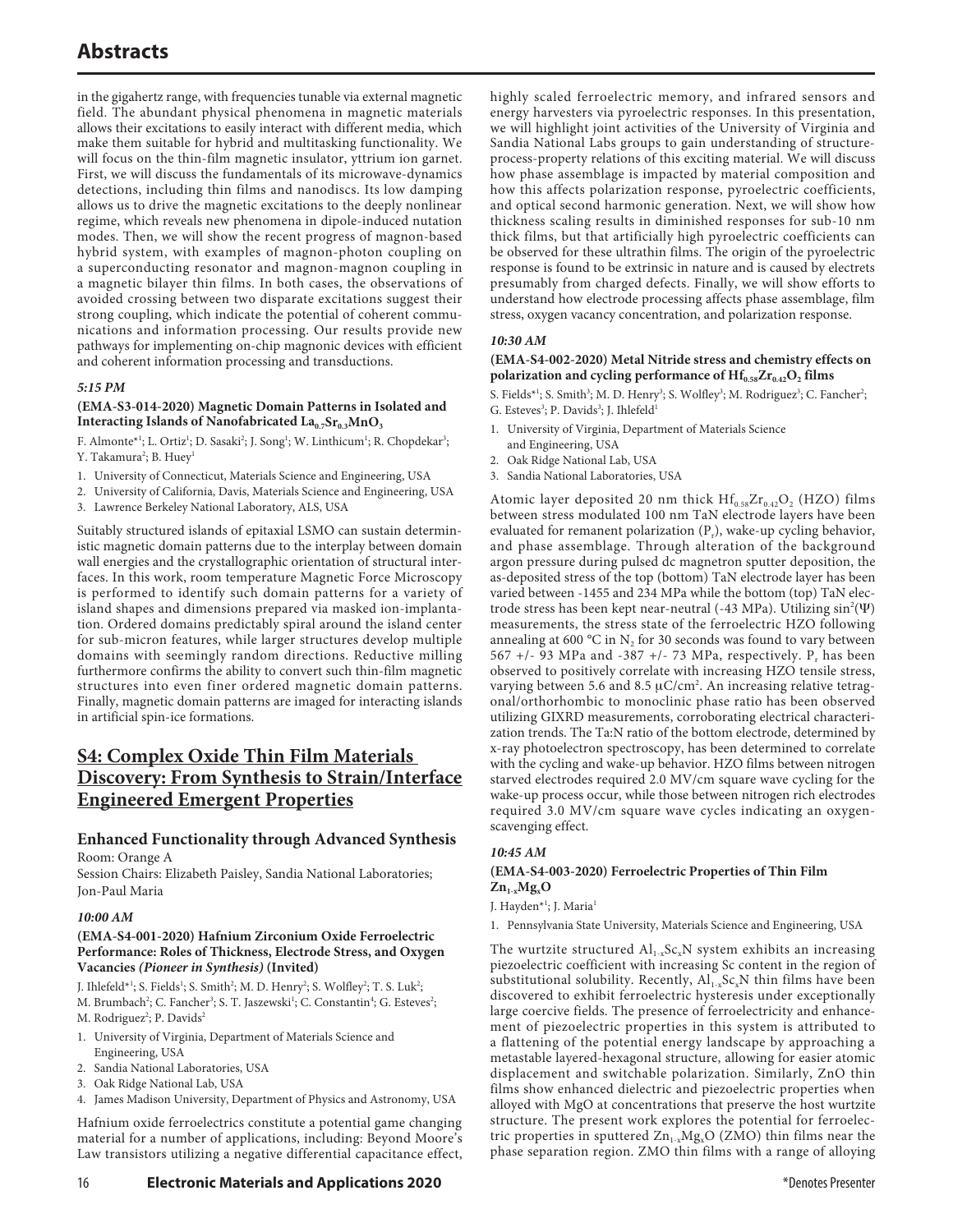compositions are deposited by radio frequency magnetron sputtering of composite ceramic targets. X-ray diffraction is used to evaluate the phase purity of ZMO thin films with varying MgO content, and atomic force microscopy is used to study film microstructures and surface morphology. High field electrical polarization measurements are employed to study the room temperature spontaneous polarization in thin film Ir/ZMO/Ir capacitors.

## *11:00 AM*

## **(EMA-S4-004-2020) Combined Polar Distortion Leading to Ferroelectric Ferromagnet in 1D Tetrahedral Chain Network (Invited)**

W. Choi<sup>\*1</sup>

1. SungKyunKwan University, Physics, Republic of Korea

Transition metal-oxygen  $(MO<sub>x</sub>)$  polyhedra can be considered as the building blocks of the various material systems of transition metal oxides. The atomic and electronic structures of the transition metal oxides are fundamentally determined by the network of the  $MO<sub>x</sub>$ polyhedra resulting in emergent functionalities. Particularly, MO<sub>4</sub> tetrahedra with a lower structural symmetry let us further envision a low dimensional network. In this talk, we show the brownmillerite  $SrFeO<sub>2.5</sub>$  shows a room-temperature ferroelectric ferromagnetic phenomenon via the combined polar distortion of the 1D tetrahedral chain network. The brownmillerite structure possesses 1D ordered oxygen vacancy channels, which can equivalently be viewed as a 1D chain of  $FeO<sub>4</sub>$  tetrahedra [1,2,3]. Interestingly, the combined polar distortion of the FeO<sub>4</sub> tetrahedra breaks the structural inversion symmetry leading to the ferroelectricity. Furthermore, the inversion symmetry breaking promotes the Dzyaloshinsky-Moria interaction, realizing a canted ferromagnetism. Hence, the room temperature ferroelectric ferromagnet is presented in the  $S$ r $FeO<sub>2.5</sub>$  epitaxial thin film [4].

#### *11:30 AM*

## **(EMA-S4-005-2020) Tuning functional properties in manganite heterostructures: Strain or stoichiometry?**

A. Chen\*1

1. Los Alamos National Lab, USA

Epitaxial strain has been widely used to tune functional properties in complex oxide heterostructures. Apart from strain effect, a large lattice mismatch also produces other effects including modulations in microstructure and stoichiometry. However, it is challenging to distinguish the impact of these effects from the strain contribution to properties in optimum doped manganite thin films. Here, we use La0.9Sr0.1MnO3 (LSMO), a lightly doped manganite close to the vertical phase boundary, as a model system to demonstrate that both strain and cation stoichiometry contribute to functionality tuning. The thinner LSMO films are metallic with a greatly enhanced  $T_c$  which is 97 K higher than the bulk value. Such anomalies in TC and transport cannot be fully explained by the epitaxial strain alone. Detailed microstructure analysis indicates La deficiency in thinner films and twin domain formation in thicker films. Our results have revealed that both epitaxial strain and strain relaxation induced stoichiometry/microstructure modulations contribute to the modified functional properties in lightly doped manganite perovskite thin films.

## *11:45 AM*

## **(EMA-S4-006-2020) Enhanced magnetism in oxygen deficient Ga0.5Fe1.5O3-δ epitaxial thin films**

H. Kim<sup>1</sup>; H. Jeen<sup>\*1</sup>

1. Pusan National University, Physics, Republic of Korea

Forming oxygen vacancies are often believed to reduce ferroic properties. However, in this presentation we demonstrated changes in magnetism by oxygen contents in  $Ga_{0.5}Fe_{1.5}O_{3. \delta.}$  (001)  $Ga_{0.5}Fe_{1.5}O_{3. \delta.}$  (GFO) epitaxial films were synthesized on (001) YSZ substrates using RF magnetron sputtering. As a comparison, we post-annealed GFO films in 500 Torr of  $O<sub>2</sub>$  to fill up oxygens in the lattices. We used x-ray scattering, SQUID magnetometry, and x-ray photoelectron spectrocopy to observe difference in structure, magntism, and chemistry. We verified oxygen vacancies induce lattice expansion and enhance magnetic moment by the formation of  $Fe<sup>2+</sup>$  and reduction of p-d hybridization. This model study will give a way to control superexchange interaction through control of oxygen vacancy contents.

## *12:00 PM*

## **(EMA-S4-007-2020) Emergent Novel Functionalities of Ultrathin Freestanding Crystalline Oxide Perovskites (Invited)**

## X. Pan\*1

1. University of California, Materials Science and Engineering, USA

2D materials such as graphene and transitionmetal dichalcogenides reveal the electronic phases that emerge when a bulk crystal is reduced to a monolayer. Transition-metal oxide perovskites host a variety of correlated electronic phases, so similar behavior in monolayer materials based on transition metal oxide perovskites would open the door to a rich spectrum of exotic 2D correlated phases that have not yet been explored. Here we report the fabrication of freestanding perovskite films with high crystalline quality almost down to a single unit cell. Using a water-soluble  $Sr<sub>3</sub>Al<sub>2</sub>O<sub>6</sub>$  buffer layer, we synthesize freestanding  $SrTiO<sub>3</sub>$  and  $BiFeO<sub>3</sub>$  ultrathin films by reactive molecular beam epitaxy and transfer them to diverse substrates, in particular crystalline silicon wafers and holey carbon films. We find that freestanding  $\mathrm{BiFeO_{3}}$  films exhibit unexpected and giant tetragonality and polarization when approaching the 2D limit. Our results demonstrate the absence of a critical thickness for stabilizing the crystalline order in the freestanding ultrathin oxide films. The systematic characterization of the cross-sectional samples by atomic resolution transmission electron microscopy reveals that the crystal symmetry and physical properties such as local electrical polarization are strongly dependent on the local strain and boundary conditions of the film.

## **Advanced Complex Oxide Thin Film Synthesis I**

Room: Orange A

Session Chair: Jon Ihlefeld, University of Virginia

## *2:00 PM*

## **(EMA-S4-008-2020) Defect Chemistry and Reliability in Doped PZT Films**

B. Akkopru Akgun<sup>1</sup>; W. Zhu<sup>1</sup>; C. Randall<sup>1</sup>; M. Lanagan<sup>2</sup>; S. Trolier-McKinstry<sup>\*1</sup>

- 1. Pennsylvania State University, Materials Science and Engineering, USA
- 2. Pennsylvania State University, Dept. of Engineering Science and Mechanics, USA

The processing of lead zirconate titanate is typically conducted under conditions of kinetic control of the lead content; furthermore the absolute lead content is challenging to measure quantitatively. One of the challenges that this imposes is that while the baseline properties depend weakly on the defect chemistry of the interfaces, the lifetime of the devices depends on the compositional profile. As an illustration of this,  $Pt/Pb_{0.99}(Zr_{0.52}Ti_{0.48})_{0.98}Nb_{0.02}O_3$  (PNZT)/ Pt films were investigated. The median time to failure increased from  $4.8\pm0.7$  to  $7.6\pm0.4$  hours when the top electrode was biased negatively compared to the bottom electrode. This is attributed to (1) a distribution across the film due to PbO non-stoichiometry, and (2) Ti/Zr segregation in PNZT films. The concentration of accumulated near the bottom Pt interface  $(6.210^{18} / \text{cm}^3)$  after degradation was two times higher than that near the top Pt/PNZT interface  $(3.810^{18}$  /cm<sup>3</sup>). The accumulation near the bottom Pt/PNZT interface causes severe band bending and a decrease in potential barrier height, which accelerates the electron injection, followed by electron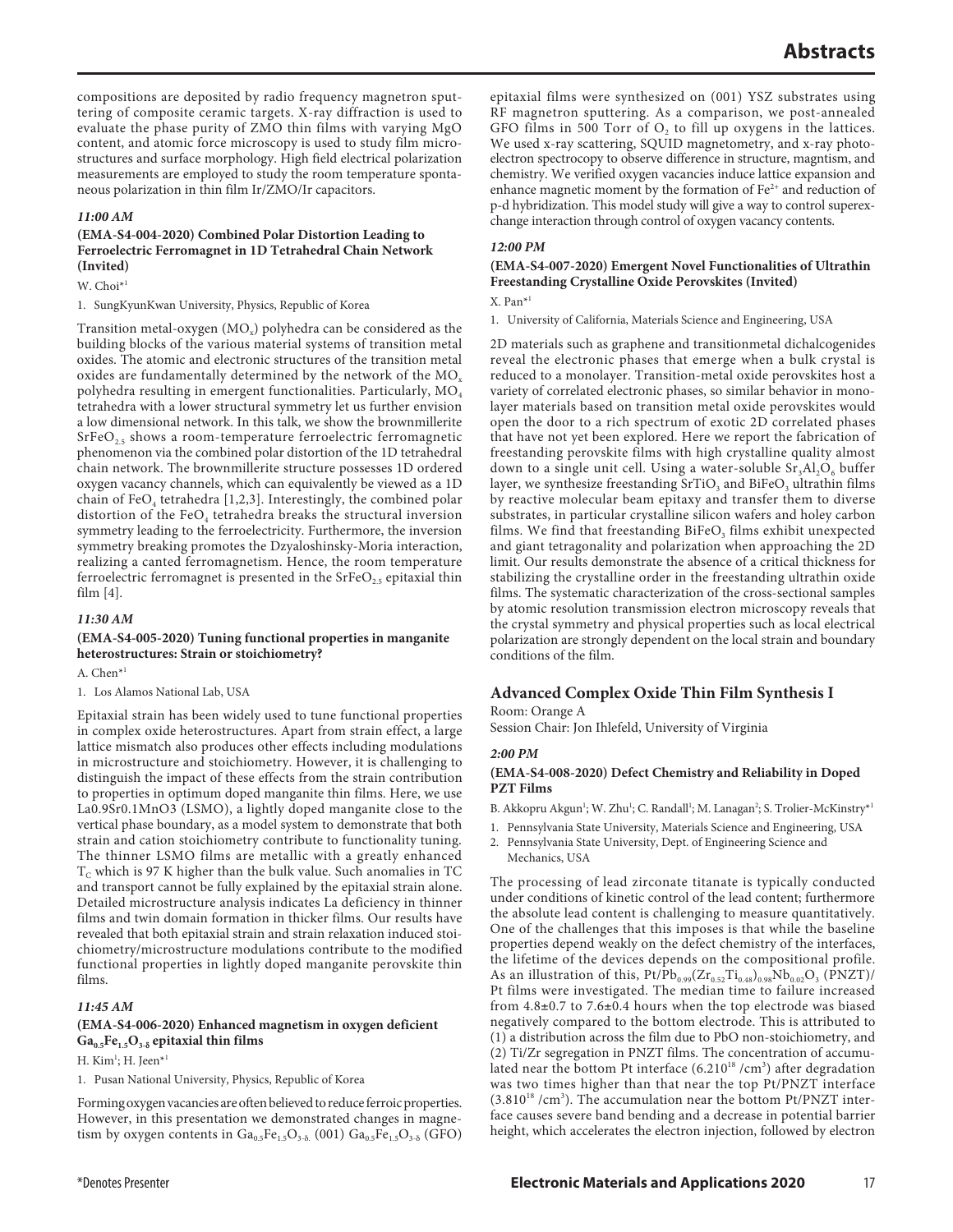trapping by Ti<sup>4+</sup>. Only a small decrease in potential barrier height for electron injection was observed at the top Pt/PNZT interface following degradation.

## *2:15 PM*

#### **(EMA-S4-009-2020) Dynamic Phase Segregation to Avoid High Unstable Ni Valence in Strontium Nickel Oxide Epitaxial Thin Films**

L. Wang\*<sup>1</sup>; Z. Yang<sup>1</sup>; M. Bowden<sup>1</sup>; S. Chambers<sup>2</sup>; Y. Du<sup>1</sup>

1. Pacific Northwest National Laboratory, USA

2. Pacific Northwest National Laboratory, Physical Sciences Division, USA

In our previous study, we prepared a set of  $La_{1-x}Sr_xNiO_3$  (0≤x≤0.5) films on  $(001)$ -oriented LaAlO<sub>3</sub> substrates by oxide MBE and found that Sr doping can significantly enhance the oxygen evolution reaction activity. But the film quality becomes worse when Sr doping level is higher than 50%, presumably because of the high Ni valence state. Although hexagonal perovskite SrNiO<sub>3</sub> (SrNiO<sub>2.5</sub>) with  $Ni<sup>4+</sup> (Ni<sup>3+</sup>)$  can be prepared by synthesis under a high pressure and high temperature condition, the growth of epitaxial  $SrNiO<sub>3-d</sub>$  thin films is still lacking. Here, we have synthesized a set of epitaxial strontium nickel oxide thin films by oxide MBE on  $(LaAlO<sub>3</sub>)<sub>0.3</sub>(Sr<sub>2</sub>AlTaO<sub>6</sub>)<sub>0.7</sub> (LSAT)$  (001) substrates. By controlling the Sr/Ni flux ratio as 1:1, in situ RHEED patterns and x-ray diffraction measurements reveal a high degree of structural quality in the  $SrNiO<sub>3-d</sub>$  films. However, in situ XPS measurements show that the Ni is  $Ni<sup>2+</sup>$ . Our further TEM studies clearly show the coexistence of two different phases  $Sr_2NiO_3$  and  $SrNiO_3$  in the epitaxial  $SrNiO<sub>3-d</sub>$  films, which is consistent with the flux ratio of 1:1 and  $Ni<sup>2+</sup>$ . These dynamic phase segregation during the growth could avoid the high unstable Ni valence and lower the system energy, leading the mixed phases we observed. Moreover, Ni L-edge X-ray absorption spectroscopy (XAS) measurements reveal a large orbital polarization.

## *2:30 PM*

#### $(EMA-S4-010-2020)$  Defect Structures in  $Li_{3x}Nd_{(2/3-x)*(1/3-2x)}$  TiO<sub>3</sub> **Single Crystal Thin Films**

E. Farghadany\*<sup>1</sup>; N. Bagues Salguero<sup>2</sup>; R. E. Williams<sup>2</sup>; D. W. McComb<sup>2</sup>; A. Sehirlioglu<sup>3</sup>

- 1. Case Western Reserve University, Materials Science and Engineering, USA
- 2. The Ohio State University, USA
- 3. Case Western Reserve University, USA

 $\rm Li_{3x}Nd_{(2/3-x)*(1/3-2x)}TiO_3$  provides a rich defect structure landscape that is a function of local chemistry and structure including octahedral rotations. In bulk, this leads to self-assembly such as checkerboard structure among many other. In this study, we investigate the structure of the materials under epitaxial growth conditions. Films were grown by pulsed laser deposition (PLD) on  $SrTiO<sub>3</sub>$  substrates. Deposition conditions namely, substrate temperature, background oxygen partial pressure, and laser energy and pulse frequency were optimized toward epitaxial growth, and was monitored in-situ by reflection high energy electron diffraction (RHEED) method. Various processing parameters include Li content, thickness, and cooling rate. Global structure was characterized by various X-Ray based techniques. Atomic Force Microscopy (AFM) was utilized to study the film surface topography. Transmission Electron Microscopy (TEM) was employed to investigate the local cross-sectional structure of the films. TEM results showed a direct effect of Li content and cooling rate on the formation of different types of defects in the film beyond a critical thickness. In corporation with AFM results, the effects of such defects on the surface morphology was elucidated.

## *2:45 PM*

## **(EMA-S4-011-2020) Investigating the Intergranular Region of ZnO Varistors via Thin Film Prototypes**

K. Ferri\*<sup>1</sup>; R. Floyd<sup>1</sup>; S. Lowum<sup>1</sup>; E. A. Paisley<sup>2</sup>; C. DiAntonio<sup>2</sup>; J. Maria<sup>1</sup>

- 1. Pennsylvania State University, Materials Science and Engineering, USA
- 2. Sandia National Laboratories, USA

Varistors are technologically important for their large energy handling capabilities and highly nonlinear electrical behavior when voltages above a characteristic switch field are applied. The prototypical ZnO-Bi<sub>2</sub>O<sub>3</sub> varistor system forms electrostatic Schottky barriers at grain boundaries in response to residual Bi and other dopants left at grain surfaces during  $Bi<sub>2</sub>O<sub>3</sub>$  segregation. While it is understood that barrier heights can be modulated by varying defect chemistry, there is not yet a complete understanding of the mechanisms by which dopant locations and defect chemistries determine varistor behavior. Bulk studies are challenging due to passive grain boundary formation and difficulties accessing grain boundaries in polycrystalline ceramics. To better understand the  $ZnO-Bi<sub>2</sub>O<sub>3</sub>$  varistor system, we use thin film prototypes to simulate grain boundaries and understand dopant diffusion characteristics, defect chemistries, and grain boundary phase formation. We then correlate this information to mechanisms controlling intergranular barrier heights. For this study, we have investigated as deposited and post-annealed thin film  $ZnO//Bi<sub>2</sub>O<sub>3</sub>//ZnO stacks simulating the diffusion, defect chemis$ tries, and electrical properties of bulk ceramic varistors. In addition, we have used conventional ZnO dopants of Co and Mn to modulate phase formation and electrostatic barrier heights within ZnO heterostructures.

## *3:00 PM*

## **(EMA-S4-012-2020) Tuning Magnetic Anisotropy in Co-BaZrO3 Vertical Aligned Nanocomposites for Memory Device Integration**

B. Zhang<sup>\*1</sup>; J. Huang<sup>2</sup>; J. Jian<sup>1</sup>; B. Rutherford<sup>4</sup>; L. Li<sup>3</sup>; S. Misra<sup>1</sup>; X. Sun<sup>1</sup>; H. Wang<sup>1</sup>

- 1. Purdue University, Electrical and Computer Engineering, USA
- 2. Texas A&M University, Materials Science & Engineering, USA
- 3. Texas A&M University, USA
- 4. Purdue University, Materials Engineering, USA

Ferromagnetic nanostructures with strong anisotropic properties are highly desired for their potential integration in spintronic devices. Several anisotropic candidates, such as CoFeB and Fe-Pt, have been previously proposed, but many of them have limitations such as patterning issues or thickness restrictions. In this work,  $Co$ -BaZrO<sub>3</sub> (Co-BZO) vertically aligned nanocomposite (VAN) films with tunable magnetic anisotropy and coercive field strength, have been demonstrated to address this need. Such tunable magnetic properties are achieved through tuning the thickness of the Co-BZO VAN structures and the aspect ratio of the Co nanostructures, which can be easily integrated into spintronic devices. As a demonstration, we have integrated the Co-BZO VAN nanostructure into tunnel junction devices and demonstrated resistive switching alluding to Co-BZO's immense potential for future spintronic devices.

## **Advanced Synthesis II**

Room: Orange A

Session Chair: Yingge Du, PNNL

## *4:00 PM*

## **(EMA-S4-013-2020) Integration of Highly Anisotropic BTOmetal Vertical Nanocomposite Thin Films on Silicon**

- M. Kalaswad\*<sup>1</sup>; D. Zhang<sup>2</sup>; B. Zhang<sup>1</sup>; H. Wang<sup>2</sup>; X. Wang<sup>2</sup>
- 1. Purdue University, Electrical and Computer Engineering, USA
- 2. Purdue University, Materials Engineering, USA

Silicon integration is a crucial step toward low-cost and scalability of vertical nanocomposites, which exhibit fascinating physical properties and various applications. Currently, most vertical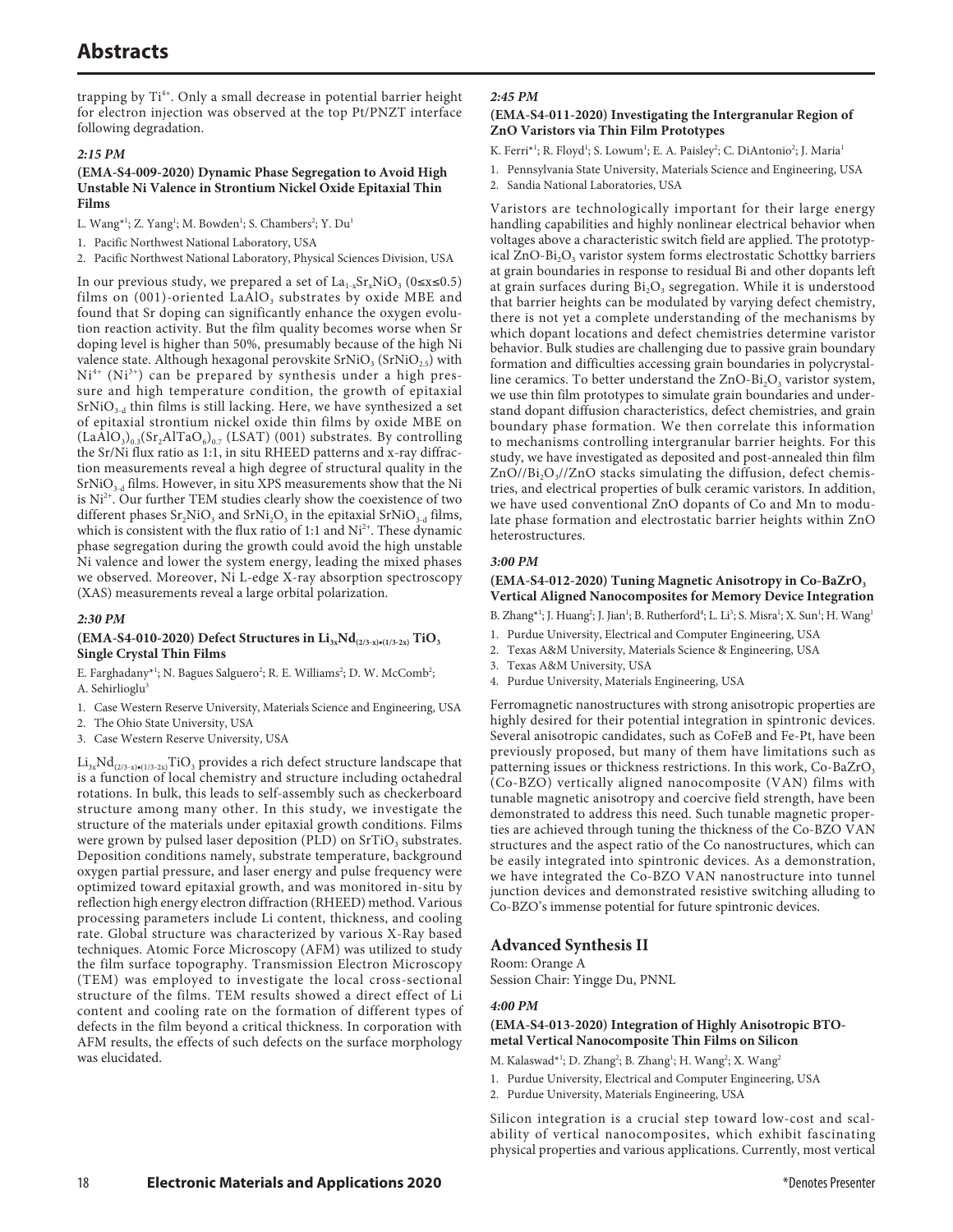nanostructures are produced by tedious fabrication techniques or on costly substrates. Here, we use pulsed laser deposition (PLD) to successfully demonstrate self-assembled  $BaTiO<sub>3</sub>-Au$  (BTO-Au) and  $BaTiO<sub>3</sub>$ -Fe (BTO-Fe) vertically aligned nanocomposites with anisotropic physical properties on buffered Si substrates. The effect of thin (<10 nm) TiN and  $SrTiO<sub>3</sub>$  (STO) buffer layers is explored for BTO-Fe films. Detailed microstructural analyses show excellent crystallinity and superior anisotropic magnetic properties for the films grown on a STO / TiN buffer stack. Furthermore, by varying the film growth condition (e.g., ultra-high vacuum and 40 mTorr  $O_2$ ), the BTO-Au films can be tuned effectively, leading to localized surface plasmon resonance (LSPR) peak and hyperbolic dispersion shift in the visible and near-infrared regime. The integration of these material systems with attractive geometrical and physical property tuning on Si reveals a promising approach to fulfill the potential applications of vertical nanocomposites.

#### *4:15 PM*

## **(EMA-S4-014-2020) Self-assembled ordered three-phase**  Au-BaTiO<sub>3</sub>-ZnO vertically aligned nanocomposites achieved **by a templating method**

S. Misra\*<sup>1</sup>; L. Li<sup>1</sup>; D. Zhang<sup>1</sup>; Z. Qi<sup>1</sup>; J. Jian<sup>1</sup>; M. Fan<sup>1</sup>; H. Chen<sup>2</sup>; X. Zhang<sup>1</sup>; H.  $W$ ang<sup>1</sup>

- 1. Purdue University, Materials Engineering, USA
- 2. Los Alamos National Lab, USA

Complex multi-phase nanocomposite designs present enormous opportunities for developing next generation integrated photonic and electronic devices. Here, we demonstrate a unique three-phase nanostructure combining a ferroelectric BaTiO<sub>3</sub>, a wide band-gap semiconductor of ZnO and plasmonic metal of Au towards multifunctionalities. By a novel two-step templated growth, a highly ordered Au-Ba $TiO_3$ -ZnO nanocomposite in a unique "nanoman"-like form, i.e., self-assembled ZnO nanopillars and Au nanopillars in BaTiO<sub>3</sub> matrix, has been realized, and is very different from the random three-phase ones with randomly arranged Au nanoparticles and ZnO nanopillars in BaTiO<sub>3</sub> matrix. The ordered three-phase "nanoman"-like structure provides unique functionalities such as obvious hyperbolic dispersion in the visible and near infrared regime enabled by the highly anisotropic nanostructures compared to other random structures. Such self-assembled and ordered three-phase nanocomposite is obtained through a combination of Vapor-Liquid-Solid (VLS) and two-phase epitaxy growth mechanisms. The study opens up new possibilities in the design, growth and application of multi-phase structures and provides a new approach to engineer the ordering of complex nanocomposite systems with unprecedented control over electron-light-matter interaction at nanoscale.

## *4:30 PM*

#### **(EMA-S4-015-2020) Tunable Optical Properties in Self-Assembled Oxide-Metal Hybrid Thin Films via Au-Phase Geometry Control: from Nanopillar to Nanodisk**

D. Zhang<sup>\*1</sup>; S. Misra<sup>1</sup>; L. Li<sup>1</sup>; X. Wang<sup>1</sup>; J. Jian<sup>1</sup>; P. Lu<sup>3</sup>; X. Gao<sup>1</sup>; X. Sun<sup>1</sup>; Z. Qi<sup>1</sup>; M. Kalaswad<sup>2</sup>; X. Zhang<sup>1</sup>; H. Wang<sup>1</sup>

- 1. Purdue University, Materials Engineering, USA
- 2. Purdue University, Electrical and Computer Engineering, USA
- 3. Sandia National Laboratories, USA

Plasmonic oxide-metal hybrid nanostructures exhibit unprecedented optical properties because of the nanoscale interactions between the oxide and metal components. Precise control of the geometry and arrangement of building blocks is key to tailoring system properties towards various nanophotonic applications. In this work, self-assembled epitaxial BaTiO<sub>3</sub>-Au nanocomposite thin films with a series of thicknesses are fabricated using a one-step pulsed laser deposition technique. By reducing the film thickness, the geometry of Au phase is effectively tailored from nanopillars to nanodisks, with the aspect ratio (height/width) varied from  $\sim 4.0$  to  $\sim 1.0$ .

The experimental optical spectra and numerical simulation results demonstrate that localized surface plasmon resonance (LSPR) and hyperbolic dispersion wavelength can be effectively tuned in the visible to near infrared regime by varying the film thickness due to the change of Au aspect ratio and free electron density. This study demonstrates a feasible approach in tuning the optical responses in hybrid oxide-metal nanostructures, and opens up enormous possibilities in design and fabrication of novel optical components towards all optical integrated devices.

## *4:45 PM*

## **(EMA-S4-016-2020) Raman and electronic responses of graphene controlled with ferroelectric domains**

B. Dkhil\*1

1. Université Paris-Saclay, Laboratoire Structures, France

Graphene (Gr) has attracted tremendous attention in a wide range of fields such as electronics, optoelectronics, spintronics, solar cells, sensors and so on [1]. Usually, graphene sheets are deposited on materials to provide mechanical support. The supporting materials play an important role in improving the properties of Gr layer (e.g. carriers mobility) or even adding new features (n-doped to p-doped transition) due to significant interface effects in such hybrid structures. The polarization reversal characteristic functionality of a ferroelectric (FE) underlayer can be used to tune the carrier concentration and dynamic of graphene layer which can be useful for memory applications [2]. However, one first needs to better understand the mechanisms for the coupling between Gr and FE [3]. Here high-quality Gr film is grown by chemical vapor deposition on a Cu metal substrate and transfered onto BaTiO<sub>3</sub> (BTO) single crystals. Our experiments show there are changes on Gr layer electronic properties correlated to the BTO FE polarization. For instance, we show the so-called 2D graphene second-order Raman mode (related to near zone-edge K and K' optical phonon and thus sensitive to perturbation of the electronic states) displays jumps of its position (up to 20 cm-1) when temperature crosses a ferroelectric phase transitions of BTO which is an indication of a strong modification of the Gr charge density.

## *5:00 PM*

#### **(EMA-S4-017-2020) Designer phonons to sculpt infrared properties**

T. E. Beechem<sup>\*1</sup>; E. A. Paisley<sup>2</sup>; S. Smith<sup>2</sup>; P. E. Hopkins<sup>3</sup>; J. Ihlefeld<sup>4</sup>; J. Howe<sup>4</sup>; E. Hoglund<sup>4</sup>; J. Matson<sup>6</sup>; T. Folland<sup>6</sup>; J. Caldwell<sup>6</sup>; R. Engel-Herbert<sup>5</sup>

- 1. Sandia National Laboratories, Optical Sciences, USA
- 2. Sandia National Laboratories, USA
- 3. University of Virginia, Mechanical and Aerospace Engineering, USA
- 4. University of Virginia, Department of Materials Science and Engineering, USA
- 5. The Pennsylvania State University, Materials Science and Engineering, USA
- 6. Vanderbilt University, USA

The optical phonons of many oxides manifest through atomic oscillations at infrared frequencies. Often polar, these oscillations create electric fields that themselves have infrared frequencies. When exposed to IR-photons, the electromagnetic and vibration-induced fields can be of similar energy and momentum causing interactions that dominate the material's infrared properties within the Reststrahlen band bounded by the transverse- and longitudinaloptical phonon modes. Thus, by controlling, modifying, and even creating "designer" polar phonons, a route is opened to induce infrared phenomena. Here, the infrared properties of composite oxides composed of lamellar combinations of common dielectrics and ferroelectrics—MgO/CaO and SrTiO<sub>3</sub>/CaTiO<sub>3</sub> specifically—are examined to this end. Using a suite of vibrational spectroscopies in combination with materials modelling, the optical response of these "Reststrahlen laminates" extends beyond just a summation of the constituents. The resulting optical properties are examined in light of "synthetic" phonon dispersions that emerge with the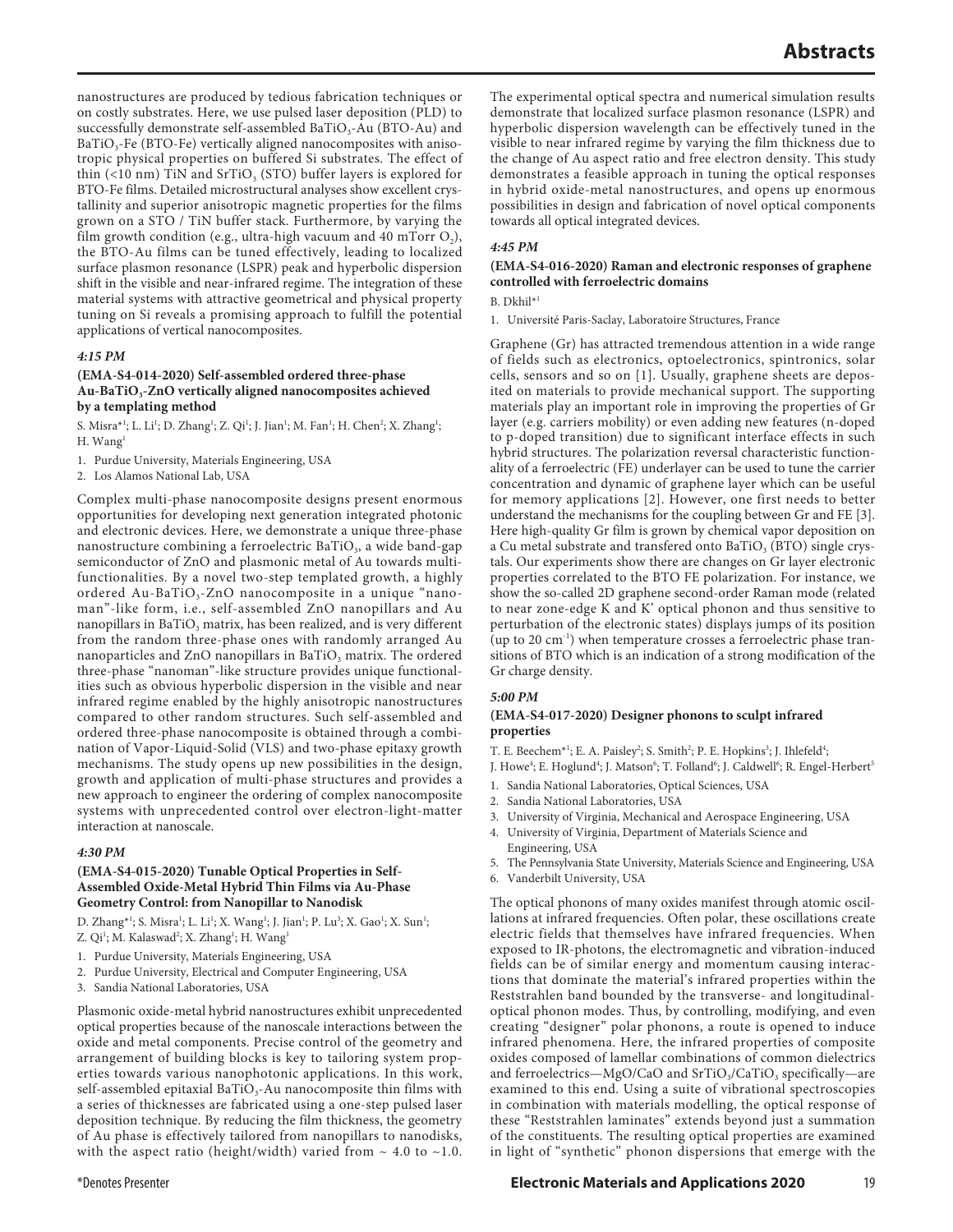variations in periodicity implicit in lamellar structures. Together, the work suggests a means of creating arbitrary infrared materials via composite phonon responses. SNL is managed and operated by NTESS under DOE NNSA contract DE-NA0003525

## *5:15 PM*

## **(EMA-S4-018-2020) Plasmonic Absorption Tunability in Indium-Doped Cadmium Oxide Thin Films**

A. Cleri<sup>\*1</sup>; E. Runnerstrom<sup>4</sup>; J. Nordlander<sup>2</sup>; J. Tomko<sup>3</sup>; P. E. Hopkins<sup>3</sup>;

- J. Nolen<sup>5</sup>; J. Caldwell<sup>5</sup>; J. Maria<sup>2</sup>
- 1. Pennsylvania State University, Materials Science and Engineering, USA
- 2. Pennsylvania State University, USA
- 3. University of Virginia, Mechanical and Aerospace Engineering, USA
- 4. US Army Research Office, USA
- 5. Vanderbilty University, USA

CdO is one of the most promising candidates for low-loss midinfrared plasmonics to date, as it demonstrates a tunable range of carrier concentrations, while maintaining high mobilities. These high mobility values enable plasmonic properties with very low loss and very narrow frequency bands. By reactive co-sputtering from metal Cd and In targets using high power impulse magnetron sputtering (HiPIMS) and radio frequency (RF) sputtering respectively, donor-doped CdO thin films with carrier concentrations ranging from  $10^{19}$  to  $10^{20}$  cm<sup>-3</sup> and mobilities ranging from 300 to 400 cm<sup>2</sup>/Vs can be readily achieved. Mobility increases with higher In flux, exhibiting a plateau at around 400 cm<sup>2</sup>/Vs at carrier concentrations between  $5x10^{19}$  cm<sup>-3</sup> and  $1x10^{20}$  cm<sup>-3</sup>, before dropping slightly at higher carrier concentrations. Optical measurements demonstrate the tunability of near-perfect plasmon absorption across the mid-IR spectral range through varying doping levels. This underscores the utility of doped CdO as a material system for supporting infrared light-matter interactions.

# **S8: Structure–Property Relationships in Relaxor Ceramics**

## **Local Structure of Relaxors I**

Room: Cypress B

Session Chairs: Ian Reaney, University of Sheffield; Yunfei Chang, Harbin Institute of Technology

## *10:00 AM*

## **(EMA-S8-001-2020) A Hopeless Mess No More: Connecting Structure, Chemistry, and Polarization in PMN-PT Relaxor Ferroelectrics (Invited)**

J. M. LeBeau\*<sup>1</sup>; A. Kumar<sup>1</sup>; J. Baker<sup>2</sup>; S. Zhang<sup>3</sup>; D. L. Irving<sup>2</sup>; E. C. Dickey<sup>2</sup>

- 1. Massachusetts Institute of Technology, Materials Science and Engineering, USA
- 2. North Carolina State University, Materials Science and Engineering, USA
- 3. University of Wollongong, ISEM, Australia

Since their discovery nearly 60 years ago, the complexity of nanoscale chemical and structural heterogeneity in relaxor ferroelectrics has made understanding the origins of their unique electromechanical properties a seemingly intractable problem. In this talk, we will discuss how we have employed aberration-corrected STEM to quantify the various contributions of nanoscale heterogeneity in the model relaxor ferroelectric PMN-PT. We identify three main contributions that each depend on Ti content: chemical ordering, oxygen octahedral tilting, and oxygen octahedral distortion. Through application of direct, light element imaging the local polarization we will show that chemical and structural short range order can be connected to polarization fluctuations. Specifically, the heterogeneities are found to act as barriers for long-range polarization alignment, which leads to nanoscale domain formation and

the relaxor response. Furthermore, local monoclinic distortions are found to correlate with the electromechanical performance. Through this approach, the elusive connection between chemical heterogeneity, structural heterogeneity and local polarization is revealed. Results from STEM analysis are used to validate models that can be used to develop the next generation relaxor ferroelectric materials.

## *10:30 AM*

#### **(EMA-S8-002-2020) Branching Bi-displacement directions and nanoscale polar heterogeneities in ferroelectric**  $K_{0.5}Bi_{0.5}TiO_{3}$ **(Invited)**

I. Levin<sup> $*1$ </sup>

1. NIST, USA

Nanoscale polar heterogeneities are thought to underlie dielectric relaxation in many ferroelectrics and have been recently proposed as a mechanism for enhancing piezoelectric properties. Here we demonstrate the existence of such heterogeneities in the ferroelectric phase of  $K_{0.5}Bi_{0.5}TiO_3$  (KBT) which is one of the few known room-temperature tetragonal perovskite ferroelectrics and, as such, a key component in several technologically promising piezoelectric formulations. In the cubic phase of KBT, Bi displacements are found to prefer the 〈100〉 directions and the probability density distribution of Bi features six well-separated sites; a similar preference exists for the much smaller Ti displacements, although the split sites for Ti could not be resolved. The cation displacements are correlated, yielding polar nanoregions, whereas on average, the structure appears as cubic. The cubic  $\Leftrightarrow$  tetragonal phase transition involves both order/disorder and displacive mechanisms. A qualitative change in the form of the Bi probability density distribution occurs in the tetragonal phase on cooling to room temperature because Bi displacements "branch off" to  $\langle 111 \rangle$  directions. This change, which preserves the average symmetry, is accompanied by the development of nanoscale polar heterogeneities that exhibit significant deviations of their polarization vectors from the average polar axis.

## *11:00 AM*

## **(EMA-S8-003-2020) Local Structure Quantification in the Relaxor Ferroelectric Ba<sub>5</sub>SmSn<sub>3</sub>Nb<sub>7</sub>O<sub>30</sub>**

N. Creange\*<sup>1</sup>; M. J. Cabral<sup>1</sup>; Z. Yang<sup>2</sup>; X. Zhu<sup>2</sup>; X. Chen<sup>2</sup>; E. C. Dickey<sup>1</sup>

- 1. North Carolina State University, Materials Science and Engineering, USA
- 2. Zhejiang University, Department of Materials Science and Engineering, China

The complex structures of relaxor ferroelectrics have been studied for decades but recent advancements in aberration-corrected transmission electron microscopy and data analysis are providing new insight into the local structure of these materials.  $Ba_5SmSn_3Nb_7O_{30}$ is a relaxor ferroelectric with a tungsten-bronze crystal structure which exhibits an incommensurate modulation, believed to arise primarily from modulations in the octahedral tilting. Insight into local structure distortions and possible correlation with local chemistry is studied via aberration-corrected scanning transmission electron microscopy (STEM). High angle angular dark field images are used to image the cation column positions, while the oxygen atomic column positions are imaged via integrated differential phase contrast (iDPC) imaging. iDPC uses a segmented detector to detect the diffraction pattern center of mass shift as a function of probe position, which is highly sensitive to the electron-wave phase. Quantification of the STEM images is performed by a crosscorrelation fit with a 2D gaussian. From this analysis, we quantify atomic-column intensities, distortions, and positions with picometer-scale precision. These local structural features along different zone axes are used to develop a model for the local to long-range structure of this complex relaxor material. This work is partially funded with the NSF Grant No. DGE-1633587.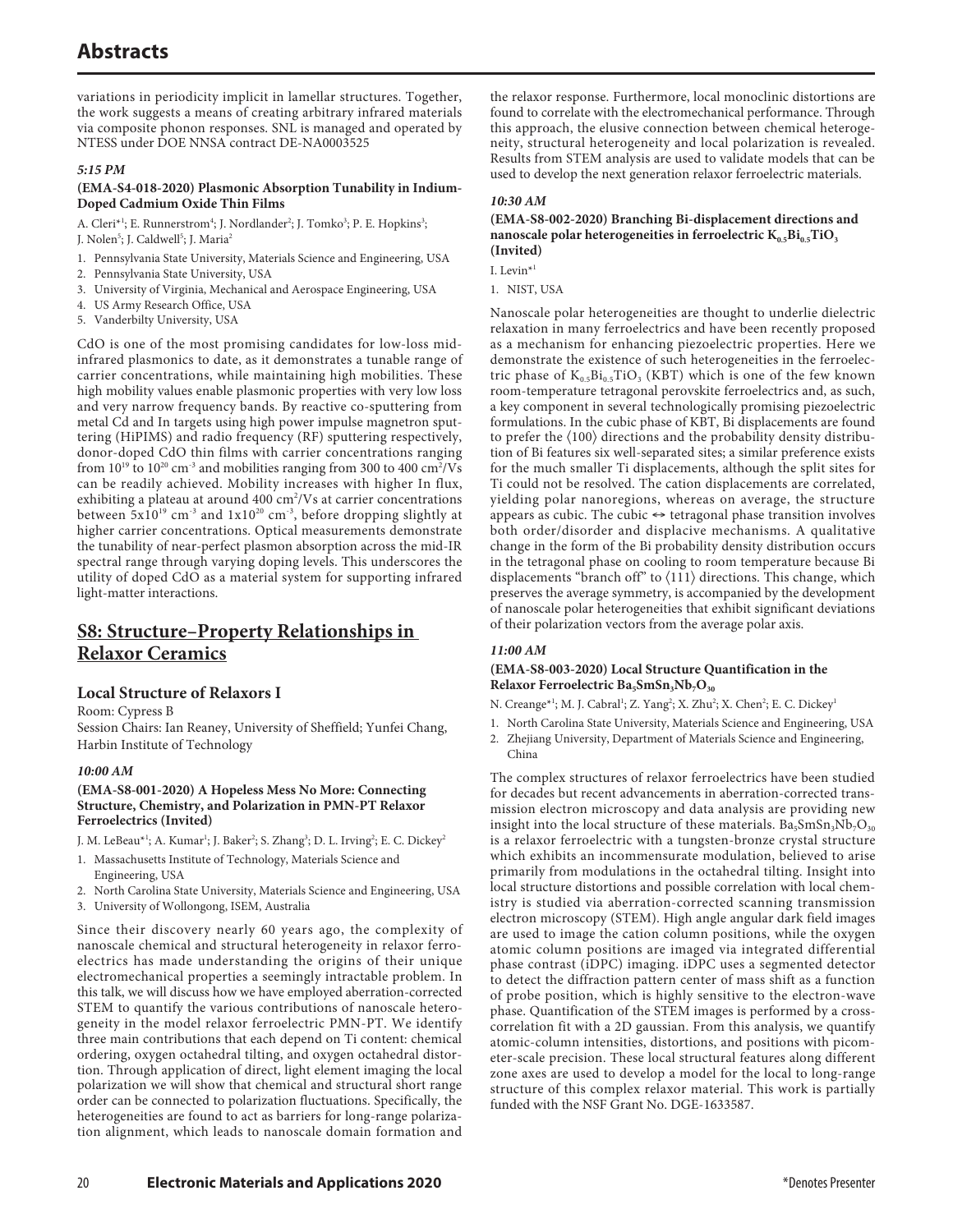#### *11:15 AM*

## **(EMA-S8-004-2020) Application of pair distribution function method for characterization of atomic structure in Pb-free dielectric and electrocaloric materials**

A. Pramanick\*

1. City University of Hong Kong, Applied Physics and Materials Science, Hong Kong

Development of new Pb-free relaxor ferroelectrics has received much attention in recent years for application as high-temperature dielectric and electrocaloric materials. Elucidation of composition-structure-property relationships is a prerequisite first step towards rational and efficient design of new materials. Nevertheless, relaxor ferroelectrics are challenging to understand from a scientific viewpoint because of the disordered nature of their atomic structure. For the new Pb-free relaxors, the polar atomic displacements are correlated over only nanometer length scales, although the details of such nanoscale correlations are yet to be fully resolved. In this talk, I will present our recent findings on the nanoscale orderings of polar atomic displacements in the newly designed Pb-free relaxors, which are characterized using pair distribution function analysis of X-ray and neutron total scattering patterns. In addition, I will demonstrate the application of the dynamic pair distribution function (DyPDF) method to elucidate the timescales over which such nanoscale atomic orderings become stable in some Pb-free relaxor systems. The implication of nanoscale atomic ordering and dynamics towards the dielectric, ferroelectric and electrocaloric properties of Pb-free relaxors will be discussed.

#### *11:30 AM*

#### (EMA-S8-005-2020) BaZr<sub>x</sub>Ti<sub>1-x</sub>O<sub>3</sub>: Lead-free isovalent relaxor **ferroelectric or dipolar glass**

C. Filipic<sup>1</sup>; Z. Kutnjak\*<sup>1</sup>; R. Pirc<sup>1</sup>; G. Canu<sup>2</sup>; J. Petzelt<sup>3</sup>

- 1. Jozef Stefan Institute, Slovenia
- 2. Institute for Energetics and Interphases, National Research Council, Italy
- 3. Academy of Sciences of the Czech Republic, Institute of Physics, Czechia

Glassy freezing dynamics was investigated in  $BaZr_xTi_{1-x}O_3$  (BZTx) ceramic samples by means of dielectric spectroscopy in the frequency range 0.001 Hz-1 MHz at temperatures  $10 < T < 300$  K. From measurements of the quasistatic dielectric polarization in bias electric fields up to ∼30 kV/cm it has been found that a ferroelectric state cannot be inducedin BZT50, in contrast to the case of typical relaxors. This suggests that—at least for the above field amplitudes—BZT50 effectively behaves as a dipolar glass, which can be characterized by a negative value of the static third order nonlinear permittivity. The relaxation spectrum has been analyzed by means of the frequency-temperature plot, which shows that the longest relaxation time obeys the Vogel-Fulcher relation  $\tau = \tau_0 \exp[E_0/(T - T_0)]$ with the freezing temperature of 48.1 K, whereas the corresponding value for the shortest relaxation time is ∼0 K, implying an Arrhenius type behavior. By applying a standard expression for the static linear permittivity of dipolar glasses and/or relaxors the value of the Edwards-Anderson order parameter q(T) has been evaluated. It is further shown that q(T) can be described by the spherical random bond-random field model of relaxors.

#### *11:45 AM*

## **(EMA-S8-006-2020) Origin of relaxor behaviour in B-site modified barium titanate polycrystals**

- V. Kaliyaperumal Veerapandiyan\*<sup>1</sup>; M. Popov<sup>1</sup>; P. Groszewicz<sup>3</sup>; J. Spitaler<sup>1</sup>; G. Canu<sup>2</sup>; V. Buscaglia<sup>2</sup>; M. Deluca<sup>1</sup>
- 1. Materials Center Leoben Forschung GmbH, Austria
- 2. National Research Council of Italy, Institute of Condensed Matter
- Chemistry and Technologies for Energy, Italy
- 3. Technical University Darmstadt, Faculty of Chemistry, Germany

Relaxors are a sub-class of ferroelectrics with peculiar material properties such as frequency dependent dielectric dispersion and absence of remanent macroscopic polarization. These properties are relevant for applications in the field of energy storage and telecommunications. In ABO<sub>3</sub> perovskites, relaxor behaviour can be induced by substituting homovalent or heterovalent ions specifically in B crystallographic sites. The charge, ionic size and electronic configuration of the substituent defines the substitution site and induces relaxor behaviour by different mechanisms. In this work, heterovalent (Nb<sup>5+</sup>) substituted barium titanate (BNbT) polycrystals were produced and studied to evidence the difference in origin of relaxor behaviour compared to homovalent  $(Zr^{4+})$  substituted barium titanate solid solutions. Experimental and theoretically modelled Raman spectra (RS) are presented to highlight the peculiarities of BNbT with reference to other systems. Hints on vacancy induced symmetry breaking in Raman spectra of BNbT will be discussed. The extent of lattice disorder is discussed comparing RS results to Nuclear Magnetic Resonance (NMR) spectroscopy. In summary, this multi-scale material characterization approach used here suggests that polar defects in heterovalent-substituted systems trigger a stronger mechanism in disrupting the intrinsic order in the ferroelectric barium titanate lattice.

#### *12:00 PM*

## **(EMA-S8-007-2020) Crystal growth, lattice dynamics and instabilities of BaZrO<sub>3</sub> (Invited)**

C. Toulouse<sup>1</sup>; D. Amoroso<sup>2</sup>; C. Xin<sup>3</sup>; P. Veber<sup>4</sup>; M. Ciomaga-Hatnean<sup>5</sup>;

- G. Balakrishnan<sup>5</sup>; R. Haumont<sup>6</sup>; F. Bourdarot<sup>7</sup>; M. Maglione<sup>8</sup>; P. Ghosez<sup>9</sup>; J. Kreisel<sup>1</sup>; M. Guennou\*<sup>1</sup>
- 1. University of Luxembourg, Luxembourg
- 2. CNR-SPIN, Italy
- 3. Luxembourg Institute of Science and Technoloy, Luxembourg
- 4. Institut Lumière Matière, France
- 5. University of Warwick, United Kingdom
- 6. Université Paris Saclay, France 7. Institut Laue Langevin, France
- 8. ICMCB-CNRS, France
- 9. University of Liège, Belgium

 $BaZrO<sub>3</sub>$  is one of the end-members of remarkable perovskite systems: the binary  $Ba(Zr, Ti)O<sub>3</sub>$ , studied for its relaxor-to-ferroelectric crossover, and the pseudo-ternary  $(Ba,Ca)(Ti,Zr)O<sub>3</sub>$ , identified as promising for lead-free piezoelectrics. Pure  $BaZrO<sub>3</sub>$  has a simple cubic structure down to 2 K, but theoretical DFT studies show that the cubic phase is slightly unstable, with an unstable phonon mode that should give rise to an antiferrodistortive transition driven by octahedral tilts. It has been also suggested that such distortions exist as distorted nano-domains. Besides, BaZrO<sub>3</sub> also exhibits dielectric anomalies in spite of the absence of phase transition. Experimentally, because of its very high melting point, investigations of  $BaZrO<sub>3</sub>$  have been mostly limited to polycrystalline samples. Here, we report on the growth and characterization of BaZrO<sub>3</sub> single crystals, and revisit its structure and properties. In particular, we studied the unstable phonon mode by neutron scattering, and performed Raman measurements in a wide range of temperatures and pressures. With the support of detailed calculations of the lattice dynamics, we show that the Raman spectrum does not confirm the hypothesis of distorted nano-domains, but instead can be explained by secondorder scattering. The dielectric properties were also measured down to 4.2 K and reveal up to two anomalies, whose origin will be discussed.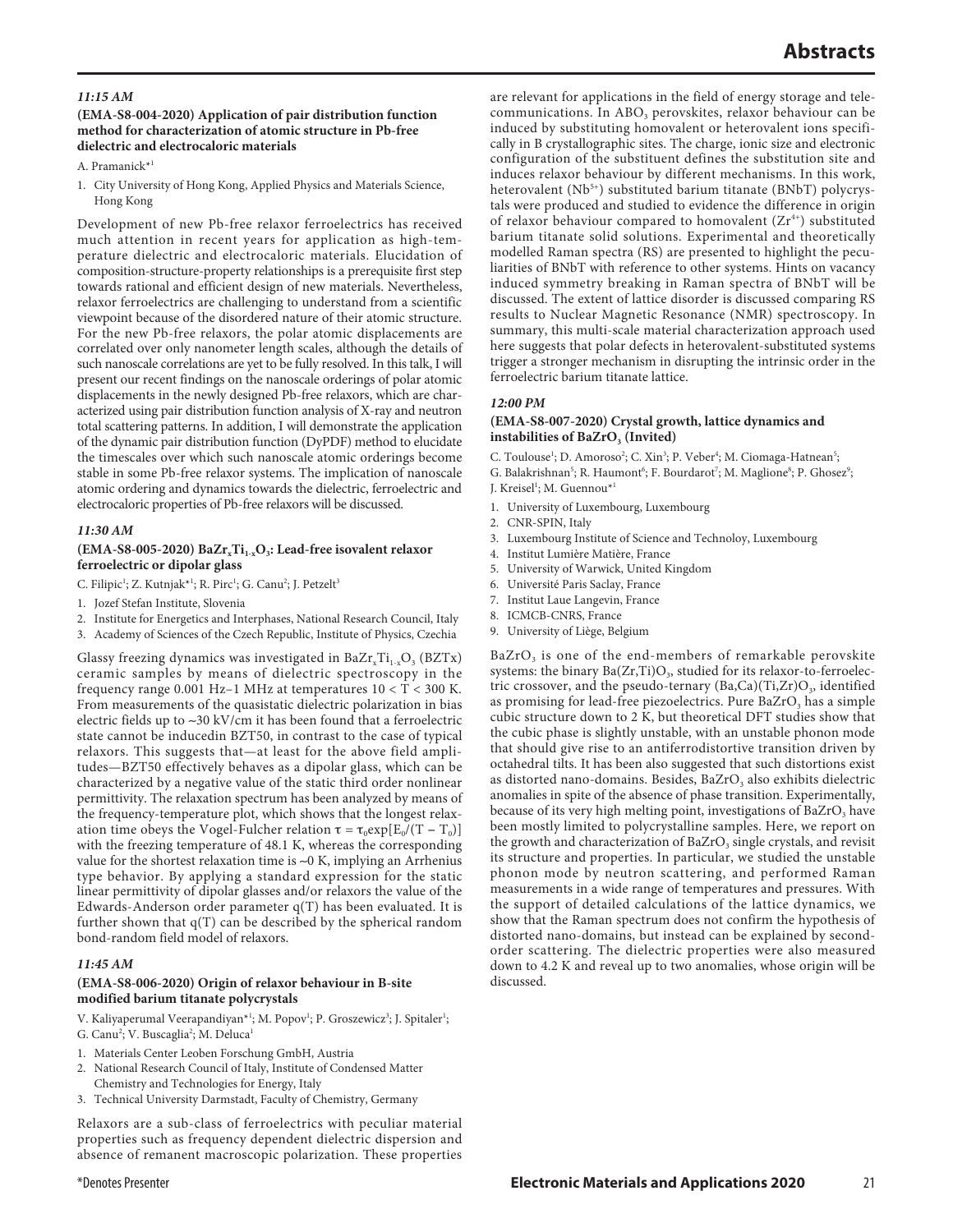## **Local Structure of Relaxors II**

Room: Cypress B

Session Chairs: Kyle Webber, Friedrich-Alexander-Universität Erlangen-Nürnberg; Mojca Otonicar, Jozef Stefan Institute

## *2:00 PM*

## **(EMA-S8-008-2020) Phase evalution in the ferroelectric relaxor**  Ba(Ti<sub>1-x</sub>,Zr<sub>x</sub>)O<sub>3</sub> from first-principles-based simulations (Invited)

C. Mentzer<sup>1</sup>; S. Lisenkov<sup>1</sup>; Z. Fthenakis<sup>1</sup>; I. Ponomareva<sup>\*1</sup>

1. University of South Florida, USA

We develop and/or use a combination of first-principles density functional theory and first-principles-based effective Hamiltonian approaches to investigate phase evolution in  $Ba(Ti_{1-x},Zr_x)O_3$  ferroelectric relaxor. The simulations reveal two competing effects that arise from the substitution of Ti with Zr and are primarily responsible for the unusual phase evolution and the properties of this family of solid solutions. They are the negative chemical pressure that  $Zr$  exerts on the BaTiO<sub>3</sub> matrix and the ferroelectric "inactivity" of Zr itself. The negative pressure has a stabilizing effect on ferroelectricity, the inactivity of Zr disrupts the ferroelectric cooperation. These competing effects are responsible for the pinched phase transition, where the three phases of parent BaTiO<sub>3</sub> merge together, and the loss of ferroelectricity at the onset of relaxor behavior. We trace the origin of the controversial diffuse phase transition to the coexistence of the three ferroelectric phases. In the region of the diffuse phase transition, we detect (polar) nanoregions, which often exhibit unusual nanopillar geometry.

## **Perovskite/Non-perovskite Relaxors I**

Room: Cypress B

Session Chairs: Kyle Webber, Friedrich-Alexander-Universität Erlangen-Nürnberg; Mojca Otonicar, Jozef Stefan Institute

## *2:30 PM*

## **(EMA-S8-009-2020) What is common between relaxors and dipolar glasses? Are they different? (Invited)**

J. Banys\*<sup>1</sup>; S. Svirskas<sup>1</sup>; R. Grigalaitis<sup>1</sup>; D. Adamchuk<sup>1</sup>; J. Macutkevic<sup>1</sup>; S. Balciunas<sup>1</sup>; D. Jablonskas<sup>1</sup>

1. Vilnius University, Faculty of Physics, Lithuania

In this talk I will peresnt the results of the broad band dielectric spectroscopy of relaxors and dipolar glasses. The doping of different ions into BaTiO<sub>3</sub> can lead to very complex behaviour and its receive much attention, both due to fundamental and technological application interests. Rare-earth oxide such Ce, which has intermediate ionic radius between  $Ba^{2+}$  and  $Ti^{4+}$  ions, is an important additive in BaTiO<sub>3</sub>-based ceramics for the modification of dielectric properties. The ferroelectric behavior of the Ba $(Ti_{1-x}Ce_x)O_3$  solid solutions was studied. Dielectric spectroscopy from Hz up to the 40 GHz range and temperature interval 140-500 K was carried out for solid solution ceramics. Ceramics showed a crossover ferroelectric to relaxor behavior. Ba( $Ti_{1-x}Ce_x$ ) $O_3$  solid ceramics doping Ce less than 5% show a weak effect on their dielectric behavior. An increase in the concentration of Ce leads to the fact that three phase transitions of pure BaTiO<sub>3</sub> are compressed into one broad dielectric peak with frequency dispersion. The frequency dependences of relaxation process follows by Havriliak–Negami relaxation, average time relaxation for relaxor ferroelectric follows by the Vogel-Fulcher law. Ceramic of Ba( $Ti_{0.8}$  Ce<sub>0.2</sub>)O<sub>3</sub> is to be considered as a relaxor. Further increase of Ce causes dipolar glass behavior. Obtained results will be compared with dipolar glasses BP/BPI and relaxor PMN.

## *3:00 PM*

## **(EMA-S8-010-2020) Percolation and Ferroelectric-to-Relaxorto-Dielectric Crossover in Lead-free Perovskite Solid Solutions (Invited)**

Z. Ye<sup>\*1</sup>; J. Zhuang<sup>2</sup>; A. A. Bokov<sup>1</sup>

- 1. Simon Fraser University, Canada
- 2. Xi'an Jiaotong University, China

The crossover from normal ferroelectric to relaxor behavior observed due to concentration variation in perovskite solid solutions has been widely studied. The interest is related to the properties of compounds with the compositions close to the crossover point which often show extraordinary dielectric, electrostrictive and piezoelectric performance. Besides, investigations of such materials in which the behavior can be changed from normal to relaxor ferroelectric by comparatively small variation of chemical composition, can provide useful information concerning the mechanisms of relaxor ferroelectricity. Much smaller attention has been paid to another concentration-induced effect, namely the crossover from relaxor ferroelectric to non-ferroelectric behavior. It is expected to be observed in solid solutions of a ferroelectric and a normal dielectric end-members. In the present work we study the relaxor-to-dielectric crossover in the solid solutions of classical ferroelectrics BaTiO<sub>3</sub> and dielectric oxides BaZrO<sub>3</sub>, BaHfO<sub>3</sub> BaSnO<sub>3</sub>, and DyFeO<sub>3</sub>. Experimental techniques of x-ray diffraction, dielectric spectroscopy, piezoresponse force microscopy and measurements of polarization-field hysteresis loops are used. The results are discussed in the framework of percolation theory.

## *4:00 PM*

## **(EMA-S8-011-2020) Determination of Structure and Property**  Relationships in the (1-x) NaNbO<sub>3</sub>-(x)BaZrO<sub>3</sub> Solid Solution

T. Rowe\*<sup>1</sup>; M. Dolgos<sup>1</sup>

1. University of Calgary, Chemistry, Canada

Lead zirconate titanate (PZT) is the industry standard for piezoelectric materials due to its low cost and large piezoelectric response at the morphotropic phase boundary (MPB), which is attributed to polarization rotation. Even with decades of research into finding an alternative, PZT is still largely unmatched, and as such we are attempting to utilize a different mechanism, polarization extension, to synthesize new groups of piezoelectric materials. In this work the  $(1-x)$ NaNbO<sub>3</sub>-(x)BaZrO<sub>3</sub> solid solution was synthesized. The goal is to obtain a composition dependent polarization extension mechanism while also characterizing the complete structure-property relationships. Thus far, X-ray and neutron measurements show a complete pure phase solid solution with multiple phase transitions until a final cubic transformation near x=0.20. Polarization and strain hysteresis loops show a high strain response corresponding to phase transition near 0.05≤x≤0.10 as well as a transition to a linear dielectric at x=0.20. Dielectric permittivity measurements were also taken over multiple compositions showing a crossover from ferroelectric to relaxor behavior which agrees with the previous property measurements. To summarize, results show an interesting and complex material and further experiments could potentially provide a viable lead-free replacement material.

## *4:15 PM*

## **(EMA-S8-012-2020) Thermally Induced Phase Switching in Mechanically Biased Single Crystal Relaxors**

P. Finkel\*<sup>1</sup>; M. L. Staruch<sup>1</sup>; S. Lofland<sup>2</sup>; S. Young<sup>3</sup>; E. A. Patterson<sup>1</sup>

- 1. US Naval Research Laboratory, USA
- 2. Rowan University, Dept. of Physics, USA
- 3. University of Missouri, Kansas City, USA

In this work we examine the piezoelectric and time-dependent strain response of [011] poled rhombohedral  $[Pb(In_{1/2}Nb_{1/2})O_3]_{0.24}$  $[Pb(Mg_{1/3}Nb_{2/3})O_3]_{0.44}[P\bar{b}TiO_3]_{0.32}$  single crystals under variable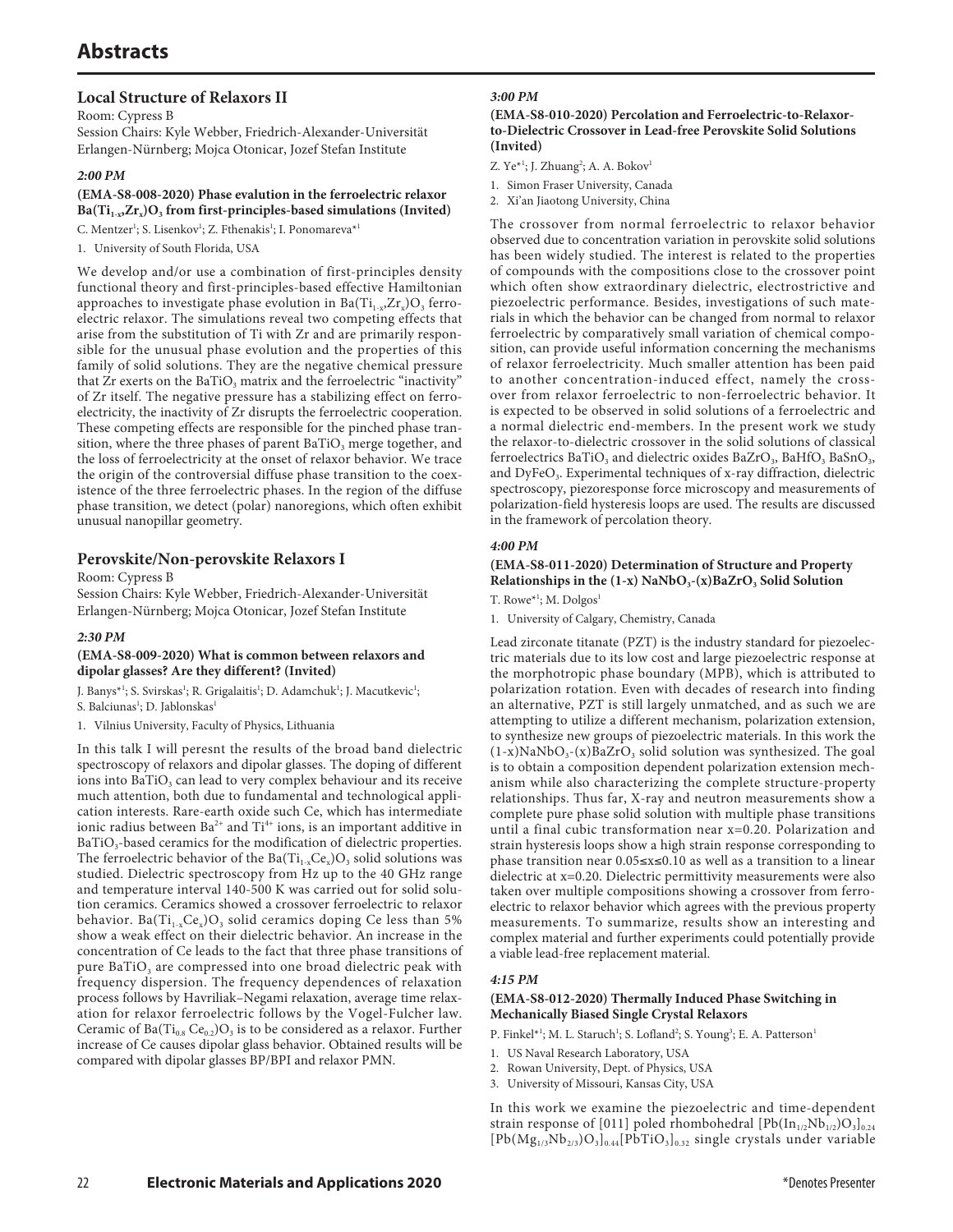thermal loading. We find that non-uniform thermal flux irradiation incident on a piezocrystal held under mechanical compressive bias stress generates an abrupt jump in strain with a rise time < 1 ms that is much faster than the bulk thermal time scale. This effect is associated with a purely thermally driven weak first-order ferroelectric-ferroelectric rhombohedral-to-orthorhombic phase transition. In situ X-ray diffraction results confirm the phase identification. We demonstrate this transition can be cycled repeatedly with a small thermal hysteresis (< 3°C) under zero applied electric field with a sizable reversible strain jump of  $\sim$  0.2%. Moreover, we show that the thermally driven phase switching behavior can be tuned by varying the bias stress and/or electric field, illustrating the path for establishing effective control parameters and conditions for potential future applications such as actuators, thermally controlled transducers, and sensors. Details of these results on the inter-ferroelectric phase transition.and implications to further development of a wide range of devices will be presented.

#### *4:30 PM*

## **(EMA-S8-013-2020) Structure of epitaxial PMN-PT thin films around the MPB (Invited)**

- U. Gabor\*<sup>1</sup>; I. Rafalovskyi<sup>2</sup>; N. Daneu<sup>3</sup>; A. Matavz<sup>4</sup>; V. Bobnar<sup>4</sup>;
- Z. Samardzija<sup>5</sup>; D. Suvorov<sup>3</sup>; J. Hlinka<sup>2</sup>; M. Spreitzer<sup>3</sup>
- 1. Peter Grünberg Institute, Forschungszentrum Jülich, Electronic Materials (PGI-7), Germany
- 2. Institute of Physics of the Czech Academy of Sciences, Department of Dielectrics, Czechia
- 3. Jozef Stefan Institute, Advanced Materials, Slovenia
- 4. Jozef Stefan Institute, Condensed Matter Physics, Slovenia
- 5. Jozef Stefan Institute, Nanostructured Materials, Slovenia

 $Pb(Mg_{1/3}Nb_{2/3})O_3-PbTiO_3$  is a relaxor-based ferroelectric material that exhibits interesting dielectric and piezoelectric properties. Especially complex domain architectures are formed in compositions around the morphotropic phase boundary. The polar structure of thin films is additionally affected by the epitaxial strain. In order to understand the structure of these films, multi-scale analysis is called for. Limitations of individual analysis techniques will be discussed. At the same time, it will be presented how a combination of high-resolution X-ray diffraction, selected area electron diffraction, atomic-resolution scanning transmission electron microscopy, polarized Raman scattering and wavelength-dispersive X-ray spectroscopy can be used to elucidate the structure of this material. Furthermore, it will be shown how macroscopic piezoelectric and dielectric measurements in different configurations can aid in understanding the structure of the films. Growth-related aspects will also be discussed, with emphasis on the challenges and peculiarities occurring in the growth of films with volatile components. Routes for the preparation of single-phase films with near-nominal stoichiometry will be presented, along with the specific defects that appear with off-stoichiometry. The role of the substrate on the phase purity and film quality will also be discussed. It will be shown why in some cases a rough interface is preferred.

## **S10: Point Defects and Transport in Ceramics**

## **Predictive Point Defect Energetics and Equilibria from Density Functional Theory and other Computational Methods**

Room: Citrus A

Session Chair: Elizabeth Dickey, North Carolina State University

#### *10:00 AM*

**(EMA-S10-001-2020) Data Driven Pathways to Computationally Fast and Scientifically Accurate Models For Surfaces and Interfaces in Ionic Solids (Invited)**

D. S. Mebane\*1

1. West Virginia University, Mechanical and Aerospace Engineering, USA

Surfaces and interfaces dominate the electrical and electrochemical properties of ion-conducting ceramics. However, the most common continuum-scale theoretical treatments rely on dilute-case assumptions: the quantitative predictions of these theoreis have been shown to be at odds with microscopic experimental observations. Concentrated systems are dominated by interactions among constituent ionic defects and any quantitative continuum theory must take interactions into account. While the physics of every interface will be unique and must be considered individually, we have proposed a general theoretical framework that will account for defect interactions at surfaces and interfaces. The phenomenological yet physical framework includes data-driven methods for discovering the functional form of excess free energies using Bayesian inference-based machine learning tools. The framework will be presented along with applications to surfaces and grain boundaries in acceptor-doped ceria.

#### *10:30 AM*

## **(EMA-S10-002-2020) Beyond the Brouwer approximation: Point defects in oxides from first principles (Invited)**

D. L. Irving\*<sup>1</sup>; J. Baker<sup>1</sup>; P. C. Bowes<sup>1</sup>; Y. Wu<sup>1</sup>

1. North Carolina State University, Materials Science and Engineering, USA

First principles approaches, informatics, and artificial intelligence are emerging as next generation tools for materials discovery and design. While there has been significant focus on using these tools in the identification of new materials, there has been less of a focus in using these tools for the realization of optoelectronic properties through defect engineering. Defects are not only central to these properties but they also present one of the most significant obstacles in going from discovery to applications in the optoelectronic space. In this talk, results obtained from a new suite of point defect informatics tools that have been developed to address this issue will be presented. Predictions from this toolset will be applied to an array of wide bandgap materials. Predominantly, the study and design of ceramic grade dielectric materials ( $SrTiO<sub>3</sub>$  and  $BaTiO<sub>3</sub>$ ) will be discussed, but the application of this toolset to a wide band gap semiconductor system (AlN) will also be shown. These results will be highlighted and compared to companion experimental measurements or data from the literature. Extension of the toolset to address multiscale/multiphysics engineering spaces (e.g. polycrystalline and electronic devices) will also be briefly discussed.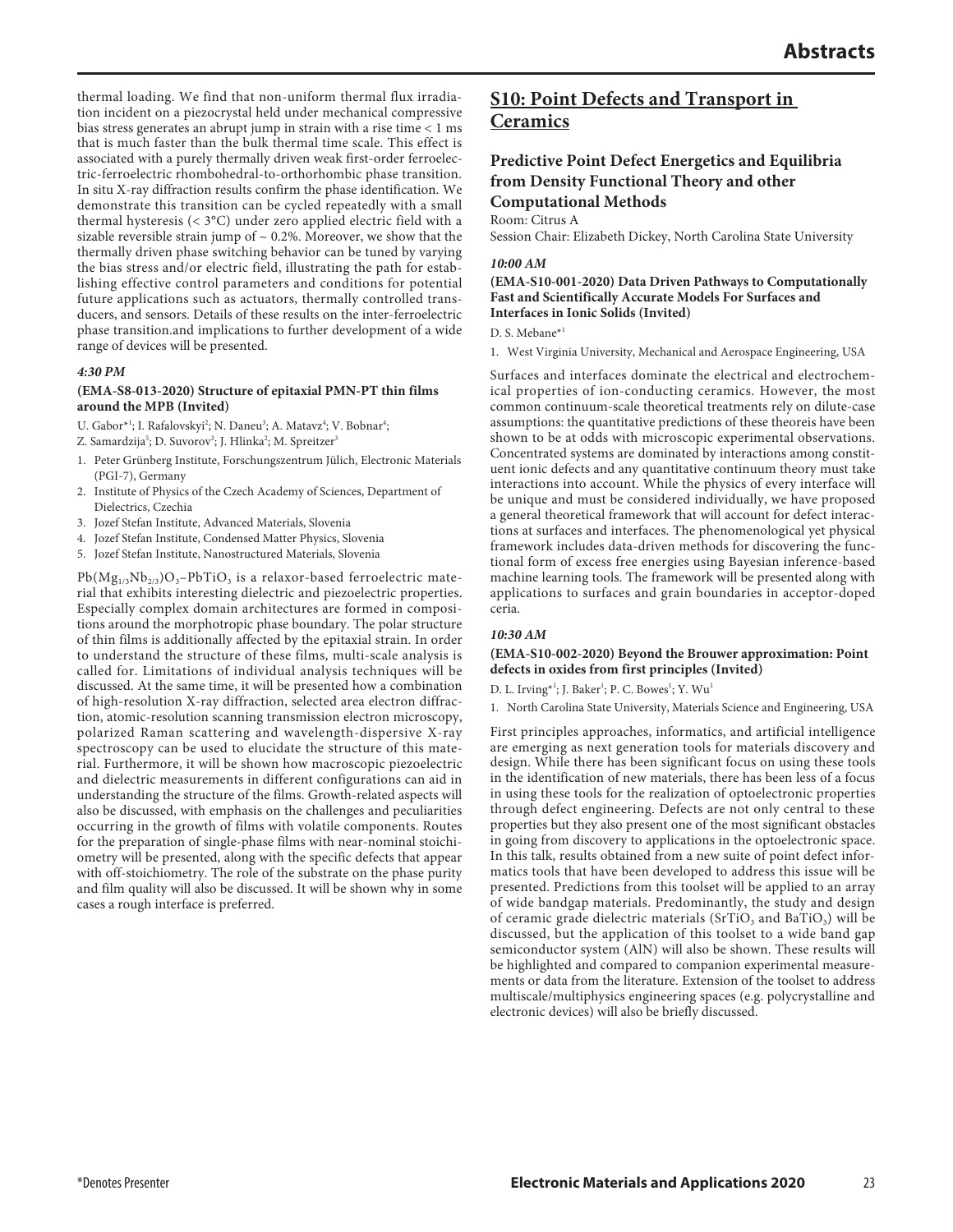# **Abstracts**

## *11:00 AM*

## **(EMA-S10-003-2020) First Principle Studies of Point Charge Defect in Phosphorene**

- B. Rijal\*<sup>1</sup>; A. Z. Tan<sup>1</sup>; R. G. Hennig<sup>1</sup>; C. Freysoldt<sup>2</sup>
- 1. University of Florida, Materials Science and Engineering, USA
- 2. Max-Planck-Institut für Eisenforschung GmbH, Germany

Vacancies, adatoms, dopants, and interstitials change the electronic and optical properties of materials and also have been proposed as qubits for quantum computing. These defects can be charge neutral; however, some defects can have a net charge. The computational modeling of formation, migration, and reactions of charged defects will allow us to study doping of materials in the newly discovered family of two-dimensional materials for use in electronic devices. The theoretical study of charged defects presents challenges and introduces electrostatics artifacts. In this study, we calculate formation energies of charged defects in two-dimensional black phosphorus using correction method that is based on a surrogate model for the electrostatics. We found that the neutral phosphorus vacancy is the most stable state in the band gap region.

## *11:15 AM*

## **(EMA-S10-004-2020) Simulation studies of oxygen diffusion in**  Sr-doped LaMnO<sub>3</sub>

J. M. Börgers\*<sup>1</sup>; R. A. De Souza<sup>1</sup>

1. RWTH Aachen University, Institute of Physical Chemistry, Germany

Mixed-valence manganites are very promising candidate materials for resistive switching due to the possibility to generate multilevel resistance states as well as area-dependent switching. This enables their use in future non-volatile memories or novel neuromorphic circuits. The aim of our work is to gain a deeper understanding of the microscopic mechanisms of resistive switching in mixed valence manganites with the focus on Sr-doped LaMnO<sub>3</sub> ((La<sub>1-x</sub>Sr<sub>x</sub>)MnO<sub>3+δ</sub>, LSMO). It is widely accepted that ionic transport plays an important role in the field of resistive switching. Due to the presence of grain boundaries (GBs) in technologically-relevant CMOS-compatible polycrystalline manganite devices and the knowledge that GBs significantly influence the ionic transport, the investigation of the impact of GBs on resistive switching is of special interest. In this study, we focus on investigating ionic transport in LSMO as well as along grain-boundaries in bicrystals of LSMO by Molecular Dynamics simulations, employing empirical pair potentials. In particular, the effect of Sr acceptor dopants, cation antisite defects and cation vacancies on oxide-ion transport is examined.

## *11:30 AM*

## **(EMA-S10-005-2020) Grain size-dependent conductivity of**  Al-doped SrTiO<sub>3</sub> from multiscale simulation

Y. Wu\*<sup>1</sup>; P. C. Bowes<sup>1</sup>; J. Baker<sup>1</sup>; D. L. Irving<sup>1</sup>

1. North Carolina State University, Materials Science and Engineering, USA

Strontium titanate, or STO, as a ceramic grade dielectric material is used in a wide range of electronic components, e.g. varistors, capacitors, and memristors, whose electrical response is governed by the ensemble of lattice point defect introduced during doping. Often in these applications, STO polycrystals are used instead of single crystals due to the reduction in cost and partial mitigation of STO's degradation lifetime. Therefore, an understanding and exploitation of structure-property-processing relationships are required to facilitate the tailoring of the electrical response of these materials. To this end, a grand canonical multiscale space-charge model has been developed here to explore the critical role of grain boundaries in predicting the emergent electrical properties. This model combines a database of point defect properties from state-of-the-art hybrid exchange-correlation density functional theory calculations

with finite-element simulations of the internal electric field and its coupling to defect redistribution and reionization processes throughout the grain. It is applied to simulate the electrical conductivity of polycrystalline aluminum-doped STO at different grain sizes and oxygen partial pressures. The simulated results are compared with experimental measurements from the literature. The underlying defect mechanisms and local conductivities will be discussed.

## *11:45 AM*

## **(EMA-S10-006-2020) Modeling Space Charge Control of the Spin States of the Oxygen-Vacancy Complex in AlN**

P. C. Bowes\*<sup>1</sup>; Y. Wu<sup>1</sup>; J. Baker<sup>1</sup>; D. L. Irving<sup>1</sup>

1. North Carolina State University, Materials Science and Engineering, USA

The development of impurity point defect based quantum information systems has been hampered by the fact that the desirable spin states of the defects are often unstable for Fermi levels obtained at increased impurity concentrations. One example of this problem is the complex between an aluminum vacancy and oxygen impurity on a neighboring nitrogen site in AlN,  $v_{Al}$ -1O<sub>N</sub>. The neutral complex  $(v_{Al} - 1O_N)^0$  is predicted to be stable for Fermi levels  $(\mu_e)$  below midgap and have a spin triplet configuration. However, defect equilibrium simulations presented in this work show  $v_{Al}$ -1 $O_N$  is unstable relative to isolated oxygen impurity defects for  $\mu_e$  below midgap, and forms as  $(v_{Al} - 1O_N)^2$  for  $\mu_e$  above midgap. As a potential solution to this problem, the space charge perturbed defect chemistry near the interface of a Si/Mg:AlN homojunction was simulated. The results showed  $(v_{Al}$ -1 $O_N)^0$  can be stabilized within 6 nm of the interface in the Si-doped portion depending on the processing conditions. Such control is critical to realizing point defect based quantum information systems.

## *12:00 PM*

## **(EMA-S10-007-2020) Electrochemical proton intercalation for energy efficient neuromorphic computing (Invited)**

B. Yildiz\*1

1. Massachusetts Institute of Technology, USA

The goal of this research is to design an all solid inorganic device that serves as an analog synapse via resistive switching based on proton intercalation, for accelerating machine learning. Simultaneously, we advance the scientific understanding of mechanisms and kinetics governing the resistive switching in this mode. Cation intercalation is an attractive resistive switching mode that has the potential to have energy consumption per synaptic event that is comparable to or even lower than that in the brain. We are developing a 3-terminal device based on H<sup>+</sup> cation (proton) intercalation, in scalable and CMOS-compatible oxides, should be the most promising compared to other cations. Hydrogen has the smallest ionic radius and the highest cation mobility that should improve the device energy efficiency (lower voltages needed to shuffle protons between electrodes, and faster switching speeds). We have demonstrated one such device, using a solid state hydrogen source, a solid electrolyte and a proton-induced resistive switching oxide. The switching properties demonstrated low energy, symmetric potentiation, very high off/on resistance ratio, hundreds of states, and small change in open circuit potential. We have assessed the resistive switching mechanism of the active oxide by using x-ray photoelectron and absorption spectroscopy and first principles calculations.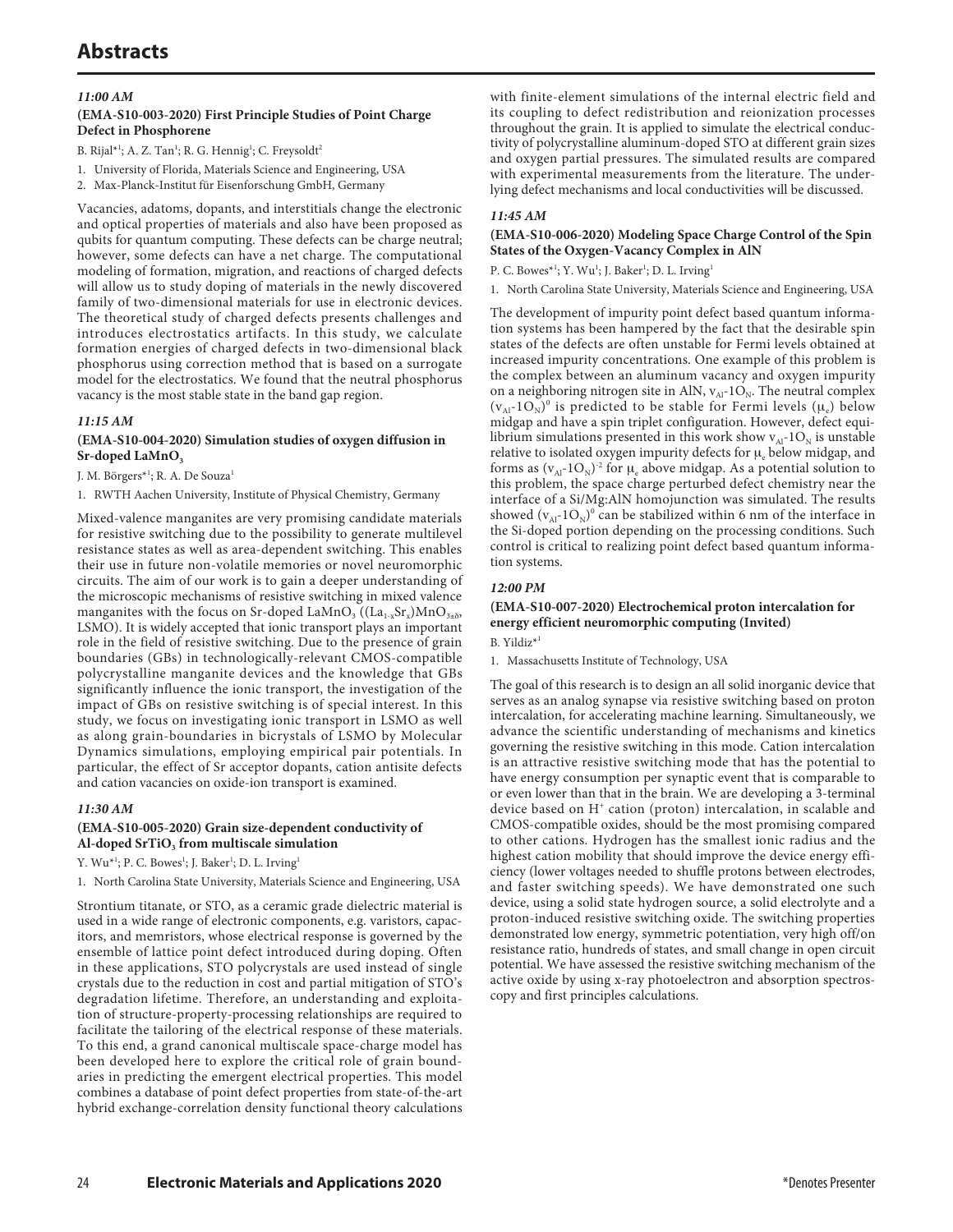## **Structure and Mobility of Defects and Defect Complexes**

Room: Citrus A

Session Chair: Elizabeth Dickey, North Carolina State University

## *2:00 PM*

## (EMA-S10-008-2020) There is no Fe<sup>4+</sup>: What X-Ray spectroscopy **can tell you about point defects (and what not) (Invited)**

D. N. Mueller<sup>\*1</sup>

1. Forschungszentrum Juelich, Peter Gruenberg Institute, Germany

Charged point defects are an integral part of defect equilibria in solid state ionics, especially when reactions with a gas or liquid are involved. With the advent of X-ray spectroscopic methods made possible in atmospheres approaching ambient pressure and at elevated temperatures it has become tempting to observe these ions and their charge states directly as surface and bulk redox processes take place. Though with the right checks and balances this approach can give, and has given, invaluable insights into mechanisms governing electrochemical properties of solids and their interaction with gases and liquids, it has also led to many misconceptions. In this presentation, I will use prototypical materials such as (La,Sr)  $(Fe, Co)O<sub>3.δ</sub>$  and  $Sr(Ti, Co)O<sub>3.δ</sub>$  utilized in solid state electrochemistry to showcase the strengths and limitations of in situ X-Ray absorption (XAS) and photoemission spectroscopy (XPS). The secession from using XAS and XPS to (attempt to) simply determine formal oxidation states as a function of temperature, chemistry and atmosphere has, for example, led to recognition of the role of the transition metal in the perovskite structure in the former and peculiarities in the conductions mechanism of the latter compound.

## *2:30 PM*

#### **(EMA-S10-009-2020) In situ optical absorption as a probe of defect equilibria and kinetics in oxide thin films (Invited)**

E. Skiba<sup>1</sup>; H. Buckner<sup>1</sup>; T. Chen<sup>3</sup>; N. Kim<sup>2</sup>; E. Ertekin<sup>2</sup>; N. H. Perry\*<sup>1</sup>

- 1. University of Illinois at Urbana-Champaign, Materials Science & Engineering, USA
- 2. University of Illinois at Urbana-Champaign, Mechanical Science & Engineering, USA
- 3. Kyushu University, I2CNER, Japan

The oxygen non-stoichiometry of oxide thin films, particularly under operating conditions of interest, can be difficult to measure. Similarly, there exist few techniques that can interrogate oxygen surface exchange kinetics in a contact-free, continuous, and in situ manner – necessary for insight into the native surface behavior and degradation. In situ optical transmission measurements enable determination of both of these quantities, which are central to efficiency and lifetime of operating devices. In this talk, I will focus on their application to mixed ionic and electronic conductors (MIECs). High temperature electrochemical pumping studies combined with density functional theory simulations have demonstrated how the subgap absorption is proportional to oxygen content in the MIEC  $Sr(Ti,Fe)O<sub>3-x</sub>$  under oxidizing conditions. On this basis, we have applied optical transmission relaxation (OTR) to study the surface exchange kinetics of this and related MIEC thin films before, during, and after crystallization. Simultaneous OTR and electrical conductivity relaxation measurements yield the same results. We find dramatic enhancements in oxygen surface exchange kinetics upon in situ crystallization and are now seeking to understand the underlying, possibly causative, changes in point defect chemistry through optical, X-ray absorption, and electrical conductivity measurements.

## *3:00 PM*

## **(EMA-S10-010-2020) Atomic Scale Microscopy of Point Defects**  and Their Complexes in Beta-Ga<sub>2</sub>O<sub>3</sub>

J. Johnson<sup>1</sup>; H. Huang<sup>1</sup>; J. Hwang\*<sup>1</sup>

1. The Ohio State University, Materials Science and Engineering, USA

Point defects are at the heart of the important properties of wide band-gap and oxide semiconductors, and therefore understanding the details of point defects and their role in determining the properties becomes imperative.  $b-Ga<sub>2</sub>O<sub>3</sub>$  has received significant attention recently due to its unique advantages, including high breakdown voltage and availability as bulk substrates, which make it a viable candidate for next-generation power device applications. We present the first direct microscopic observation of the formation of interstitial-divacancy complexes within  $b$ -Ga<sub>2</sub>O<sub>3</sub> lattice using atomic resolution scanning transmission electron microscopy. We observed that cation atoms are present in multiple interstitial sites, and each interstitial atom is paired with two adjacent vacancies. The observed structure of the complexes is consistent with the calculation using density functional theory, which predicts them to be compensating acceptors. The number of the observed complexes increase as a function of Sn doping concentration, which matches with the increase in the concentration of the trap state at  $E_c$  - 2.1 eV measured using deep level optical spectroscopy, which strongly suggests that the defects corresponds to that trap level. Our finding provides new crucial information on the exact structural origin of the properties of  $b-Ga<sub>2</sub>O<sub>3</sub>$  that has been unobtainable using other methods.

## *3:15 PM*

## **(EMA-S10-011-2020) Oxygen partial pressure dependence of**  electrical conductivity in Fe-doped Ga<sub>2</sub>O<sub>3</sub> single crystal

G. Ryu\*<sup>1</sup>; P. Reddy<sup>1</sup>; R. Collazo<sup>1</sup>; E. C. Dickey<sup>1</sup>

1. North Carolina State University, Materials Science and Engineering, USA

Gallium oxide  $(Ga_2O_3)$  has attracted attention due to its wide band gap, high breakdown voltage and tunable electrical properties, and n-type or semi-insulating electrical behavior can be respectively achieved by Sn (Si) or Fe dopants. While many studies have contributed to a fundamental of electrical conduction in n-type  $Ga<sub>2</sub>O<sub>3</sub>$ , the origin of semi-insulating properties of Fe-doped  $Ga<sub>2</sub>O<sub>3</sub>$  is less well studied especially with respect to the interplay between the dopant and the intrinsic lattice defect chemistry. In this work, we investigate the oxygen partial pressure  $(pO<sub>2</sub>)$  dependence of the electrical conductivity of Fe-doped Ga<sub>2</sub>O<sub>3</sub> single crystals to provide insight into the intrinsic lattice defect chemistry of  $Ga<sub>2</sub>O<sub>3</sub>$ . 4-point DC electrical conductivity was measured in relatively high  $pO<sub>2</sub>$  range from  $10^{-4}$  to  $10^{0}$  atm. The crystal was electrically and thermally equilibrated as a function of time at each temperature and  $pO<sub>2</sub>$  condition. AC impedance spectra were measured and fitted to an equivalent circuit model and the bulk conductivity contribution compared to the DC measurements and prior literature. Hall measurements were also conducted to attain the hall carrier density and mobility. Finally, the experimental results were interpreted from a view point of point defect chemistry and its relation to electrical conduction.

## *4:00 PM*

## **(EMA-S10-012-2020) Concentration and mobility of defects in rare-earth substituted ceria: Effects of strain, interfaces, and defect association (Invited)**

## G. Harrington $*1$

1. Kyushu Univerisity, Center for Co-Evolutional Social Systems, Japan

Mechanically confined systems such as thin films are an ideal platform for investigating the electro-chemo-mechanics of electroceramics, and rare-earth substituted ceria is an excellent model material to study these effects. In this presentation, we discuss two key experimental findings. First, we demonstrate that the migration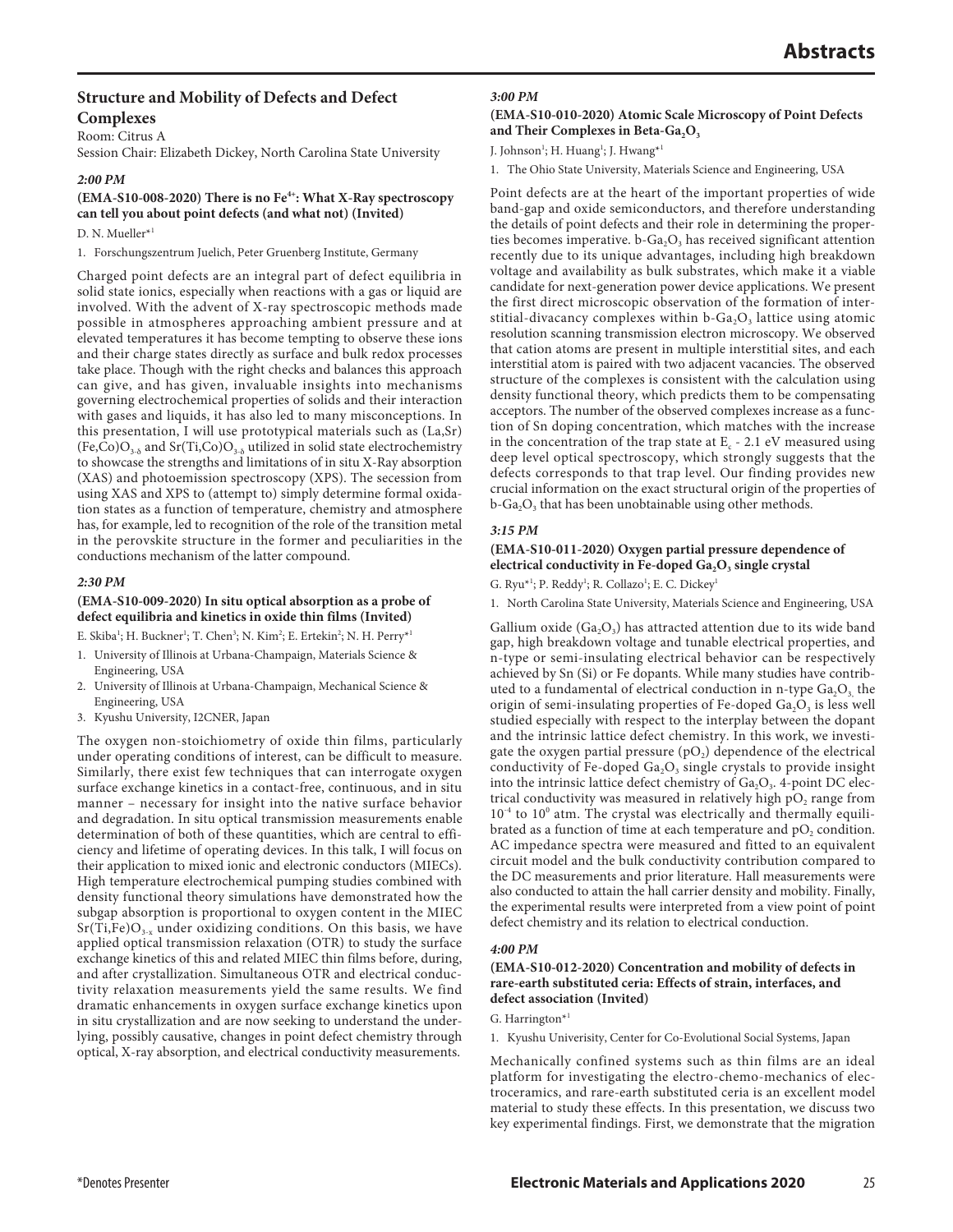barrier in rare-earth substituted  $CeO<sub>2</sub>$  can be modified by lattice strain. Using an unconventional approach to straining films, we developed a quantitative consensus on the variation in the transport properties of ceria as a function of lattice strain. We also experimentally demonstrate the effects of migration direction with respect to the biaxially strained plane. We find that the modification is dependent on the size of the dopant cation, showing that defect association plays a substantial role. Second, we explore the extent that charge carrier concentrations a mixed ionic-electronic conductor (MIEC), Pr substituted  $CeO<sub>2</sub>$  (PCO), can by modified at interfaces. By engineering the density and proximity of interfaces in PCO/SrTiO<sub>3</sub> multilayers, we demonstrate a lowering in the effective enthalpy for Pr reduction, allowing the non-stoichiometry and density of charge carriers to be tailored.

## *4:30 PM*

## **(EMA-S10-013-2020) Transport and surface exchange properties of n-type mixed conductors (Invited)**

H. Takamura\*1

1. Tohoku University, Department of Materials Science, Japan

Surface oxygen reduction reaction (ORR) rates at n-type oxidebased mixed ionic−electronic conducting (MIEC) solid oxide fuel cell (SOFC) cathodes can be expected to be enhanced relative to that at p-type MIEC cathodes due to the greater availability of electrons at higher energies in the band structure needed for the charge transfer reaction. However, given the difficulty of achieving coexisting oxygen vacancies and electrons in the conduction band under oxidizing cathode conditions, no stable n-type MIEC cathodes have been reported to date. In this study, a predominantly n-type MIEC conductivity is confirmed in a Ba−In-based oxide (BNIM) co-doped with Nd and Mn at high temperature and high  $P(O_2)$  confirmed by the  $P(O_2)$  dependence of the electrical conductivity and negative Seebeck coefficients, combined with readily measurable oxide ion transference numbers. This coexistence of n-type electronic and oxide ion conductivities is discussed based on the electrical behavior of BNIM with different Mn levels and is attributed to the significant change in the degree of anion Frenkel ordering and the band structure associated with heavy donor doping of  $Ba_2In_2O_5$ . This novel n-type MIEC has the potential for enhancing the ORR at SOFC cathodes at reduced temperatures and thereby identifying new potential candidate cathode materials for next-generation SOFCs. Their surface exchange kinetics will be also discussed.

#### *5:00 PM*

## **(EMA-S10-014-2020) Effects of Electrode Composition and Potential on Moisture Incorporation and Degradation of Dielectrics and Piezoelectrics**

J. McGarrahan\*<sup>1</sup>; E. C. Dickey<sup>1</sup>

1. North Carolina State University, Materials Science and Engineering, USA

The time-dependent properties of dielectric and piezoelectric materials in humid environments is an important performance metric, as humidity-related degradation can dominate device lifetime in some applications. The effect of proton incorporation is a major motivation for conducting this research. This project aims to measure surface exchange and diffusion kinetics of OH- and H+ in commercially relevant ceramics: BaTiO3 and SrTiO3 in relation to multilayer ceramic capacitors. The work focuses on tracer diffusion studies using deuterated water, and in some cases 18O-enriched water, to study incorporation pathways, mechanisms and kinetics of H+ and OH- in dielectric devices. Specifically, the relationship between acceptor doping and proton incorporation will be presented, as well as comparing ion incorporation in nominally undoped BaTiO3 and SrTiO3.

## *5:15 PM* (EMA-S10-015-2020) Ion Transport in SrTiO<sub>3</sub> antiphase **boundaries**

J. Kler<sup>\*1</sup>; R. A. De Souza<sup>1</sup>

1. RWTH Aachen University, Institute of Physical Chemistry, Germany

The cubic perovskite strontium titanate  $(SrTiO<sub>3</sub>)$  can accommodate small deviations from nominal cation stoichiometry  $0.995 \leq \text{SrO}/$ TiO<sub>2</sub>≤ 1.002. For SrO/TiO<sub>2</sub> < 0.995, TiO<sub>2</sub> is exsolved as a second phase. Ruddlesden and Popper found that for  $SrO/TiO<sub>2</sub> > 1.002$  the excess is accommodated by the formation of  $Sr_{n+1}Ti_nO_{3n+1}$  phases. These Ruddlesden-Popper phases consist of alternating  $TiO<sub>2</sub>$  and SrO layers with an additional rock-salt layer every nth SrO layer. During the pulsed laser deposition of Sr-rich SrTiO<sub>3</sub> thin films, the formation of Ruddlesden-Popper-type antiphase boundaries (APB) are observed. After a current is applied to these thin films, the formation of SrO islands at the surface along the APB are observed. In order to understand this behavior, high order ( $n = 10$ ) R-P phases are used as a model system in which to examine ion transport in antiphase boundaries (APB) in  $SrTiO<sub>3</sub>$ . Static atomistic simulations, employing various sets of empirical pair potentials, are used to examine the formation energies of oxygen and strontium vacancies in R-P phases. In addition, the activation energies of oxygen-vacancy and strontium-vacancy migration are studied. Lastly, molecular dynamic (MD) simulations were carried out to determine the strontium diffusivity in bulk  $SrTiO<sub>3</sub>$  and in the APB.

## **S12: Electronic Materials Applications in 5G Telecommunications**

## **Industry and 5G**

Room: Cypress C

Session Chairs: Geoff Brennecka, Colorado School of Mines; Nate Orloff, NIST

## *10:00 AM*

## **(EMA-S12-001-2020) What is 5G and how can materials help?** N. Orloff\*1

1. NIST, Communications Technology Laboratory, USA

The fifth generation (5G) of cellular telecommunications technology differs from earlier generations in several meaningful ways, but the biggest differences are in targeted data rates (> 10 gigabits/second) and lower latency (< 1 millisecond) communications. Perhaps the most exciting areas of 5G are the new mm wave bands, which require innovations in both hardware and software. These new hardware innovations push the limits of what is possible at foundries with conventional materials. As a result, 5G handsets have thus far exhibited overheating and poor performance. To solve the problems in 5G, electrical engineers are more frequently looking to the materials community to engineer new materials to target specific applications. In this presentation, we will discuss 5G and how materials can help.

## *10:15 AM*

## **(EMA-S12-002-2020) Evolution of RF content and the challenges of developing complex RF modules and first filter prototypes for 5G (Invited)**

R. Rothemund\*1

1. Qorvo, USA

With 5GNR standards on the horizon, ultra-wide high frequency bands will need to be addressed. BAW is well suited for the new radio bands below 6 GHz requiring rejection and steep transitions. Many of the new bands feature an exceptionally wide passband which calls for larger coupling coefficients than traditional thin-film piezolayers provide. The presentation gives an updated overview and describes recent trends for high frequency bands, wide bandwidth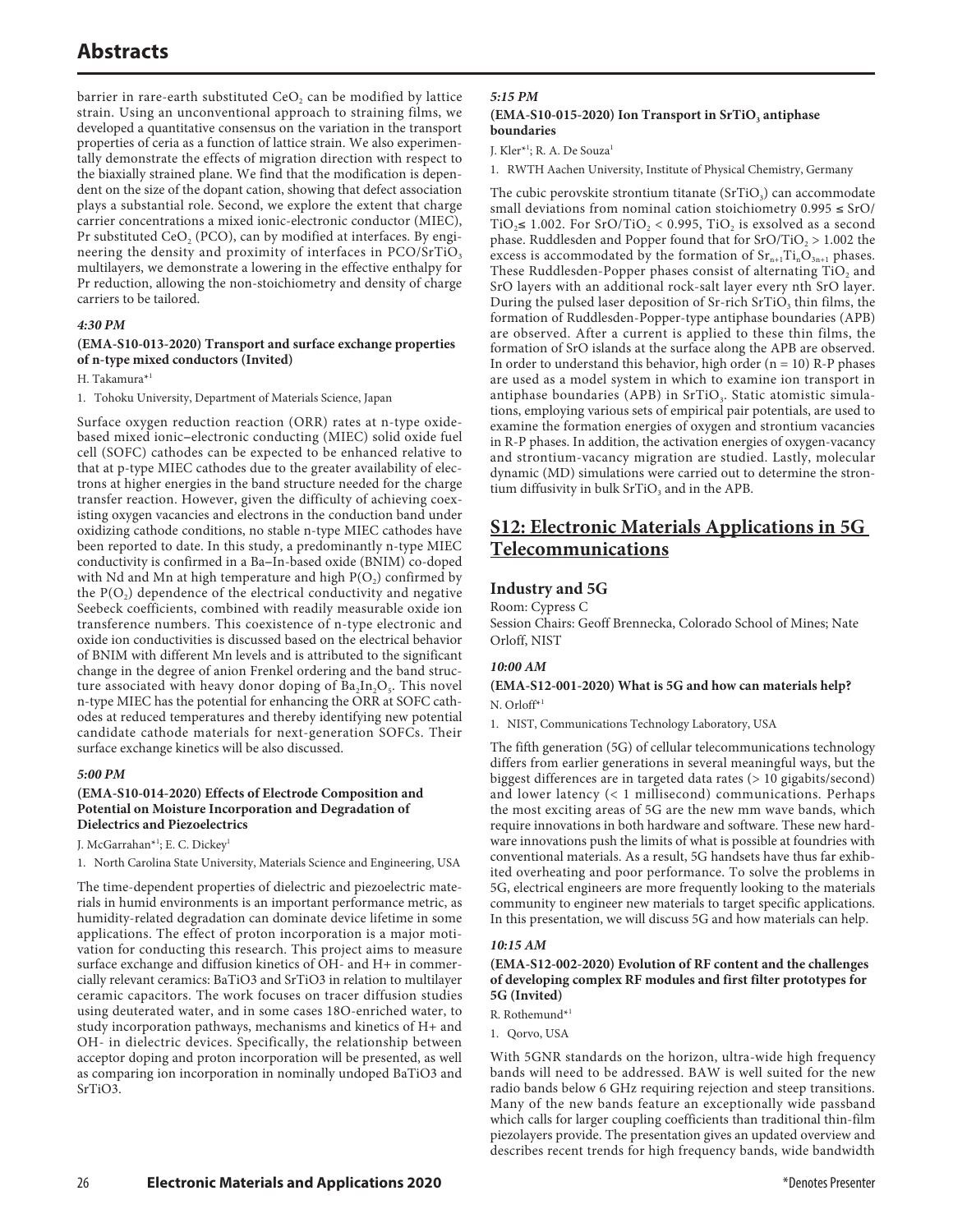filters, miniaturization and thermal management. The evolution of RF content and the challenges of developing complex RF modules and first filter prototypes for 5G are discussed.

## *10:45 AM*

## **(EMA-S12-003-2020) Novel Low Dielectric Constant, High Q, Temperature Compensated Microwave Dielectric System for 5G mm-wave based Applications (Invited)**

M. D. Hill\*<sup>1</sup>; S. Polisetty<sup>1</sup>; D. Firor<sup>2</sup>; H. Hancock<sup>3</sup>; D. Cruickshank<sup>1</sup>

- 1. Skyworks RF Ceramics (Trans-Tech Inc.), Research and Development, USA
- 2. Skyworks RF Ceramics, (Trans-Tech Inc.), New Product Development, USA
- 3. Skyworks Ireland, Research and Development, Ireland

It is well known that 5G Communications will use two distinct frequency bands: 3-6 GHz (sub-6) and mm-waves (20-100 GHz). The types of devices, and hence the materials required, will be different for these two frequency ranges. Temperature stable dielectric materials with low dielectric constants (< 15) and ultra-low loss tangents will be enabling materials for mm-wave filtering applications as well as for substrates for co-firing with other functional materials to create integrated devices. Recently, a family of materials has been discovered which meets these criterion while firing at temperatures below 1400 C. The crystal chemistry and phase equilibria for this material system are presented along with the significant microwave dielectric properties. Preliminary data relevant to co-firing this material with other magentic materials are also presented.

## *11:15 AM*

## **(EMA-S12-004-2020) High performance ultra-thin alumina ribbon ceramics and multilayer RF devices (Invited)**

C. Zhuang<sup>\*1</sup>; N. Z. Zhelev<sup>1</sup>; C. Kim<sup>1</sup>; S. Seok<sup>1</sup>; H. Kim<sup>1</sup>; W. Bouton<sup>1</sup>; M. Badding<sup>1</sup>

1. Corning Incorporated, USA

In this paper, the microstrip patch antenna and RF devices has been designed, fabricated and characterized on the multilayered alumina ribbon ceramic (RC) substrate for 5G wireless communication. The 40um alumina RC substrate with a relative permittivity  $\varepsilon_r$  of 9.8 and a loss tangent tanδ of 0.0001 is fabricated by Corning's proprietary process of continuously sintered ceramic (CSC) process, which produces fine grain (~1u), high density (<0.5% porosity), high purity alumina (>99.9%) as well as ultrathin and availability in long length form factor (up to 100m). The transmission lines with three different line lengths and the ring resonator are designed on the single layer of the 40um alumina RC substrate to characterize the material properties and transmission loss at 28GHz. The microstrip patch antenna for 5G is also designed on the laminated three alumina substrates by using Cu-to-Cu bonding technique after metalizing each layer. This work demonstrates process feasibility and a huge potential of using ultra-thin and pure ribbon ceramic materials for high performance antenna/RF devices for 5G, mmWave even THz applications since the key substrate material can be designed and fabricated by the desired device performance through Corning's CSC process.

## *11:45 AM*

## **(EMA-S12-005-2020) RF Modeling of Tunable Varactors with Thin Oxide Electrodes (Invited)**

H. Maune\*<sup>1</sup>; D. Walk<sup>1</sup>; P. Komissinskiy<sup>2</sup>; L. Alff<sup>2</sup>; R. Jakoby<sup>1</sup>

- 1. Technische Universität Darmstadt, Institute for Microwave Engineering and Photonics, Germany
- 2. Technische Universität Darmstadt, Advanced Thin Film Technology, Germany

Frequency tuning can be introduced into RF frontends by deploying tunable capacitors (varactors). Recent research proved the feasibility of conducting oxides as electrode materials for BST-based thin-film varactors in metal-insulator-metal (MIM) configuration. Dielectric characterization and modeling play an essential

role for developing new technologies and materials for RF systems. On the physical side, test structures are available that only require patterning of the top layer and allow a fast characterization. On the modeling side, time-consuming 3D EM simulations are necessary to extract the corresponding material properties. While analytic/schematic modeling would be fast, no accurate models that closely fit the dispersive characteristic are available up to now. Thin electrodes with thickness below the skin depth as used in the novel all-oxide thin-film varactors pose a challenge for common models. The talk features all steps from material selection and processing, RF characterization up to modeling of layer stack and component. We present a novel analytic model that splits the electrode's contribution into two parts and adds a parallel substrate impedance. Contrary to the common model, it is consistent over varying thickness of the dielectric and electrode, electrode conductivity and dielectric properties. Analysis shows that the root mean squared error (RMSE) can be decreased by orders with the new model.

## *12:00 PM*

## **(EMA-S12-006-2020) Dielectric Characterization of Materials for Copper Clad Laminates at Microwave Frequencies**

C. Grabowski\*1

1. SABIC, USA

5G wireless technology is driving development of improved copper clad laminates (CCLs) for next-generation printed circuit boards and antennas that transmit data faster with lower signal loss at millimeter-wave frequencies. Optimizing the dielectric behavior of materials that comprise the laminate – typically consisting of a reinforced polymer resin mixed with inorganic fillers – is critical in helping us reach the needed performance targets. Techniques for measuring dielectric permittivity and loss tangent at microwave frequencies shall be explored in this talk. The equipment, measurement protocol, and sample form factors required for dielectric characterization are topic areas for discussion.

## *12:15 PM*

## **(EMA-S12-007-2020) Realization and properties of the first nitride perovskite LaWN3**

K. Talley<sup>1</sup>; R. Sherbondy<sup>2</sup>; J. Mangum<sup>1</sup>; C. Perkins<sup>2</sup>; R. Woods-Robinson<sup>3</sup>;

- B. Gorman<sup>1</sup>; A. Mehta<sup>4</sup>; G. L. Brennecka\*<sup>1</sup>; A. Zakutayev<sup>2</sup>
- 1. Colorado School of Mines, USA
- 2. National Renewable Energy Laboratory, USA
- 3. University of California, Berkeley, USA
- 4. SLAC National Accelerator Laboratory, USA

The perovskite structure is a favorite playground for electroceramists across a wide variety of applications, and recent developments on hybrid metallorganic perovskite photovoltaics has renewed interest in expanding the chemical space of this flexible and multifunctional crystal structure. Development of highly engineerable nitride perovskites could potentially simplify integration of a number of functional (e.g., ferroelectric, piezoelectric, and more) properties directly with nitride semiconductors for a variety of integrated applications. In part because of the high valence cations needed to satisfy the high valency of nitrogen, and in forming nitride perovskite materials, and in part because of the challenge of limiting oxygen impurities, there are currently no literature reports of experimentally-realized pure nitride perovskites. Computational predictions of energetically favorable nitride perovskites, however, have been reported and DFT+LDA methods suggest that the lowest energy state of LaWN<sub>3</sub> is a non-centrosymmetric R3c type distorted perovskite structure with a spontaneous polarization of approximately 60µC/cm<sup>2</sup>. Here we report the experimental confirmation of oxygen-free LaWN<sub>3</sub> as a perovskite using multiple fabrication approaches. Synchrotron scattering measurements accompanied by a substantial piezoelectric response confirm the Rc3 point group.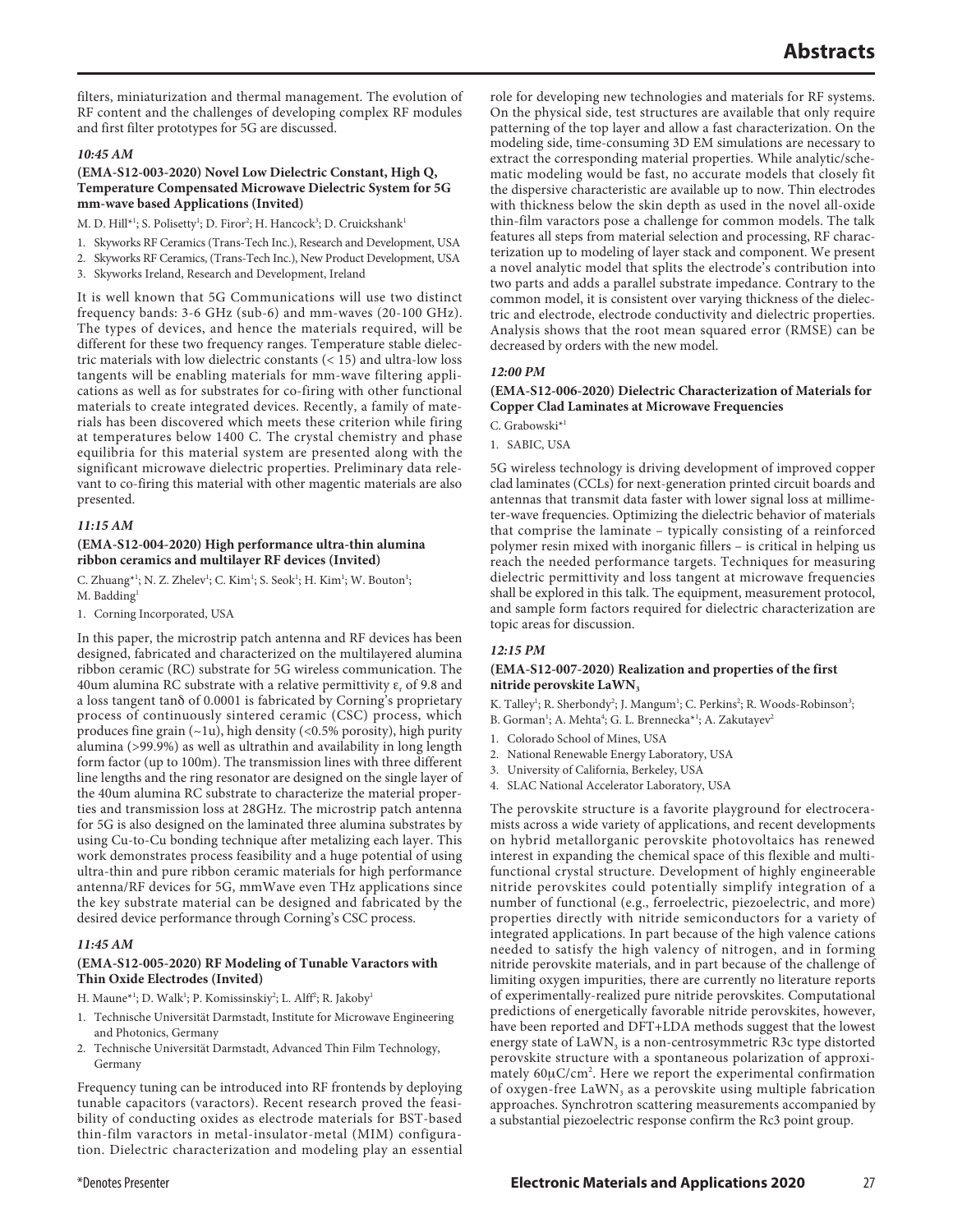## **Theory, Modeling, and New Measurement Modalities in 5G**

Room: Cypress C Session Chairs: Geoff Brennecka, Colorado School of Mines; Nate Orloff, NIST

## *2:00 PM*

## **(EMA-S12-008-2020) A Transmission-Line Integrated Terahertz Source for Large-Amplitude Optoelectric Signal Synthesis (Invited)**

- K. Smith\*<sup>1</sup>; A. D. Feldman<sup>2</sup>; N. Orloff<sup>3</sup>; C. Long<sup>1</sup>; N. Jungwirth<sup>1</sup>; B. Bosworth<sup>1</sup>
- 1. National Institute of Standards and Technology, RF Technology Division, USA
- 2. National Institute of Standards and Technology, USA
- 3. NIST, Communications Technology Laboratory, USA

In the telecommunications industry a range of frequencies are used to meet consumer and industrial needs, though it remains a challenge to bridge the gap from 100 GHz to 1 THz. The development of next-generation wireless communication, computer processing, and other high-speed technologies is underway at commercial semiconductor foundries, but the lack of proper diagnostic signals force manufacturers to design equipment through a time intensive, and costly, trial-and-error process. An optical-based network analysis approach utilizing continuous-wave (CW) terahertz photomixing devices fabricated on electro-optic substrates will allow for high bandwidth, tunability, and fine frequency resolution. Here, we demonstrate an on-chip, transmission line integrated photomixer for optical-to-electrical conversion up to 1 THz. Success of optical to electrical conversion up to 1 THz relies balancing material properties by optimization of tunable photocarrier lifetimes, reduced dark current, and improved internal quantum efficiency.

## *2:30 PM*

## **(EMA-S12-009-2020) Frequency-Comb-Based Detection for Broadband Millimeter-Wave/Terahertz Sensing (Invited)**

B. Jamali<sup>1</sup>; A. Babakhani<sup>\*1</sup>

1. University of California, Los Angeles, USA

Broadband coherent detection in millimeter-wave and terahertz frequencies paves the way for novel sensing applications that stretch beyond 5G systems. Miniaturizing a broadband coherent detector on a CMOS integrated circuit can realize such applications with a low-cost, compact solution. In this work, we introduce a fully integrated coherent detector which uses a broadband frequency comb as a reference to detect mm-wave and sub-THz signals. High-speed current switches generate ultra-short pulses locked to an external clock rate, which sets the spacing of the comb in frequency domain. The frequency comb drives a passive field-effect transistor mixer to down-convert signals captured by an on-chip elliptical antenna. This detector circuit is fabricated in a standard 65-nm CMOS technology and it occupies a total die area of 0.56 mm<sup>2</sup>. The system is capable of detecting any arbitrary spectrum from 50 to 280 GHz with a resolution of 2 Hz. Tunability of the frequency comb spacing allows us to scan a wide range of frequencies with a desired resolution. The detector circuit consumes a dc power of 34 mW, which makes it a low-power solution in comparison with conventional mm-wave/ THz systems. Broadband spectroscopy and sensing systems can utilize this detector as it extracts precise frequency information of received signals.

## *3:00 PM*

## **(EMA-S12-010-2020) Towards ultrafast control of dielectric response through optical phonon excitation (Invited)**

G. Khalsa\*<sup>1</sup>; N. Benedek<sup>1</sup>; J. Moses<sup>1</sup>

1. Cornell University, USA

The development of short duration, intense, optical pulses in the mid- and far-infrared have created an opportunity to explore materials physics in a regime often thought to be uninteresting because of large optical absorption by infrared active (IR) phonons. The direct excitation of IR phonons has lead to intriguing experimental discoveries in correlated materials ranging from the enhancement of superconductivity, to controlled ultrafast alteration of magnetism to transient switching of ferroelectric domains. Large amplitude IR phonons couple to Raman active phonons through nonlinear force-constants and the nonlinear polarizability. These two channels provide new flexibility for ultrafast control of crystalline symmetry and dielectric response, but also present new challenges due to the complexity of multi-phonon processes. In this talk, I will discuss our theoretical efforts towards ultrafast control of dielectric properties of materials over a broad frequency range including the telecommunication window.

## *3:15 PM*

## **(EMA-S12-011-2020) Circuit Design at Extreme: Pushing the Limits of Silicon (Invited)**

E. Afshari<sup>\*1</sup>; M. Tavakoli Taba<sup>1</sup>; L. Chen<sup>1</sup>

1. University of Michigan, USA

There is an increasing interest in low cost THz systems for medical imaging, spectroscopy, and high data rate communication. Recent results in the lower THz frequencies (<1THz) suggests that standard CMOS/BiCMOS processes can compete with compound semiconductors for some applications. In this talk, we present a few "real" applications for the CMOS THz systems as well as a few "fake" ones. Next, we discuss major challenges in realizing these systems in CMOS. Moreover, we show several novel methods to overcome these challenges to generate high powers with relatively low noise using oscillators, amplifiers, and frequency multipliers. Finally, we show how we can realize more complicated systems such as 2-D phased arrays and coherent imaging systems in silicon.

## *3:30 PM*

## **(EMA-S12-012-2020) The ever-increasing importance of data science and data engineering for rapidly evolving technology: Why to learn programing + how to get started**

A. Fo $x^*$ <sup>1</sup>

1. Qorvo Inc., USA

Up and coming technologies like 5G require a multitude of material and physical properties to be controlled to much tighter tolerances than most similar current technology. Classic methods of data management and processing (e.g. spreadsheets and file structures) while somewhat effective are inefficient, lead to lost data, and make it difficult, if not impossible, to look at all possible correlations or make decisions on the fly. All of which makes it difficult to meet the required tighter tolerances. Decisions about a layer you are about to process depend on the rest of the stack (its history and material properties) and experience with similar devices. To make these decisions you need all the data at your fingertips and you need to know how to process it. Traditionally this was a lot of repeated work in spreadsheets, but you can automate most of that process. While you automate, you can also perform data exploration or even apply your favorite buzz word algorithm (e.g. Machine Learning) to help find out how to improve the process. The industry is going to need more Materials Engineers with Data Science abilities. In this talk, I will dig into why you should learn to program, give some general examples, and offer suggestions of how to get started.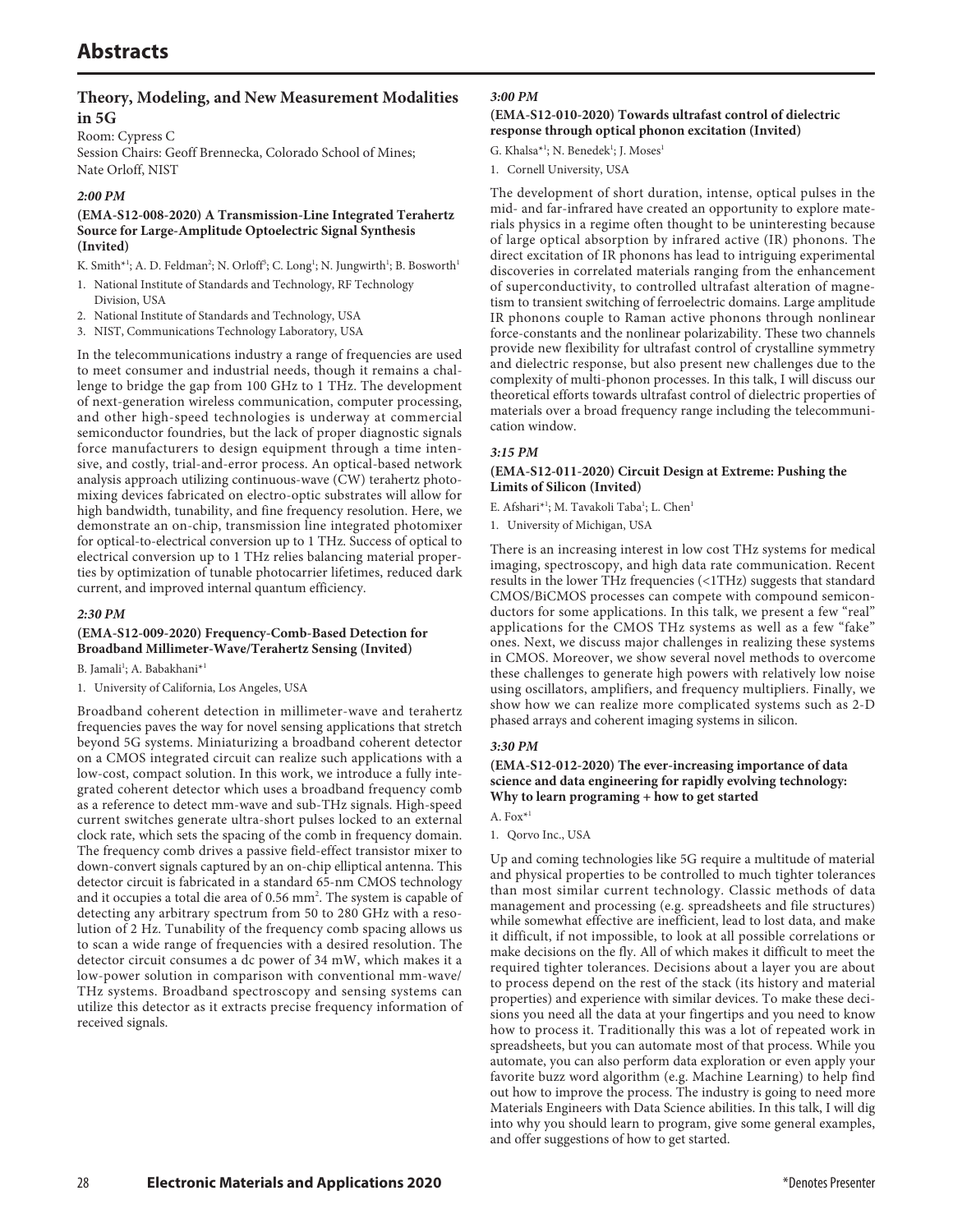## *3:45 PM*

## **(EMA-S12-013-2020) Bridging the Gap between Electromagnetic and Quantum Transport in the Analysis of Nanomaterials-based Devices (Invited)**

L. Pierantoni\*1

1. Università Politecnica della Marche, Dipartimento Ingegneria dell'Informaziome, Italy

Nano-structured materials include atomic thick (1D-2D) materials as carbon nanotubes, graphene, beyond graphene, but also other atomically smooth surfaces as ferro-electric (e.g. HfO2), ferro-magnetic materials. Today, most product development for these materials is hindered not by technology limitations but because of the limited reach of modeling and design tools that should instead encompass a wide range of spatial and time scales, with accuracy compared to that of available experimental and process data, and within affordable computational resources. Another limit for the design of some classes of 2D artificial material is less evident: the need for a theoretical model at "intermediate" scales for the conception of functionalized materials, that could be seamlessly integrated into the computational framework for subsequent optimization. In order to link quantum and electromagnetic models, we developed a computational platform made of a cascade of programs that perform simulations bridging from discrete, atomistic (few-to-hundred nm) level to continuum, meso-to-nano-scale level (micron to mm) level.

#### *4:30 PM*

#### **(EMA-S12-014-2020) Computational studies of transitional behavior in dielectrics at mesoscale (Invited)**

J. Mangeri<sup>1</sup>; D. Zhu<sup>2</sup>; K. Co<sup>3</sup>; P. Alpay<sup>3</sup>; A. Hagerstrom<sup>4</sup>; N. Orloff<sup>4</sup>; S. Nakhmanson<sup>\*3</sup>

- 1. Institute of Physics, Czech Academy of Sciences, Dielectrics, Czechia
- 2. Wuhan University, School of Civil Engineering, China
- 3. University of Connecticut, Materials Science and Engineering, USA
- 4. NIST, Communications Technology Laboratory, USA

Ferret is an open-source highly scalable real-space finite-elementmethod (FEM) based code for simulating transitional behavior of material systems with coupled physical properties at mesoscale. This code is built on MOOSE, Multiphysics Object Oriented Simulation Environment, which allows efficient solving of coupled-physics problems, has a proven record of efficient scaling of execution on up to 10K nodes, and is easily extendable to include new physical models. This approach allows treatment of structures possessing complicated morphology and evaluation of property dependencies on the system shape, size, microstructure and applied boundary conditions. In this presentation we provide an overview of Ferret's technical features and highlight its computational capabilities using a variety of examples. These applications include an investigation of transitional behavior in ferroelectric-dielectric composites and studies of the relaxation dynamics and dielectric tunability in the  $Ba_{x}Sr_{1-x}TiO_{3}$  perovskite ferroelectric, which has already seen integration into prototype devices for 5G electronics. For the latter case, possible effects of changing Sr concentration, inhomogeneous stress fields and polar domain topologies on the dielectric response and losses are also probed.

#### *5:00 PM*

## **(EMA-S12-015-2020) Using first principles methods to understand and optimize the properties of microwave ceramic dielectrics for 5G systems (Invited)**

N. Newman\*<sup>1</sup>; J. Gonzales<sup>1</sup>; C. Muhich<sup>2</sup>

- 1. Arizona State University, Materials Program, USA
- 2. Arizona State University, Chemical Engineering, USA

The development of 5G technology requires low-loss temperature-compensated ceramics with enhanced dielectric constants. Despite their practical importance, a lack of a strong fundamental

understanding of the mechanisms has prevented the development of accurate quantitative predictions of the microwave dielectric properties. I will describe experimental and theoretical work that enables the field to gain a fundamental understanding of the mechanism(s) responsible for the microwave dielectric constant  $(e<sub>r</sub>)$ , the loss tangent (tan δ) and the temperature coefficient of resonant frequency  $(\tau_F)$ . We will address the properties of commonly-used host compounds (e.g.  $Al_2O_3$ , Ba $\overline{Zn_{1/3}}Nb_{2/3}O_3$ , Ba $\overline{Zn_{1/3}}Ta_{2/3}O_3$ ,  $Srln<sub>1/2</sub>Nb<sub>1/2</sub>O<sub>3</sub>$ , BaGd<sub>1/2</sub>Nb<sub>1/2</sub>O<sub>3</sub>), as well as when doped with the most common impurities in commercial microwave dielectrics (e.g. Ni, Co, Mn, Zr). I will also describe how this understanding has allowed us to engineer switchable ultra-high Q dielectric microwave resonators and filters that be turned from a low-loss "on" state to a high-loss "off" state at small magnetic fields.

#### *5:15 PM*

## **(EMA-S12-016-2020) W-band dielectric property characterization of yttra-stabilized zirconia at high temperature**

- L. Enright\*<sup>1</sup>; M. Telmer<sup>2</sup>; M. Hilario<sup>3</sup>; A. E. Baros<sup>4</sup>; B. W. Hoff<sup>4</sup>
- 1. University of Connecticut, Materials Science and Engineering, USA
- 2. Carnegie Mellon University, USA
- 3. University of Southern California, USA
- 4. Air Force Research Lab, USA

Yttria-stabilized zirconia (YSZ) has shown promise as a material for extreme environment electronic applications due to its high thermal stability, high temperature mechanical properties, and its electronic properties e.g. ion conduction. With rising prominence of W-band applications, materials are needed to optimize performance of W-band devices. This work explores the underlying mechanisms that lead to extraordinary properties in YSZ. Understanding of these mechanisms will enable the optimization of YSZ and other materials that might serve as candidates for W-band applications. As part of the present investigation, the dielectric properties YSZ samples were characterized at W-band frequencies (75 – 110 GHz) at temperatures ranging from 25°C to 800°C using free-space, focused beam methods.

## **S14: Agile Design of Electronic Materials: Aligned Computational and Experimental Approaches and Materials Informatics**

## **Materials by Design**

Room: Magnolia B/C

Session Chair: Mina Yoon, Oak Ridge National Laboratory

## *10:00 AM*

## **(EMA-S14-001-2020) Modeling Bimetallic Nanoparticles: From Stability to Catalysis (Invited)**

G. Mpourmpakis\*1

1. University of Pittsburgh, Chemical Engineering, USA

Metal nanoparticles find tremendous applications in numerous and diverse areas, including medicine, catalysis, energy, and the environment. Despite these applications, the fundamentals of nanoparticle properties, such as stability and surface adsorption as a function of nanoparticle size, shape and metal composition are yet to be found. In this work, we blend first-principles calculations with computational modeling and machine learning to develop models able to capture thermodynamic stability, mixing properties and adsorption behavior of bimetallic nanoparticles of any morphology (size/ shape) and metal composition. Our models are universal, rapid and able to capture a large number of computational and experimental data. Importantly, they take into consideration atomic level chemical bonding information on metal nanoparticles, revealing how different sites contribute to the overall property response on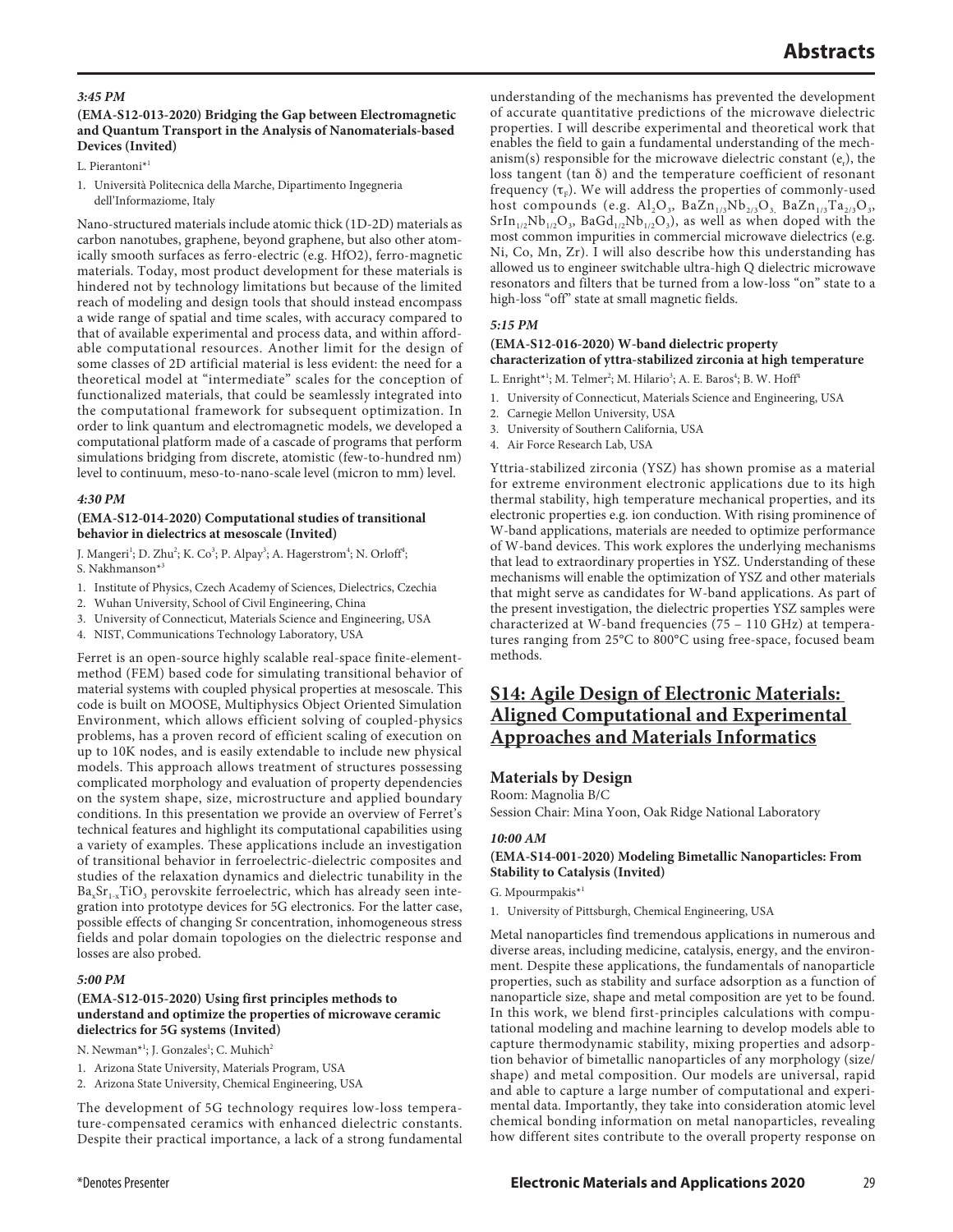bimetallic nanoparticles. Our developed models accelerate the discovery of nanomaterials by rapidly screening bimetallic nanoparticles with targeted application performance.

## *10:30 AM*

## **(EMA-S14-002-2020) Modeling of Complex Inorganic Materials for Energy Applications with First Principles and Machine Learning Models (Invited)**

N. Artrith\*

1. Columbia University, Chemical Engineering, USA

Many commercially relevant materials have compositions with multiple chemical species and properties that are determined by complex structural features. This complexity makes them challenging to model directly with first principles methods. As an alternative, machine-learning techniques can be used to interpolate first principles calculations. Such machine-learning potentials (MLPs) enable linear-scaling atomistic simulations with an accuracy that is close to the reference method at a fraction of the computational cost. Here, I will give an overview of recent applications of MLPs based on artificial neural networks (ANNs) to the modeling of challenging materials classes, e.g., nanoalloys in solution, oxide nanoparticles, and amorphous materials. The original multi-species ANN potential formalism scales quadratically with the number of chemical species. This has previously prevented the modeling of compositions with more than a few elements. To overcome this limitation, we have recently developed an alternative mathematically simple and computationally efficient descriptor with a complexity that is independent of the number of chemical species. The new method has been implemented in our free and open source atomic energy network (aenet) package (http://ann.atomistic.net). This development creates new opportunities for the modeling of complex materials.

## *11:00 AM*

## **(EMA-S14-003-2020) Prediction of Two-Dimensional Organic Topological Materials in Several Metal Organic Frameworks (Invited)**

- L. Zhang<sup>\*1</sup>; M. Yoon<sup>2</sup>
- 1. University of Tennessee, USA
- 2. Oak Ridge National Laboratory, USA

Two-dimensional topological materials, such as quantum spin/ anomalous Hall insulators (QSHI/QAHI), 2D Dirac/Weyl/nodeline semimetals (2DSM/2DWSM/2DNSM), are a highly promising class of materials for spintronic devices and quantum computations. To date, the investigations of topological materials are mainly focused on inorganic systems. Compared to the inorganic materials, organic materials have potentially the advantages of low cost, easy fabrications, and mechanical flexibility. Here, we propose several 2D organic topological materials in three families of 2D metal (M) organic frameworks (MOF):  $M_2(DCA)$ <sub>3</sub> (M = Cu, Au),  $M_2(C_2O_4)$ <sub>3</sub>  $(M = Re, Pt, Hg)$ , and M-1,3-BPyB  $(M = Cu, Fe)$ . First-principles calculations show that  $M_2(DCA)$ <sub>3</sub> (M = Cu, Au) are intrinsic QSHI which have been synthesized in experiment,  $Re_2(C_2O_4)$ <sub>3</sub> is a room-temperature QAHI with the spin–orbit coupling gaps ~160meV and Curie temperature ~380 K,  $Pt_2(C_2O_4)$ <sub>3</sub> is a 2DWSM with the in-plane magnetic moment, and Cu-1,3-BPyB is a 2DNSM. Based on the orbital and tight-binding model analysis, we also confirm their topological properties and explain the original of these properties. Our findings not only enrich the families of the topological materials, but also provide a new avenue to track these materials in the 2D MOF systems.

## *11:30 AM* **(EMA-S14-004-2020) Anomalous Dirac Plasmons in 1D Electrides (Invited)**

## B. Huang\*1

1. Beijing Computational Science Research Center, China

Plasmon opens up the possibility to efficiently couple light and matter at sub-wavelength scales. In general, the plasmon frequency is dependent on carrier density. This dependency, however, renders fundamentally a weak plasmon intensity at low frequency, especially for Dirac plasmon (DP) widely studied in graphene. Here we demonstrate a new type of DP, excited by a Dirac nodal-surface state, which exhibits an anomalously density-independent frequency. Remarkably, we predict the realization of anomalous DP (ADP) in 1D electrides, such as Ba3CrN3 and Sr3CrN3, by first-principles calculations. The ADPs in both systems have a density-independent frequency and high intensity, and their frequency can be tuned from terahertz to mid-infrared by changing the excitation direction. Furthermore, the intrinsic weak electron-phonon coupling of anionic electrons in electrides affords an added advantage of ultra-low phonon-assisted damping and hence a long lifetime of the ADPs. Our work paves the way to developing novel plasmonic and optoelectronic devices by combining topological physics with electride materials.

## *12:00 PM*

#### **(EMA-S14-005-2020) Defect Formation in Various Oxide Lattices by Re-Visiting of Madelung Lattice Energy and Lattice Site Potentials**

M. Yoshimura\*1

1. National Cheng Kung University, Hi-GEM & PCGMR, Mater. Sci. & Eng., Taiwan

Point defect(Vacancy) formation is the most important key issue in many functional ceramics, particularly in SOFC, Li-Batterry, Catalysis, etc. That defect formation should be discussed by thermodynamics using Free Energy(G) of such defects, but unfortunately all of them have not been available even now. However, Lattice energy:U (Enthalpy:H at 0K) can be easily available and caliculable, then it would be 90-95% of G. Total Lattice energy can be considered by Sub-lattice energies. Which can be considered every site potential of Cation and Anion sites: i.e ΦA, ΦB and ΦO in Perovskite ABO3. A vacancy(point defect) would form in a shallower potential site but would be difficult in a deeper potential site, therefore, A-site defect might be easier than B-site because ΦB is always deeper than ΦA in all Perovskite lattices. Based upon Lattice site potentials in various oxides, one can see that Oxygen defect(s) would form in shallow potential site(s) in the lattice: i.e. Oxygen defects would form more easyly in LaGaO3, CeO2, etc. Exceed a crical value (say 1.65 A<sup>-1</sup>) Oxygen defects would not form but rather edge sharing structure like shear structure by collapsing the defects would form:i.e tungsten bronze and/or Magneli phases. Of course recent "first principle calculation" will more perspective but take more time and cost.

## *12:15 PM*

## **(EMA-S14-006-2020) Lattice and Valence Stability in Perovskite Oxide Lattice by Re-Visiting of Madelung Lattice Energy and Lattice Site Potentials**

- M. Yoshimura\*
- 1. National Cheng Kung University, Hi-GEM & PCGMR, Mater. Sci. & Eng., Taiwan

So many compounds with Perovskite:ABO3 and/or its related structures have been found and used in various functional areas, however the reason why they would take Perovskite structure(s) have not well been understood. Ion packing model like Tolerance Factor, Goldshmidt(1923) has still been used. Stability should be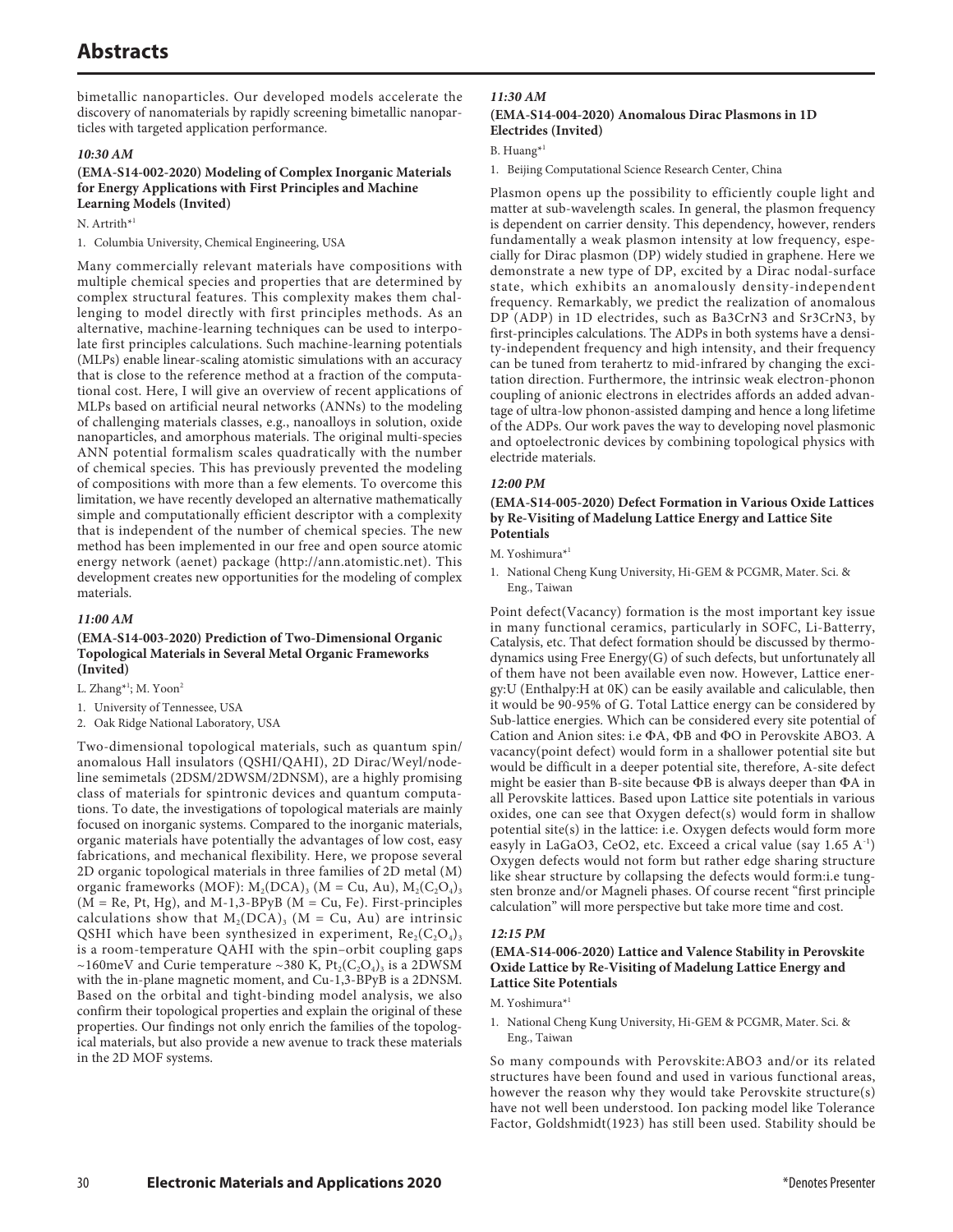discussed by thermodynamics using Free Energy(G) but unfortunately all of them have not been available even now. However, Lattice energy:U (Enthalpy:H at 0K) can be easily available, then it would be 90-95% of G. The calculated results have clearly showed that Perovskite lattices have Larger U than the summation of U for their components: AO+BO2, A2O3+B2O3, etc. Furthermore, when one has considered every site potential: ΦA, ΦB and ΦO, A-site prefers shallower potential, B-site prefers deeper potential and O-site is arranged by A-site and B-site, therefore, low valence ion(s) would occupy A-site while high valence ion(s) occupy B-site. Sometimes un-conventional higher valence ions, like Co3+,Ni3+,Fe4+ might be stabilized by high ΦB compensating their ionization potential(s). Since Valence stability of ions is mostly(>90%) function of lattice site potential nevertheless the coordination and crystal structures, Entropy term:ST has minor (<10%) effect. Recent "first principle calculation" will more perspective but take more time and cost.

## *12:30 PM*

## **(EMA-S14-007-2020) Genetic algorithm for prediction of surface phase diagrams of 2D films on substrate**

V. Kolluru\*<sup>1</sup>; P. Ghanekar<sup>2</sup>; J. Greeley<sup>2</sup>; R. G. Hennig<sup>1</sup>

- 1. University of Florida, Materials Science and Engineering, USA
- 2. Purdue University, Department of Chemical Engineering, USA

Substrates influence the stability and properties of 2D materials. It is important to understand the interactions of the 2D material when comes in contact with a substrate. We search for stable surface configurations using a modified evolutionary algorithm. We predict the surface phase diagram of different 2D films on a substrate by using an objective function determined by chemical potentials of species in the 2D layer. The algorithm starts with user provided or randomly generated 2D films and performs genetic operations within the 2D layer to create new structures. We lattice match the created 2D layer with given substrate limited by maximum allowed strain and area. The interface structures thus created are evaluated using VASP or LAMMPS. We initially test the algorithm on Si (100) surface and successfully found the stable dimer configuration. The search of stable oxide structures on Pd (111) surface is currently ongoing. We found ordered single layer structures at compositions ranging from pure Pd to PdO2. We vary the oxygen chemical potentials and report a surface phase diagram within the composition range. The results will be compared with the experimental observations. This algorithm helps to discover stable 2D phases on substrates thereby accelerating experimental synthesis. It also helps as a tool to theoretically investigate the experimental findings.

## **Predictive Modeling/Novel Phenomena**

Room: Magnolia B/C Session Chair: Aloysius Soon, Yonsei University

## *2:00 PM*

## **(EMA-S14-008-2020) Ceramic lithium and sodium ion conductors for solid state batteries: From bulk structure to functional device (Invited)**

D. Fattakhova-Rohlfing\*1

1. Forschungszentrum Juelich, Institute of Energy and Climate Reseaerch IEK-1, Germany

Solid-state batteries are intensively investigated as a possible energy storage technology able to improve safety and increase energy density of electrochemical energy stora devices. An important requirement for the development of efficient batteries is a sufficiently high ionic conductivity of the electrolyte layers, necessitating the search for novel solid electrolyte systems with enhanced conductivity. Among different solid electrolyte classes, oxide and phosphate-based solid ionic conductors for lithium and sodium such

as garnet type or NASICON-type ceramics show sufficient ionic conductivities in the range of mS/cm at room temperature. A great challenge however facing ceramic electrolytes is a great impact of synthesis and processing conditions on the total ionic conductivity in addition to the bulk crystal structure. Furthermore, the practical realization of solid batteries requires integration of the solid ionic conductors in a full device, raising the issues of material compatibility and formation of possible interphases influencing the total cell resistance. I will discuss the fundamental and application-related properties of oxide- and phosphate-type ceramic electrolytes such as structure, processing- and morphology-dependent conductivity, which provides a basis for the development of efficient solid-state electrochemical storage devices.

## *2:30 PM*

## **(EMA-S14-009-2020) Ceramic Proton Conductors based on Perovskites for Energy and Environmental Applications (Invited)**

M. E. Ivanova\*<sup>1</sup>; N. H. Menzler<sup>1</sup>; O. Guillon<sup>1</sup>

1. Forschungszentrum Jülich GmbH, IEK-1, Germany

The global effort for reaching highly efficient  $CO<sub>2</sub>$ -neutral energy supply requires innovative technological solutions based on high performance materials. Ceramic proton conductors (PC) with tailored properties gain increasing scientific and industrial interest due to their multifaceted low temperature applications. Reversible PC electrolysis/fuel cell devices can convert and store electrical surplus from renewables into  $H_2$  or  $NH_3$ , which is then used as fuel when power generation is required. Renewably electrified PC co-electrolysers utilize  $CO<sub>2</sub>$  emissions electrochemically to i.e.  $CH<sub>4</sub>$ , CH<sub>3</sub>OH, or Syngas, while natural gas fuelled PC cells can co-generate electricity and valuable chemicals, e.g. olefins or aromatics (i.e.  $C_2H_4$ ,  $C_2H_2$ , or  $C_6H_6$ ). Such concepts of ceramic PC integration offer significant process intensification resulting in higher overall energy efficiency, products selectivity and yields. The present talk will give an overview on different functional and utilization aspects of selected proton conductors based on perovskites (e.g. Ba $Zr_{1-x}(Ce, Y)_xO_{3-x}$ ) and ceramic composites  $(BaZr_{1-x}(Ce,M)_xO_{3-x}^s;Ce_{1-x}M_xO_{2-x}^s)$  in the light of achieving green and sustainable economy.

## *3:00 PM*

## **(EMA-S14-010-2020) Role of the MA cation on fundamental properties of hybrid halide perovskites (Invited)**

J. Lee $*$ <sup>1</sup>

1. Korea Institute of Science and Technology, Republic of Korea

Hybrid halide perovskites have been under intense investigation due to their high-power conversion efficiencies and low cost for solar cell applications. To further improve the efficiency of the perovskite solar cell, we need to find and understand control parameters for tuning fundamental properties of hybrid halide perovskites. Herein we investigate the effect of methylammonium (MA) on the electronic structure, mechanical properties, and thermodynamic stability of hybrid halide perovskites using van der Waals (vdW)-corrected density functional theory (DFT) calculations. According to our calculations, hydrogen bonding between an organic MA cation and the halide frame induces the octahedral tilting which affects the optical band gap and carrier effective masses. In addition, we show that the MA cation improves the material's resistance to deformation. For example, the orientationally-averaged Young's modulus of orthorhombic MAPbI<sub>3</sub> increases by about 19% compared to the equivalent inorganic series of structures. We further show that the MA cation is mainly responsible for the pressure-induced phase transition in MAPbI<sub>3</sub>. Taken together, these results can help guide the optimization of the fundamental properties of perovskite-based solar cell materials.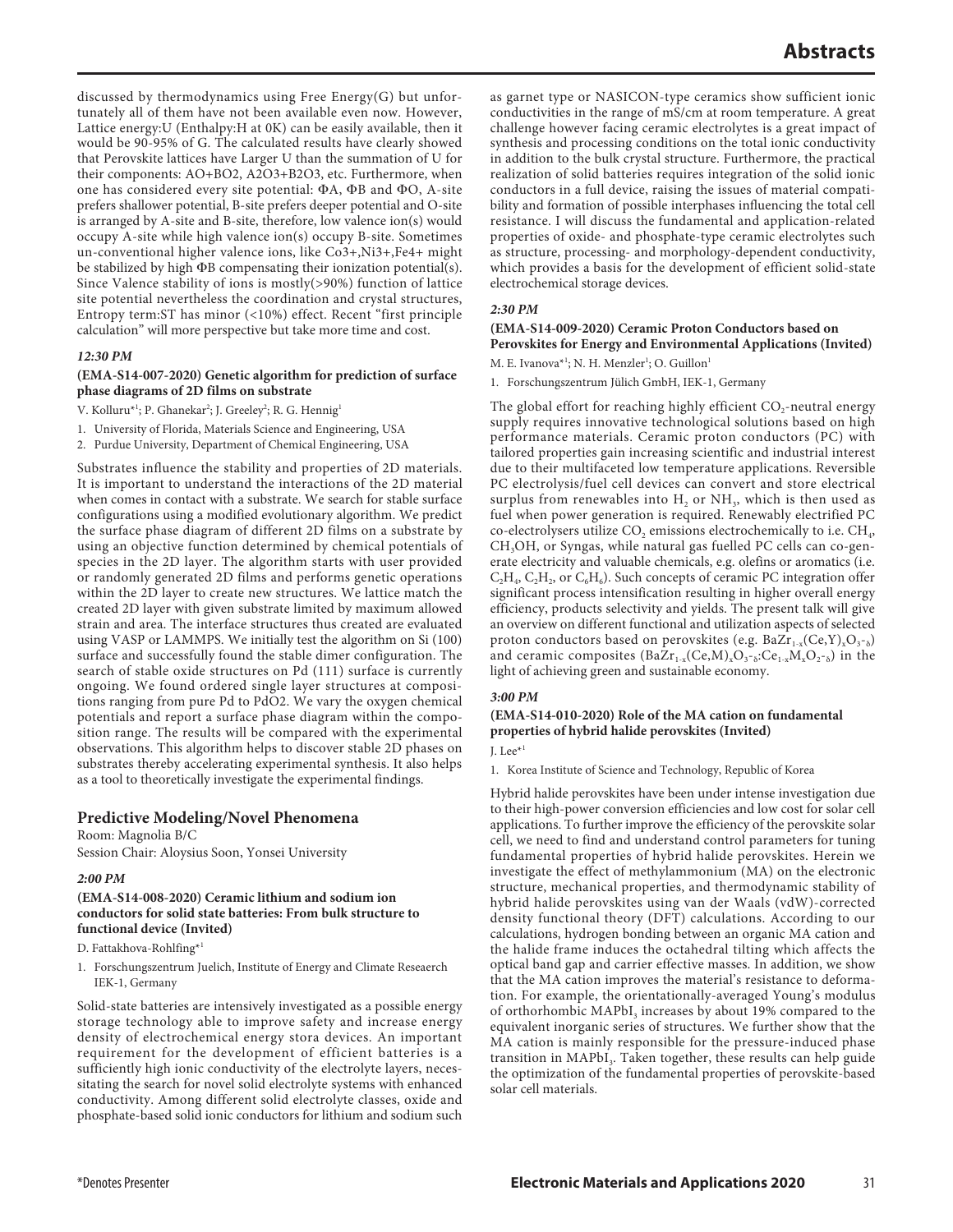# **Abstracts**

## *4:00 PM*

## **(EMA-S14-011-2020) Kinetic-controlled solid-phase bulk heteroepitaxy of formamidinium lead halide perovskite (Invited)**

J. Lee\*<sup>1</sup>; S. Tan<sup>4</sup>; T. Han<sup>6</sup>; L. Zhang<sup>5</sup>; C. Park<sup>2</sup>; M. Yoon<sup>3</sup>; Y. Yang<sup>4</sup>

- 1. SungKyunKwan University, SKKU Advanced Institute of Nanotechnology (SAINT) and Department of Nanoengineering, Republic of Korea
- 2. Oak Ridge National Laboratory, Center for Nanophase Materials Science, USA
- 3. Oak Ridge National Laboratory, USA
- 4. University of California, Los Angeles, Department of Materials Science and Engineering and California NanoSystems Institute, USA
- 5. University of Tennessee, Knoxville, Department of Physics and Astronomy, USA
- 6. Hanyang University, Division of Materials Science and Engineering, Republic of Korea

Epitaxial growth is one of the most powerful ways to fabricate semiconducting thin films with low defect density and a desired orientation. However, the conventional epitaxy of semiconductor films requires a compatible single crystalline substrate and precisely controlled growth conditions, which limit the price competitiveness and versatility of the process. Here, we demonstrate substrate-tolerant bulk heteroepitaxy (BHE) of high-quality formamidinium-lead-tri-iodide (FAPbI<sub>3</sub>) perovskite thin films with controlled crystal growth kinetics. The first-principles calculations revealed a new mechanism involved in the growth kinetics associated with a synergistic effect between strain and entropy. The slow heteroepitaxial crystal growth enabled 16-fold enlarged perovskite crystals with a reduced defect density and strong preferred orientation. Our BHE is readily applicable to various substrates used for devices. The proof-of-concept solar cell and light-emitting diode devices based on the BHE-FAPbI<sub>3</sub> showed efficiencies and stabilities superior to those of devices fabricated without BHE.

#### *4:30 PM*

#### **(EMA-S14-012-2020) Computational Prediction and Experimental Realization of New Nitride Materials**

S. Bauers<sup>1</sup>; K. Heinselman<sup>1</sup>; E. Arca<sup>1</sup>; W. Sun<sup>3</sup>; C. Bartel<sup>3</sup>; A. Holder<sup>2</sup>; S. Lany<sup>1</sup>; G. Ceder<sup>3</sup>; A. Zakutayev<sup>\*1</sup>

- 1. National Renewable Energy Laboratory, USA
- 2. University of Colorado, USA
- 3. University of California, USA

Agile design of new electronic materials is one of the most important directions in materials research Certain materials chemistries, such as oxides, have been extensively explored in the past. Other related chemistries, including nitrides, have been barely looked at. This presentation will describe computationally driven experimental discovery of new nitride materials, focusing on experimental synthesis and characterization, following computational predictions and machine learning. The data mining, first-principles calculations, and machine learning analysis indicated predicted 244 new stable ternary nitride compounds. Experimental synthesis using highthroughput combinatorial methods realized 7 of these compounds, such as Mg-TM-N (TM = Nb, Ti, Zr, Hf) and Zn-M-N (M= Sb, Mo, W). The Mg-TM-N ternary rocksalts are semiconductors with 1.8-2.1 eV optical absorption onsets and large dielectric constants. The Zn-Sb-N and Mg-Sb-N wurtzites are the first reported Sb-containing nitrides, with Sb in unusually high 5+ oxidation state.

## *4:45 PM*

#### **(EMA-S14-013-2020) Energetics and electronic properties of dopants, defects, and defect complexes in 2D transition metal dichalcogenides from first-principles**

A. Z. Tan\*<sup>1</sup>; C. Freysoldt<sup>2</sup>; A. Kozhakhmetov<sup>3</sup>; J. A. Robinson<sup>3</sup>; R. G. Hennig<sup>1</sup>

- 1. University of Florida, USA
- 2. Max-Planck-Institut für Eisenforschung GmbH, Germany
- 3. The Pennsylvania State University, USA

Two-dimensional (2D) semiconducting transition metal dichalcogenides (TMDCs) have attracted extensive research interests for potential applications in optoelectronics, spintronics, photovoltaics, and catalysis. To harness the potential of 2D semiconductors for electronic devices requires a better understanding of impurities, defects, and dopants and how they control the carrier concentration, character, and mobility in 2D materials. Accurate determination of defect formation energies and charge transition levels enables us to predict their effect on the electronic properties and how they respond to changes in synthesis and processing. We collaborate with experimental groups at the 2D Crystal Consortium (2DCC) to identify defects and dopants of interest in technologically relevant TMDCs such as  $MoS<sub>2</sub>$  and WSe<sub>2</sub> and perform density functional theory calculations to accurately compute their formation energies, charge transition levels, and electronic structures. We identify dopants which can form defect complexes with intrinsic defects such as vacancies, modifying the electronic properties of the individual defects. We are also developing a Python-based workflow to facilitate efficient high-throughput calculations of charged point defects in a wide range of 2D materials.

## *5:00 PM*

## **(EMA-S14-014-2020) Polymorphic expressions in epitaxially strained alkali-metal niobates**

W. Hwang\*<sup>1</sup>; S. Yoon<sup>1</sup>; A. Soon<sup>1</sup>

1. Yonsei university, Republic of Korea

There has been an increased interest in piezophotonic materials – the coupling of piezoelectric polarization and semiconductor optical properties in non-centrosymmetric polar compounds. The perovskite-structured alkali metal niobates (namely,  $KNbO<sub>3</sub>$  and  $NaNbO<sub>3</sub>$ ) are attractive and potential substitutes for lead-based piezoelectrics given that they are non-toxic and possess attractive piezoelectric properties. However, despite their excellent piezoelectric properties, the large energy band gap  $($ >3 eV) in these niobates poses a critical hurdle for visible-light emission applications. In this work, we perform first-principles density-functional theory (DFT) calculations to examine how polymorphic expressions in both  $KNbO<sub>3</sub>$  and NaNbO<sub>3</sub> can influence their structural, thermodynamic, electronic, and piezoelectric properties under epitaxial strain. Our theoretical results provide the structure-property relationships in these perovskite-structured alkali metal niobates and the accompanied tunable band-gap energies, especially under the influence of epitaxial strain, may lend support in the designing new materials for the next-generation piezophotonic applications.

## *5:15 PM*

## **(EMA-S14-015-2020) Mechanical Control of Topological**  Properties: A First Principles Analysis of Bi<sub>2</sub>Se<sub>3</sub>, Bi<sub>2</sub>Te<sub>3</sub>, and  $As<sub>2</sub>Te<sub>3</sub>$

T. K. Reid\*<sup>1</sup>; P. Alpay<sup>1</sup>; A. Balatsky<sup>2</sup>; S. Nayak<sup>1</sup>

- 1. University of Connecticut, Materials Science and Engineering and Institute of Materials Science, USA
- 2. KTH Royal Institute of Technology, Nordita, Sweden

We present the results of two related computational studies on first-principles modeling of binary layered topological insulators (TIs). First, we employed density functional theory (DFT) to perform a systematic analysis of the response of the electronic band structure of  $Bi<sub>2</sub>Se<sub>3</sub>$  and  $Bi<sub>2</sub>Te<sub>3</sub>$  to geometric optimization,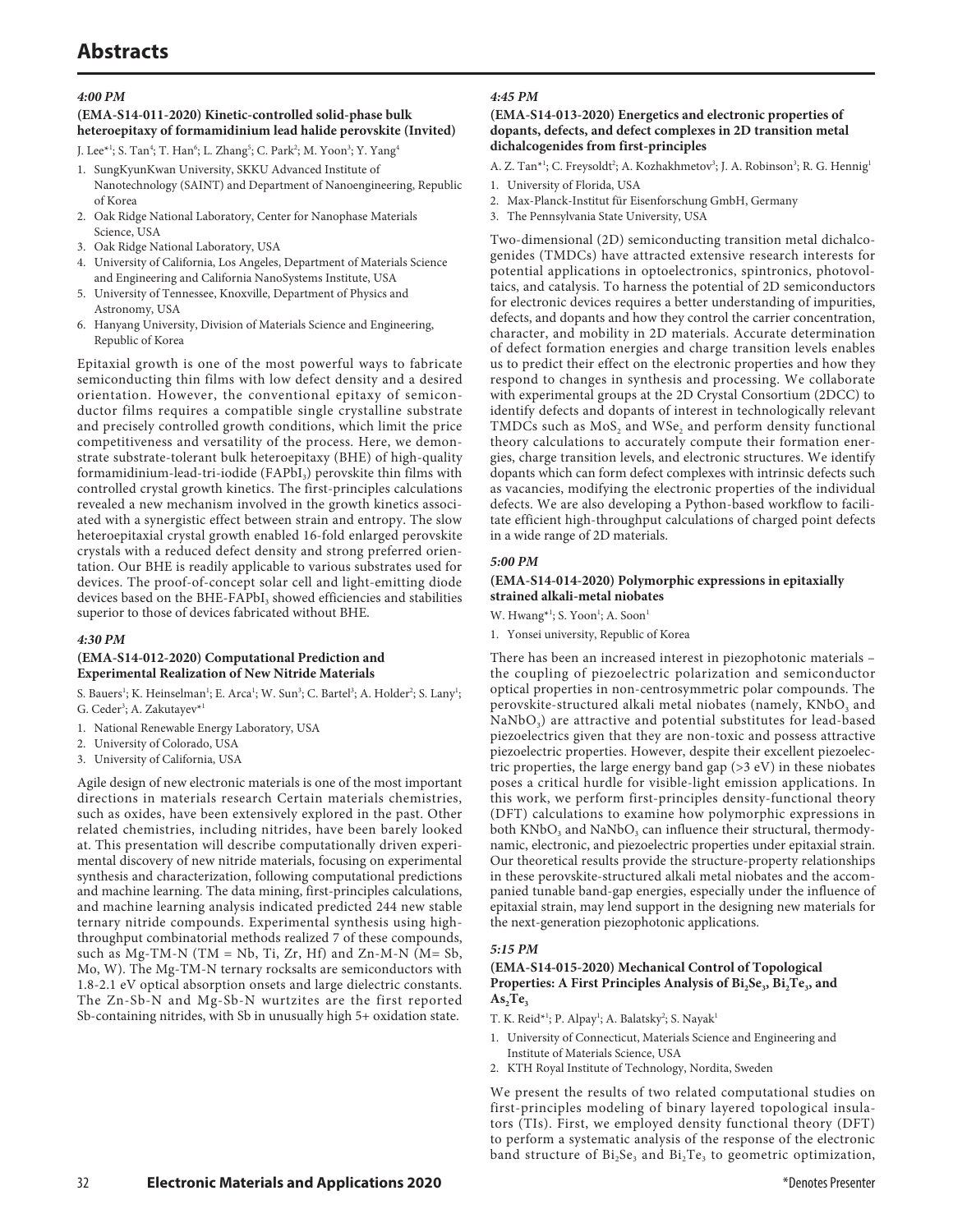simultaneously varying the thickness of our slab models and the exchange-correlation functionals (XCF). After comprehensively searching the computational space, we conclude that the GGA+vdW functional is best suited for computational studies of this class of TIs. Further, we determine that electronic properties measured from models constructed with experimental lattice parameters (ELP) will likely be accurate. In a second study, we use DFT to study the response of the electronic band structure of  $\text{As}_2\text{Te}_3$  and  $\text{Bi}_2\text{Se}_3$  to biaxial strain. We use GGA+vdW as the XCF and ELP as the starting structure for both materials. In increments of 1% along in-plane, we adjust the lattice parameters of slabs of both materials from -4% to 4% of the original structure. We demonstrate closure of the bandgap in  $As<sub>2</sub>Te<sub>3</sub>$ , a fundamental characteristic of TIs, under negative strain, whereas there is an opening in the bandgap in  $Bi<sub>2</sub>Se<sub>3</sub>$  under positive strain. The results of these studies are important for the development of mechanically controlled topological and trivial insulator switches.

## **Poster Session**

Room: Orange C/D

## *5:30 PM*

#### **(EMA-SP001-2020) Improving the electrical and ferroelectric properties of lead iron niobate by decreasing calcination temperature**

N. Bartek\*<sup>1</sup>; S. V. Vladimir<sup>1</sup>; D. C. Lupascu<sup>1</sup>

1. University of Duisburg-Essen, Institute for Materials Science, Germany

Lead iron niobate,  $Pb(Fe_{0.5}Nb_{0.5})O_3$  (PFN), is a multiferroic material, in which ferroelectric and antiferromagnetic order coexist and dielectric and magnetic properties have been studied in PFN ceramics a lot. Although there are many synthesis routes for PFN, solid state is the simplest one, but to synthesize a pure perovskite phase a high calcination temperature from 850 °C is needed. Calcinating at such high temperatures results in lead loss, which influences the electrical properties a lot. At the same time, good electric insulation is necessary for achieving of sizable magnetoelectric effect. We focused on investigation of the changes in electrical behavior by decreasing the calcination temperature. Phase characterization was done using x-ray diffraction, electric properties were studied by dielectric spectroscopy, leakage current, and polarization versus electric field measurements. We found out, that after sintering over 1000 °C a pure perovskite phase can be achieved, even when it was not formed after calcination. Because of this the calcination temperature can be decreased and therefore the electrical properties got enhanced, namely the leakage current got reduced massively. Besides, dielectric permittivity ε increases from around 20.000 to 90.000 and  $P_{\rm max}$  also increases from 8.14 to 13.69  $\mu$ C/cm<sup>2</sup> at 15 kV/cm at the same sintering temperature.

## **(EMA-SP002-2020) Oxide Ion Conduction Mechanisms in**  Sodium Bismuth Titanate (Na<sub>0.5</sub>Bi<sub>0.5</sub>TiO<sub>3</sub>)

C. M. Culbertson<sup>\*1</sup>; R. McQuade<sup>2</sup>; A. Paterson<sup>3</sup>; M. Lucero<sup>4</sup>; M. Dolgos<sup>5</sup>; Z. Feng<sup>6</sup>; D. Cann<sup>2</sup>

- 1. Oregon State University, Chemistry, USA
- 2. Oregon State University, School of Mechanical, Industrial, and Manufacturing Engineering, USA
- 3. University of Calgary, Canada
- 4. Oregon State University, Chemical Engineering, USA
- 5. University of Calgary, Chemistry, Canada
- 6. Oregon State University, School of Chemical, Biological, and Environmental Engineering, USA

Recent research has shown ionic conduction in sodium bismuth titanate  $[Na_{0.5}Bi_{0.5}TiO_3$ , (NBT)] based materials and the goal of this work is to develop a fundamental understanding of the dominant mechanisms that underpin this phenomenon. To accomplish this, a range of stoichiometric, non-stoichiometric and doped samples have been synthesized via solid state synthesis. To investigate the structure, data on high resolution synchrotron diffraction, X-ray total scattering, and X-ray absorption spectroscopy have been collected. From the high resolution synchrotron diffraction data there are several clear phase transitions observed. At room temperature the structure of all samples is monoclinic Cc, around 400 C the structure is fully tetragonal P4bm, then at 500 C and above the structure is cubic Pm-3m. The local structure also shows a dramatic change in the first bismuth-bismuth coordination sphere, although the data is still be analyzed. The physical properties measured thus far are the dielectric permittivity and loss that show that the conductivity can drastically be increased with bismuth deficiency and magnesium doping. Using these techniques, the structure and corresponding properties will be correlated to determine the charge carrier type and to identify average or local structural distortions that enable the observed high levels of oxygen conductivity.

#### **(EMA-P003-2020) Growth of Silicon Nanowires on Silicon wafer for Improving Optical and Photovoltaic Properties**

- D. K. Shah<sup>1</sup>; H. Lee<sup>1</sup>; Y. Son<sup>1</sup>; M. Akhtar<sup>1</sup>; O. Yang<sup>1</sup>; C. Kim<sup>\*1</sup>
- 1. Chonbuk National University, Semiconductor and Chemical Engineering, Republic of Korea

In this work, we report on the development of crystalline Si solar cells without using the AR layer. The Si wafer was textured by growing nanowires like nanostructures via wet controlled etching method and directly used for the fabrication of Si solar cell without AR. The nanowires on Si wafer were optimized in terms of sizes, lengths, and densities by changing the etching conditions. Welldefined and aligned wires like structures were achieved when the etching time was 20 to 30 min. The prepared Si nanowires displayed the minimum reflectance  $\sim$ 1.64% at 850 nm with the average reflectance of ~2.25% in the wavelength range from 400-1000 nm. The nanowires Si wafer based solar cells achieved the comparable power conversion efficiency in comparison with  $c-Si$  solar cells with  $SiN<sub>x</sub>$ AR layer. From this study, it is confirmed that the controlled wet etching method is an easy, facile method for preparation of nanostructured like wires on Si wafer with low reflectance in the whole visible region, which has greater prospects in developing c-Si solar cells without AR layer at low cost.

## **(EMA-SP004-2020) Coupling of Electrochemical and Mechanical Properties in MoS, Electrodes**

#### J. Johnson\*<sup>1</sup>; A. Mann<sup>1</sup>

1. Rutgers University, Materials Science and Engineering, USA

To resolve the intermittency problem inherent to renewable energy sources like solar and wind, a high capacity energy storage device is needed. Metallic molybdenum disulfide (1T MoS2) has been shown to be a high capacitance electrode material, applicable in lithium ion batteries. Computational and experimental research has also shown monolayer sheets of MoS2 to be highly flexible with a Young's modulus comparable to steel, mechanical properties that are especially advantageous for long battery life. However, the application of 1T MoS2 in macroscale devices requires a mechanical understanding that incorporates the interlayer interactions in restacked films. Here we show a method for measuring the electrochemical performance of macroscale 1T MoS2 films under applied tensile strain to better analyze the coupling between electrochemical and mechanical properties. Our preliminary results indicate strain engineering enhances the rate capability and peak current values, possibly due to increased conductivity and widened diffusion paths. Our work demonstrates a simple method for tuning electrochemical properties and can be used to probe the coupling between mechanics and electrochemistry in other 2D materials.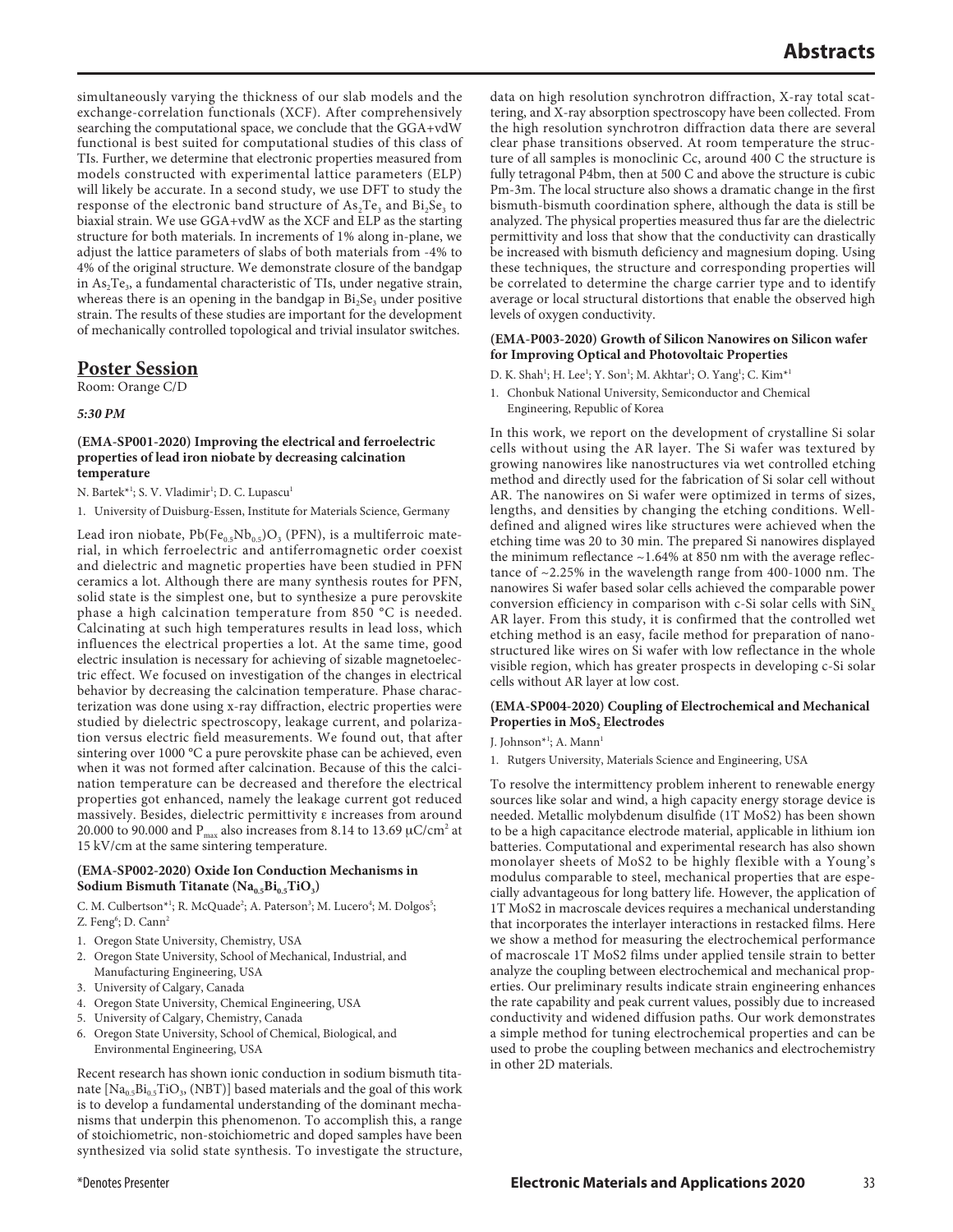## **(EMA-P005-2020) Electrical conductivity of synthetized diamonds in corrections with fractal nature analysis**

S. Veljkovic<sup>2</sup>; V. Mitic\*<sup>1</sup>; G. Lazovic<sup>3</sup>; V. Paunovic<sup>2</sup>; M. Mohr<sup>4</sup>; H. Fecht<sup>4</sup>

- 1. Institute of Technical Sciences of SASA/University of Nis, Faculty of Electronic Engineering, Serbia
- 2. University of Nis, Faculty of Electronic Engineering, Serbia
- 3. University of Belgrade, Faculty of Mechanical Engineering, Serbia
- 4. Institute of Functional Nanosystems FNS, Ulm University, Germany

Polycrystalline diamonds are innovative materials and the phenomena of electrical conductivity is intensively researched. These materials, which have good mechanical and electrical properties, are very interesting for MEMS since there is a need to apply MEMS in both sensitive and harsh conditions. The electrical conductivity of ultra-nanocrystalline diamond films can range from  $10^{-4}$  to 300 S/cm. The structural properties of high conductivity UNCD have been specifically investigated to determine its origin, which exhibits n-type conductivity at room temperature. In these tests, it was observed that there was a considerable amount of nano-graphite between the grains of diamond crystals. The structural properties of  $sp<sup>2</sup>$  carbon bonds and specific conductivity are observed. Thus, the specific conductivity is primarily influenced by the structural properties of the grain boundary. The very low activation energies (meV) of sp<sup>2</sup> hybridized carbon bonds explain the conductivity of these films at room temperature. As a result of the experiments carried out, it was clearly observed that with the increase of the mean size of the formed grains, which varied in the range from 3.5 nm to 12.5 nm, the specific electrical conductivity decreased intensively. The goal of this paper it to connect fractal approach with this phenomena of electrical conductivity and make correlation between them.

## **(EMA-P006-2020) Physical Characterization of α, β-FeOOH nanorod by controlling aspect ratio and silica coating**

- Y. Kim\*1
- 1. Korea Institute of Ceramic Engineering and Technology (KICET), Engineering Ceramic Center, Republic of Korea

We stuied on the synthesis and characterization of the tunable  $\alpha$ , β-FeOOH as a yellow pigment using controlling rod length and silica coating approach. The aspect ratio of  $\alpha$ ,  $\beta$ -FeOOH is related to their coloration and we evaluated the chromaticity by controlling the length/aspect ratio of α, β-FeOOH. In addition, the pH has a great influence on controlling the length of the yellow pigments. As a result, the aspect ratio of the α-FeOOH rod was controlled from 3.9 to 38.5. The β-FeOOH rod is easily tuned color change from redness to yellowness through various length and diameter. To enhance the properties of  $\alpha$ , β-FeOOH pigment, we adopted silica coating approach. In particular, this study investigated the effect of silica shell on the density. We coated SiO, on  $\alpha$ , β-FeOOH and tried to change the structure of the coating layer using a mild basic solution. We observed the change of shape by TEM (Transmission electron microscopy) analysis and selected the appropriate reaction time and compared the chromaticity according to the silica layer structure. In particular, it was confirmed that yolk-shell structure of yellow pigments had a median chromaticity value. Details of the coloration and phase structure of pigments were characterized by UV-vis, CIE Lab color parameter measurements, SEM (scanning electron microscopy) and XRD (powder X-ray diffraction).

## (EMA-SP007-2020) Bio-wastes derived Ca<sub>2</sub>SiO<sub>4</sub>:Sm<sup>3+</sup> phosphors **for solid state lighting applications**

- M. Kaur Chhina\*<sup>1</sup>; K. Singh<sup>1</sup>
- 1. Thapar Institute of Engineering and Technology, School of Physics and Materials Science, India

 $Sm^{3+}$  activated  $Ca_2SiO_4$  phosphors have been synthesized from bio-wastes (rice husk ash and egg shell powder), using solid state reaction method. Energy dispersive spectroscopy has been utilized for chemical analysis of the synthesized samples. X-ray diffraction has been used as a tool to understand the influence of  $Sm^{3+}$  on the phase stability of monoclinic  $Ca<sub>2</sub>SiO<sub>4</sub>$  phase. Fourier transform infrared spectroscopy provides information about the different structural units present in the synthesized phosphors. Optical properties of the phosphors have been studied using diffuse reflectance and photoluminescence spectroscopy which provided information about the band gap and emission spectra, respectively. Luminescence spectra consisted of typical bands of  $Sm<sup>3+</sup>$  indicating that these phosphors can find use as cost effective substitutes of conventional solid state lighting sources. Additionally, the trace element oxides present in bio-wastes stabilized the monoclinic  $Ca<sub>2</sub>SiO<sub>4</sub>$  phase. These inherent trace elements also resulted in emission in the visible region, hence can find use in optoelectronic applications.

## **(EMA-SP008-2020) W-Band Dielectric Constant Measurements of Slip-Cast Polycrystalline Alumina of Different Porosity by Varying Sintering Temperature**

M. Hilario<sup>\*1</sup>

## 1. University of Southern California, USA

The complex dielectric constants of polycrystalline Alumina with varying porosity are reported at W-Band frequencies (75-110 GHz) for temperatures between 20-1000C using the free-space method. The Alumina samples were manufactured using conventional slip casting methods to vary porosity by sintering at temperatures between 1350-1600C. The density and open porosity is measured with the Archimedes method, and the distribution of the porosity and grain size distribution is measured by scanning electron microscopy. The effective dielectric constant is compared to dielectric mixing models including the Maxwell-Garnet effective medium approximations. The dielectric constant and loss parameters of the polycrystalline ceramic are also compared to previous temperature-dependent measurements of single crystal Alumina versus crystallographic orientation. Chemical and microstructural analyses are performed to identify mechanisms giving rise to millimeter-wave absorption and dielectric losses, and will include scanning electron microscopy, energy dispersive spectroscopy, x-ray diffraction, mass spectroscopy, DC conductivity measurements using a high temperature four-point probe, and temerpature-dependent AC impedance (1Hz-10MHz) using a Solartron.

#### **(EMA-SP009-2020) Photo-induced electrical behavior under gas**  incidence in 1at%Er<sup>3+</sup> doped SnO<sub>2</sub> based thin films

D. H. de Oliveira Machado\*<sup>1</sup>; J. H. Dias da Silva<sup>1</sup>; L. V. de Andrade Scalvi<sup>1</sup>

1. Sao Paulo State University, Physis, Brazil

Tin oxide  $(SnO<sub>2</sub>)$  is a transparent oxide semiconductor, with many applications, such as gas sensors, due to its sensitivity to many gases, including reducing and toxic gases. Gas sensors utilize changes in conductance to detecting a particular gas, which is improved when SnO<sub>2</sub> is doped or mixed with other metal oxides, depending on aimed gas type and operating conditions. This work presents results on isolated SnO<sub>2</sub>: Er evaporated thin films and forming the GaAs/SnO<sub>2</sub>:Er heterojunction. SnO<sub>2</sub> is deposited by resistive evaporation, where the powder for evaporation comes from the sol-gel route. Electrical measurements (photo-induced current decay) were performed after excitation with distinct monochromatic light sources:He-Ne laser (628nm) and InGaN LED (450nm), under influence of atmosphere rich in  $CO_2$  or  $O_2$ . Results for  $SnO_2:Er(annealed)$ at 1000°C), showed that after excitation with the InGaN LED at room temperature the decay rate (calculated from the maximum current) is 8.2% for  $O_2$  and 21.6% for  $CO_2$ , for a stabilization time of 50s in the sample current. Although the light energy is lower than the  $SnO<sub>2</sub>$  bandgap, it has high influence on sample excitation, ionizing efficiently intrabandgap states. Moreover, regardless of the LED excitation, the  $CO<sub>2</sub>$  gas induces electron capture from the sample, which is enhanced under light irradiance. Work supported by CNPq, CAPES and FAPESP (process 2016/12216-6)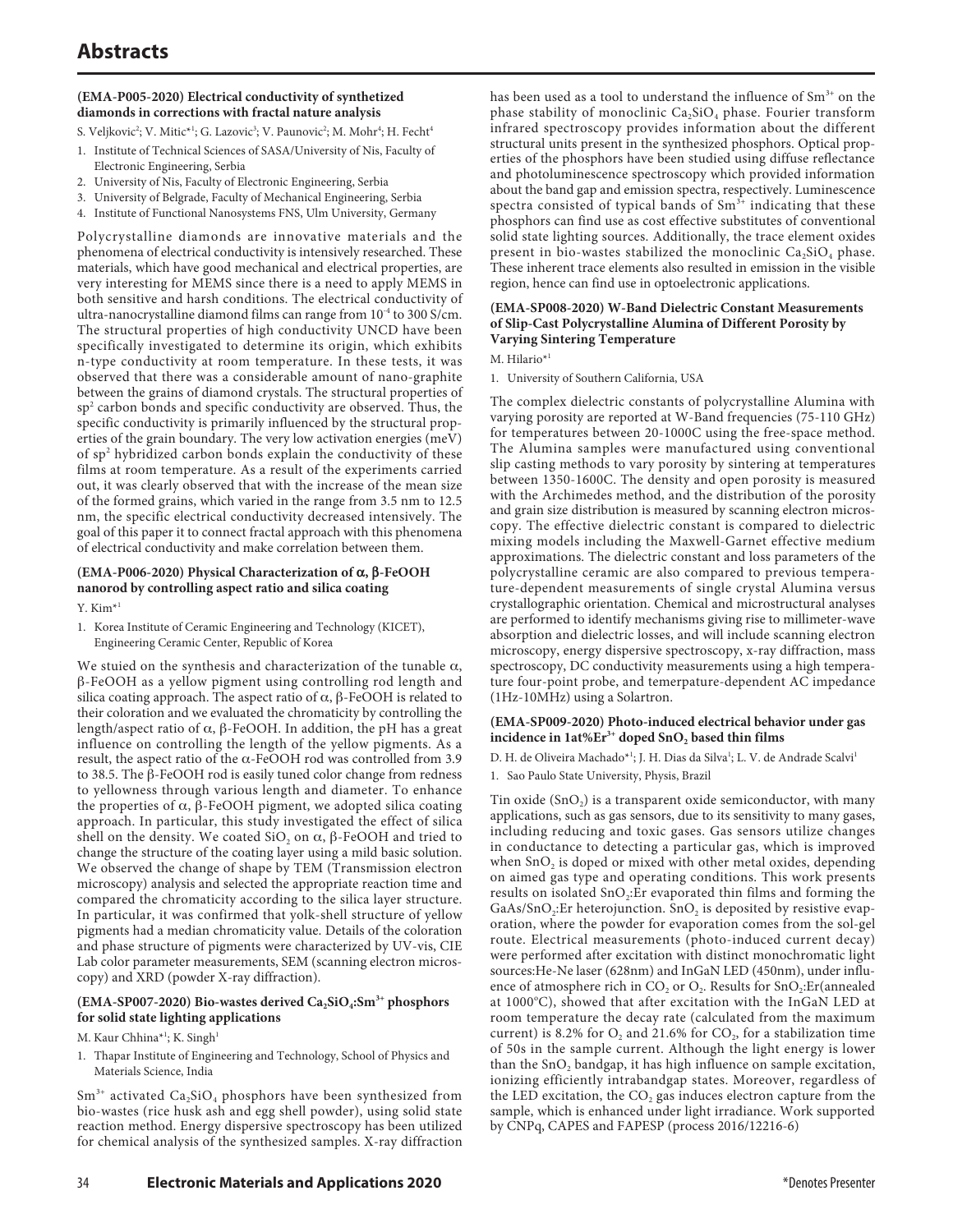## **(EMA-SP010-2020) Creating High Temperature Ferroelectrics by using Ternary Components with Limited Solubility**

B. D. Hirt\*<sup>1</sup>; A. Sehirlioglu<sup>2</sup>; B. Kowalski<sup>3</sup>

- 1. Case Western Reserve University, Material Science and Engineering, USA
- 2. Case Western Reserve University, USA
- 3. NASA Glenn Research Center, USA

High temperature ferroelectrics are sought after for actuator applications ranging from drilling on the surface of Venus to fuel modulation in jet engines. In this study, we examined how the Curie temperature and other piezoelectric properties changed as we changed the end member of ternary systems. Our starting point was near the morphotopic phase boundary (MPB) between  $PbTiO<sub>3</sub>$  (PT) and BiScO<sub>3</sub>(BS) (62% and 38% respectively), and the third components in these ternary systems were suggested by machine learning. The third components added cannot be used as binary systems with PT due to inability to reach the morphotopic phase boundary composition as a result of limited solubility. The study will focus on PT-BS-BiCoFeO<sub>3</sub> (BCF) ternary component with varying BCF  $((PT-BS)_{1-x}-(BCF)_x)$  and a varying Co/Fe ratio  $(Bi(Co_xFe_{1-x})O_3)$ . The results will be compared to the binary PT-BS, as well as to piezoceramics in  $(BiScO<sub>3</sub>-PbTiO<sub>3</sub>)<sub>x</sub>$ - $(Bi(Zn<sub>5</sub>Zr<sub>5</sub>)O<sub>3</sub>)<sub>1-x</sub>$  (BS-PT-BZZ) ternary, that has been shown to have improved properties in comparison to the binary. As the BCF increased in the PT-BS-BCF system, the internal strain increased resulting in limited ability to pole the samples before breakdown. As the amount of cobalt concentration increased compared to iron in the PT-BS-BCF system, the internal strain decreased with improved ability to pole and the related changes in electromechanical properties.

## **(EMA-P011-2020) Effects of Gap Filling, Surface Roughness and Metal Work Function on Fast Rise Breakdown for Dielectric Filled Air Gap**

J. Sorenson\*<sup>1</sup>; C. Gomez<sup>1</sup>; P. Yang<sup>1</sup>

1. Sandia National Laboratories, Electrical, Optical and Nano-Materials, USA

Gas discharge provides unique capability for fast response, high current switching applications. The use of dielectric particles to enhance gas discharge to mitigate lightning hazards was first explored in the late 1960s because of the threat lightning posed to aerospace vehicles and solid-state electronics. This study investigates the gap filling, surface roughness and metal work function on the fast rise breakdown since these factors are important to field concentration and precursor breakdown. The average maximum breakdown voltage and average voltage ramp rate under the change of these parameters will be reported and analyzed based on underpinning mechanisms governing the gas discharge behavior. Sandia National Laboratories is a multi-mission laboratory managed and operated by National Technology and Engineering Solutions of Sandia, LLC, a wholly owned subsidiary of Honeywell International Inc., for the U.S. Department of Energy's National Nuclear Security Administration under contract DE-NA0003525.

## **(EMA-P012-2020) Fast-Rise Breakdown Mechanisms for a Varistor Filled Air Gap**

- C. Gomez<sup>1</sup>; S. Andrews<sup>2</sup>; J. Sorenson<sup>1</sup>; P. Yang<sup>\*1</sup>
- 1. Sandia National Laboratories, Electrical, Optical and Nano-Materials, USA
- 2. Sandia National Laboratories, Connectors and LACs, USA

Varistor materials used in surge protection applications possess a unique nonlinear voltage-current response to protect valuable assets by diverting unexpected high voltage surges to the ground. This investigation studies the breakdown behavior of a varistor filled air gap for lightning protection. Since lightning can strike several times and cause fire, the effects of temperature and pressure on the fastrise breakdown are also investigated. Based on the characteristics of the varistor and the waveforms collected under these conditions, the breakdown mechanisms were analyzed. Special attention is paid to the intrinsic change in resistance, switching field, and breakdown

voltage. Results are paramount to the lightning protection devices' practical application. Sandia National Laboratories is a multimission laboratory managed and operated by National Technology and Engineering Solutions of Sandia, LLC, a wholly owned subsidiary of Honeywell International Inc., for the U.S. Department of Energy's National Nuclear Security Administration under contract DE-NA0003525.

## **(EMA-SP013-2020) The thermoelectric transport properties of polycrystalline SnSe-SnTe solid solutions**

W. Jin\*<sup>1</sup>; J. Cho<sup>1</sup>; K. Park<sup>1</sup>; S. Muhammad<sup>3</sup>; J. Kim<sup>4</sup>; C. Park<sup>2</sup>

- 1. Seoul National University, Material Science and Engineering, Republic of Korea
- 2. Seoul National University, Republic of Korea
- 3. National University of Sciences and Technology, School of Material Science and Engineering, Pakistan
- 4. Korea Institute of Science and Technology, Republic of Korea

Tin selenide (SnSe) containing non-toxic and earth-abundant elements has been considered as a promising TE material. However, because of the poor mechanical properties and the difficulty of fabricating single crystal, many studies have been conducted to obtain polycrystalline SnSe having a high TE performance. The ZT values of polycrystalline SnSe are lower than the single crystal SnSe due to their relatively low electrical conductivity and high thermal conductivity. One potential way to optimize the TE performance of polycrystalline SnSe is solid solution. In solid solution, electrical conductivity can be enhanced by optimizing carrier concentration through bandgap engineering while thermal conductivity can be suppressed by enhancing phonon scattering by atomic disorder and mass difference. In this study, the TE properties of SnSe-SnTe solid solutions were investigated. Mechanical alloying and spark plasma sintering were used to fabricate SnSe-SnTe samples. XRD analyses were used to identify phases of the samples, and the microstructure of each sample was observed by FE-SEM. The bandgap of each sample was determined from UV absorption spectrum and compared with the DFT calculation results. The change of ZT will be discussed in terms of the carrier concentration and the band structure, and the effect of Te substitution on the TE transport properties will be discussed.

#### **(EMA-P015-2020) Dielectric Properties of Barium Titanate Based Composites**

S. Balciunas\*<sup>1</sup>; A. Karpavicius<sup>1</sup>; M. Ivanov<sup>1</sup>; J. Banys<sup>1</sup>; S. Wada<sup>2</sup>

- 1. Vilnius University, Faculty of physics, Lithuania
- 2. University of Yamanashi, Material Science and Technology, Japan

In the last few decades there has been a growing interest in lead free piezoelectric materials. The main driving force is limitations due to environmental concern.  $Pb(Zr_xTi_{1-x})O_3$  (PZT) is the most commercially viable piezoelectric material due to its high piezoelectric constant. Unfortunately, it is lead-containing, thus falls under the restriction of RoHS. In literature, most studies are focused on preparing high quality solid solution or composites at high temperatures which is not always desirable. In our presentation broadband dielectric properties of BaTiO<sub>3</sub> (BT) based composites with coreshell structure in temperature range of 100 to 500 kelvins will be presented. The composites were prepared in two steps. BT,  $BiFeO<sub>3</sub>$ (BF), BaTiO<sub>3</sub>-Bi(Mg<sub>0.5</sub>,Ti<sub>0.5</sub>)O<sub>3</sub> (BT-BMT) and BaTiO<sub>3</sub>-Bi(Mg<sub>0.5</sub>,Ti<sub>0.5</sub>)  $O_3$ -BiFe $O_3$  (BT-BMT-BF) nanoparticles were compressed with  $TiO_2$ (ratio 1 : 1) in to low density pellets. Further, disk-shape pellets were submerged into barium hydroxide  $(Ba(OH)_2)$  for solvothermal solidification. In the end we obtain BT around BT, BF, BT-BMT and BT-BMT-BF particles. In such systems cores are stressed by barium titanate shell creating similar conditions as in morphotropic phase boundary (MPB), thus increasing dielectric and piezoelectric constants. We have investigated dielectric properties in broad frequency range systems where core is a good dielectric, a relaxor, a ferroelectric and a non-ferroelectric material.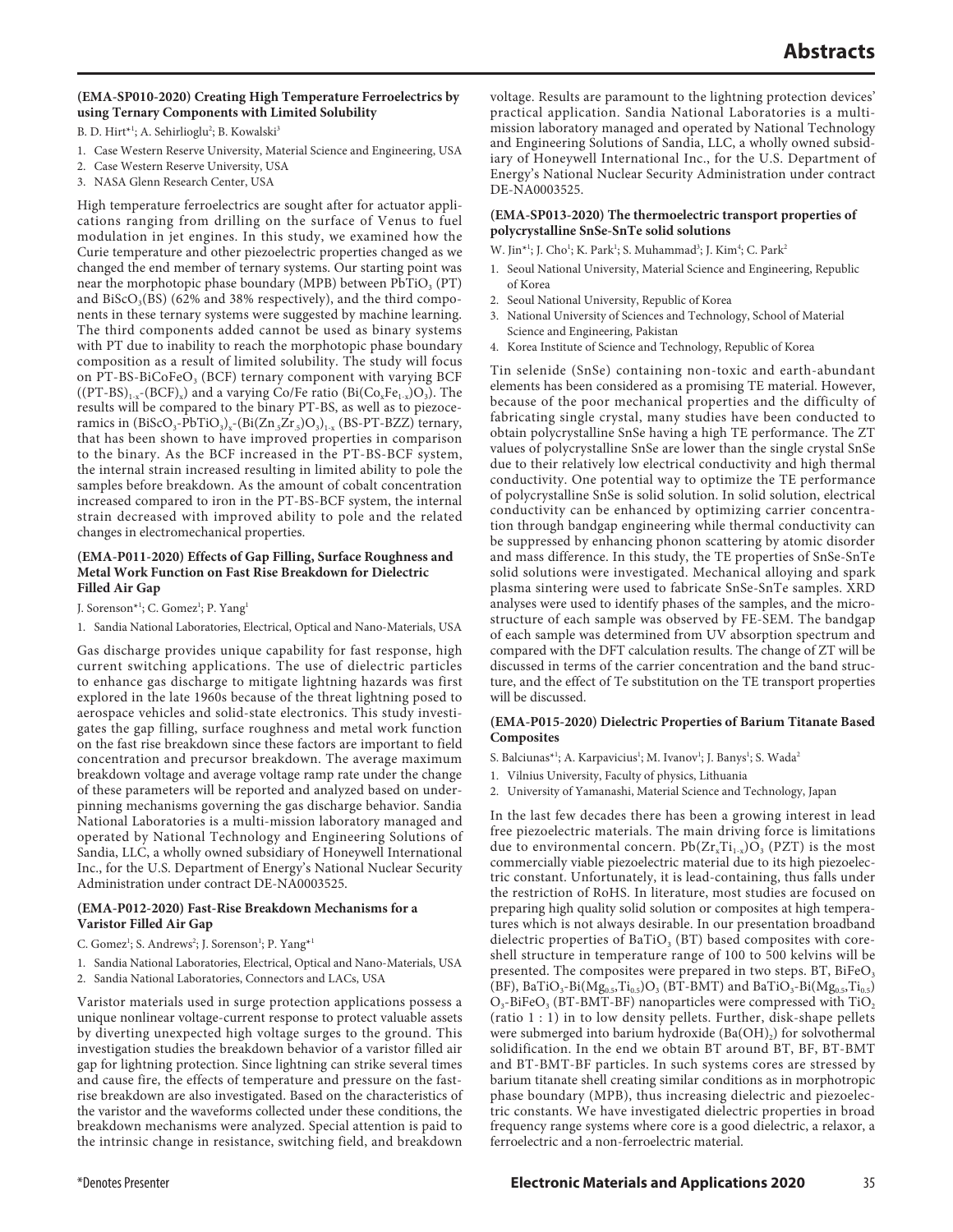## **(EMA-P016-2020) Ferroic Domain Continuity over Grain Boundaries**

#### S. Mantri<sup>\*1</sup>; J. Daniels<sup>1</sup>

1. UNSW Sydney, Materials Science and Engineering, Australia

Ferroelectric domain continuity over grain boundaries in polycrystals has been observed since the 1950s, however, the exact geometric conditions in which this occurs has not been published. In this paper, we have studied the probability of ferroelectric and ferroelastic domain continuity over entire five-dimensional (three for the misorientation and two for the grain boundary plane normal) grain boundary space in ferroics of tetragonal and rhombohedral symmetry. This is further extended to 3 dimensional computed polycrystal, wherein the statistical analysis of the domain percolation length i.e., the number of grains that a domain can percolate is calculated. It is then compared with a textured polycrystal. It is shown that 28.64% of the 5-dimensional grain boundary space permits ferroelectric domain continuity within  $1P_s$  charge and 1° angular tolerance. For a modeled polycrystal of random texture, domains can percolate through a maximum of 3 grains with a probability of 100 of a million observations under the above-specified tolerance. This is shown to increase considerably upon texturing of the ceramic.

## (EMA-SP017-2020) Fabrication of Lead-Free (K,Na)NbO<sub>3</sub> **Piezoelectric Thin Films by Sputtering with Improved Electromechanical Response**

- M. Waqar\*<sup>1</sup>; K. Yao<sup>2</sup>; S. J. Pennycook<sup>3</sup>; J. Wang<sup>3</sup>
- 1. National University of Singapore, NUS Graduate School for Integrative Sciences and Engineering, Singapore
- 2. A\*STAR (Agency for Science, Technology and Research), Institute of Materials Research and Engineering (IMRE), Singapore
- 3. National University of Singapore, Department of Materials Science and Engineering, Singapore

Piezoelectric thin films have various applications in sensors, transducers and micro-electromechanical systems (MEMS). There have been recent breakthroughs in (K, Na)NbO<sub>3</sub> (KNN) based ceramic system which is among the most promising lead-free candidates for piezoelectric applications, however, such development and understanding have not been followed in KNN thin films. Deviation from compositional stoichiometry due to the high volatility of alkali species results in crystalline defects and secondary phase in these films. High-quality KNN epitaxial thin films with improved piezoelectric properties have been developed in this work using RF sputtering. The crystal structure and chemical composition of the obtained films are characterized using X-ray diffraction (XRD) and energy dispersive spectroscopy (EDS) respectively. Scanning Transmission Electron Microscopy (STEM) is employed to study the nature of crystalline defects on atomic scale. Laser scanning vibrometer (LSV) is used to determine the effective piezoelectric strain coefficient  $(d_{33}^*)$  of 77.4 pm/V. Dielectric constant and dielectric loss with the values of 526 and 0.05 respectively are achieved in these films measured using an impedance analyzer. The enhanced dielectric and piezoelectric properties are attributed to the improved crystalline quality of thin films due to the better control over stoichiometry.

## **(EMA-SP018-2020) Pulsed Laser Deposition of Lithium Cobalt Oxide Single Crystal Films**

- K. Gliebe\*<sup>1</sup>; A. Sehirlioglu<sup>2</sup>
- 1. Case Western Reserve University, Materials Science and Engineering, USA
- 2. Case Western Reserve University, USA

Layered oxides when dimensionally reduced can show unique properties such as superconductivity and changes in magnetism. When grown epitaxially, in addition to exhibiting structure-property relationships different from the bulk, the heterointerface can also provide unique properties. The layered oxide studied in this work

is  $LiCoO$ ,  $(LCO)$  which is a common cathode material in Li-ion batteries. Therefore, both its electronic and ionic transport properties are of interest. LCO films were grown using pulsed laser deposition on top of an SrRuO<sub>3</sub> buffer layer and an SrTiO<sub>3</sub> substrate. By varying the oxygen pressure in the deposition chamber, temperature of the substrate, laser pulse rate, and fluence, the growth modes of the SrRuO<sub>3</sub> films were shown to change. In situ reflective high energy electron diffraction (RHEED) was used to verify the characteristics of film growth. The intensity distribution across each RHEED spot was analyzed over time for samples of different crystalline qualities. Additionally, Atomic Force Microscopy was used to examine the surface features of the films, and X-Ray Photoelectron Spectroscopy and Secondary Ion Mass Spectroscopy were used to determine the composition, especially the presence of Li in the films. The structures of the films were studied by X-Ray Diffraction based techniques. The epitaxial relationship between the films was analyzed.

## **(EMA-P019-2020) Sr-vacancy-controlled ferroelectricity in SrTiO<sub>3</sub>** epitaxial thin films

K. Kang<sup>\*1</sup>; H. Seo<sup>2</sup>; O. Kwon<sup>2</sup>; K. Lee<sup>3</sup>; J. Bae<sup>4</sup>; M. Chu<sup>5</sup>; S. Chae<sup>3</sup>; Y. Kim<sup>2</sup>; W. Choi<sup>6</sup>

- 1. Los Alamos National Lab, USA
- 2. SungKyunKwan University, Republic of Korea
- 3. Seoul National University, Republic of Korea
- 4. Korea Basic Science Institute, Republic of Korea
- 5. National Taiwan University, Taiwan
- 6. SungKyunKwan University, Physics, Republic of Korea

 $SrTiO<sub>3</sub>$  is one of the most widely studied perovskite oxides owing to its incipient ferroelectric behavior. The incipient ferroelectric SrTiO<sub>3</sub> has exhibited the extraordinary high dielectric constant accompanying the significant temperature dependence. Employing various epitaxy techniques such as epitaxial strain, oxygen isotope exchange, and dimensionality, one can introduce the ferroelectric transition in  $SrTiO<sub>3</sub>$  thin film at finite temperature. Here, owing to the stateof-the-art pulsed laser epitaxy, we look into selective engineering of elemental vacancies for the systematic control of the ferroelectricity within epitaxial  $SrTiO<sub>3</sub>$  thin films. Therein, the control of Sr vacancy gives rise to the introduction and systematic change of the cubicto-tetragonal transition, resulting in the inversion symmetry breaking necessary for the robust ferroelectricity at the room-temperature. Additionally, the tetragonality goes up with the increase in the Sr vacancies, eventually leading to the ferroelectricity enhancement. Our research summarizes the tetragonality-induced ferroelectricity in SrTiO<sub>3</sub> and provides functional growth control of the emergent phenomena.

#### **(EMA-SP020-2020) Piezoresponse Predictions in Novel Ferroelectric Nanostructures**

- V. T. Reichelderfer\*<sup>1</sup>; L. Kuna<sup>1</sup>
- 1. University of Connecticut, Materials Science and Engineeeing, USA

Here we present the results of a computational investigation in which the electroactive properties of sub-micron sized ferroelectric nanostructures are studied. Our computational approach involves finite element method (FEM) based simulations utilizing phenomenological Landau-Ginzburg-Devonshire theory, implemented in the open-source software package Ferret. We employ this approach to (a) benchmark our calculations for the piezoelectric properties of ferroelectric nanostructures against data found in literature and (b) propose novel nanostructures that could potentially have enhanced piezoelectric and electroactive properties. Our computational method predicts an enhancement of the piezoelectric d33 coefficient of one-dimensional PMN-PT nanostructures which is in excellent agreement with the results of experimental PFM measurements. Using these results as a benchmark, the piezoresponse of more complex structures, such as pyramids and patterned nanobelts, have also been investigated and will be presented.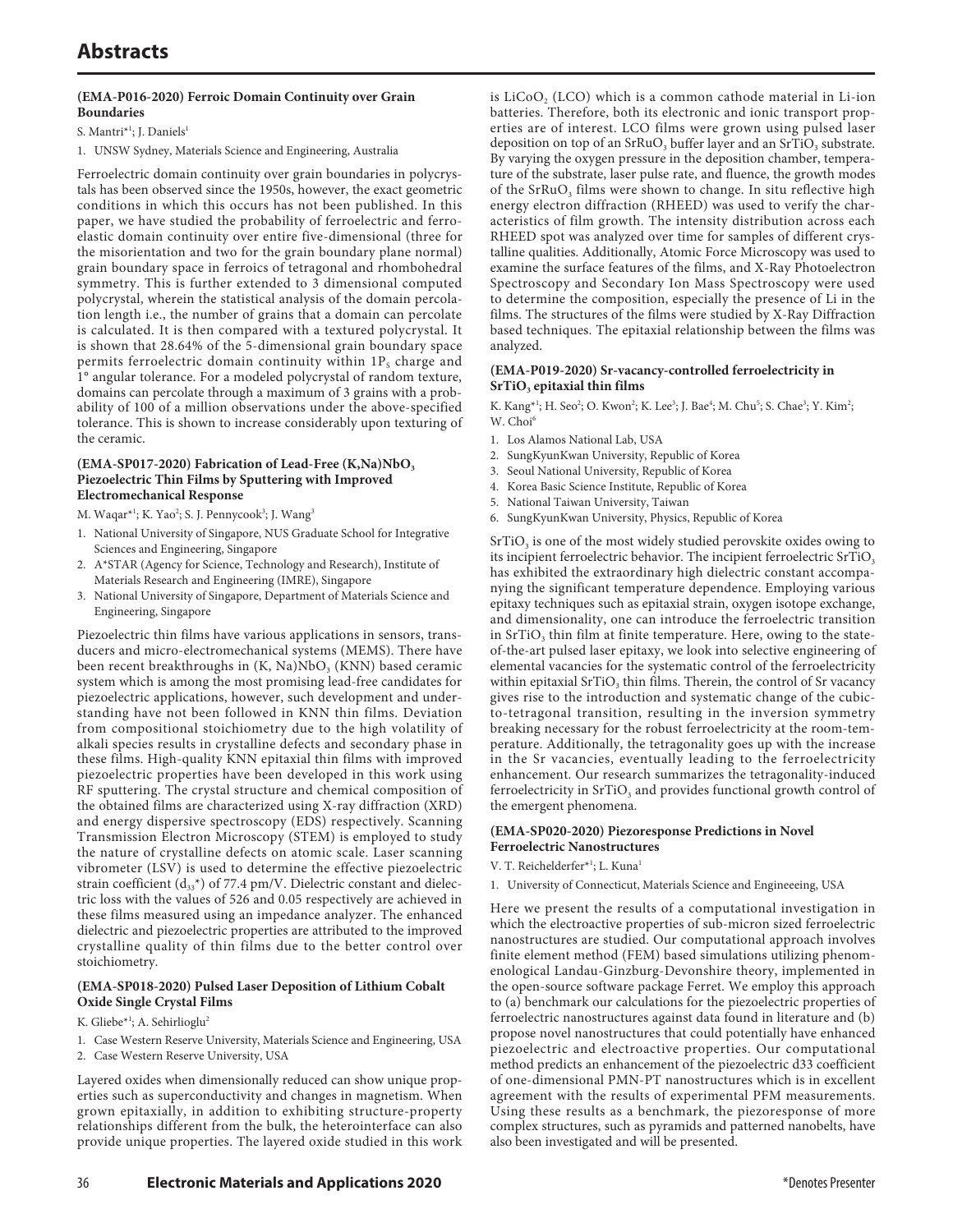### **(EMA-SP021-2020) Study of Perovskite and Spinel Complex Oxide Films and Nanocomposites Grown for Catalytic Behavior**

R. Paudel\*<sup>1</sup>; R. B. Comes<sup>1</sup>; M. Blanchet<sup>1</sup>; A. Burton<sup>2</sup>; B. Farnum<sup>2</sup>

- 1. Auburn University, Physics, USA
- 2. Auburn University, Chemistry, USA

Complex metal oxides have attracted great deal of interest among researchers for their catalytic behavior. There is evidence that spinel and perovskite-type complex oxides exhibit highly efficient catalytic performance for oxygen reduction reaction (ORR) and oxygen evolution reaction (OER). The charging-discharging of hydrogen fuel cells are mediated by ORR and OER. Typical catalysts used in these reactions are usually the expensive metals like Pt, Ir. Complex metal oxides can provide a better low-cost alternative for those expensive metals. Our goal is to grow perovskite-spinel nanocomposite which serves as efficient bi-functional electrocatalyst for ORR and OER. We have successfully grown perovskites such as LaNiO<sub>3</sub> and LaCoO<sub>3</sub> and spinels such as  $CoMn_2O_4$ , NiMn<sub>2</sub>O<sub>4</sub> using molecular beam epitaxy. Grown films were examined for chemical composition and valency via in-vacuo x-ray photoelectron spectroscopy without being exposed to atmosphere. In addition, cyclic voltammetry and electrochemical impedance measurements were performed to understand the catalytic behavior of the oxide films. We will also show preliminary results on the synthesis of nanocomposites combining spinel and perovskite oxides.

#### **(EMA-P023-2020) Effect of low energy ion irradiation on the properties of superconducting iron pnictide and magnesium boride thin films**

M. Nazir<sup>1</sup>; Z. Xu<sup>3</sup>; N. Peng<sup>2</sup>; R. P. Webb<sup>2</sup>; D. Zheng\*<sup>1</sup>

- 1. Institute of Physics Chinese Academy of Sciences, China
- 2. University of Surrey, United Kingdom
- 3. Insitute of Electrical Engineering Chinese Academy of Sciences, China

Ion irradiation is an effective method in producing defects so as to improve the pinning properties in superconductors. In this presentation, we show the results of ion irradiation on superconducting iron pnictide and magnesium boride thin films with relatively low energy (about a few hundreds keV). We irradiated high quality BaFe $_{1.84}Co_{0.16}As_2$  thin films, prepared by PLD, using 600 keV He<sup>+</sup> ions. Upon irradiation, the critical temperature  $T_c$  drops slightly while  $J_c$ is increased for samples with irradiation levels below  $5x10^{13}$  cm<sup>-2</sup>. The analysis of the dependence of pinning force on magnetic field shows that the pinning behavior is not changed in the irradiated samples, suggesting more pinning centers of similar nature to those presented in the unirradiated samples are introduced by the irradiation process. The effects of 300 keV  $O^{+2}$  ion irradiation on the J<sub>C</sub> in epitaxial  $MgB<sub>2</sub>$  thin films have also been studied. Again, we found that  $J<sub>C</sub>$  is enhanced and its performance in magnetic fields is significantly improved. The scaling behavior reveals that the flux pinning mechanism evolves from grain-boundary-like pinning in the pristine and lightly irradiated films, to point-like pinning in moderately irradiated films, and again to grain-boundary-like pinning in heavily irradiated films.

#### **(EMA-P024-2020) Length scale dependence of the structure of**   $(1-x)Na<sub>1/2</sub>Bi<sub>1/2</sub>TiO<sub>3</sub>-xPbTiO<sub>3</sub> via pair distribution functions$

- A. Paterson\*<sup>1</sup>; A. Goetzee-Barral<sup>2</sup>; A. N. Johnson<sup>3</sup>; A. J. Bell<sup>4</sup>; M. Dolgos<sup>1</sup>
- 1. University of Calgary, Chemistry, Canada
- 2. University of Leeds, United Kingdom
- 3. Oregon State University, USA
- 4. University of Leeds, Institute for Materials Research, United Kingdom

 $Na<sub>1/2</sub>Bi<sub>1/2</sub>TiO<sub>3</sub>$  (NBT) is a relaxor ferroelectric material that has been heavily studied as an alternative to lead-based materials. In this work, the  $(1-x)Na_{1/2}Bi_{1/2}TiO_3-xPbTiO_3$  (NBT-PT) solid solution is examined as a model system to study the effect of lead on NBT, a disordered lead-free system. PT is a normal ferroelectric. Nano-scale domains have been reported in NBT-PT, but with increasing PT content, macroscale domains arise. This work studies the differences between the local and average structure. NBT itself has been shown to have a hierarchical structure; differences in the structure appear depending on the length scale over which the structure is observed. For NBT-PT, X-ray and neutron diffraction measurements of the average structure reveal a rhombohedral R3c phase for  $x = 0.08$ , and a tetragonal P4mm phase for  $x = 0.14$  and 0.18. However, local structure analysis via pair distribution functions (PDFs) shows a length-scale dependent structure: these compositions show agreement with the monoclinic Cc phase at low-r length scales, but unit cell parameters approach average structure values observed by diffraction at increasing length-scales. The monoclinic phase only appears at short-ranges and is suppressed with increased PbTiO<sub>3</sub> content.

#### **(EMA-P025-2020) Relaxor behavior and electrothermal**  properties of Sn and Nb modified (Ba,Ca)TiO<sub>3</sub> Pb-free relaxor **ferroelectrics**

S. Nayak\*<sup>1</sup>; S. Venkateshwarlu<sup>1</sup>; F. Marlton<sup>2</sup>; F. Weyland<sup>3</sup>; N. Novak<sup>4</sup>;

- D. Maurya<sup>5</sup>; Y. Veerabhadraiah<sup>1</sup>; O. Borkiewicz<sup>6</sup>; K. Beyer<sup>6</sup>; M. Jørgensen<sup>2</sup>; A. Pramanick<sup>1</sup>
- 1. City University of Hong Kong, Department of Materials Science and Engineering, Hong Kong
- 2. Aarhus University, Interdisciplinary Nanoscience Center, Denmark
- 3. Institute of Materials Science, Germany
- 4. Jozef Stefan Institute, Slovenia
- 5. Virginia Tech, Department of Materials Science and Engineering, USA
- 6. Argonne National Laboratory, USA

Relaxor ferroelectrics are among the most successful electronic ceramics due to their highly attractive dielectric, piezoelectric, pyroelectric and electrocaloric properties. In this work, we synthesized a solid solution of Nb and Sn doped (Ba,Ca)TiO<sub>3</sub> that exhibits relaxor-like properties with maximum permittivity near room temperature. The relaxor-like behavior of the ceramics is confirmed from dielectric spectroscopy, specific-heat capacity and piezo-force microscopy measurements. Two anomalies were observed from the dielectric permittivity spectrum: a peak  $\sim$  300 K and a broad shoulder  $\sim$  270 K. These two anomalies are correlated to temperature dependent changes in the average crystal structure and medium range  $($   $\sim$  1 nm) atomic correlations, respectively. The pyroelectric coefficient and electrocaloric properties for this material are presented. Interestingly, Nb and Sn doped (Ba,Ca)TiO<sub>3</sub> ceramics exhibit a large pyroelectric coefficient of (∂P/∂T) ~ 4000 -Cm<sup>-2</sup>K<sup>-1</sup> near T<sub>s</sub> ~ 270 K, followed by (∂P/∂T) ~ 900 -Cm<sup>-2</sup>K<sup>-1</sup> in the range of 275 - 325 K. It is therefore shown that length-scale specific structural changes can be induced in this material for pyroelectric energy harvesting. The study also demonstrates a new path for exploring relaxor properties in Pb-free compounds by incorporating dopants to facilitate co-operative multi-site atomic displacements.

#### **(EMA-SP026-2020) Microstructural and Compositional Effects of**  Lithium Content on Perovskite La<sub>1-x</sub>Li<sub>3x</sub>TaO<sub>3</sub> Ion Conductors

I. A. Brummel\*<sup>1</sup>; H. J. Brown-Shaklee<sup>2</sup>; J. Ihlefeld<sup>3</sup>

- 1. University of Virginia, Materials Scienc and Engineering, USA
- 2. Sandia National Laboratories, USA
- 3. University of Virginia, Department of Materials Science and Engineering, USA

We present a methodology for the preparation of perovskite La<sub>1-x</sub>Li<sub>3x</sub>TaO<sub>3</sub> (LLTO), x=0.33, lithium ion conductors based on combustion synthesis. Bulk ceramic specimens were prepared under different lithium overpressure and lithium excess conditions governed by combinations of burial powder, enclosed crucibles, and batching. Specimens were sintered at 1500°C with nominal lithium excess ranging from 10-30 at%, to account for sintering losses. A lithium-ion conductivity maximum was observed as a function of the post-sintering lithium content with a maximum value of  $6 \times 10^{-6}$  S/cm. Maximal values in both the inter- and intra-granular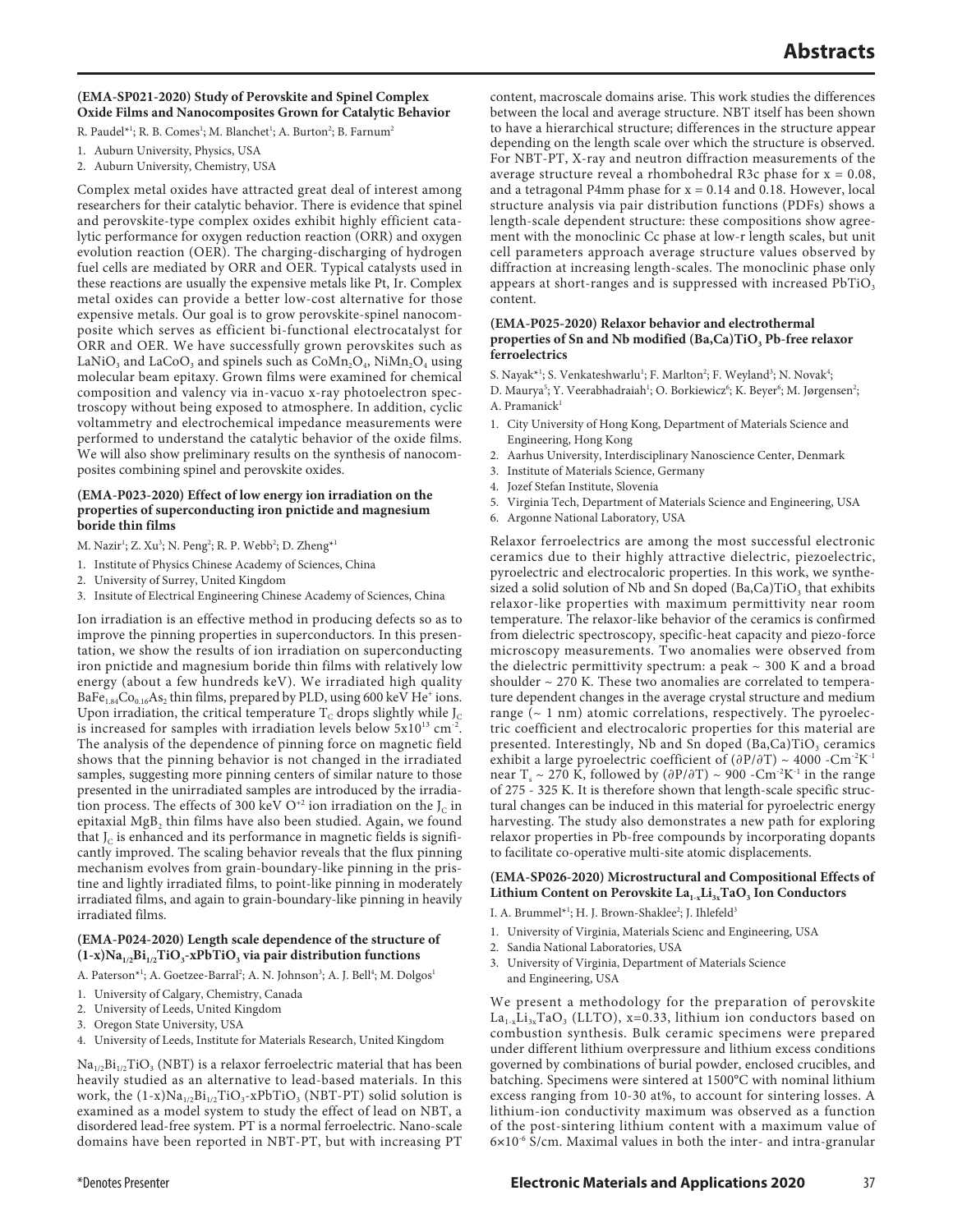ion conductivity occurred under the same conditions. To explore a possible Schottky barrier effect at grain boundaries, impedance spectroscopy was performed with differing DC bias conditions. The lithium-ion conductivity was found to be independent of applied DC bias, implying grain boundary conductivity effects are not governed by Schottky barriers. All specimens were observed to exhibit tetragonal symmetry. The effect of grain size in the ceramics were found to influence the lithium-ion conductivity, with increased grain size leading to increased overall ionic conductivity. The results will be presented in the context of other ion conducting systems where microstructure affects performance.

#### **(EMA-SP027-2020) Nano-Porous Niobium Oxide Formed Via Electrochemical Anodization as a Negative Electrode for Sodium-ion Batteries**

- P. Barnes<sup>1</sup>; K. E. Dixon\*<sup>1</sup>; B. Bernal<sup>1</sup>; H. Xiong<sup>1</sup>
- 1. Boise State University, Materials Science and Engineering, USA

Increasing demand for renewable energy sources is driving the need for electrochemical energy storage systems. The Li-ion battery is the most prominent energy storage technology today capable of meeting this demand. However, Li is relatively rare and has various obstacles to its production. Therefore, a more abundant and less expensive alternative is appealing. Sodium is an attractive alternative to lithium as it offers a more sustainable outlook. However, its larger ionic radius and mass have reduced its implementation to electrochemical energy storage. Differences exist between Na and Li ion battery chemistry. For example, the larger Na ion slows diffusion rates, which limit electrochemical performance, and causes stress/ strain in the host material. Therefore, finding intercalation hosts, capable of facilitating ionic and electronic transport becomes paramount. Niobium oxide is one such option. It possesses a variety of crystalline structures, which could be capable of a topotactic reaction. Additionally, nano-porous thin films can be formed, providing shorter pathways for electrolyte penetration and charge transport. In this work, nano-porous niobium oxide was formed via a facile anodization process, where conditions were tuned to produce a variety of pore sizes. The nano-porous niobium oxide was then evaluated as a negative electrode in a sodium ion battery.

#### **(EMA-SP028-2020) Processing and characterization of LTO-Ni-LLTO composite anodes**

#### W. Huddleston\*<sup>1</sup>; F. Dynys<sup>2</sup>; A. Sehirlioglu<sup>3</sup>

- 1. Case Western Reserve University, Department of Materials Science and Engineering, USA
- 2. NASA Glenn Research Center, USA
- 3. Case Western Reserve University, USA

In this study, multifunctional composites of strain-free  $Li_4Ti_5O_{12}$ (LTO), nickel metal current collector, and lithium conducting electrolyte  $Li_{0.3}La_{0.56}TiO_3$  (LLTO) was investigated to enable next generation aerospace concepts. This anode-supported structural battery must provide high electronic and ionic conductivity and maintain structural integrity for simultaneous electrochemical and mechanical performance to achieve systems-level weight savings. Processing-property-performance relationships were explored for LTO-Ni-LLTO three phase composites to meet these requirements. Processing routes were identified that reached the high sintering temperatures necessary for densification, enabled the recovery of the low temperature cubic spinel phase, and ensured the internal reduction of current collector particles after densification. Dense electrodes with bulk electrical conductivity >1 S/cm were achieved by sintering in air and reducing atmospheres with only 13 vol.% nickel. Analysis of electrochemical capacity, cycling, and rate capability were combined with measurements of mechanical fracture strength for evaluation of multifunctional performance as a function of composite composition and sintering conditions.

#### **(EMA-SP035-2020) Stable high permittivity and low dielectric**  loss of Ce-doped SrTiO<sub>3</sub> ceramics

#### J. Qi<sup>\*1</sup>; C. Randall<sup>1</sup>

1. Pennsylvania State University, Materials Research Institute, USA

High permittivity and low dielectric loss can be achieved in Ce-doped SrTiO<sub>3</sub> ceramic samples simultaneously ( $\epsilon_r$ =7070,  $tan\delta$ =0.007 at RT and 1kHz). Here, we found that: A portion of Ti<sup>3+</sup> was detected in the high temperature air-sintered sample, and the Ti3+ ions lead to the Ti-O octahedral off-center, which make a certain contribution to improve the intrinsic dielectric constant; Due to the defect complex is energetically favored over the isolated defects, defect-complex (i.e.  $Ti^{3+}-V_0-Ti^{3+}$ ;  $V_{Sr}-V_0$ ) could be suppress the dielectric loss relaxation caused by the motion and ionization of  $V_o$ . Follow this line of thought, a further enhanced dielectric properties can be achieved in reducing atmosphere sintering sample (εr=12650, tanδ=0.006). Further investigation of this unique dielectric response will be considered.

### (EMA-SP029-2020) Thermal properties of  $\text{ZrB}_2$  and  $(Hf_{0.2}Zr_{0.2}Ti_{0.2}Ta_{0.2}Nb_{0.2})B_2$

M. Hoque\*<sup>2</sup>; J. L. Braun<sup>2</sup>; J. Gild<sup>3</sup>; D. Olson<sup>2</sup>; K. Aryana<sup>2</sup>; J. Tomko<sup>4</sup>;

- Y. R. Koh<sup>2</sup>; R. Galib<sup>2</sup>; J. Gaskins<sup>2</sup>; W. Fahrenholtz<sup>5</sup>; J. Luo<sup>6</sup>; P. E. Hopkins<sup>1</sup>
- 1. University of Virginia, Department of Mechanical and Aerospace Engineering, Department of Materials Science and Engineering, Department of Physics, USA
- 2. University of Virginia, Mechanical and Aerospace Engineering, USA
- 3. University of California, San Diego, Materials Science and Engineering Program, USA
- 4. University of Virginia, Department of Materials Science and Engineering, USA
- 5. Missouri University of Science & Technology, Dept. of Materials Science and Engineering, USA
- 6. University of California, San Diego, USA

Thermal conductivity and heat capacity of Zirconium diboride  $(ZrB<sub>2</sub>)$  and a high entropy boride  $(Hf<sub>0.2</sub>Zr<sub>0.2</sub>Ti<sub>0.2</sub>Ta<sub>0.2</sub>Nb<sub>0.2</sub>)B<sub>2</sub>$  from room temperature to 300 °C are reported. Thermal properties of the two refractory borides are characterized by four different techniques, namely time domain thermoreflectance (TDTR), steady-state thermoreflectance (SSTR), TDTR mapping and hot disk. Thermal conductivity measured by recently developed optical pump-probe technique SSTR are in excellent agreement with hot-disk and literature values. The room temperature thermal conductivity of  $ZrB_2$  is 137.3  $\pm$  9.7 Wm<sup>-1</sup>K<sup>-1</sup>, and a six fold decrease is achieved in  $(Hf_{0.2}Zr_{0.2}Ti_{0.2}Ta_{0.2}Nb_{0.2})B_2$  to 23.7  $\pm$  1.5 Wm<sup>-1</sup>K<sup>-1</sup>. The volumetric heat capacity of the bulk borides is measured by two approaches: frequency dependent TDTR and a combination of SSTR and TDTR. The high entropy boride possesses a volumetric heat capacity of  $2.9 \pm 0.4$  MJm<sup>-3</sup>K<sup>-1</sup>. TDTR mapping revealed the possible influence of grain orientation and local defect phases on the thermal properties of borides over a large area. The lower thermal conductivity and higher heat capacity of the high entropy boride make it unique for potential application as a structural ceramic.

#### **(EMA-SP030-2020) Study of ultrafast carrier dynamics in GaAs by mid-IR pump-probe spectroscopy**

- R. Galib\*<sup>1</sup>; J. Tomko<sup>2</sup>; D. Olson<sup>1</sup>; J. Gaskins<sup>1</sup>; P. E. Hopkins<sup>1</sup>
- 1. University of Virginia, Mechanical and Aerospace Engineering, USA
- 2. University of Virginia, Materials Science and Engineering, USA

Ultrafast laser spectroscopy is a versatile technique that is commonly used to both understand and manipulate electronic scattering mechanisms in semiconductors. The processes that drive electron scattering have major implications from both technological and scientific perspectives. For example, a key challenge in optoelectronic devices, such as light emitting and laser diodes, is enhancement of the active region's internal quantum efficiency, which is reduced by various nonradiative recombination processes.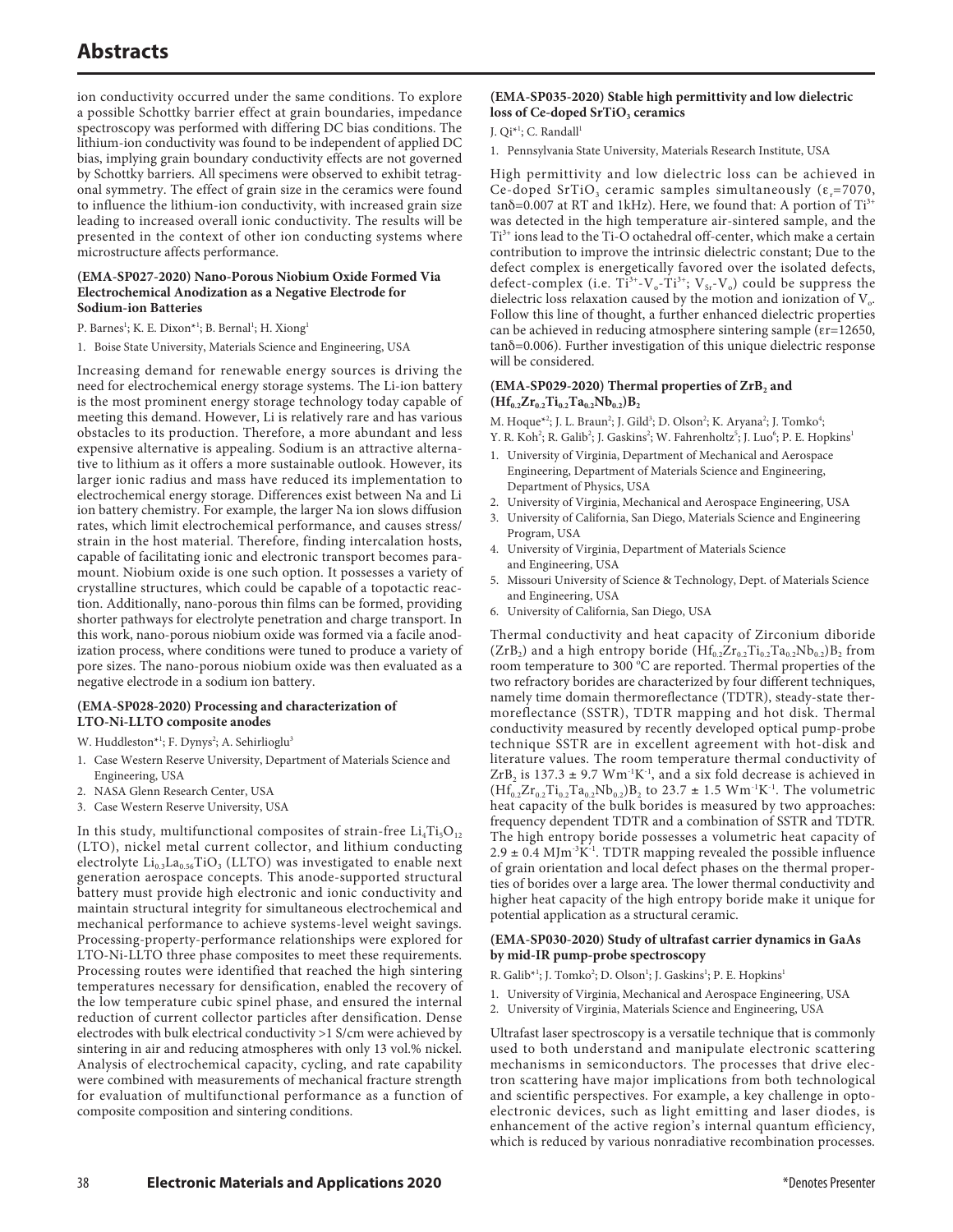While previous works have been able to elucidate generalized scattering rates through visible probing of excited materials, the use of optical wavelengths is only capable of investigating interband scattering times due to the high energy photons. In this work, we develop a sub-picosecond optical pump, mid-infrared probe system to directly interrogate intraband/intervalley electron scattering mechanisms of GaAs. Our measurements provide direct evidence that excited electrons decay at greatly different rates based on their energy relative to the conduction band minimum. These findings provide additional insight into the energy-dependent nature and rate of phonon emission during electronic relaxation. Additionally, we find that mid-gap defect states, which are intrinsic to undoped GaAs, have greatly reduced relaxation times relative to the intrinsic scattering processes within the conduction band.

#### **(EMA-SP031-2020) Two-dimensional CuI on Cu(111): A firstprinciples investigation**

G. Lee $*^1$ ; T. Lee $^1$ ; A. Soon $^1$ 

1. Yonsei University, Department of Materials Science & Engineering and Center for Artificial Synesthesia Materials Discovery, Republic of Korea

Of late, copper iodide (CuI), a p-type transparent semiconductor at room temperature, has been proposed as a choice material for various potential applications – from a hole conductor to a bipolar diode, forming a two-dimensional heterojunction with various n-type materials. However, the controlling the atomic structure of ultrathin (or interfacial) CuI layers for these targeted applications is challenging due to the existence of various polymorphic expressions. The structures of ultrathin layers are determined by the orientation of metal substrates (e.g. Cu(100) and Cu(111)) and the surface coverage of precursors (e.g. I, (g) or KI (aq)) used. In this work, we have performed van der Waals-corrected density-functional theory calculations to examine the initial/early stages of CuI ultrathin film formation on Cu(111) within the framework of ab initio atomistic thermodynamics, and report detailed surface atomic structures with their associated surface thermodynamics and simulated scanning tunneling microscopy images. Here, we find that due to the unique atomic arrangements in the ultrathin CuI film, both charge transfer and polarization effects to the surface work function are pronounced and contribute to its surface electronic structure as captured in the electronic charge density differences at the interface.

#### **(EMA-P032-2020) Development of the algorithm for automatic, reliable, and high-throughput structural refinement method using the Rietveld analysis**

A. Aimi\*<sup>1</sup>; K. Fujimoto<sup>1</sup>

1. Tokyo University of Science, Pure and Applied Chemistry, Japan

The collection of crystallographic information for various compounds is helpful for material design. Rietveld analysis is mainly used for obtaining crystallographic parameters from powder X-ray/ neutron diffraction data. However, there are various difficulties to collect reliable crystallographic information. Obtained results are influenced by the refinement procedure, and thus analysts are required high time, labor and expertise in crystallography. To overcome these problems, a novel algorithm to automate the Rietveld analysis was developed in this study. The feature of algorithm is the repeating of generation a set of initial values and one-shot refinement, as opposed to manual analysis, which use a single set of initial values and refine step by step. The program was written in C++ language. The RIETAN-FP software was used as the engine for nonlinear least-squares pattern fitting. The XRD data of  $CaMnTi<sub>2</sub>O<sub>6</sub>$ were analyzed automatically. When random generation of a set of initial values and one-shot analysis were repeated until converged results obtained 1000 times, reasonable fitting results were obtained 33 times. The required time for automatic analysis was about 1/5 with respect to that for manual analysis. This method counts for high-throughput material research by reducing the labor and time for Rietveld analysis.

## **(EMA-SP033-2020) Design of novel molecular ferroelectrics using first-principles based and machine learning approaches**

A. Ghosh\*<sup>1</sup>; L. Louis<sup>1</sup>; K. Pitike<sup>1</sup>; S. Poddar<sup>2</sup>; S. Ducharme<sup>2</sup>; A. Asandei<sup>1</sup>; N. Lubbers<sup>3</sup>; S. Nakhmanson<sup>1</sup>

- 1. University of Connecticut, Materials Science and Engineering, USA
- 2. University of Nebraska, Lincoln, USA
- 3. Los Alamos National Lab, USA

Recent advances in the synthesis of polar molecular materials have produced viable alternatives to ferroelectric ceramics opening up exciting new avenues for the incorporation of such compounds into modern electronic devices. Polyvinylidene fluoride (PVDF) is a wellknown multifunctional polymer with outstanding polar, pyroelectric and ferroelectric properties. This presentation will illustrate how a densityfunctional theory approach, combined with the Modern Theory of Polarization formalism utilizing maximally-localized Wannier functions is used to investigate the electronic origins of ferroelectricity in two distinct classes of polar molecular materials: PVDF-based mixed polymer crystals incorporating 2,3,3,3-tetrafluoropropene (TFP) and molecular cocrystals containing combinations of diisopropylammonium (DIPA) units with different halide counter ions. Moreover, the same DFT-guided principles can be used as a backbone for data mining and machine learning methods to explore a broad chemical space of molecular materials, identify specific traits pointing toward ferroelectric behavior and incorporating experimental observations in a high-throughput manner.

#### **(EMA-SP034-2020) Heterojunction properties of MPS/PANI doped with erbium**

R. P. Toledo\*<sup>1</sup>; A. F. Oliveira<sup>1</sup>; D. R. Huanca<sup>1</sup>

1. Federal University of Itajubá, Institute of Physics & Chemistry, Brazil

Silicon is the predominant material in semiconductor devices field. Their physical and chemical properties can be tuned by including pores inside the bulk. Despite its indirect band gap, the porous silicon (PS) has been employed in the fabrication of optoelectronic devices with wavelength light ranging in the visible region because its luminescence properties, which rises due to the confinement effect in crystallites with effective diameter shorter than 5 nm. However, for some applications emission light with wavelength in the infrared region is desirable, like in the information transfer field which happens at 1.53 μm. Unfortunately, light emission with this wavelength was not reported until now. The suggested strategy to overcome this difficulty is to employ erbium ions as doping element of PS. In this sense, some research groups have investigated the erbium doped PS (PS:Er) as function of the Er concentration and fabrication parameters. This aim was achieved by anodizing p-type Si in HF:DMF, and then PANI was deposited by cyclic voltammetry (CV). After, this method was also used to include Er ions into PANI. The presence of PANI was confirmed by FTIR analysis reveals that PANI was deposited in its most conductive state. The measurements of current and impedance were made at different points. Thus, the results showed that the sample has properties for application in photonic devices.

#### **(EMA-SP036-2020) Ferroelectric Domain Switching in BFO/CFO Vertically Aligned Nanocomposites as a Function of Epitaxial Interface Proximity and Magnetic Poling**

- L. Ortiz\*<sup>1</sup>; M. Martin<sup>1</sup>; J. Song<sup>1</sup>; A. Chen<sup>2</sup>; B. Huey<sup>1</sup>
- 1. University of Connecticut, Materials Science and Engineering, USA
- 2. Los Alamos National Lab, USA

Vertically epitaxial nanocomposites of  $BiFeO<sub>3</sub>$  and  $CoFeO<sub>3</sub>$  are promising as multiferroics due to the extraordinarily high area density of strained BFO/CFO interfaces. This work investigates correlations between ferroelectric switching in the BFO and distance from the phase boundary based on piezo-force microscopy. This reveals no preference for nucleation near interfaces for low voltages, and an increasing correlation as switching fields increase. Magnetic domains in the CFO phase are also imaged via magnetic force microscopy, respectively. Work to resolve ferroelectric and magnetic domains before and after magnetic poling is ongoing.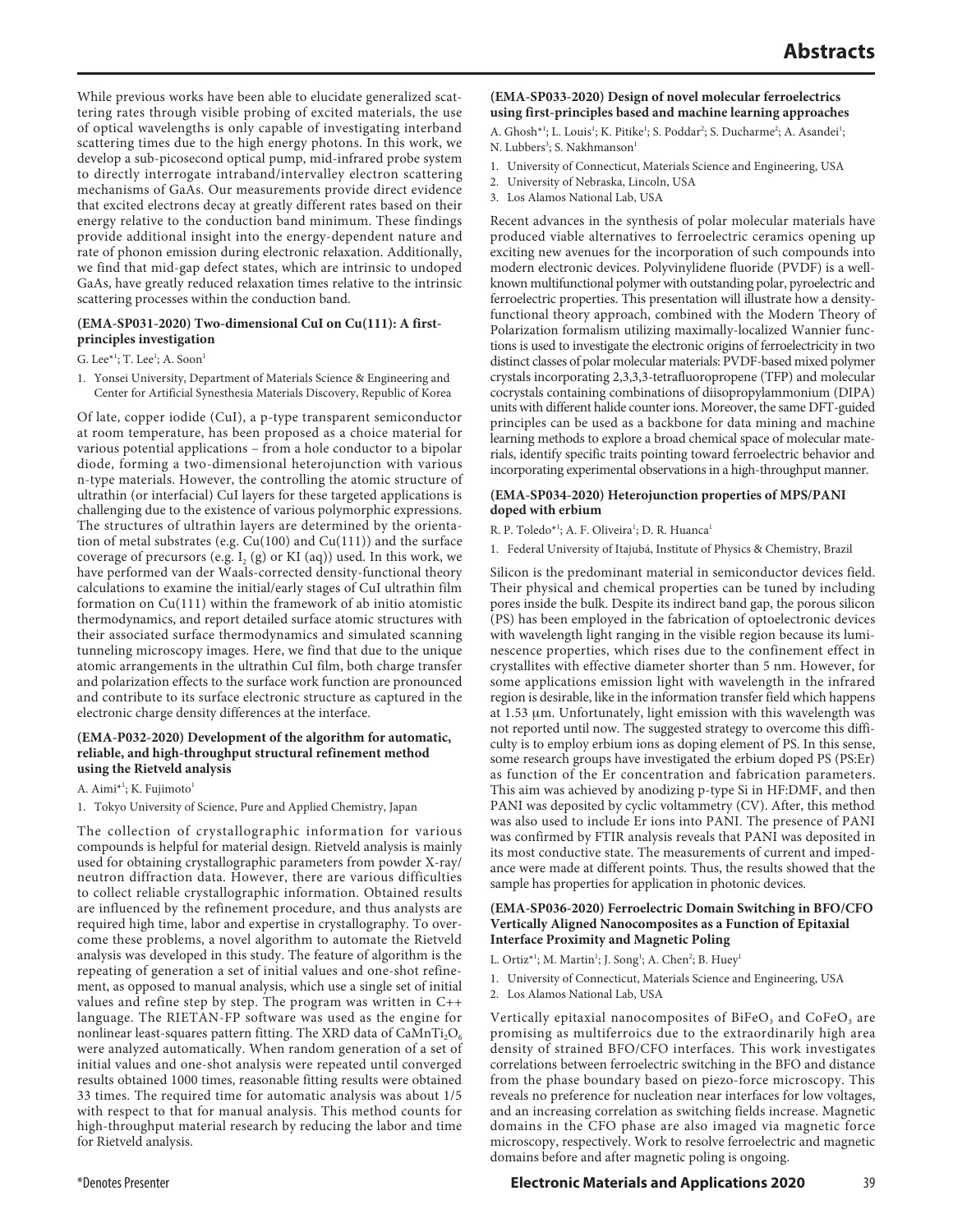## **Thursday, January 23, 2020**

## **Plenary Session II**

Room: Orange A Session Chair: Wolfgang Rheinheimer, Purdue University

### *8:40 AM*

## **(EMA-PLEN- 002-2020) Defect Disorder and Dynamics in Functional Oxides**

## E. C. Dickey\*1

1. North Carolina State University, Materials Science and Engineering, USA

Lattice defects play an important role in the dielectric and conductivity properties of ceramic materials, and thus great effort is expended on controlling point defect equilibria via doping, oxygen activity and temperature control during processing. In device applications, because lattice defects are typically charged, applied electric fields provide a strong driving force for defect migration, and their spatio-temporal redistribution depends on the electric potential distribution and the interfacial exchange kinetics. Ultimately this process leads to spatially varying conductivity profiles and often a concomitant macroscopic increase in leakage current in many dielectric materials. While this leakage current enhancement is detrimental in devices such as capacitors, the phenomenon can be utilized to form novel functional behaviors such as resistive switching in metal-oxides. Furthermore, the use of electric fields in processing ceramic materials, e.g. flash sintering, can lead to analogous electromigration processes resulting in long-range chemical and microstructural gradients. This talk will review our current understanding and implications of point defect electromigration in important electroceramic materials.

## **S1: Characterization of Structure–Property Relationships in Functional Ceramics**

## **Probing Defects and Disorder in Functional Ceramics** Room: Citrus B

Session Chair: James LeBeau

## *10:00 AM*

#### **(EMA-S1-013-2020) Structural insights into the depolarization processes in sodium bismuth titanate based piezoelectrics (Invited)**

G. Adhikary<sup>1</sup>; A. Mishra<sup>1</sup>; D. K. Khatua<sup>1</sup>; R. Ranjan<sup>\*1</sup>

1. Indian Institute of Science, Materials Engineering, India

While the surge in lead-free piezoelectric research in the last decade and a half have led to the discovery of new lead-free piezoelectric compositions with large electromechanical properties, it also threw new challenges regarding understanding the structureproperty correlations in these systems. In contrast to the BaTiO<sub>3</sub> and  $(K,Na)NbO<sub>3</sub>$  based lead-free piezoelectrics, the complexity associated with the inherent structural disorder on the local scale of  $Na<sub>0.5</sub>Bi<sub>0.5</sub>TiO<sub>3</sub> (NBT)$  pose serious challenges to the understanding of structure-property relationships in NBT based piezoceramics. In this presentation three important issues associated with NBT based piezoceramics will be addressed: (i) the anomalous drop in the depolarization temperature at the morphotropic phase boundary, (ii) the subtle nature of the structural transformation associated with thermal depolarization at the MPB, and (iii) structural insight into the phenomenon of thermal depolarization delay in some modified NBT-piezoceramics. We show that the anomalous dip in the depolarization temperature is intimately associated with the

system's strong propensity for stabilizing non-ferroelectric distortion on approaching the MPB. We also show a correspondence between grain size, ferroelectric lattice distortion, and depolarization temperature in these systems.

## *10:30 AM*

## **(EMA-S1-014-2020) Study of local structure of Dion-Jacobson phases with hybrid improper ferroelectricity**

J. Kong<sup>1</sup>; S. Nayak<sup>1</sup>; A. Pramanick\*<sup>1</sup>

1. City University of Hong Kong, Department of Materials Science and Engineering, Hong Kong

The recent discovery of hybrid improper ferroelectricity (HIF) in layered perovskites has opened up new avenues for development of polar materials with expanded functionalities. The spontaneous polarization in HIF arises through a trilinear coupling between two or more non-polar lattice distortion modes involving antiferrodistortive tilting of oxygen octahedraand a polar lattice mode. Coexistence of structural instabilities arising from antiferrodistortive octahedral tilting and polar modes are common in many perovskites and previous studies have indicated that these instabilities can be either competitive or co-operative. The interaction between antiferrodistortive octahedral tilts and polar displacements can also give rise to local structural deviations, which become important for determining the macroscopic properties. In contrast, the nature of interaction between antiferrodistortive octahedral tilts and polar mode displacements in layered perovskites with HIF are currently not well understood. In this talk, I will present results from our recent study of temperature-dependent local structural evolution in Dion-Jacobson layered pervoskites, CsBiNb<sub>2</sub>O<sub>7</sub> and Cs(Bi,La)Nb<sub>2</sub>O<sub>7</sub>, using X-ray pair distribution function (PDF). It will be shown that interactions between the polar and the octahedral tilting/rotational modes in these Dion-Jacobson phases are competitive at lower temperatures.

## *10:45 AM*

### **(EMA-S1-015-2020) Unusual Trends in the Enhanced Ce3+ Surface Concentration in Ceria-Zirconia Catalyst Materials (Invited)**

W. Yuan<sup>1</sup>; Q. Ma<sup>2</sup>; I. Takeuchi<sup>3</sup>; M. Bedzyk<sup>1</sup>; S. M. Haile<sup>\*1</sup>

- 1. Northwestern University, Materials Science and Engineering, USA
- 2. Northwestern University, Synchrotron Research Center, USA
- 3. University of Maryland, USA

Despite the immense importance of ceria-zirconia solid solutions in catalysis, the extent of reduction at the surfaces of these materials, and hence the concentration of reactive  $Ce^{3+}$  species, is unknown. Using angle-resolved X-ray Absorption Near Edge Spectroscopy (XANES), we quantify under technologically relevant conditions the Ce<sup>3+</sup> concentration in the surface (2-3 nm) and bulk regions of ceria-zirconia films grown on YSZ(001). In all circumstances, we observe substantial  $\bar{C}e^{3+}$  enrichment at the surface. For example, in CeO<sub>2-δ</sub> at 1100 °C and  $\approx 3 \times 10^{-6}$  atm oxygen partial pressure the surface Ce3+ concentration is a remarkable 62%. This stands in stark contrast to the results of thermogravimetric measurements which indicate the bulk concentration of such species under these conditions is negligible. The trends with Zr concentration are even more surprising. It is well known that the bulk  $Ce^{3+}$  concentration and hence oxygen vacancy concentration increases upon introduction of Zr. Here, we find that, although surface enhancement of the  $Ce<sup>3+</sup>$  concentration persists, the degree to which the surface differs from the bulk decreases monotonically with Zr concentration. Thus, the fraction of cations in the 3+ state at the surface of the materials drops steeply as Zr is introduced. The revelance to surface reaction rates is discussed.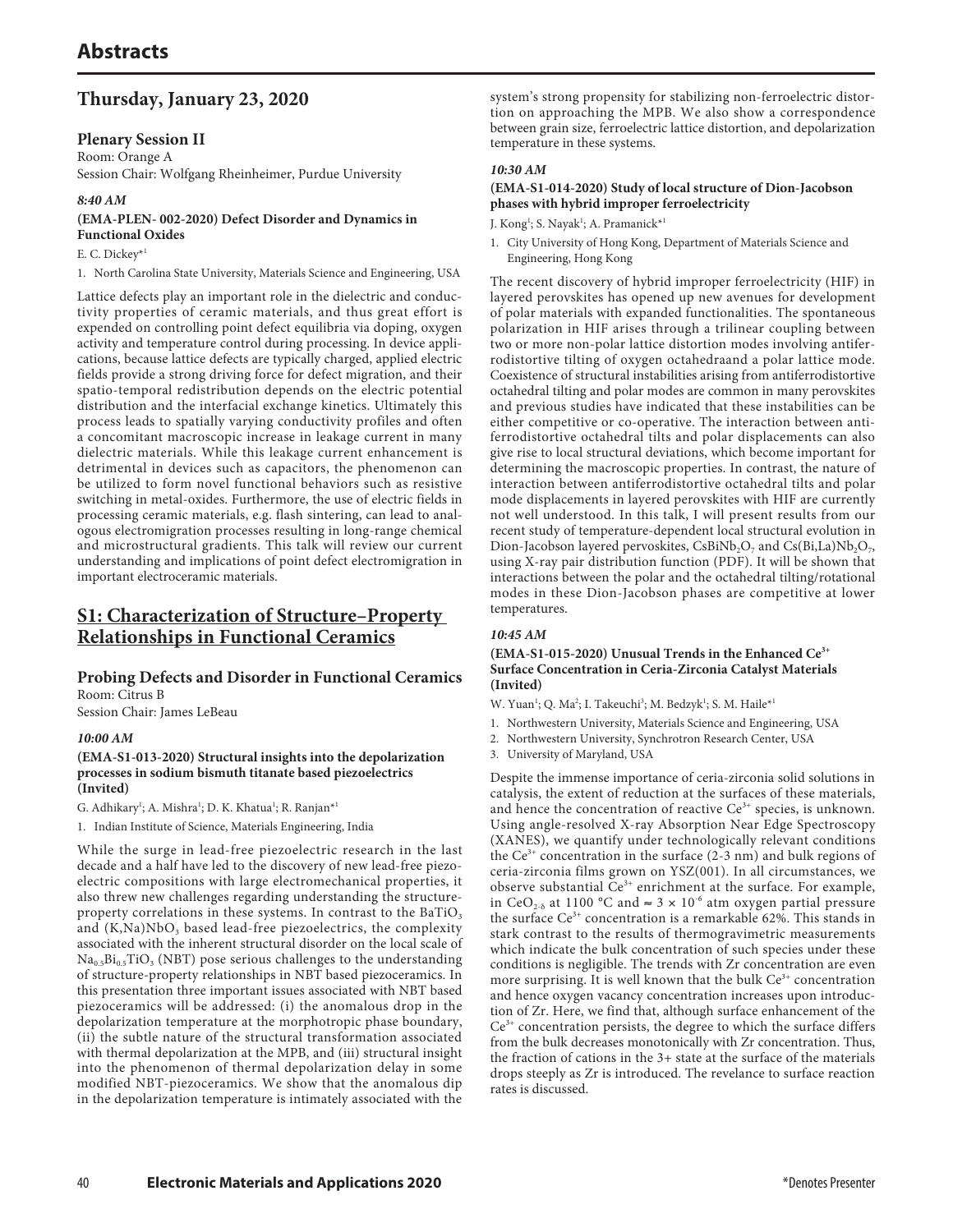### *11:15 AM*

#### **(EMA-S1-016-2020) X-ray Absorption Spectroscopy Studies of the Oxide-ion Conduction Mechanism in Sodium bismuth**  titanate (Na<sub>0.5</sub>Bi<sub>0.5</sub>TiO<sub>3</sub>) based perovskites

M. Lucero\*<sup>1</sup>; C. M. Culbertson<sup>2</sup>; R. McQuade<sup>2</sup>; A. Paterson<sup>3</sup>; M. Dolgos<sup>2</sup>; D. Cann<sup>4</sup>; Z. Feng<sup>1</sup>

- 1. Oregon State University, School of Chemical, Biological and
- Environmental Engineering, USA
- 2. Oregon State University, Department of Chemistry, USA
- 3. University of Calgary, Chemistry, Canada
- 4. Oregon State Univ, School of Mechanical, Industrial, and Manufacturing Engineering, USA

It has been observed that sodium-bismuth titanate based perovskites  $Na<sub>0.5</sub>Bi<sub>0.5</sub>TiO<sub>3</sub>$  (NBT) exhibit oxide ion conduction with comparable conductivity with the state-of-the-art ion conductors (e.g.  $Ce_{0.9}Gd_{0.1}O_{1.95}$ ). These materials are promising candidates as high-performance oxide conductors for solid oxide fuel cells with reduced cost. However, the mechanism of high conductivity is unclear. It is suspected that the local structure disordering could be the source of the superior performance. Therefore, we use both hard (hXAS) and soft (sXAS) X-ray absorption spectroscopy to probe the local structure as a function of composition and temperature. The Bi L-edge, Ti L-edge, and O K-edge have been measure for stoichiometric, non-stoichiometric, and Mg & Nb doped NBT. We found that at room temperature there is no significant change in the spectral line shape for the three edges indicating that the electronic and local structure does not change when the NBT is bismuth deficient or doped. However, these measurements were performed at room temperature whereas the phenomenon of oxide conductivity is observed at higher temperatures. A multi-edge (e.g. Bi L, Ti L, O K and Nb K edges) study as the function of temperature (30-700 °C) is performed using both hXAS and sXAS to probe the local structural changes at temperature.

## **S2: Advanced Electronic Materials: Processing Structures, Properties, and Applications**

## **Lead-free and Relaxor Ferroelectircs**

Room: Orange B Session Chair: Ke Wang, Tsinghua University

#### *10:00 AM*

**(EMA-S2-017-2020) Effect of AC electric field poling on relaxor-PT crystals (Invited)**

F.  $Li^{*1}$ 

1. Xi'an Jiaotong University, China

Electric poling that aligns the internal polar regions (domains) within the ferroelectric is the key step to turning ferroelectrics into an electromechanically active materials with numerous applications. Relaxor-PbTiO<sub>3</sub> crystals, being an important class of ferroelectrics, possess ultrahigh piezoelectricity when compared with state-of-the-art  $Pb(Zr,Ti)O_3$  ceramics. Recently, an even higher piezoelectricity is observed in alternating current electric-field-poled (AC-poled) relaxor-PbTiO<sub>3</sub> crystals when compared to traditional DC-poled counterparts. In this presentation, I will introduce recent researches on AC-poled relaxor-PT crystals, including the scaling effect and the origin of enhanced piezoelectricity of AC-poled crystals. Compared with the traditional poling method, the piezoelectric coefficient  $(d_{33})$  was found to be increased by 20%-35% via AC-poling. Minimal scaling effect was observed for the samples with thickness above 200 µm. While, for 100-µm samples, the dielectric permittivity was only enhanced by 6%, and a clear degradation of properties was observed when the cycle of alternating current electric

field is beyond three. These features are thought to be associated with the impacts of surface damages for thin samples. With a combination of phase field simulations and experimental characterizations, I will summarize the impacts of AC-poling on domain structures and properties of relaxor-PbTiO<sub>3</sub> crystals.

### *10:30 AM*

#### (EMA-S2-018-2020) Ceramics fractal nature influence on BaTiO<sub>3</sub> **nano scale and dielectric properties towards coated morphology processing**

V. Mitic\*<sup>1</sup>; G. Lazovic<sup>2</sup>; C. Lu<sup>3</sup>; V. Paunovic<sup>4</sup>; I. Radovic<sup>5</sup>; S. Veljkovic<sup>4</sup>;  $B$ . Vlahovic<sup>6</sup>

- 1. Serbian Academy of Sciences /Faculty of Electronic Engineering University Nis, Institute of Technical Sciences, Serbia
- 2. University of Belgrade, Faculty of Mechanical Engineering, Serbia
- 3. Industrial Technology Research Institute, Taiwan
- 4. University of Nis, Faculty of Electronic Engineering, Serbia
- 5. University of Belgrade, Vinca Institute of Nuclear, Serbia
- 6. North Carolina Central University, USA

Perovskite ceramics are widely recognized and investigated as materials with great potential for the use in electronic industry. Because of their electronic properties, nano-BaTiO<sub>3</sub> perovskite has been the focus of our presented research. Nanopowder of BaTiO<sub>3</sub> has been coated with metal organic yttrium salt (MOD-Y) and  $Y_2O_3$ , with sintering in the temperature range from 1200 to 1350C. This study presents novel approach for the investigation of electronic properties on the interface between  $BaTiO<sub>3</sub>$  grains. Transmission electron microscopy demonstrated around grains new phase forming. DC capacitance measurements have revealed significantly higher Dk value for BaTiO<sub>3</sub>/MOD-Y compared to BaTiO<sub>3</sub>/Y<sub>2</sub>O<sub>3</sub>. Grain boundary control mobility in DC Bias operation voltage and nano scale grain boundary control were related to temperature, while fractal nature characterization gave insight in the relations between grains, pore surface and particles' Brownian motions. All of these findings enlight new perspective to a control of the processing parameters, morphology and desired properties.

#### *10:45 AM*

## **(EMA-S2-019-2020) Inhomogeneous Poling-induced Phase Transitions in Potassium Sodium Niobate-based Piezoelectric Actuators**

S. Funni<sup>\*1</sup>; J. Zhao<sup>1</sup>; E. C. Dickey<sup>1</sup>; J. L. Jones<sup>1</sup>

1. North Carolina State University, Dept. of Materials Science & Engineering, USA

Potassium sodium niobate (KNN) has been widely investigated for use as a lead-free piezoelectric in devices such as multilayer ceramic actuators (MLCAs). It is well known that voltages applied to an MLCA induce large electric field and stress concentrations near the electrode edges. A KNN sample with a full bottom and partial top electrode is used to approximate the geometry of an MLCA. In situ high-energy X-ray diffraction with an ultra-small beam size was performed at the Advanced Photon Source. The beam was scanned over the region near the electrode edge before, during and after application of a coercive electric field. Orthorhombic and tetragonal phase fractions at each stage of the experiment are extracted from this data. Coupled-physics finite element modeling (FEM) is used to simulate the mechanical and electric field states in the region near the electrode edge. The electrode geometry produces a poling field of non-uniform alignment, therefore accurate modeling requires the use of variably oriented material properties. Implementing this material model, FEM results are directly correlated with the experimental data to determine the driving forces for poling-induced phase change in KNN. This material is based upon work supported by the National Science Foundation, as part of the Center for Dielectrics and Piezoelectrics under Grant Nos. IIP-1841453 and IIP-1841466.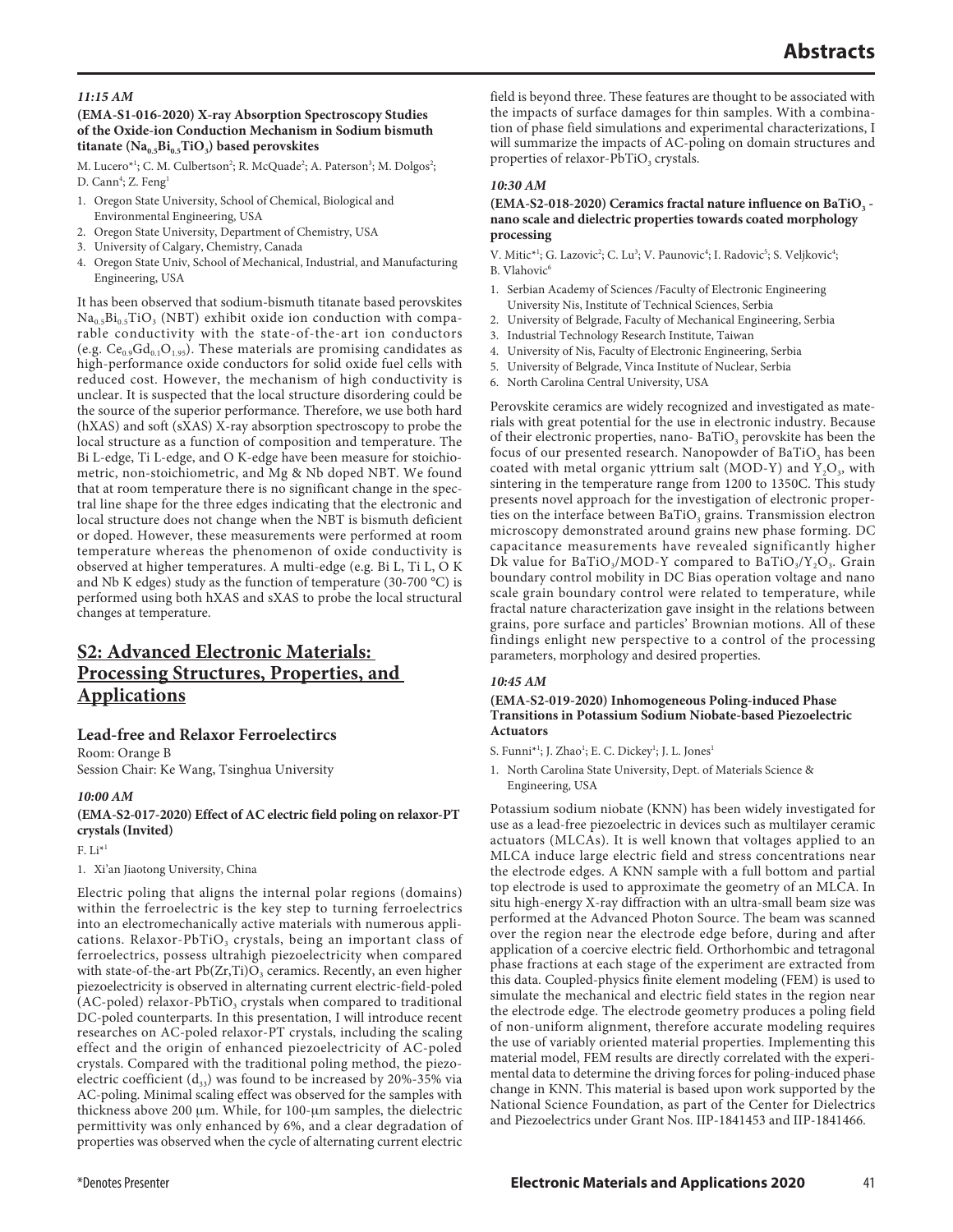# **Abstracts**

#### *11:00 AM*

#### **(EMA-S2-020-2020) Dynamics of an interferroelectric phase transition in (011) PIN-PMN-PT crystals (Invited)**

- M. L. Staruch\*<sup>1</sup>; E. A. Patterson<sup>1</sup>; P. Finkel<sup>1</sup>; D. Damjanovic<sup>2</sup>; M. Cain<sup>3</sup>
- 1. US Naval Research Laboratory, USA
- 2. Swiss Federal Institute of Technology in Lausanne EPFL, Ceramics Laboratory, Switzerland
- 3. Electrosciences Ltd., United Kingdom

Enhancement of piezoelectric properties near a morphotropic phase boundary is well known, and recent efforts have also focused on how to switch between these two phases using external stimuli. In particular, in (011) cut and poled  $Pb(In,Nb)O_3-Pb(Mg,Nb)O_3-PbTiO_3$ (PIN-PMN-PT) single crystals near an MBP, a ferroelectric-ferroelectric rhombohedral to orthorhombic transition can be realized under stress, electric field, and/or temperature. This phase transition is associated with a large jump in polarization and strain. To evaluate the transduction properties of this non-linear phenomenon, both quasi-static and dynamic measurements of the piezoelectric coefficient  $d_{32}$  (or  $d_{32}^*$ ) were made using several techniques. Although a general decrease with increasing frequency was observed, the values in the phase transitional regime were always  $\sim$ 2x higher than in the linear rhombohedral or orthorhombic phases. Synchrotron x-ray diffraction (XRD) experiments were performed at a grazing incidence to look for potential skin effects under electric field and temperature. A significant difference in the peak shift, and therefore the effective piezoelectric coefficient, was observed in the first few nanometers of the film. Experimentation is also currently underway on a fixture to apply a dynamic stress in-situ to study the frequency dependence with XRD, and preliminary results will be presented.

## **Synthesis of Electronic Materials and the Role of Defects**

Room: Orange B Session Chair: Margo Staruch, US Naval Research Laboratory

#### *2:00 PM*

#### (EMA-S2-021-2020) Chemical Heterogeneity in (K, Na)NbO<sub>3</sub>**based Piezoceramics: Good or Evil? (Invited)**

K. Wang<sup>\*1</sup>; H. Thong<sup>1</sup>; M. Zhang<sup>1</sup>; J. Li<sup>1</sup>

1. Tsinghua University, School of Materials Science and Engineering, China

Piezoelectric materials can be utilized in a variety of electronic devices, such as sensors, actuators, and transducers. However, the dominant materials used in these devices are lead zirconate titanate (PZT)-based, which are hazardous to human and environment. Therefore, the development of lead-free substitutions is economically and socially beneficial. Potassium sodium niobate (KNN)-based piezoelectric materials are the most outstanding and promising leadfree candidates. KNN-based piezoelectric materials have been being transferred from research into application in the past few years. However, poor reproducibility of KNN-based materials is a difficult problem to both industrial manufacturing and scientific research. In the present study, we discovered irregular grain growth, accompanied by chemical heterogeneity in the calcined KNN piezoceramic powder. The heterogeneous calcined powder was then subjected to the conventional sintering. Ferroelectric phase coexistence was observed in the sintered ceramic and was proposed to be dependent to the kinetic of calcination reaction. We conclude that the crystal structure of  $Nb_2O_5$  will determine the structure and properties of KNN-based materials, and might account for the poor reproducibility.

#### *2:30 PM*

#### **(EMA-S2-022-2020) Exploration and Synthesis of Novel PZT** - based Ternary:  $BiInO<sub>3</sub> - Pb(Zr,Ti)O<sub>3</sub>$

J. Nikkel\*<sup>1</sup>; R. McQuade<sup>3</sup>; M. Dolgos<sup>2</sup>; D. Cann<sup>3</sup>

- 1. Oregon State University, Chemistry, USA
- 2. University of Calgary, Chemistry, Canada
- 3. Oregon State Univ, School of Mechanical, Industrial, and Manufacturing Engineering, USA

This study focused on the exploration and investigation of lead zirconate titanate (PZT) based ternary systems. As the ability to modify PZT systems to enhance desired properties, without significant impact to already established processing procedures, would be a direct boon to current technology and devices, elucidating novel ternary systems could be of great interest. Here the solid solution of BiInO<sub>3</sub> – PbZrO<sub>3</sub> – PbTiO<sub>3</sub> (x BI – (1/x) PZT) was explored focusing on fixed Zr/Ti ratios of 52/48 and 50/50. Through calcination studies, stable solid solutions were found up to 15% of BI for PZT 52/48, and up to 10% in PZT 50/50. Characterization was done on samples for  $0\% \ge x \le 10\%$  BI in PZT 52/48. These samples tended toward rhombohedral phase with increasing %BI. The Curie temperature of these samples decreased with increasing %BI from ~390°C in pure PZT 52/48 to 322°C in 10% BI. Ferroelectric and piezoelectric studies of the 2.5% BI sample showed a coercive field of 14.4 kV/cm, a  $P_{max} = 38$  mC/cm<sup>2</sup>,  $P_r = 29$  mC/cm<sup>2</sup>, and a  $d_{33}^* = 248$ pC/N under a max applied field of 70 kV/cm at 1 Hz.

#### *2:45 PM*

#### (EMA-S2-023-2020) One pot synthesis of dielectric BaTiO<sub>3</sub> based **nanocubes with heteroepitaxial interfaces by hydrothermal method**

- K. Mimura\*<sup>1</sup>; Z. Liu<sup>1</sup>; H. Itasaka<sup>1</sup>; K. Kato<sup>1</sup>
- 1. National Institute of Advanced Industrial Science and Technology (AIST), Japan

We have developed barium titanate nanocubes (BT NCs) with high crystallinity and high dielectric properties in recent years. 3D assembly of BT NCs which was fabricated by capillary force assisted self-assembly process and post annealing achieved a high dielectric constant above 4000 with low loss values below 7 %. Numerical calculation and Raman spectroscopy revealed that the interface strains may be one possibility of high dielectric properties of BT NC assembly. Therefore, control of interfaces is one of the most important and effective to enhance the dielectric properties of nanomaterials. In this study, we focused on the fabrication of heteroepitaxial interfaces within the nanocube. Hetero-epitaxial interfaces are necessary to effectively express the special properties of nanomaterials such as high dielectric properties, piezoresponse, and so on. We directly synthesized perovskite-based nanocubes which include hetero-epitaxial interfaces inner part by one-pot hydrothermal method. The size of nanocubes was about 50-80 nm observed by SEM. STEM observations showed that BT-based core nanocrystal with tetragonal symmetry and cubic shaped another perovskite-based shell with orthorhombic symmetry were in hetero-epitaxy relation. This unique structure nanomaterial will be promising to utilize for next generation dielectric devices.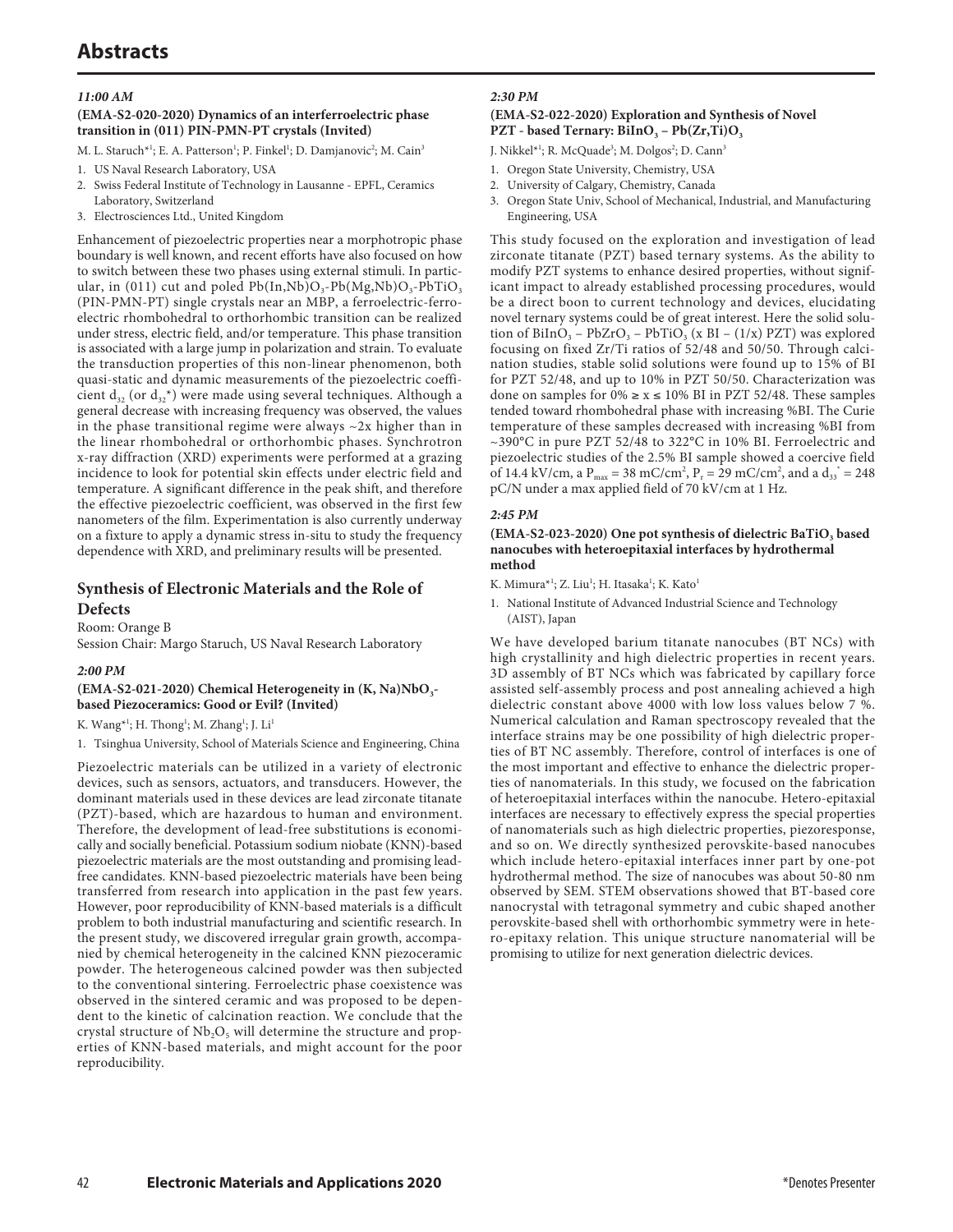#### *3:00 PM*

#### **(EMA-S2-024-2020) Properties of ZnO/Reduced Graphene oxide Quasi Core-Shell Nanoparticles**

A. Nemati\*<sup>1</sup>; S. P. Haghshenas<sup>1</sup>; A. Simchi<sup>1</sup>; C. Kim<sup>2</sup>

- 1. Sharif University of Technology, Department of Materials Science & Engineering, Islamic Republic of Iran
- 2. University of Texas at Arlington, Department of Materials Science & Engineering, USA

In this paper, zinc oxide, reduced graphene oxide and zinc oxide/ reduced graphene oxide quasi core-shell nanoparticles were prepared. Zinc oxide was considered as a core and few layer of reduced graphene oxide as a shell on top of that, abbreviated as ZnO/RGO). After synthesizing of ZnO/RGO samples, the photocatalytic behavior of ZnO/RGO Quasi Core-Shell Nanoparticles as well as pure ZnO nanoparticles was tested and compared. Raman spectroscopy results confirmed ZnO formation at various temperatures but a little shift was observed for ZnO/RGO quasi core-shells nanopartcles after conjugating. Oxygen was the main reason for the connection between the core and the shell. Our results indicated that the rate of MB degradation (as a measure of photocatalytic behavior of the system) for ZnO/RGO quasi core-shell structures was less than pure zinc oxide. Our results indicated that how either band structure modification and defect chemistry or microstructural features can affect the photocatalytic behavior in a specific quasi core shell structure.

## *3:45 PM*

#### **(EMA-S2-025-2020) Detecting chemical and structural inhomogeneity in ferroelectric, relaxor and dielectric materials via impedance spectroscopy (Invited)**

T. Frömling\*<sup>1</sup>; Y. Liu<sup>1</sup>; S. Steiner<sup>1</sup>; A. Hoang<sup>1</sup>; M. Gehringer<sup>1</sup>; L. Kodumudi Venkatamaran<sup>1</sup>; B. Xu<sup>1</sup>

1. Technische Universität Darmstadt, Materials Science, Germany

In research of ferroelectric, relaxor and dielectric ceramics synthesizing solid solutions and using dopants are usually strategies to optimize functional properties. It is of high importance to know whether the samples are actually phase pure and whether the defect chemical properties are homogeneous. Otherwise it is impossible to attribute variations in functional properties to the changes of composition. XRD, SEM and EDX are the usual way to study the presence of secondary phases but are often not sensitive enough. Information on defect inhomogeneity, e.g. induced by rapid cooling or dopant segregation to the grain boundary, is usually not obtained. Hence, more complex investigations methods are usually required. In this work, methods based on simple frequency dependent electrical investigations will be revisited and extended to obtain qualitative and possibly quantitative information on variations in composition and defect chemistry. Furthermore, the impact of composite formation on the electrical response will be discussed.

#### *4:15 PM*

#### **(EMA-S2-026-2020) Tunable Giant Electromechanical Properties in Defective Co-doped Ceria Systems**

- A. Kabir\*<sup>1</sup>; V. Esposito<sup>2</sup>
- 1. Technical University of Denmark, DTU Energy, Denmark
- 2. Technical University of Denmark, Denmark

Recent studies demonstrate that highly defective cerium oxide, e.g. Gd-doped ceria, is capable of generating a giant electromechanical effect that is orders of magnitude larger than other ceramic-based electrostrictors, e.g. lead-based piezoelectrics. This is an unconventional response as it does not obey the Newnham's empirical law and it is atomistically explained by the lability of Ce- pairs. In this report, we investigate the electrostrictive properties of defective ceria with 0.25−3.75% oxygen vacancies introduced by a co-doping

(Sm, Nd) concept. The codoping strategy leads to a different oxygen vacancy configuration in the lattice than for the single dopant case, delineated by a relatively lower vacancy-dopant association energy. This results in electrostrictive response with high strain coefficient  $(M_{33}$  in the 0.1-10  $10^{-17}$  m<sup>2</sup>/V<sup>2</sup>) as well as in marked, strain saturation effects to the applied field from 0 to 120 kV/m and in a relaxation behavior by increasing the frequency of the applied field (0.1 to 1 kHz). Remarkably, M<sub>33</sub> follows a strict dependency on oxygen vacancy configuration rather than their nominal concentration. Such outcomes define the hypothesis that electrostriction does occur due to oxygen vacancy concentration but it is firmly tuned by oxygen vacancy distribution at the blocking barriers.

#### *4:30 PM*

#### **(EMA-S2-027-2020) Intraceramic metallic dopant migration leads to formation of lossy crystalline patina in AlN:Mo composites: Mechanisms and insights**

R. Grudt<sup>\*1</sup>; S. C. Hayden<sup>1</sup>; B. W. Hoff<sup>2</sup>; M. Hilario<sup>2</sup>; F. Dynys<sup>3</sup>; A. E. Baros<sup>2</sup>; M. Ostraat<sup>1</sup>

- 1. Aramco Services Company, Aramco Research Center Boston, USA
- 2. Air Force Research Lab, USA
- 3. NASA Glenn Research Center, USA

High temperature bulk susceptors and their uses in microwave and mm-wave wireless power transfer applications are of growing utility to the energy community. One material system of interest is a ceramic composite consisting of an aluminum nitride matrix with a molybdenum powder additive. Use of this material system requires a thorough understanding of temperature-dependent electromagnetic and physio-chemical properties. Investigation into the effect of temperature cycling on AlN composites with 0.5 vol% and 3 vol% Mo revealed changes in material dieletric properties and identified new surface phases formed during 10+ temperature cycles up to 1,000 °C in air. The present work focuses on XRD characterization of composite materials, including in situ XRD characterization during heating and identification of new material phases formed during the temperature cycling process. Scanning electron microscopy was employed to identify morphological and compositional changes to the material surface. Identified changes included the formation of both a surface patina by the oxidation of AlN to alumina and a Mo-rich phase in which the Mo became co-located with yttrium, a sintering agent commonly used in AlN manufacturing.

#### *4:45 PM*

#### **(EMA-S2-028-2020) Creating Novel Materials through [Ga, Ta] Dipolar-pair Substitution in BaTiO<sub>3</sub> Perovskite**

K. Ning\*<sup>1</sup>; H. Shulman<sup>1</sup>; S. Tidrow<sup>1</sup>

1. Alfred University, Inamori School of Engineering, USA

Dipole-pair substitutions afford a new route for creating diffuse phase transition materials possessing both ferroelectric- and relaxor-like properties that may advance the future design of novel electronic devices. The microstructure, electric and dielectric features of concentration dependent dipole-pair substitutions, [Ga, Ta], for Ti within the perovskite, BaTiO<sub>3</sub>, are discussed. The Clausius – Mossotti relation, the new simple material model (NSMM), and, the dipole strength help to explain the unusual properties found in these materials.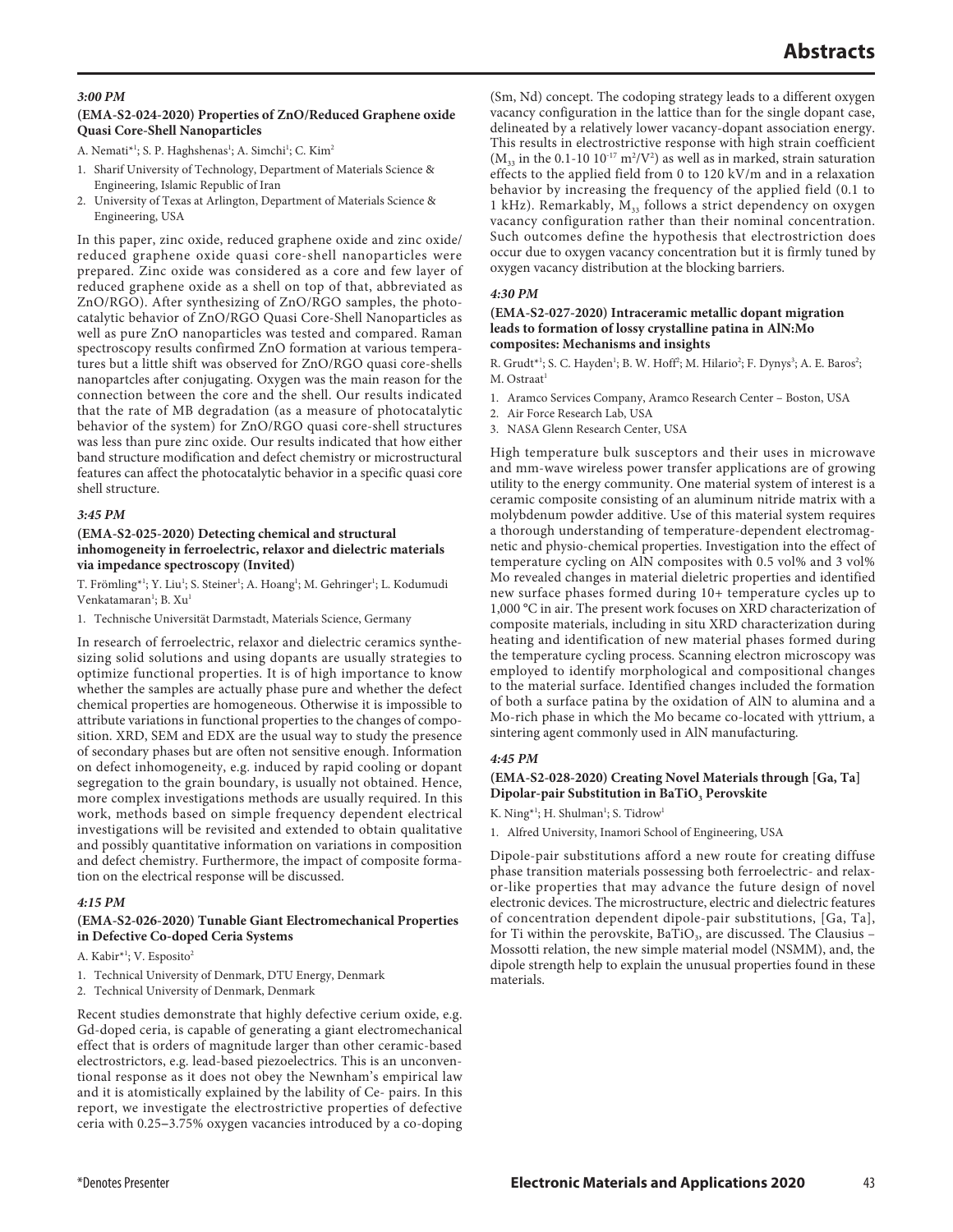## **S3: Frontiers in Ferroic Oxides: Synthesis, Structure, Properties, and Applications**

## **Ferroelectric Architectures and Devices**

Room: Magnolia A

Session Chair: Jiamian Hu, University of Wisconsin-Madison

### *10:00 AM*

### **(EMA-S3-015-2020) Ultrafast structural dynamics of ferroelectric domains and vortices driven by optical and terahertz fields (Invited)**

H. Wen\*1

1. Argonne National Laboratory, X-ray Science Division, USA

Ferroelectrics provide a rich platform to study the dynamics of mesoscale objects such as domains, domain walls, and topological defects. The dimension of these objects is on the order of a few nanometers to micrometers, which poses a characterization challenge to measure their intrinsic structural dynamics. X-ray diffraction imaging following ultrafast excitations enables a direct structural probe of nanoscale dynamical processes associated with domains and vortices. In this talk, I will present the recent progress utilizing ultrafast x-ray techniques to visualize the structural dynamics of ferroelectric domains and vortices driven by optical and terahertz fields. For example, upon optical excitations, ultrafast microdiffraction probe measures light-activated, domain-dependent structural dynamics. Using intense terahertz field as ultrafast electric field control of ferroelectric polarization, we reveal the unique collective motion of ferroelectric polar vortices, as the vortex core oscillates at sub-THz frequencies. These novel dynamics opens opportunities of ultrafast applications utilizing ferroelectric domain and domain walls.

#### *10:30 AM*

### **(EMA-S3-016-2020) Ferroelectric Bloch skyrmion phases induced by structural crystallographic symmetry breaking**

J. Hlinka<sup>\*1</sup>; K. C. Erb<sup>1</sup>

1. Academy of Sciences of the Czech Republic, Institute of Physics, Czechia

In this presentation, all 212 Aizu species of structural phase transitions are, for the first time, analyzed with respect to the occurrence of all four possible time-reversal invariant vector and bidirector order parameters and their combinations. It is argued that Bogdanov-Yablonskii phenomenological theory developed earlier for ferromagnetic Bloch skyrmions applies also to the case of ferroelectric Bloch skyrmions. We provide an explicit list of fully ferroelectric and nonferroelastic species of phase transitions, in which the Ginzburg Landau functional allows a polarization gradient invariant of a chiral bidirector symmetry, analogous to the chiral Dzyaloshinskii-Moria term assumed in magnetic Bloch skyrmion theory. We believe that this theoretical analysis will help to discover new types of ferroic materials.

#### *10:45 AM*

### **(EMA-S3-017-2020) Microstructure effects on voltage driven**  ferroelastic domain evolution in polycrystalline  $Pb(Zr_{0.4}Ti_{0.6})O_3$ **thin film**

K. Yazawa\*<sup>1</sup>; H. Uchida<sup>2</sup>; J. Blendell<sup>3</sup>

- 1. Purdue University, School of Materials Engineering, USA
- 2. Sophia University, Japan
- 3. Purdue University, USA

Ferroelastic domain wall motion is one of the key factors affecting electromechanical coupling. Microstructural effects on ferroelastic domain wall motion are well-known in polycrystalline ferroelectrics. These include factors such as grain size, crystallographic texture and residual stress. The nature of the grain size effect and residual stress effects on the ferroelastic domain wall motion is addressed. Direct observation of ferroelastic domain wall evolution in thin film PZT with applied DC voltage using piezoelectric force microscopy will be presented. It was demonstrated that the controlling parameter for ferroelastic domain wall motion was the number of colonies of stripe domains in a grain rather than the grain size. Single colony grains did not exhibit out-of-plane (001) domain width change while multiple colony grains showed significant domain width increase with an applied DC voltage. There was no independent grain size effect on ferroelastic domain wall motion in the grain size range (0.5 – 1.5 μm). The ferroelastic switching coercive voltage showed significant fluctuation from grain to grain. A thermodynamic based model of the ferroelastic coercive field with residual normal stresses accurately predicts the coercive voltage fluctuation.

### *11:00 AM*

### **(EMA-S3-018-2020) Visualizing Strain-Free Domain Walls in Ferroelectrics**

S. Mantri<sup>\*1</sup>; J. Daniels<sup>1</sup>

1. UNSW Sydney, Materials Science and Engineering, Australia

A major component of the functionality of ferroelectric materials is due to the domain walls. However, calculating which domain walls are permissible in a symmetry analytically is a complex mathematical problem. With increasing computing resources, we can now calculate the compatibility of the orientation parameter on every plane over the entire spherical orientation space. Comparison of the compatibility can then lead us to the energetically favorable and unfavorable walls. Through this process, not only can we visualize the compatible walls, but can also see how these walls would change as a function of temperature, e.g., 'Strange walls' in orthorhombic ferroelectrics, as a function of changing symmetry, e.g., monoclinic rotation paths like  $M_A$ ,  $M_B$ , and  $M_C$  or as a function of electric field. In this paper, we have presented permissible ferroelectric domain walls and their change by analyzing residual strain and charge on all possible planes between orientation states belonging to tetragonal, rhombohedral, orthorhombic and monoclinic symmetry. We have shown how certain walls in orthorhombic do move with temperature and how the monoclinic domain walls move during the transitioning of the ferroelectric from one symmetry to another through various rotation paths.

## *11:15 AM*

### **(EMA-S3-019-2020) Ferroelectrics for Brain-Inspired Computing (Invited)**

Z. Wang<sup>1</sup>; A. Khan<sup>\*1</sup>

1. Georgia Institute of Technology, USA

One of the goals of modern computing as envisioned at its very dawn (i.e., in 1950s) was to mimic the cognitive capabilities of the human being and even to rival them. It is only now that the convergence of machine intelligence and human-like computational capabilities is becoming a realistic proposition--thanks to relentless innovations in computer science as well as underlying hardware platforms, and device and materials engineering. Here, we will show how recent advances in ferroelectric materials can enable computing capabilities akin to those of the functional units of biological brains. We will introduce a ferroelectric neuromorphic platform which can (1) efficiently incorporate both excitatory and inhibitory inputs in an artificial, ferroelectric spiking neuron, and (2) emulate several classes of biological spiking dynamics (such as regular, fast, Thalamo-Cortical spiking and so on). We will discuss the recent experimental demonstrations of ferroelectric spiking neurons and how the rich array of ferroelectric domain dynamics can lead to diverse neuromorphic platforms.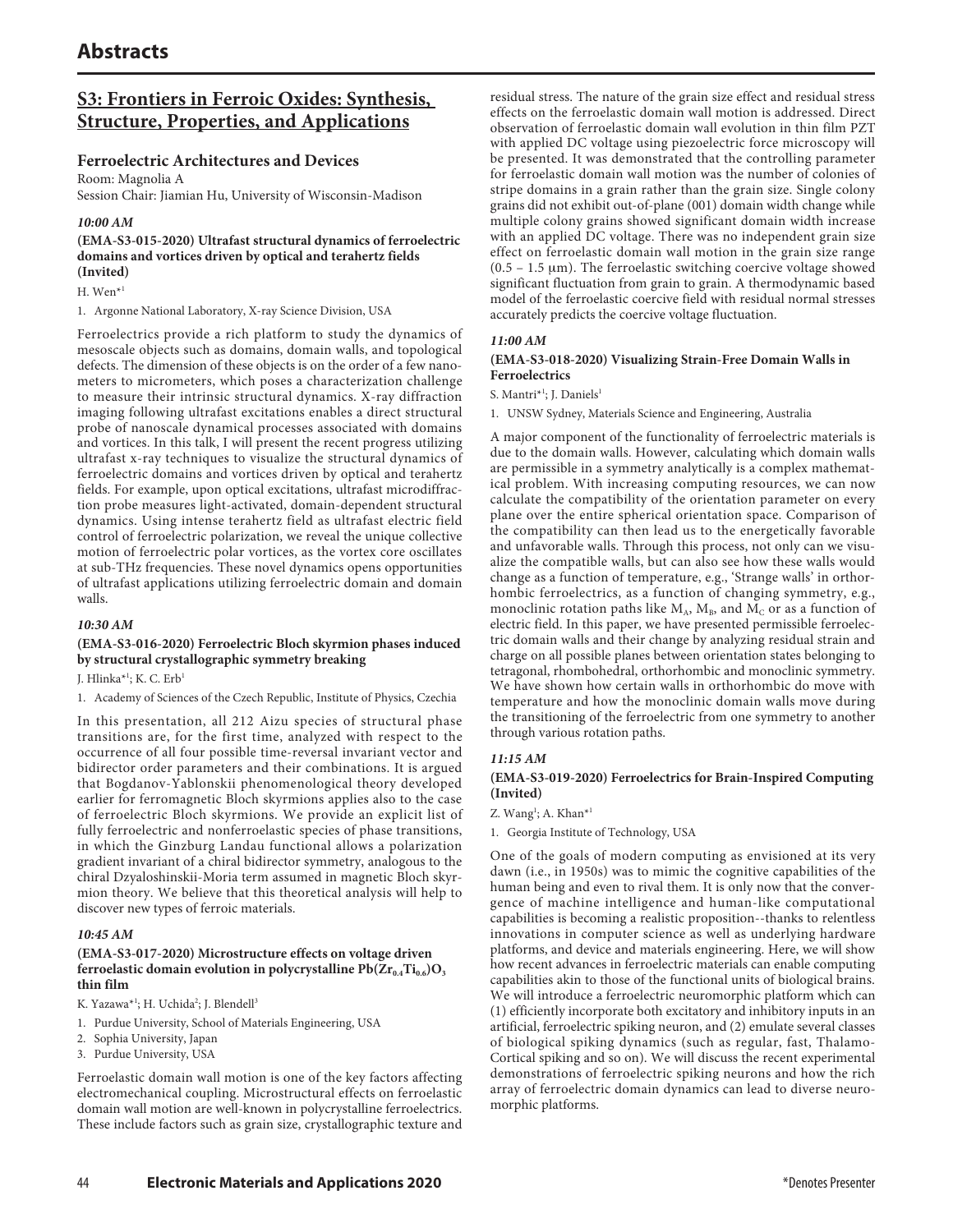## **S4: Complex Oxide Thin Film Materials Discovery: From Synthesis to Strain/Interface Engineered Emergent Properties**

## **Engineered Interface Phenomena I**

Room: Orange A Session Chair: Aiping Chen, Los Alamos National Lab

### *10:00 AM*

**(EMA-S4-019-2020) Exploiting interfaces, spin-orbit coupling, and symmetry for novel topological quantum phenomena in oxide heterostructures** *(Pioneer in Synthesis)* **(Invited)**

H. Lee $*1$ 

1. Oak Ridge National Lab, USA

Complex oxides are known to possess the full spectrum of fascinating properties. This breadth of remarkable properties is the consequence of strong coupling between charge, spin, orbital, and lattice symmetry. Spurred by recent advances in the synthesis of such artificial materials at the atomic scale, the physics of oxide heterostructures containing atomically smooth layers of such correlated electron materials with abrupt interfaces is a rapidly growing area. Thus, we have established a growth technique to control complex oxides at the level of unit cell thickness by pulsed laser epitaxy. The atomic-scale growth control enables to assemble the building blocks to a functional system in a programmable manner, yielding many intriguing physical properties that cannot be found in bulk counterparts. In this talk, examples of artificial and natural oxide superlattices and heterostructures will be presented, highlighting the importance of interface symmetry and spin-orbit coupling. The main topics include topological Hall effects in lattice modulated SrRuO<sub>3</sub> thin films, topologically non-trivial chiral spin textures in SrIrO<sub>3</sub>-based heterostructures, and large orbital polarization in infinite-layer nickelate oxides with a square-planar coordination.

## *10:30 AM*

#### **(EMA-S4-020-2020) Interfacial control of chiral magnetic interactions and Hall effect in iridate-manganite superlattices**

E. Skoropata\*<sup>1</sup>; J. Nichols<sup>1</sup>; J. Ok<sup>1</sup>; R. Chopdekar<sup>5</sup>; E. Choi<sup>4</sup>; A. Rastogi<sup>1</sup>; C. Sohn<sup>1</sup>; X. Gao<sup>1</sup>; T. Farmer<sup>1</sup>; R. Desautels<sup>1</sup>; Y. Choi<sup>2</sup>; D. Haskel<sup>2</sup>;

- J. Freeland<sup>2</sup>; S. Okamoto<sup>1</sup>; M. Brahlek<sup>1</sup>; H. Lee<sup>3</sup>
- 1. Oak Ridge National Laboratory, USA
- 2. Argonne National Lab, USA
- 3. Oak Ridge National Lab, USA
- 4. National High Magnetic Field Laboratory, USA
- 5. Advanced Light Source, USA

One of the most intriguing outcomes of symmetry breaking and spin-obit interactions in magnetic systems is the possibility to create non-collinear and chiral spin textures. The Dzyaloshinskii-Moriya interaction (DMI) results from strong spin-orbit coupling and broken inversion symmetry to generate magnetization rotations with fixed chirality. The discovery of magnetic skyrmions originating from DMI in metal films has led to an explosion of efforts to manipulate magnetic phases originating from interfaces. I will describe our progress to understand interface-induced magnetism in epitaxial 3d/5d manganite/iridate superlattices. Our previous work on SrMnO<sub>3</sub>/SrIrO<sub>3</sub> superlattices revealed charge-transfer induced interfacial collinear ferromagnetism and an anomalous Hall effect. In LaMnO<sub>3</sub>/SrIrO<sub>3</sub> superlattices, we find a large additional topological Hall effect arising from the interaction of charge carriers with a noncoplanar chiral spin texture induced by DMI. I will describe how the interfacial atomic layer stacking and symmetry enabled by the nonmagnetic A-sites determine the competition between interfacial collinear and chiral magnetic interactions. Bulk and interface

electronic and magnetic properties from magnetometry measurements, soft, and hard x-ray experiments will be compared to provide insight to the atomic-scale control of DMI at oxide interfaces.

### *10:45 AM*

### **(EMA-S4-021-2020) Mapping phase stability of the metallic**  delafossite PdCrO<sub>2</sub> using pulsed laser deposition

J. Ok $*$ <sup>1</sup>; H. Lee<sup>1</sup>

1. Oak Ridge National Lab, USA

PdCrO2 is one of the rare metallic triangular-lattice antiferromagnets in the ultraclean limit. Here, we report successful growth of the metallic delafossite PdCrO<sub>2</sub> film by pulsed laser deposition (PLD). We have systematically mapped the growth of  $PdCrO<sub>2</sub>$  across growth temperature (T), oxygen partial pressures  $(P_{O2})$ , laser fluences (E) and across many substrate types. It is found that the formation of PdCrO<sub>2</sub> is extremely sensitive to growth conditions as well as epitaxial strain and the chemical and structural character of the substrate. Our film grown at optimized condition is fully metallic, has narrow rocking curve width (0.103°), and exhibits magnetic behavior with antiferromagnetic transition at  $T_N \sim 37$  K, consistent with the bulk crystal.

## *11:00 AM*

#### **(EMA-S4-022-2020) Polarization induced strain vs. charge mediated magnetoelectric coupling across the PZT/LSMO interfaces**

B. Paudel<sup>\*1</sup>; I. Vasiliev<sup>1</sup>; M. Hammouri<sup>2</sup>; D. Karpov<sup>3</sup>; A. Chen<sup>4</sup>; V. Lauter<sup>5</sup>; E. Fohtung $<sup>6</sup>$ </sup>

- 1. New Mexico State University, Physics, USA
- 2. California State University, Los Angeles, USA
- 3. Paul Scherrer Institute, Switzerland
- 4. Los Alamos National Lab, USA
- 5. Oak Ridge National Lab, USA
- 6. Rensselaer Polytechnic Institute, USA

We study magnetoelectric coupling at the interface of a ferroelectric PbZ $r_{0.2}Ti_{0.8}O_3$  (PZT) and magnetic  $La_{0.67}Sr_{0.33}MnO_3$  (LSMO) heterostructure utilizing polarized neutron reflectometry (PNR) and density functional theory (DFT) calculations by applying electric field, which switches polarization direction of PZT layer. PNR results show that PZT/LSMO interface undergoes ferromagnetic (FM) to A-antiferromagnetic (A-AF) phase transition due to hole accumulation on LSMO for polarization direction away from interface and retains its FM phase despite of hole depletion when polarization points towards the interface. The global magnetization of LSMO also changes by switching polarization direction and changing the strength of electric field. DFT calculations indicate that enhanced magnetization correlates with an out of plane tensile strain, whereas the suppressed magnetization is attributed to out of plane compressive strain and show the coexistence of FM and A-AF phases even at zero out of plane strain. Charge modulations throughout the LSMO layer appear to be unaffected by strain, suggesting that these modulations do not significantly change the global magnetization. PNR and DFT results are in consort to verify that the interfacial magnetic modulations are due to co-action of strain and charge mediated effects with strain and charge effects dominant at different length scales.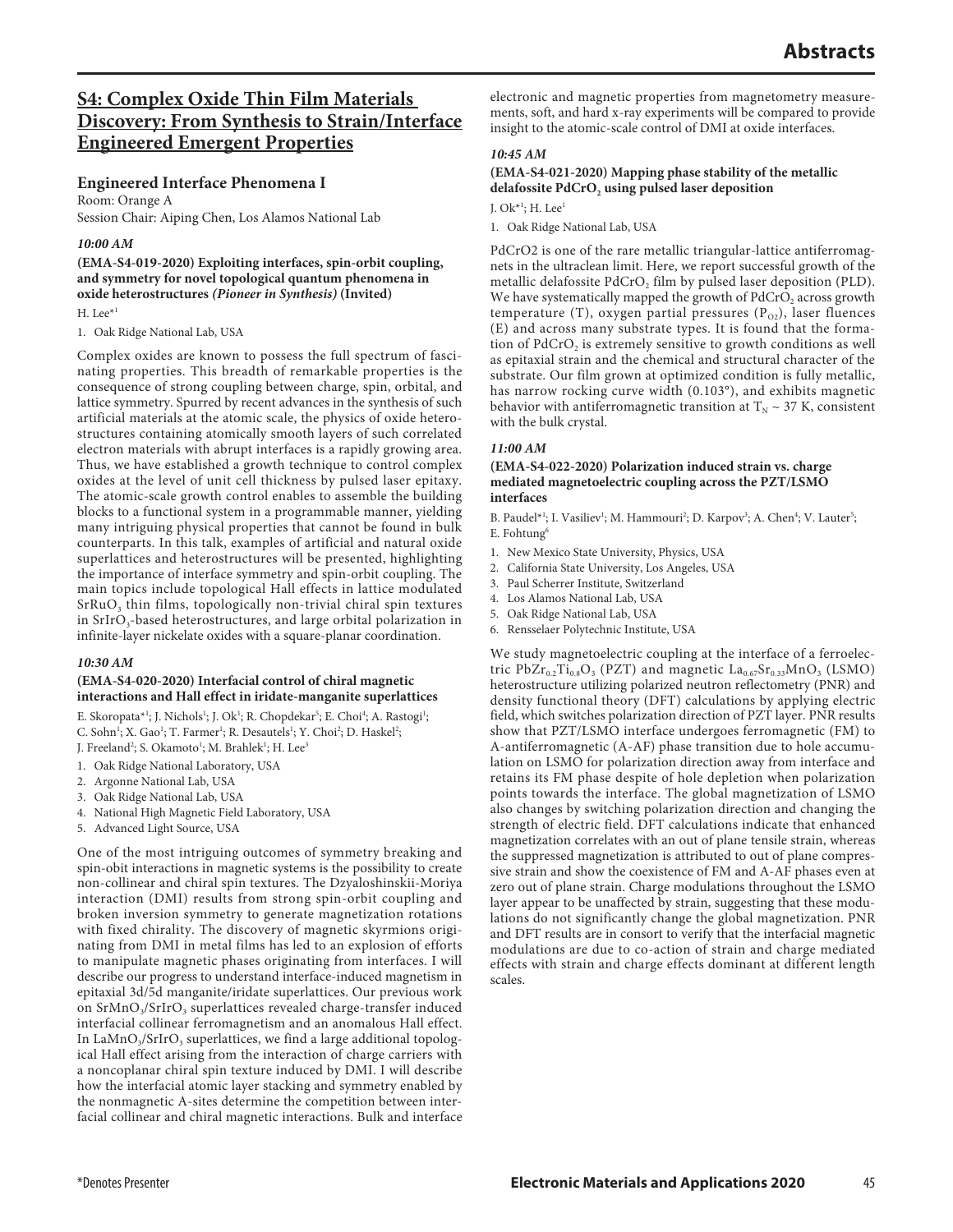# **Abstracts**

#### *11:15 AM*

#### **(EMA-S4-023-2020) Chemistry and Strain Mediated Magnetism in Ultra-thin LSMO-LSCO Heterostructures**

- A. N. Penn\*<sup>1</sup>; S. Koohfar<sup>2</sup>; D. P. Kumah<sup>2</sup>; J. M. LeBeau<sup>3</sup>
- 1. North Carolina State University, Materials Science and Engineering, USA
- 2. North Carolina State University, Physics, USA
- 3. Massachusetts Institute of Technology, Materials Science and Engineering, USA

Atomic-scale interactions between structurally similar but chemically different materials at epitaxial interfaces provide a route to control the electronic and magnetic properties of ultra-thin materials. La<sub>0.7</sub>Sr<sub>0.3</sub>MnO<sub>3</sub> (LSMO) is a model system where deviations in stoichiometry and atomic-scale structural distortions induced at LSMO heterointerfaces can lead to magnetic and metal-insulator transitions. Contributing factors include electronic and atomic reconstructions that occur at the interface between LSMO film and substrate due to the polar discontinuity when grown on  $SrTiO<sub>3</sub>$ . Isovalent spacer layers of  $La_{0.7}Sr_{0.3}CrO_3$  (LSCO) are inserted to mitigate the polar discontinuity and have shown to produce ultra-thin LSMO films that maintain their magnetic character. To understand the microscopic origin for the stabilization of magnetism, we report an investigation of LSMO/LSCO multilayer thin films using scanning transmission electron microscopy. A variation in the out-of-plane lattice parameters with each layer, accompanied by a 5% inhomogeneity in the La/Sr ratio and Mn/Cr intermixing are determined using atomic resolution imaging and energy dispersive x-ray spectroscopy. Additionally, electron energy-loss spectroscopy indicates an accumulation of oxygen vacancies in the interlayers. This investigation highlights the large-scale impact of subtle chemical variations in heterostructured thin films.

#### *11:30 AM*

### **(EMA-S4-024-2020) Ferromagnetism in Strained Epitaxial**  LaCoO<sub>2</sub>

S. Yoon\*<sup>1</sup>; X. Gao<sup>1</sup>; J. Ok<sup>1</sup>; Z. Liao<sup>1</sup>; M. Han<sup>2</sup>; P. Ganesh<sup>3</sup>; W. Choi<sup>4</sup>; H. Lee<sup>1</sup>

- 1. Oak Ridge National Laboratory, Materials Science and Technology Division, USA
- 2. Brookhaven National Laboratory, Condensed Matter Physics and Materials Science Department, USA
- 3. Oak Ridge National Laboratory, Center for Nanophase Materials Sciences, USA
- 4. SungKyunKwan University, Physics, Republic of Korea

Since the initial report on the ferromagnetism with  $T_c \approx 90K$  in tensile-strained epitaxial LaCoO<sub>3</sub> (LCO) films as opposed to the nonmagnet ground state found in bulk materials, a number of experimental and theoretical studies have been carried out over the past decade. As a result, a wealth of knowledge about epitaxial LCO films has been accumulated, and several mechanisms have been proposed, including ferroelasticity, oxygen vacancy ordering, octahedral tilt, and spin state ordering. Previously, we observed unusual structural modulations, consisting of dark lines and bright regions in tensile-strained LCO films and proposed that dark lines seen in STEM images are associated with the emergent ferromagnetic property. Herein, using more advanced STEM imaging techniques with a higher precision, we revisited epitaxial LCO films grown on  $SrTiO<sub>3</sub>$ substrates. We found monoclinic-like and orthorhombic-like unit cells, and the monoclinic-like unit cells always coexisted along the dark lines with two unit cell thickness. This result indicates that the two-unit-cell-thickness monoclinic domain is also another unique structure strongly coupled to the dark line in the tensile-strained LCO films. Finally, we will discuss the possibility that the rocksalt type high-spin/low-spin state ordering, strongly suggested by recent x-ray diffraction experiments, is stabilized in this monoclinic domain region.

## *11:45 AM*

#### **(EMA-S4-025-2020) Electronic structure and defect interactions**  at LaMnO<sub>3</sub>/SrTiO<sub>3</sub> polar/non-polar heterojunctions (Invited)

T. Kaspar\*<sup>1</sup>; P. Sushko<sup>2</sup>; M. Bowden<sup>3</sup>; D. Keavney<sup>4</sup>; M. Sassi<sup>1</sup>; S. R. Spurgeon<sup>5</sup>; S. Chambers<sup>6</sup>

- 1. Pacific Northwest National Lab, Physical and Computational Sciences Directorate, USA
- 2. Pacific Northwest National Lab, Physical Sciences Division, USA
- 3. Pacific Northwest National Lab, EMSL, USA
- 4. Argonne National Lab, Advanced Photon Source, USA
- 5. Pacific Northwest National Laboratory, Energy and Environment Directorate, USA
- 6. Pacific Northwest National Laboratory, Physical Sciences Division, USA

The deposition of polar perovskites on non-polar substrates has been predicted to lead to a increasing electric field in the film that increases continuously as the film thickness increases; this is known as the polar catastrophe. Polar perovskites  $(ABO<sub>3</sub>)$  in which the B-site cation is a transition metal capable of adopting multiple oxidation states can take one of several pathways to alleviate this polar catastrophe. We use epitaxial  $\text{LaMnO}_3(001)/\text{SrTiO}_3(001)$ heterojunctions as a model system to explore these pathways. Using x-ray photoelectron spectroscopy, Mn L-edge x-ray absorption spectroscopy, and spatially resolved electron energy loss spectra in scanning transmission electron microscopy images, we elucidate the electronic structure and interfacial band alignment of the heterojunction. Correlation with density functional theory calculations allows us to develop a model for the behavior of polar/nonpolar  $\text{LaMnO}_3(001)/\text{SrTiO}_3(001)$  heterojunctions in which the polar catastrophe is alleviated by the formation of oxygen vacancies at the  $LaMnO<sub>3</sub>$  surface. We then explore the interaction of point defects at the heterojunction interface by irradiating with  $1 \text{ MeV } Zr^*$  ions. Differences in defect interactions and damage behavior between polar (001)-oriented and non-polar (111)-oriented heterojunctions reveal the effect of the polar discontinuity.

## **Engineered Interface Phenomena II**

Room: Orange A

Session Chair: George Kotsonis, The Pennsylvania State University

#### *2:00 PM*

#### **(EMA-S4-026-2020) Band-gap engineering, charge transfer and built-in electric fields across semiconductor-crystalline oxide interfaces (Invited)**

#### J. Ngai\*1

1. University of Texas-Arlington, Physics, USA

The control of band-alignment, charge transfer and built-in electric fields across interfaces between semiconductors underpins the functionality of virtually all semiconducting devices, ranging from solar cells to transistors. Advances in thin-film epitaxy now enable such engineering principles to be explored across interfaces comprised of semiconductors and multifunctional oxides. Here, we discuss how composition can be manipulated to alter band-alignment, as well as induce charge transfer and the formation of built-in electric fields in two archetype systems, namely,  $SrZr_{x}Ti_{1-x}O_{3}$  on Ge and  $SrNb_{x}Ti_{1-x}O_{3}$ on Si, respectively. For  $SrZr_xTi_{1-x}O_3$  on Ge, current-voltage, capacitance-voltage and photoemission spectroscopy measurements reveal how band-alignment can be altered from type-II to type-I with Zr content. For  $SrNb<sub>x</sub>Ti<sub>1-x</sub>O<sub>3-\delta</sub>$  / Si heterojunctions magneto-transport measurements indicate the formation of a hole gas in the Si as Nb content in the oxide is varied. Core-level spectra obtained through hard x-ray photoelectron spectroscopy reveal striking asymmetries that allow us to map band-bending across the  $SrNb<sub>x</sub>Ti<sub>1-x</sub>O<sub>3-\delta</sub>$  / Si heterojunction. Tuning of both band-alignment and charge density within a single heterojunction could enable the functionality of semiconductor-oxide heterojunctions to be engineered, akin to heterojunctions comprised of III-V semiconductors.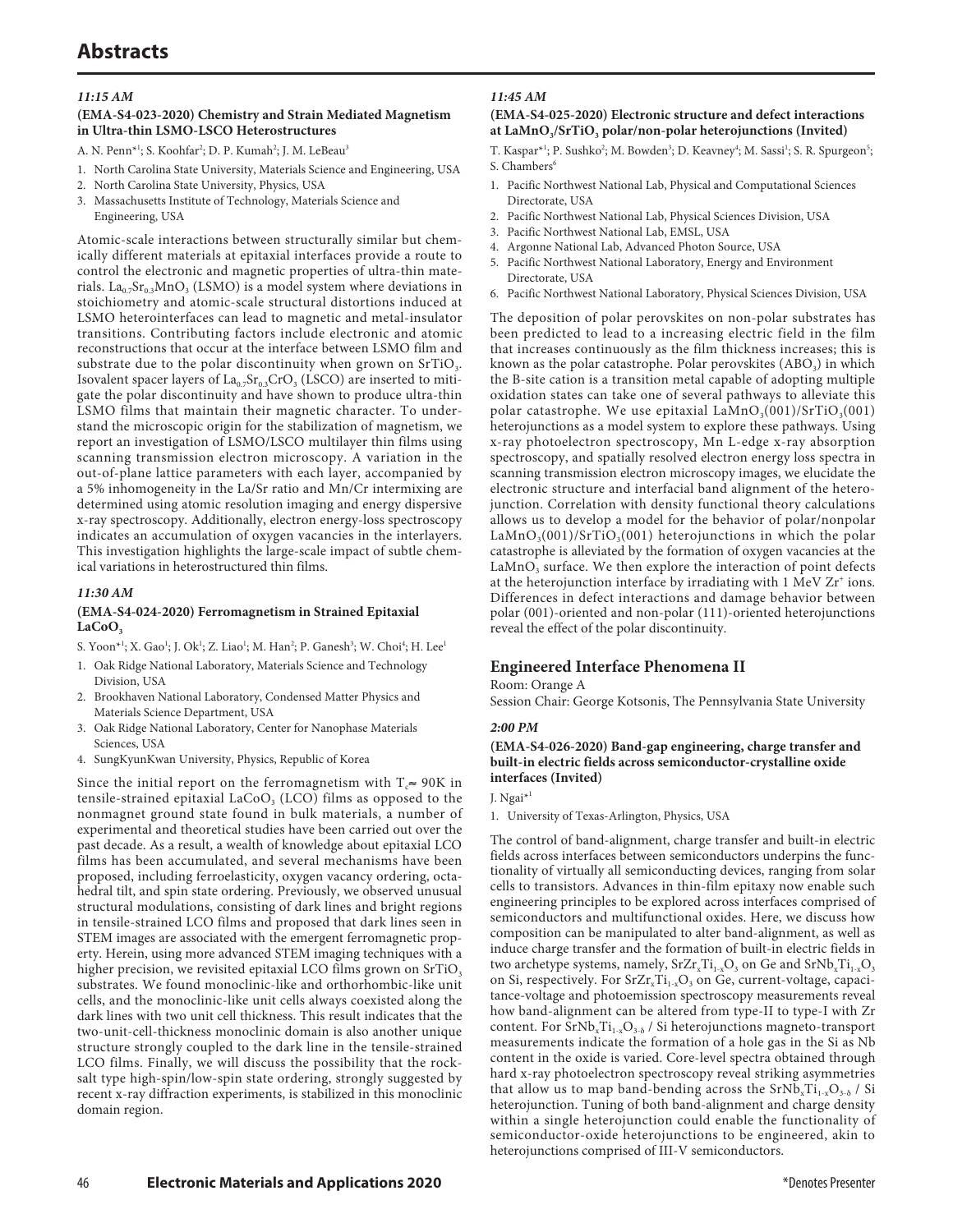#### *2:30 PM*

#### (EMA-S4-027-2020) Confinement-driven magnetism in SrTiO<sub>3</sub> **quantum well heterostructures**

R. F. Need\*<sup>1</sup>; P. Marshall<sup>2</sup>; B. Isaac<sup>2</sup>; B. Kirby<sup>3</sup>; J. Borchers<sup>3</sup>; A. Suter<sup>4</sup>; S. Stemmer<sup>2</sup>; S. D. Wilson<sup>2</sup>

- 1. University of Florida, Materials Science & Engineering, USA
- 2. University of California, Santa Barbara, Materials, USA
- 3. National Institute of Standards and Technology, USA
- 4. Paul Scherrer Institut, Switzerland

Through heterostructure design, we generate emergent magnetic behavior in  $SrTiO<sub>3</sub>$  quantum wells embedded within Mott insulating rare earth titanate  $RTiO<sub>3</sub>$  (R = Gd, Sm) matrices. At the  $RTiO<sub>3</sub>/STiO<sub>3</sub>$  interface, a conduction band offset leads to charge transfer and forms a high-density, strongly-correlated two-dimensional electron liquid (2DEL) that resides within the SrTiO<sub>3</sub>. By changing the  $SrTiO<sub>3</sub>$  layer thickness, we tune the three-dimensional carrier density and magnetic exchange interactions of the 2DEL electrons. A combination of polarized neutron reflectometry and low-energy muon spin rotation was used to probe the magnetism in the buried  $SrTiO<sub>3</sub>$  layers as a function of well thickness and barrier composition. Our results show that there is a critical well thickness of  ${\sim}2$  nm, below which the 2DEL electrons exhibit robust magnetic correlations. The critical thickness is independent of the neighboring layer chosen; however, the sign of the 2DEL's magnetic exchange interactions follow that of the host matrix. In other words,  $SrTiO<sub>3</sub>$  electrons within a ferrimagnetic  $GdTiO<sub>3</sub>$  matrix display ferromagnetic behavior, while  $SrTiO<sub>3</sub>$  electrons embedded within antiferromagnetic SmTiO<sub>3</sub> exhibit antiferromagnetic correlations. Together, this work highlights the how the interplay between charge transfer, quantum confinement, and magnetic proximity can engender emergent phase behavior in strongly correlated systems.

#### *2:45 PM*

#### **(EMA-S4-028-2020) Structural analysis of the polar – nonpolar**  LaInO<sub>3</sub>/BaSnO<sub>3</sub> perovskite oxides interface

M. Zupancic\*<sup>1</sup>; T. Markurt<sup>1</sup>; W. Aggoune<sup>2</sup>; K. Char<sup>3</sup>; Y. Kim<sup>3</sup>; Y. Kim<sup>3</sup>;

- C. Draxl<sup>2</sup>; M. Albrecht<sup>1</sup>
- 1. Leibniz-Institut für Kristallzüchtung, Materials Science (Electron Microscopy), Germany
- 2. Institute of Physics, Humboldt University of Berlin, Germany
- 3. Institute of Applied Physics, Seoul National University, Dept. of Physics and Astronomy, Republic of Korea

Two-dimensional electron gases (2DEG) formed at the interface between polar and nonpolar oxides attracted considerable attention in the last decade. In case of the archetypical interface between  $SrTiO<sub>3</sub>$  (STO) and LaAlO<sub>3</sub> (LAO) the 2DEG is attributed to the charge discontinuity and the charge transfer of electrons from the polar LAO to the nonpolar STO. Yet, its origin is still debated. Recently, the interface between cubic perovskite  $BaSnO<sub>3</sub>$  (BSO) and orthorhombic LaInO<sub>3</sub> (LIO) attracted attention due to the high electron mobility of  $\sim$ 300cm<sup>2</sup>/Vs in BaSnO<sub>3</sub> at room temperature. Here, we combine TEM techniques and first principle calculations to study the origin of the 2DEG at the BSO/LIO interface. We focus on the role of the octahedral tilt at BSO/LIO interface and the BSO surface termination. Our study reveals that the octahedral tilt increases gradually from a cubic BSO (no tilt) to the bulk value of LIO along few pseudo cubic unit cells. In parallel, the out-of-plane lattice parameter of the LIO layer increases within these few unit cells. We hypothesize that the octahedral tilt suppression at the interface causes an interfacial polarization that significantly contributes to confining the 2DEG at the interface. Since ab-initio studies show that BSO termination at the interface is decisive in the 2DEG formation, we study both, a cleaved BSO surface and the interface after growth of the LIO film.

#### *3:00 PM*

#### **(EMA-S4-029-2020) Oxide Heterostructures Integrated with Si(100) (Invited)**

S. Singamaneni\*1

1. The University of Texas at El Paso, USA

Multifunctional heterostructures can exhibit a wide range of functional properties, including colossal magneto-resistance, magnetocaloric, and multiferroic behavior, and can display interesting physical phenomena including spin and charge ordering and strong spin-orbit coupling. Most of these oxides were epitaxially deposited on lattice matching substrates such as SrTiO3. However, putting this functionality to work remains a challenge in microelectronics industry. This presentation discusses recent advances in the integration and investigation of the properties of complex magnetic (La0.7Sr0.3MnO3; SrRuO3) and ferroelectric oxides (BiFeO3 and BaTiO3) onto silicon substrates. The opportunities and challenges will be outlined.

#### **Machine Learning Driven Synthesis**

Room: Orange A

Session Chairs: Elizabeth Paisley, Sandia National Laboratories; Kevin Ferri, North Carolina State University

#### *4:00 PM*

#### **(EMA-S4-030-2020) Combinatorial Experimentation and Machine Learning for Materials Discovery** *(Pioneer in Synthesis)* **(Invited)**

I. Takeuchi<sup>\*1</sup>

1. University of Maryland, USA

We have developed combinatorial thin film synthesis and characterization techniques in order to perform rapid survey of previously unexplored materials phase space in search of new inorganic functional materials with enhanced physical properties. For oxide thin films, we use combinatorial pulsed laser deposition. Over the years, the challenges in the high-throughput approach has evolved from synthesis of large number of disparate compounds to developing quantitatively accurate rapid characterization tools to analysis and digestion of large amount of data churned out by the methodology. To address the last challenge, we are increasingly relying on machine learning techniques including pattern recognition within diffraction data to construct phase diagrams and mining experimental databases to look for trends in materials properties for future predictions. I will also discuss our latest effort where active learning is used to design and steer the sequence of experiments in order to maximize attainable knowledge, minimize experimental resources, and as a result further speed up the materials discovery process. This work is performed in collaboration with A. Gilad Kusne, V. Stanev, A. Mehta, B. DeCost, and J. Hattrick-Simpers. This work was funded by ONR, DOE, and NIST.

#### *4:30 PM*

#### **(EMA-S4-031-2020) Fabrication and characterization of epitaxial Li-oxide thin films and devices for neuromorphic computing**

H. Yu\*<sup>1</sup>; J. Pearson<sup>1</sup>; Y. Gong<sup>1</sup>; Y. Ren<sup>1</sup>; I. Takeuchi<sup>2</sup>

- 1. University of Maryland, College Park, Department of Materials Science and Engineering, USA
- 2. University of Maryland, USA

We are performing a systematic investigation of the multi-level switching operation in the Li-ion synaptic devices based on epitaxial  $Li_{1-x}CoO_2$  (LCO) thin films with different dimensions and orientations. These epitaxial films were fabricated on (100), (110), and (111) SrTiO<sub>3</sub> (STO) substrates at 700 °C utilizing the pulsed laser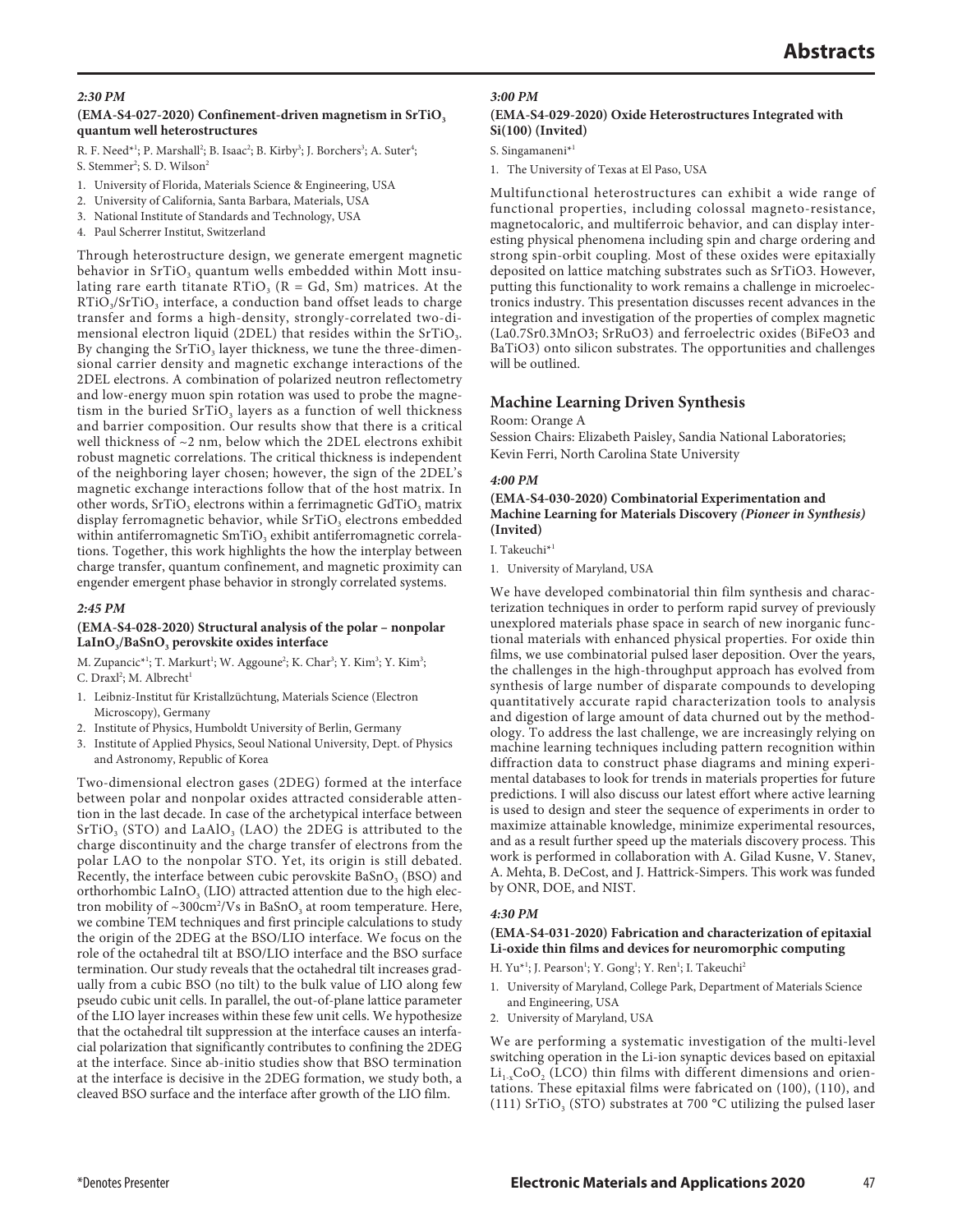deposition method. Through the Li-ion exchange between the electrolyte and the LCO channel, non-volatile multi-level resistive states can be established by applying the current or voltage pulses with different duration or amplitudes. The switching speed and energy consumption exhibit lattice-orientation dependence of the LCO channel, indicating that the anisotropy of the Li-ion diffusion rate along different LCO crystal planes plays an important role in device performance. Comparing the devices with different thickness LCO channels, we find that reducing the thickness of the LCO channel can substantially improve the signal-to-noise ratio of the non-volatile switching. Also, epitaxial Nb-doped  $\rm Li_7La_3Zr_2O_{12}$  (LLZO) thin films which are considered to be an ideal solid-state electrolyte, was successfully fabricated on  $Gd_3Ga_5O_{12}$  (GGG) substrates with different orientations at 700 °C by pulsed laser deposition. Electrochemical measurements are ongoing. This project is funded by ONR.

#### *4:45 PM*

## **(EMA-S4-032-2020) A Data-Driven Approach to Guiding Synthesis of Oxides (Invited)**

P. Balachandran\*1

1. University of Virginia, Materials Science and Engineering, USA

One of the challenges in the use of computational methods to accelerate the search and discovery of new materials is the lack of guidelines to predict their stability or formability, especially when the complexities of the materials grow in terms of chemistry, dimensionality and stoichiometry. Although the convex hull method that leverages the total energy data from density functional theory (DFT) calculations provide valuable insights, such approaches are limited by the capabilities of the DFT methods. Alternatively, data-driven methods built on the foundations of machine learning (ML) can guide experiments towards promising regions in the design space. However, these methods rely on available data to train the statistical models which present new challenges in the form of having to deal with small, imbalanced, and heterogeneous data. In this talk, I will review our past research where we have demonstrated the potential of ML methods to predict formable new complex oxides. In addition, I will also discuss some of our on-going efforts on the application of ML methods for more complex materials such as the high entropy oxides.

## **S6: Complex Oxide and Chalcogenide Semiconductors: Research and Applications**

## **Design and Discovery of Complex-Structured Semiconductors**

#### Room: Magnolia A

Session Chairs: Rafael Jaramillo, Massachusetts Institute of Technology; Jian Shi, Rensselaer Polytechnic Institute

#### *2:00 PM*

#### **(EMA-S6-001-2020) Combinatorial Approach to Chalcogenide Thin Films (Invited)**

I. Takeuchi\*1

1. University of Maryland, USA

We are using the composition spread technique to explore novel functional chalcogenide materials. Co-sputtering is used to synthesize composition spreads of selenides and tellurides in a high vacuum chamber. We have demonstrated fabrication of low loss integrated photonic switch using our Ge2Sb2Te5 thin films. We are carrying out mapping of properties of various ternary systems such as Ge-Sb-Te and Ti-Sb-Te as phase change materials (PCMs). We are using machine learning to rapidly analyze the data and in particular active learning using the Bayesian approach to quickly determine the structural phase diagram with minimum number of characterization experiments. In the Ge-Sb-Te, we have identified a new composition where the PCM figure of merit (Dn/k) is up to a factor of 3 larger than that of the 225 compound on the same spread. Origin of the enhanced properties will be discussed. Investigation and mapping of superconductivity in Fe-Se-Te will also be discussed. This project is performed in collaboration with Heshan Yu, A. Gilad Kusne, Mo Li, and it is funded by an ONR MURI and NIST.

#### *2:30 PM*

#### **(EMA-S6-002-2020) Understanding the Surface of Epitaxial SrTiO<sub>3</sub> Films Grown by Hybrid MBE**

S. Thapa\*<sup>1</sup>; S. R. Provence<sup>1</sup>; M. Brahlek<sup>2</sup>; L. Jason<sup>2</sup>; W. Jin<sup>1</sup>; R. B. Comes<sup>3</sup>

- 1. Auburn University, Dept. of Physics, USA
- 2. Oak Ridge National Lab, USA
- 3. Auburn University, Dept. of Physics, USA

Hybrid oxide molecular beam epitaxy (hMBE), where transition metal cations are delivered using a metal-organic precursor, has emerged as the state-of-the-art approach to the synthesis of electronic-grade complex oxide films. However, numerous questions remain regarding the mechanism of the growth process and the surface properties of the resulting films. To examine these properties, thin film  $SrTiO<sub>3</sub> (STO)$  was prepared by hMBE using a titanium tetraisopropoxide (TTIP) precursor for Ti delivery and an elemental Sr source on annealed STO substrates with varying Ti:Sr flux ratios to examine the conditions for the reported stoichiometric growth window. Principle component analysis of RHEED images acquired during growth is used to understand the surface evolution. In vaco XPS analysis post-growth enabled understanding the surface elemental composition in the STO samples. Low energy electron microscopy measurements were also performed to correlate the XPS data with the surface termination. To compare the surface sensitive results with previously reported bulk measurements, samples were also examined using x-ray diffraction to compare our results with the literature[BM1]. These studies explain the mechanisms of hMBE growth and the resulting surface structure of films grown within the MBE growth window. Such results can open new opportunities for the study of interfacial structures synthesized via hMBE.

#### *2:45 PM*

## **(EMA-S6-003-2020) Structural and Electronic Characterization**  of Epitaxial Co<sub>x</sub>Mn<sub>3-x</sub>O<sub>4</sub> Spinel Films

M. Blanchet<sup>\*4</sup>; A. C. Bredar<sup>1</sup>; W. Bowers<sup>4</sup>; S. Chikara<sup>2</sup>; T. Kaspar<sup>3</sup>; S. Heald<sup>3</sup>; B. Farnum<sup>1</sup>; R. B. Comes<sup>4</sup>

- 1. Auburn University, Dept. of Chemistry, USA
- 2. Florida State University, National High Magnetic Field Laboratory, USA
- 3. Pacific Northwest National Lab, Physical and Computational Sciences Directorate, USA
- 4. Auburn University, Dept. of Physics, USA

Investigations of spinel materials have shown many of them to exhibit strong catalytic behavior through oxygen reduction reactivity, indicating their future application in water splitting and fuel cell technology. Despite this, limited work has been done in characterizing their structural and electronic properties, and even less work has been done in examining them as epitaxial thin films. To further this field of study,  $Co_xMn_{3-x}O_4$  spinel thin films were synthesized and characterized using a variety of experimental methods. Films were grown using molecular beam epitaxy, and samples of varying composition were incorporated to identify links between their cation stoichiometry and properties. Of note are conclusions made of this spinel's cation valence and lattice site coordination using in-situ x-ray photoelectron spectroscopy and K-edge x-ray absorption spectroscopy. We also include our results from x-ray diffraction, ellipsometry and scanning transmission electron microscopy. This research provides characterization knowledge important for this material's future application as an inexpensive oxygen reduction reaction catalyst.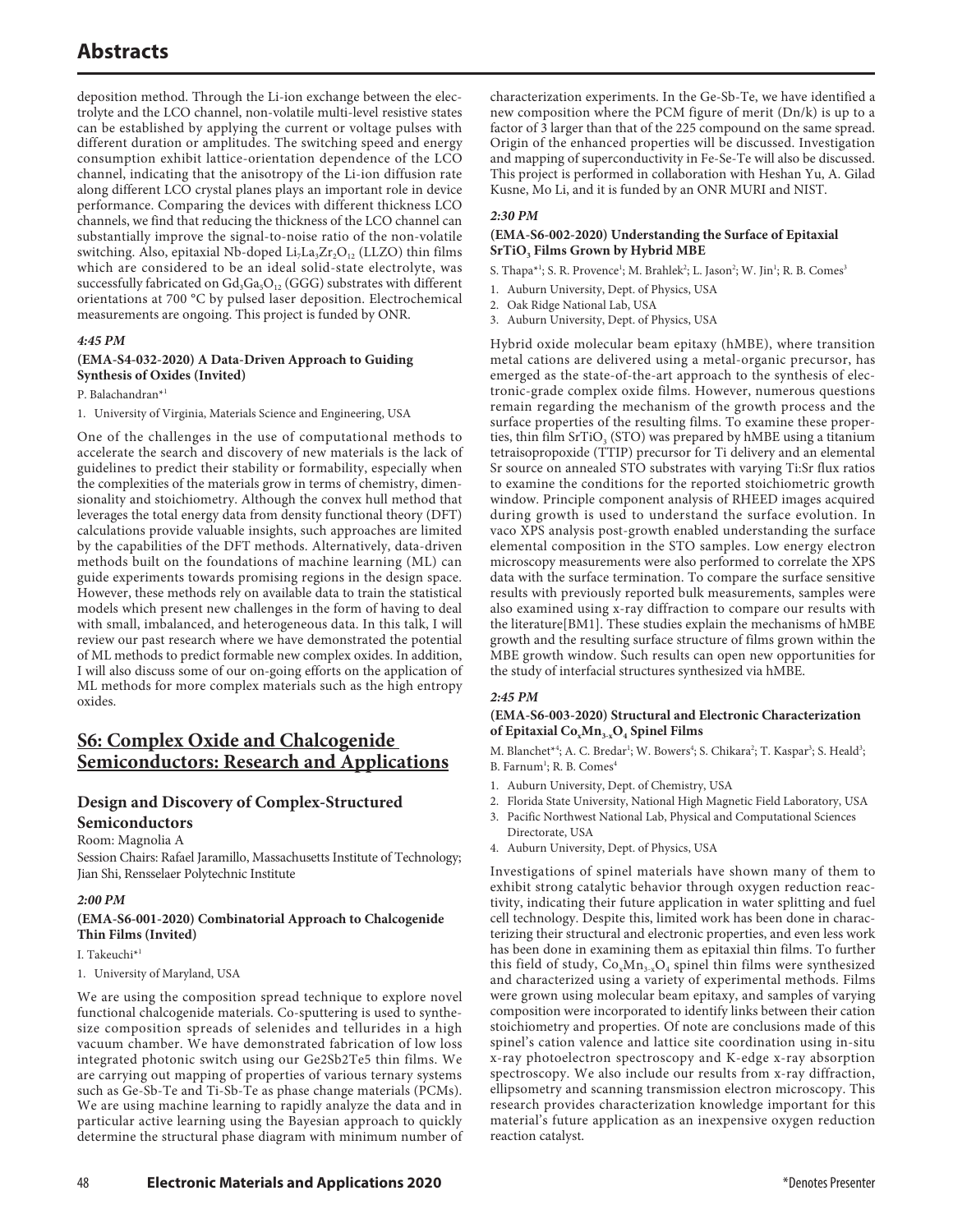#### *3:00 PM*

## **(EMA-S6-004-2020) Optical properties, dielectric screening, and heterojunction design for oxides and chalcogenides (Invited)**

A. Schleife\*1

1. University of Illinois at Urbana-Champaign, Materials Science and Engineering, USA

High-performance computing enables quantum-mechanical studies of material properties with unprecedented accuracy: Many-body perturbation theory predicts electronic and optical properties in excellent agreement with experiment. Modern materials databases allow searching for optimal candidates, potentially without any or minimal additional experiments or simulations. I will illustrate how the GW+BSE approach allows studying the impact of dielectric screening contributions on optical and excitonic properties of oxides and chalcogenides and will disentangle the influence of free carriers, electronic screening, and lattice polarizability. The resulting optical-absorption spectra provide insight into the dominating physics and allow us to unequivocally distinguish crystal phase in CdSe semiconductor nanocrystals and bulk ZnO, based on optical properties. While first-principles simulations provide deep insight and allow for predictive accuracy, they require significant computational resources. I will also describe how incorporating information from first-principles simulations that is collected in large, freely available online databases into computational research on excited electronic states can side-step the problem of high computational cost. To this end, we used Materials Project and branch-point energy alignment to facilitate efficient design of semiconductor heterojunctions.

#### *4:00 PM*

#### **(EMA-S6-005-2020) Computational discovery of ambipolarly doped ultra-wide-band-gap oxide and high-entropy chalcogenide semiconductors (Invited)**

E. Kioupakis\*1

1. University of Michigan, Materials Science and Engineering, USA

In this talk I will present result from predictive atomistic calculation on the computational discovery of new oxide and chalcogenide semiconducting materials. Ultra-wide-band-gap (UWBG) semiconductors, with gaps wider than the 3.5 eV gap of GaN, have tremendous potential to advance power-electronic devices, but ambipolar doping has been a major challenge. Using hybrid density functional theory, we demonstrate rutile germanium oxide to be an alternative UWBG (4.68 eV) semiconductor that can be ambipolarly doped. We also propose a new class of semiconducting materials based on high-entropy chalcogenides. By combining highthroughput first-principles calculations with experimental synthesis and characterization, we show that GeSnPbSSeTe is thermodynamically stable over the competing binary phases and exhibits ambipolar dopability. Our work demonstrates the potential of entropy stabilization in the discovery of novel semiconductors. This work was performed in collaboration with Sieun Chae, Kelsey Mengle, Jihang Lee, Zihao Deng, Logan Williams, Guangsha Shi, John Heron, Alan Olvera, Juan Lopez, Joseph Casamento, Ruiming Lu, and Ferdinand Poudeu. It was supported by the National Science Foundation under grant numbers 1534221 and 1561008. Computational resources were provided by the DOE NERSC facility.

#### *4:30 PM*

### **(EMA-S6-006-2020) Modulation Doping in Alkaline-Earth Stannates (Invited)**

B. Jalan<sup>\*1</sup>

1. University of Minnesota, USA

Interfaces between perovskite oxides have created tremendous excitement because of the potential for emergent phenomena and novel field-effect devices. The vast majority of these papers focus on the LaAlO<sub>3</sub>/SrTiO<sub>3</sub> (LAO/STO) interfaces including some on  $\text{Al}_2\text{O}_3/\text{STO}$  and ReTiO<sub>3</sub>/STO (Re refers to the rare-earth elements) interfaces among others. Amazingly, all these heterostructures involve the use of STO as an active layer where electron transport occurs. Attempts to synthesize non-STO based modulation-doped heterostructure have been unsuccessful so far despite theoretical predictions. Nor has any appreciable level of control been gained over the electron density at the interface. Here, we will report the first demonstration of true modulation doping in a wider bandgap perovskite oxide without the use of STO. We show that the La-doped SrSnO<sub>3</sub>/BaSnO<sub>3</sub> precisely fulfills the theoretical criteria for electron doping in  $BaSnO<sub>3</sub>$  using electrons from La-doped SrSnO<sub>3</sub>, and we demonstrate how rearrangement of electrons can be used to control the insulator-to-metal transition in these heterostructure. We further show the use of angle-resolved HAXPES as a non-destructive approach to not only determine the location of electrons at the interface but also to quantify the width of electron distribution in  $BaSnO<sub>3</sub>$ . The transport results are in good agreement with the results of self-consistent solution to one-dimensional Poisson and Schrödinger equations.

#### *5:00 PM*

#### **(EMA-S6-007-2020) Opportunities in epitaxial mixed-anion oxyfluoride perovskites (Invited)**

S.  $May*1$ 

1. Drexel University, Materials Science and Engineering, USA

The ability to carry out topochemical reactions on epitaxial complex oxide films is an enabling strategy for expanding the accessible chemistries in oxide heterostructures. In this talk, I will describe how post-deposition fluorination processes can yield both uniform and laterally-patterned oxyfluoride perovskites. Using recent work on  $SrMnO<sub>2.5-6</sub>F<sub>v</sub>$  as an example, I will discuss the fluorination reaction used to incorporate fluorine into as-grown perovskite oxide films. Epitaxial strain is found to influence both the amount of F incorporated within  $SrMnO_{2.5\cdot\delta}F_{\nu}$  and the anion site occupied by F. The resultant physical properties of the electron-doped manganite oxyfluoride will be discussed, highlighting the contrast in electronic, magnetic, and optical behavior obtained through anion substitution as compared to A-site substituted  $La_{1-x}Ce_xMnO_3$ . In the second half of the talk, I'll present how topochemical reactions can be spatially controlled through lithographically-defined hard masks, allowing for the realization of in-plane SrFeO<sub>2.5</sub>/SrFeO<sub>3</sub> and SrFeO<sub>2.5</sub>/SrFeO<sub>2</sub>F superlattices. These lateral heterostructures exhibit many features distinct from traditional patterned materials such as tunable anisotropy, non-binary properties, and reconfigurability, offering the potential for dynamic control over lateral patterns. This work was supported by the National Science Foundation (NSF), grant number CMMI-1562223.

## **S7: Superconducting and Magnetic Materials: From Basic Science to Applications**

## **Superconducting and Magnetic Materials I**

Room: Cypress B

Session Chair: Xingjiang Zhou, National Lab for Superconductivity

#### *2:00 PM*

## **(EMA-S7-001-2020) New materials research and functional development of perovskite-related osmium oxide (Invited)**

K. Yamaura\*1

1. National Institute for Materials Science, Japan

High-pressure synthesis and crystal growth of solid-state osmium oxides, which are perovskite-related, and their magnetic and electrical properties will briefly be reviewed. A new polymorph of the triple perovskite  $Ba_3CuOs_2O_9$ , which usually exists in the orthorhombic phase, was synthesized under high-pressure and high-temperature conditions at 6 GPa and 1100 °C. Under the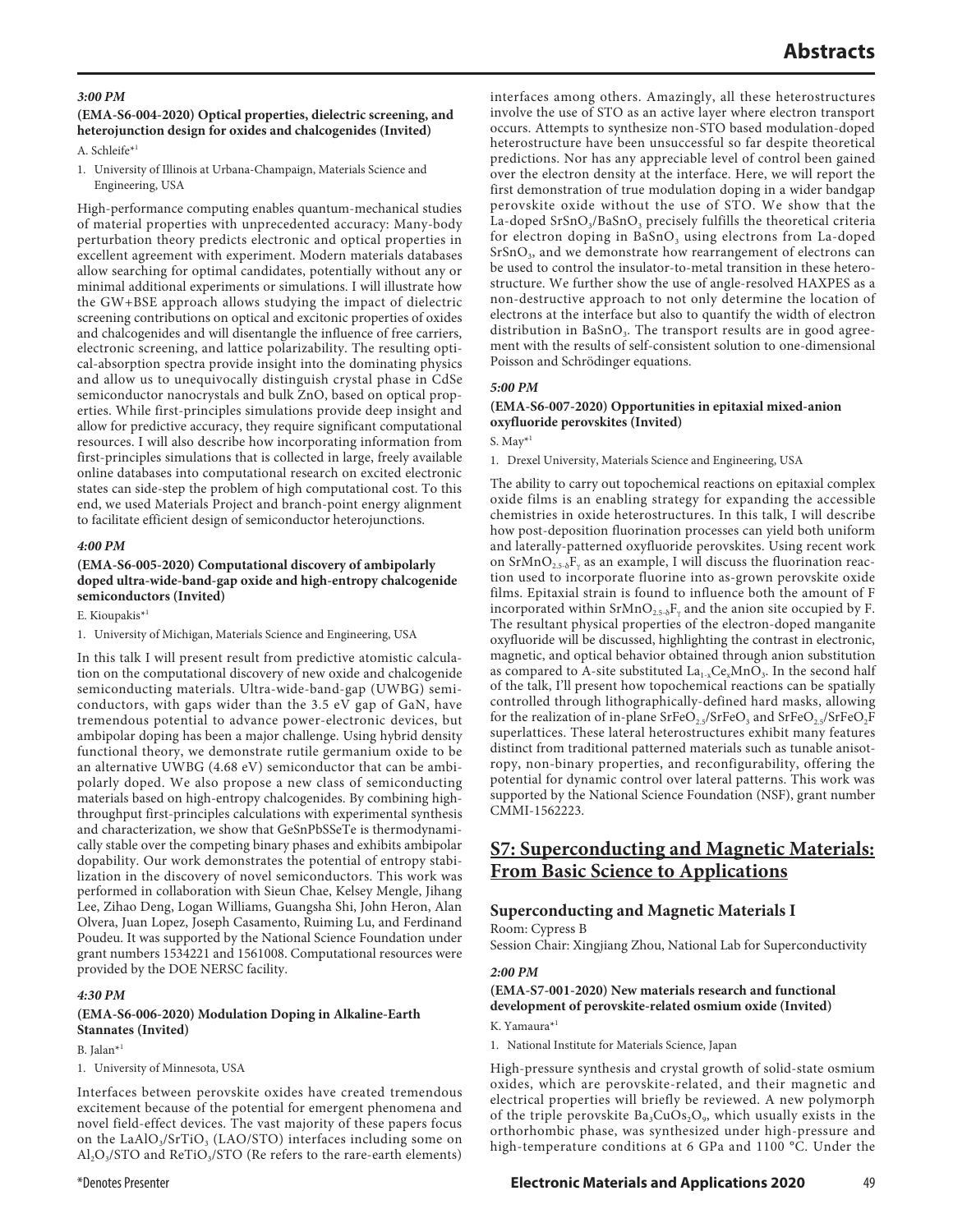synthetic condition,  $Ba_3CuOs_2O_9$  crystallizes into a hexagonal structure ( $P6_3/mmc$ ) and undergoes a 1.36% increment in density, compared to that of the orthorhombic phase. Although  $Ba_3CuOs_2O<sub>9</sub>$ maintains its 6H perovskite-type structure, the distribution of Cu and Os atoms are dramatically altered. The hexagonal  $Ba_3CuOs_2O_9$ exhibits a ferrimagnetic transition at 290 K, which is in stark contrast to the antiferromagnetic transition at 47 K exhibited by the orthorhombic Ba<sub>3</sub>CuOs<sub>2</sub>O<sub>9</sub>. The enhanced transition temperature is most likely due to the strongly antiferromagnetic  $Os^{5+}$ –O– $Os^{5+}$  bonds and the moderately antiferromagnetic  $Os^{5+}$ –O–Cu<sup>2+</sup> bonds, the angles of which are both approximately 180°. The 290 K ferrimagnetic transition temperature is the highest reported for triple-perovskite osmium oxides. Besides, the coercive field is greater than 70 kOe at 5 K, which is remarkable among the coercive fields of magnetic oxides.

### *2:30 PM*

#### **(EMA-S7-002-2020) Quantum effects of a layered perovskite with triangular-lattice (Invited)**

J. Ma\*<sup>1</sup>; H. Zhou<sup>2</sup>; y. Kamiya<sup>1</sup>

- 1. Shanghai Jiao Tong University, China
- 2. University of Tennessee, USA

Investigating the exotic quantum phenomena and the related ground state of the frustrated quantum magnets has caught a lot of attention, and the exotic phases has been recognized by modifying the relationship between the spin, orbital, and lattice degrees of freedom. The two-dimensional Spin-1/2 triangular-lattice antiferromagnet (TLAF) is a typical example. The effect of the quantum fluctuations in the system could interfere the spin states, such as the disordered liquid and glass phases, and keep them with the complicated interactions among the geometric frustration, low dimensionality, and small spin.  $Ba_3CoSb_2O_9$  is the first spin-1/2 equilateral TLAF vanishing Dzyaloshinskii-Moriya. The magnetic  $Co<sup>2+</sup>$  layers are well separated by the non-magnetic clusters of the Sb<sub>2</sub>O<sub>9</sub> bioctahedra and  $Ba<sup>2+</sup>$  ions. With the help of the magnetic susceptibility, heat capacity, elastic and inelastic neutron scattering techniques, the strong quantum effects were observed from a non-collinear 120° spin structure in zero magnetic field into a collinear up-up-down state in a finite range of applied magnetic field. Through detailed comparisons with the linear/nonlinear spin-wave theories and the effect of interlayer interaction, we point out that the large-S approximation is inadequate to explain our experimental observation. Moreover, we have extended the work to the other TLAFs of the layer-perovskite compounds with S=1 and 5/2.

#### *3:00 PM*

## **(EMA-S7-003-2020) Intrinsic 2D Topological Materials: Spin-orbit Spillage, Properties, and Calculation Reliability**

K. Choudhary\*1

1. National Institute of Standards and Technology, MML, USA

Two-dimensional materials have shown ubiquitous properties which cannot be found in the 3D counterparts. Using density functional theory-based spin-orbit spillage, Wannier-interpolations and allied calculations we identify several metallic, semiconducting, magnetic and non-magnetic topologically non-trivial intrinsic 2D materials. Using JARVIS-DFT 2D material dataset we first identify materials with high spin-orbit spillage among 683 materials resulting in 108 materials with high-spillage values. Then we use Wannier-interpolation to carry-out Z2, Chern-number, anomalous hall conductivity, Curie temperature surface and edge state calculations to identify topological insulators and semimetals such as QSHI, QAHI, magnetic and non-magnetic semimetals. For a subset of predicted QAHI materials, we run GW+SOC and GGA+U calculations. We find that as we introduce many-body effects only few materials retain non-trivial band-topology suggesting the importance of high-level DFT methods in predicating 2D topological

materials. However, as an initial step, the automated spillage screening and Wannier-approach provide excellent predictions for finding new topological materials.

#### *3:15 PM*

## **(EMA-S7-004-2020) Machine Learning of the Functional Form of the Superconducting Critical Temperature**

S. R. Xie<sup>1</sup>; G. R. Stewart<sup>2</sup>; J. J. Hamlin<sup>2</sup>; P. J. Hirschfeld<sup>2</sup>; R. G. Hennig\*<sup>1</sup>

- 1. University of Florida, Materials Science and Engineering, USA
- 2. University of Florida, Physics, USA

Predicting the critical temperature Tc of superconductors is a notoriously difficult task, even for electron-phonon systems. We build on earlier efforts by McMillan and Allen and Dynes to model Tc from various measures of the phonon spectrum and the electron-phonon interaction by using machine learning algorithms. Specifically, we use the Sure Independence and Sparsifying Operator (SISSO) method to identify a new, physically interpretable equation for Tc as a function of a small number of physical quantities. We show that our model, trained using the relatively small Tc < 10K data tested by Allen and Dynes, improves upon the Allen-Dynes fit and can reasonably generalize to superconducting materials with higher Tc such as H3S. By incorporating physical insights and constraints into a data-driven approach, we demonstrate that machine-learning methods can identify the relevant physical quantities and obtain predictive equations using small but high-quality datasets.

## **Superconducting and Magnetic Materials II**

Room: Cypress B

Session Chair: Kazunari Yamaura, National Institute for Materials Science

#### *4:00 PM*

### **(EMA-S7-005-2020) Non-Fermi Liquid Behaviors, Nodal Superconducting Gap and Insulating Parent Phase in Iron-Based Superconductors (Invited)**

X. Zhou\*1

1. Institute of Physics, National Lab for Superconductivity, China

We have studied electronic structure of iron-based superconductors by high-resolution angle-resolved photoemission spectroscopy. In this talk, I will introduce three of our recent work. (1). Emergence of superconductivity from fully incoherent normal state in optimally-doped  $(Ba_{0.6}K_{0.4})Fe_2As_2$  superconductor (Tc~38 K)[1]. We find that, while sharp superconducting coherence peaks emerge in the superconducting state on the hole-like Fermi surface sheets around the zone center, no quasiparticle peak is present in the normal state. Its electronic behaviors deviate strongly from a Fermi liquid system; (2). Orbital origin of robust nodal superconducting gap in the nematic state of bulk FeSe superconductor (Tc=8~9K) [2]. We also reveal multiple and highly anisotropic hole-like Fermi surface sheets and nodal superconducting gap in the nematic state of the FeSe superconductor that are robust against nematic domains and disorder[3]; (3). We find that the parent phase of the single-layer  $FeSe/SrTiO<sub>3</sub>$  films is insulating, and its doping evolution is very similar to doping a Mott insulator in cuprate superconductors[4].

#### *4:30 PM*

### **(EMA-S7-006-2020) Using atomic forces to understand and manipulate unconventional superconductors (Invited)**

P. Maksymovych\*1

1. Oak Ridge National Laboratory, USA

Atomically sharp tip can apply up to several nN of force to single adsorbed and embedded atoms. Precise measurements of atomic forces and their inhomogeneity enable identification of atomic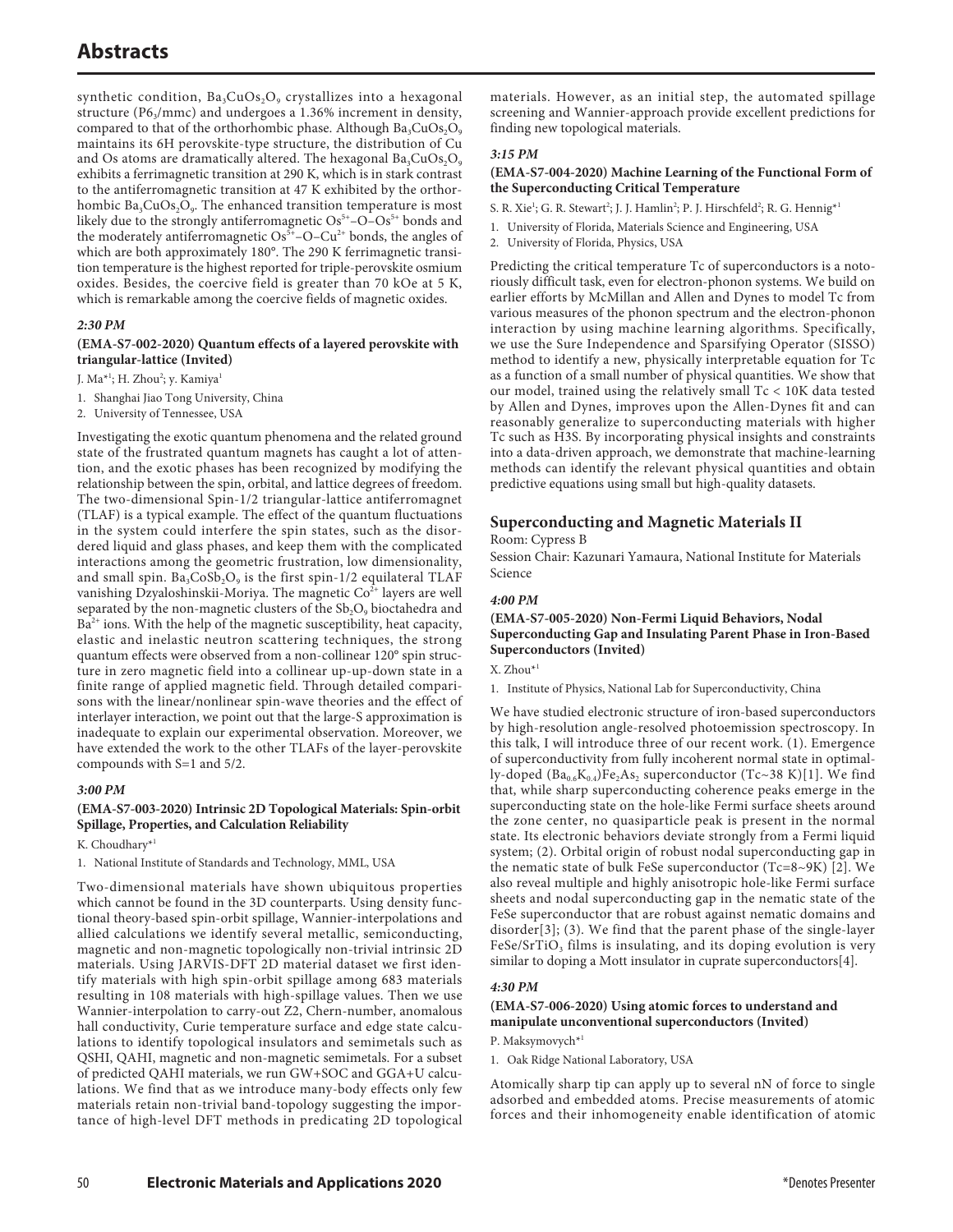lattices, point and long-range defects, often with superior resolution and sensitivity compared with more common tunneling microscopy. To this end, I will first illustrate a rich pattern of as-grown lattice defects, including point vacancies and extended dislocations and their effect local electronic structure of Co-doped BaFeAs superconductor, revealed with combined force and tunneling microscopy. Subsequently, I will discuss reproducible injection of a variety of defects into the otherwise atomically pristine surface of FeSe. Intriguingly, the force microscopy revealed the propensity to counterintuitive sub-surface defect formation. Finally, I will present the use of multivariate data analytics techniques to construct local structure-function libraries connecting characteristic electronic states and electron-hole asymmetry to instrinsic and introduced lattice defects. Going forward, local control over surfaces and edge-terminations enables new insight into confinement effects on superconductivity, as well as disorder and edge states in topological superconductors. Research carried out at the Center for Nanophase Materials Sciences in Oak Ridge National Lab, which is a DOE Office of Science user facility.

### *5:00 PM*

#### **(EMA-S7-007-2020) Miscibility gap and intrinsic antiferromagnetic Griffith phase in**  $Sr(Fe_{1-x}Mn_x)_2As_2$  **phase diagram with multi-critical points**

G. Wang\*<sup>1</sup>; L. Chen<sup>1</sup>; C. Cao<sup>1</sup>; H. Chen<sup>1</sup>; J. Ma<sup>2</sup>; J. Hu<sup>1</sup>; X. Chen<sup>1</sup>

1. Institute of Physics, Chinese Academy of Sciences, China

2. Shanghai Jiao Tong University, China

The crystal structure, magnetic and electronic properties of  $Mn$ -doped SrFe<sub>2</sub>As<sub>2</sub> single crystals have been systematically investigated. A miscibility gap is found in the system from  $x \sim 0.4362(4)$ to  $x \sim 0.9612(9)$ , and out of the gap single crystals hold two distinct structures, I4/mmm (139) for Fe-rich side and P-3m1(164) for Mn-rich side, respectively. For Fe-rich side, single crystals have a continuously enlarged lattice parameter c for x < 0.2055(2), followed by a phase separation with the crystals holding different structures up to  $x = 0.4362(4)$ . Magnetic and electronic transportation measurements demonstrate the suppression of spin density wave from  $x = 0$ to  $x = 0.0973(1)$  and the following abnormal increase of the ordering temperature, which is attributed to the intrinsic anti-ferromagnetic Griffith phase [1, 2]. The heat capacity further confirms these novel phenomena. Finally, a phase diagram with multi-critical points covering the whole composition range of Mn-doped  $SrFe<sub>2</sub>As<sub>2</sub>$  system is established accordingly. [1] R.B. Griffiths, Nonanalytic behavior above the critical point in a random Ising ferromagnet, Physical Review Letters, 23 (1969), 17. [2] D. Inosov et al., Possible realization of an antiferromagnetic Griffiths phase in Ba(Fe<sub>1-x</sub>Mn<sub>x</sub>)<sub>2</sub>As<sub>2</sub>, Physical Review B, 87 (2013) 224425.

#### *5:15 PM*

#### **(EMA-S7-008-2020) Thermodynamic Stability and Kinetics of**  Nb<sub>3</sub>Ge, Nb<sub>3</sub>Al, and Nb<sub>3</sub>Ga A15 Phases

A. C. Hire\*<sup>1</sup>; B. Rijal<sup>1</sup>; H. Bayard<sup>1</sup>; C. Orozco<sup>1</sup>; L. Zhu<sup>1</sup>; R. Porter<sup>2</sup>; Z. Sun<sup>2</sup>; M. Liepe<sup>2</sup>; M. Manuel<sup>1</sup>; R. G. Hennig<sup>1</sup>

- 1. University of Florida, Materials Science and Engineering, USA
- 2. Cornell University, Department of Physics, USA

In this work, we investigate the thermodynamic stability and superconducting properties of Nb-based A15 phases,  $Nb<sub>3</sub>Ge$ ,  $Nb<sub>3</sub>Ga$  and  $Nb<sub>3</sub>Al.$  These Nb-based A15 phases can be used as potential alternatives to Nb3Sn coatings in superconducting radio-frequency particle accelerator cavities. These A15 phases, like Nb3Sn coatings, might lead to shorter cavity lengths, higher operating temperatures, and lower power consumption. We use a density functional theory (DFT) and cluster expansion based approach to calculate the thermodynamic stability ranges of these A15 phases. We consider two different functionals, PBE and SCAN, for the construction of the DFT based cluster expansion models and analyze their effects on the thermodynamic stability of these phases. We also perform diffusion

couple experiments to validate the stability range and determine the interdiffusion coefficients. The interdiffusion coefficient is an essential parameter in the synthesis of these A15 phases using solid-vapor or solid-liquid methods. Our calculated composition stability ranges agree with some of the experimentally determined phase diagrams. A smaller stability range is obtained in the diffusion couple experiments.

#### *5:30 PM*

### **(EMA-S7-009-2020) Methodological DFT Study of Spin-Crossover in Mn(taa)**

E. C. Fonseca\*<sup>1</sup>; D. Rodriguez<sup>2</sup>; S. Trickey<sup>2</sup>; R. G. Hennig<sup>1</sup>

- 1. University of Florida, Materials Science and Engineering, USA
- 2. University of Florida, Physics, USA

Single molecular magnets present a promising materials family for quantum computing. These molecules and compounds exhibit magnetic bistability, as they can exist in two different stable spin states, making them also candidates for magnetic memory and sensors. We study the MnIII(taa) molecule using density-functional theory to validate the parameters of the computational methods for the spin-crossover energy and the ligand field splitting. We employ the PBE generalized gradient approximation (GGA) and SCAN meta-GGA functionals and include van der Waals corrections and the Hubbard U correction for correlation effects. We find that the choice of exchange-correlation functional drastically changes the spin crossover energy. By utilizing linear response theory, we determine the onsite Hubbard U value of the Mn-III ion for PBE+U and SCAN+U calculations. Changing the Hubbard U parameters elongates the bonds in Mn(taa) enough to favor a high-spin ground state. As the Mn-N bonds elongate, the ligand field splitting weakens and thus the system favors a degenerate d-orbital configuration. Due to the observed sensitivity to the choice of U value, we employ more sophisticated methods to determine the Hubbard U parameter self-consistently. Preliminary results indicate that both the PBE and SCAN functional require a Hubbard U correction to accurately predict the spin states of the MnIII(taa) molecular magnet.

## **S8: Structure–Property Relationships in Relaxor Ceramics**

#### **Perovskite/Non-perovskite Relaxors II**

Room: Cypress B Session Chair: Igor Levin, NIST

#### *10:00 AM*

#### **(EMA-S8-014-2020) Enhanced Electromechanical Properties in**  Grain-Oriented Relaxor-PbTiO<sub>3</sub> based Piezoceramics Prepared **by Templated Grain Growth (Invited)**

Y. Chang<sup>\*1</sup>; J. Wu<sup>1</sup>; Y. Sun<sup>1</sup>; S. Zhang<sup>2</sup>; B. Yang<sup>1</sup>

- 1. Harbin Institute of Technology, China
- 2. Nanjing University, China

Relaxor-PbTiO<sub>3</sub> based perovskites have attracted much attention over the past decades for their potential applications in ultrasonic transducers, actuators, and sensors, etc. However, relaxor-PbTiO<sub>3</sub> piezoceramics possess much lower electromechanical properties in comparison to the single crystals, being due to directional averaging of properties associated with randomly oriented grains. In this work,  $[001]$ <sub>c</sub> oriented relaxor-PbTiO<sub>3</sub> ternary ceramics with texture fraction >90% were successfully fabricated by templated grain growth. The structural variation, densification behavior, texture evolution, microstructure development, and oriented crystalline interface evolution of the templated samples during different texturing stages were investigated. The relationships among the crystallographic nature, domain structure and piezoelectricity were clarified. In contrast to the randomly oriented counterpart, significantly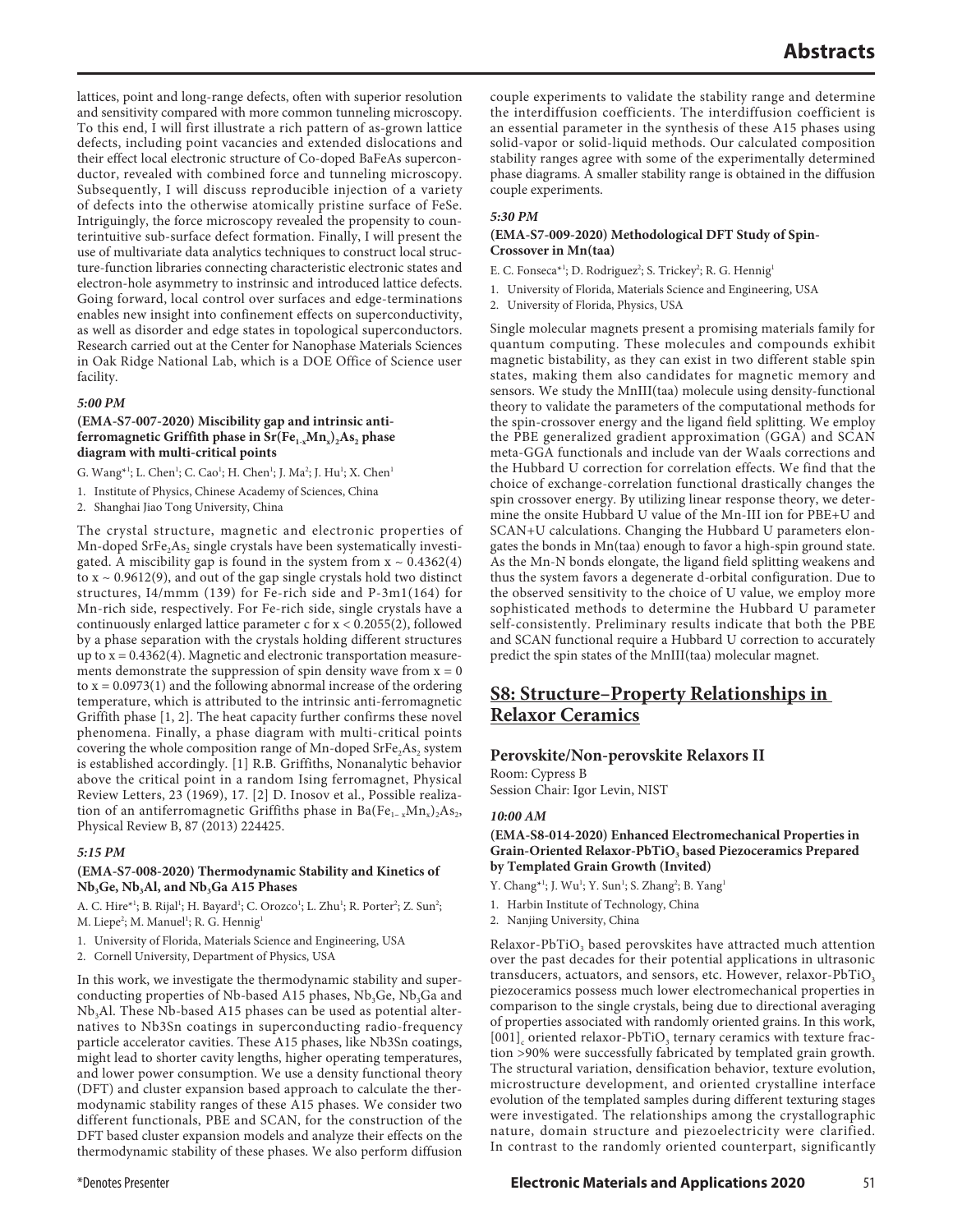enhanced electromechanical properties  $(d_{33}^{\ast} = 1555 \text{ pC/N}, d_{33} = 824 \text{ m}$ pC/N, and  $k_p$ =0.81) and high ferroelectric properties (E<sub>c</sub>=8.3 kV/cm and  $P_r = 31 \mu C/cm^2$ ) were obtained from those highly textured ceramics. We believe that this work can largely broaden device application areas of relaxor-PT based ceramics.

#### *10:30 AM*

#### **(EMA-S8-015-2020) Enhancing the electromechanical response of relaxor films through aerosol deposition of metal electrodes (Invited)**

- N. Khansur<sup>1</sup>; U. Eckstein<sup>1</sup>; H. Uršič<sup>2</sup>; K. G. Webber\*<sup>1</sup>
- 1. Friedrich-Alexander-Universität Erlangen-Nürnberg, Materials Science and Engineering, Germany
- 2. Jozef Stefan Institute, Electronic Ceramics Department, Slovenia

 $(Na_{1/2}Bi_{1/2})TiO_3$ -based lead-free ferroelectrics show promise for actuation systems due to a large unipolar strain, but are limited by their poling field and low depolarization temperature. A number of strategies have been proposed, which have increased the electromechanical response but also resulted in some additional limitations, e.g., reduction in depolarization temperature or increased porosity. In this presentation, a new method will be introduced for increasing the unipolar strain and depolarization temperature as well as reducing of poling field of polycrystalline (Na<sub>1/2</sub>Bi<sub>1/2</sub>)TiO<sub>3</sub>-0.07BaTiO<sub>3</sub>. Room temperature aerosol deposition (AD) was used to deposit copper electrodes, resulting in the formation of residual stress that induced long-range ferroelectric order. These stresses increased the electromechanical properties as well as the thermal stability, which will be shown through macroscopic strain-electric field and temperature-dependent dielectric measurements. The stress-modulated relaxor-ferroelectric transition will be discussed in conjunction with the development of internal residual stresses in functional ceramics during AD. Piezoresponse force microscopy will be used to show the evolution of ferroelectric domains in NBT-7BT following AD, which will be compared to ex situ stress-dependent PFM to provide insight into the stress distribution through the thickness.

## **Novel Relaxors**

Room: Cypress B

Session Chairs: Igor Levin, NIST; Mael Guennou, University of Luxembourg

#### *11:00 AM*

#### **(EMA-S8-016-2020) High Energy Density Capacitors (Invited)** I. M. Reanev\*

- 1. University of Sheffield, Materials Science and Engineering,
	- United Kingdom

Ultrahigh discharge energy density (Wdis =  $10.5$  J/cm<sup>3</sup>) and efficiency ( $\mu = 87\%$ ) have been obtained in doped BiFeO<sub>3</sub>-BaTiO<sub>3</sub> ceramic multilayers by achieving an electrically rather than chemically homogeneous microstructure. Back scattered scanning and transmission electron microscopy combined with energy dispersive X-ray spectroscopy mapping of  $(0.7-x)$ BiFeO<sub>3</sub>-0.3BaTiO<sub>3</sub>– xNd(Zn<sub>0.5</sub>Zr<sub>0.5</sub>)O<sub>3</sub> (0.05>x<0.10) ceramics revealed a core–shell grain structure which switched from a bright to dark contrast as x increased. Compositions with  $x = 0.08$  were at the point of cross over between these two manifestations of core–shell contrast. Dielectric measurements together with the absence of macrodomains in diffraction contrast TEM images suggested that compositions with  $x = 0.08$  exhibited relaxor behaviour within both the core and shell regions. Impedance spectroscopy demonstrated that, despite being chemical dissimilar, the grains were electrically homogeneous and insulating with little evidence of conductive cores. Multilayers of  $x = 0.08$  had enhanced breakdown strength,  $E_{BDS} \sim 700 \text{ kV/cm}$  and a slim hysteresis loop which resulted in large W<sub>dis</sub> and high μ, temperature stable to 15% from 25 to 150 °C.

## *11:30 AM*

#### $(EMA-S8-017-2020)$  Electric field induced strain in  $Sr(Hf_{0.5}Zr_{0.5})O<sub>3</sub>$ modified  $\operatorname{Bi}_{0.5}(\operatorname{Na}_{0.8}\mathrm{K}_{0.2})_{0.5}$ TiO<sub>3</sub> piezoelectric ceramics

- S. K. Gupta\*<sup>1</sup>; R. McQuade<sup>1</sup>; B. Gibbons<sup>1</sup>; P. Mardilovich<sup>2</sup>; D. Cann<sup>1</sup>
- 1. Oregon State University, Material Science, School of Mechanical,
	- Industrial, and Manufacturing Engineering, USA
- 2. Xaar plc, United Kingdom

Lead-free Sr(Hf,Zr)O<sub>3</sub>-modified  $Bi_{0.5}(Na_{0.8}K_{0.2})_{0.5}TiO_3$  ceramics were synthesized using conventional solid-state mixed-oxide method. The XRD data revealed a pure perovskite phase throughout the studied compositional range. Coexistence of tetragonal and rhombohedral phases was observed for x=0 and, with the addition of SHZ, a phase transition to a pseudocubic phase was observed. Ferroelectric, dielectric and electric-field-induced strain behavior was also studied as a function of composition. The temperature dependent-dielectric spectra showed frequency dependence for all the SHZ-modified BNKT ceramics which is a typical characteristic of relaxor ferroelectric. Furthermore, constriction in polarization loops and an absence of negative strain in the bipolar strain measurement for SHZ-modified BNKT compositions indicate that the addition of SHZ significantly disrupts the ferroelectric order. In particular, the addition of 2 mol% SHZ in BNKT markedly enhanced the electric-field-induced strain from 0.10% (for pure BNKT) to 0.33%. The corresponding normalized strain coefficient  $(d^*_{33} = S_{max.} / E_{max.})$ increased from 196 pm/V to 663 pm/V at a moderate electric-field of 50 kV/cm. These results indicate that BNKT-SHZ ceramics can be designed for an improved strain response via a substitution-induced relaxor state for high performance, lead-free electromechanical actuator applications.

## **Advanced Characterization of Relaxors**

Room: Cypress B

Session Chairs: Igor Levin, NIST; Mael Guennou, University of Luxembourg

#### *11:45 AM*

#### **(EMA-S8-018-2020) Large electromechanical response in non-MPB relaxor ferroelectrics**

R. Ranjan\*<sup>1</sup>; U. Shankar<sup>1</sup>; R. Pandey<sup>1</sup>; B. Narayan<sup>1</sup>

1. Indian Institute of Science, Materials Engineering, India

Large electromechanical response in ferroelectric solid solutions is generally associated with a composition driven inter-ferroelectric instability, commonly known as morphotropic phase boundary (MPB). In contrast to this general perception, we show that large electromechanical response is possible even in non-MPB relaxor ferroelectric systems. We demonstrate this on three ferroelectric solid solution systems namely  $(1-x)PbTiO<sub>3</sub>-(x)Bi(Ni<sub>1/2</sub>Hf<sub>1/2</sub>)O<sub>3</sub>$ (PT-BNH),  $(1-x)PbTiO_3-(x)Bi(Ni_{1/2}Zr_{1/2})O_3$  (PT-BNZ) and (Bi,La) FeO<sub>3</sub>-PbTiO<sub>3</sub> (BF-PT:La). While the first two systems PT-BNH and PT-BNZ show  $\rm{d_{33}} \sim 400$  -450 pC/N, BF-PT:La shows an extraordinarily high electrostrain of  $\sim$  1.3 % in the polycrystalline ceramic form. While analogous to the conventional MPB systems, the critical compositions of these alloys mimic a two-phase structural state (cubic + tetragonal) on the global scale, detailed analysis suggests that it is not so. The cubic phase is rather a manifestation of short correlation length of the tetragonal regions and appears when the system is compositionally driven from a normal ferroelectric state to a relaxor ferroelectric state. In the absence of MPB, the polarization rotation is not likely to be the important mechanism contributing to large electromechanical response of these systems. We argue that the large response is associated with domain wall motion, large local polarization, and a (non-MPB) lattice softening.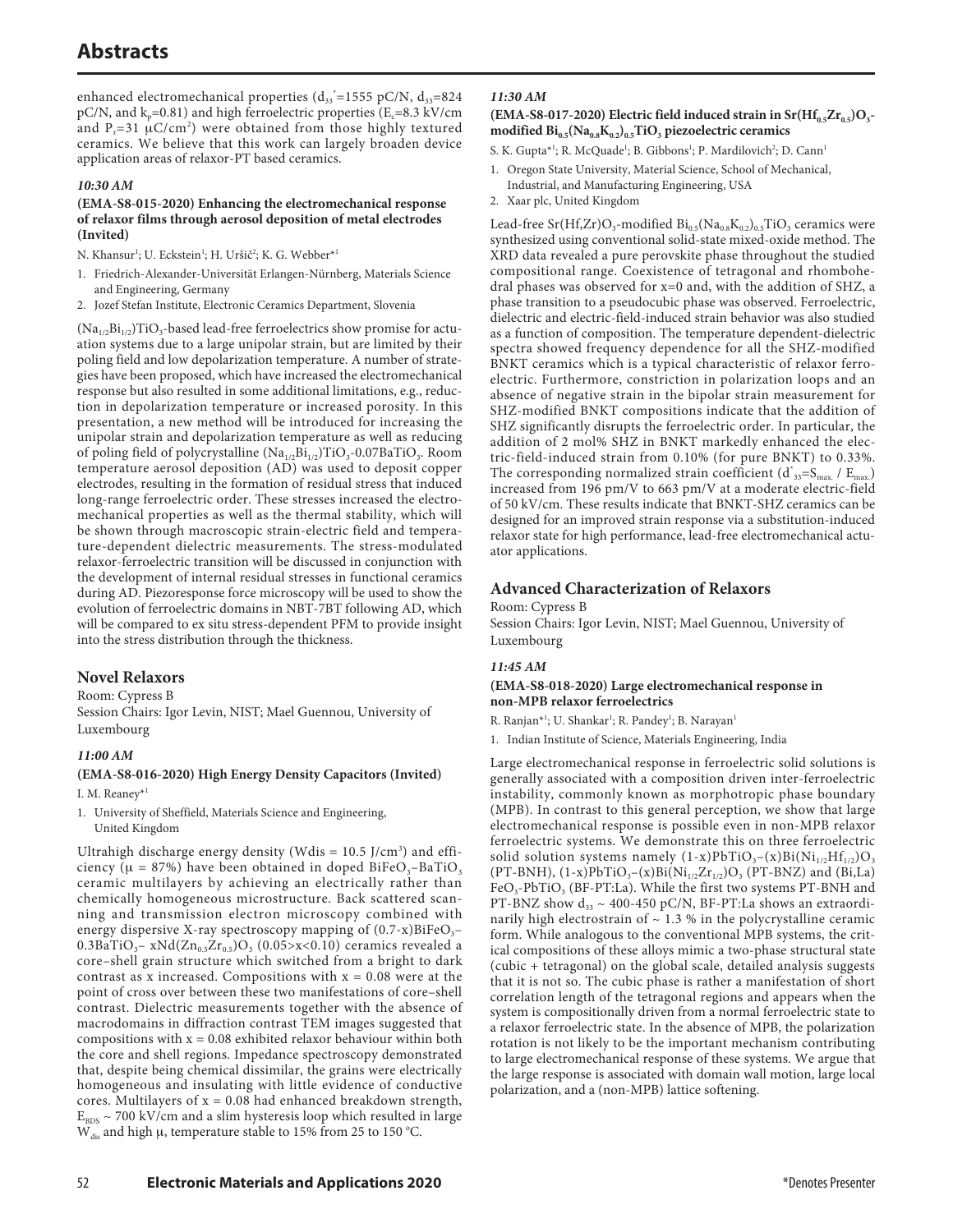#### *12:00 PM*

#### **(EMA-S8-019-2020) Multiscale characterization of lead-based relaxor ferroelectrics (Invited)**

M. Otonicar<sup>\*1</sup>; A. Bradesko<sup>1</sup>; M. J. Cabral<sup>3</sup>; L. Riemer<sup>4</sup>; H. Uršič<sup>1</sup>; A. Bencan<sup>1</sup>; G. Drazic<sup>2</sup>; J. L. Jones<sup>3</sup>; D. Damjanovic<sup>4</sup>; B. Malic<sup>1</sup>; T. Rojac<sup>1</sup>

- 1. Jozef Stefan Institute, Electronic Ceramics Department, Slovenia
- 2. National Institute of Chemistry, Slovenia
- 3. North Carolina State University, Dept. of Materials Science & Engineering, USA
- 4. Swiss Federal Institute of Technology in Lausanne EPFL, Ceramics Laboratory, Switzerland

The best known and widely investigated relaxor ferroelectrics are lead-based perovskites. Tipically, Pb<sup>2+</sup> is present on the A-site of the ABO<sub>3</sub> perovskite structure and mixed occupancy of cations of different size and charge is found on B-site (e.g.,  $(Pb(Mg_{1/3}Nb_{2/3})$ )  $O<sub>3</sub>-xPbTiO<sub>3</sub>$ , PMN–PT). In the tetragonal PMN–PT compositions  $(x>0.35)$  Ti<sup>4+</sup> is believed to increase charge ordering, leading to long-range ferroelectric order, while the monoclinic (M) compositions (up to x~0.35PT) seem to be strongly affected by both B-site disorder as well as local off-centring of Pb<sup>2+</sup>. In this contribution I will show differences between the two compositional regions of PMN–PT, which are effectively observed on the local scale by atomic resolution microscopy. Moreover, microscopic observations show characteristic domain structures with hierarchically arranged nanodomains on the M side, with highly mobile nanodomains when the electric field is applied. Consistent with this finding, macroscopic measurements of the weak-field-induced polarization and strain response show distinct features in the M compositions, i.e., a strongly nonlinear and hysteretic response, which is confined to the compositions where the dielectric response shows relaxor-type frequency dispersion. All these multiscale measurements indicate the influence of local charge disorder on the mesoscale structure, as well as on the global behaviour of relaxor ferroelectrics.

## **S9: Ion Conducting Ceramics**

### **Ion Conducting Ceramics for Solid-State Battery** Room: Citrus A

Session Chairs: Hua Zhou, Argonne National Lab; Yingge Du, PNNL

#### *2:00 PM*

## **(EMA-S9-001-2020) Li dendrite supression in solid state electrolytes (Invited)**

C. Wang\*1

1. University of Maryland, Chemical Engineering, USA

Solid electrolytes (SEs) are believed to prevent Li dendrite growth because of high mechanical strength and high Li+ transference number. However, the growth of lithium dendrites is facilitated in LLZOs and LPSs as evidenced by a low critical current densities. The mechanism for lithium dendrite formation and growth in LLZO and LPS are still disputable. The lack of understanding the Li dendrite formation mechanism seriously impeded the development of solidstate lithium batteries. We demonstrated that the Li dendrites can either grow into solid electrolytes from Li anodes or directly deposit inside of solid electrolyte depending on the electronic conductivity, interface energy of solid electrolyte to Li, and electrolyte modulus. To suppress Li dendrite growth in the solid electrolytes, the electrolytes should have a high interface energy or form a SEI with high interface energy against Li with a low electronic conductivity. By introducing an electronically insulating LiF SEI between Li and LPS, we effectively suppressed Li dendrite growth in the LPS electrolytes because the LiF is thermodynamically stable with Li and has a high interfacial energy with Li. In addition, the extremely low electronic conductivity of LiF can also inhibit the Li plating inside LPS by blocking the electronic conduction pathway.

#### *2:30 PM*

#### **(EMA-S9-002-2020) Structure, Chemistry, and Charge Transfer Resistance of the Interface between Garnet Solid Electrolyte and Oxide Cathodes (Invited)**

B. Yildiz\*1

1. Massachusetts Institute of Technology, USA

All-solid-state batteries promise significant safety and energy density advantages over liquid-electrolyte batteries. The interface between the cathode and the solid electrolyte is an important contributor to charge transfer resistance. Strong bonding of solid oxide electrolytes and cathodes requires sintering at elevated temperatures. Knowledge of the temperature dependence of the composition and charge transfer properties of this interface is important for determining the ideal sintering conditions. To understand the interfacial decomposition processes and their onset temperatures, model cathode systems of  $LiCoO<sub>2</sub> (LCO)$  and  $LiNi<sub>0.6</sub>Mn<sub>0.2</sub>Co<sub>0.2</sub>O<sub>2</sub> (NMC622)$  thin films deposited on cubic Al-doped  $Li<sub>2</sub>La<sub>3</sub>Zr<sub>2</sub>O<sub>12</sub>$  (LLZO) pellets were studied as a function of temperature, gas composition and electrochemical conditions. The methods combine interface-sensitive techniques, including X-ray photoelectron spectroscopy (XPS), synchrotron X-ray absorption spectroscopy, hard X-ray photoemission (HAXPES), and synchrotron X-ray diffraction. In this talk, we will present the found precipitation products at the interface as a function of synthesis and electrochemical conditions, their role in altering the interface resistance to Li transfer, and compare the LCO and NMC related cathodes in terms of their instability onset conditions.

#### *3:00 PM*

#### **(EMA-S9-003-2020) Synthetic Designs for Improved NaSICON Sodium Ion Conductors**

E. Spoerke<sup>\*1</sup>; A. Peretti<sup>1</sup>; E. Coker<sup>1</sup>; M. Rodriguez<sup>1</sup>; M. Gross<sup>1</sup>; J. A. Bock<sup>1</sup>; R. Hill<sup>2</sup>; Y. Cheng<sup>2</sup>

- 1. Sandia National Laboratories, USA
- 2. University of Kentucky, USA

Robust, high conductivity, solid state separators are key elements of emerging solid-state and molten metal batteries. Here, we discuss insights into the synthesis and properties of the solid-state sodium ion conductor, NaSICON (nominally,  $Na<sub>3</sub>Zr<sub>2</sub>PSi<sub>2</sub>O<sub>12</sub>$ ), a promising ceramic separator, particularly for lower temperature applications (< 200°C). Effective NaSICON performance is strongly dependent on its phase purity and sintered density, which are difficult to control during synthesis. We employ thermal analyses, such as variable temperature x-ray diffraction, thermogravimetric analysis, and differential thermal analysis, to inform the controlled reactive sintering of NaSICON. We then evaluate how variations in ceramic processing and composition affect key properties such as ionic conductivity, density, and mechanical behavior. Optimized materials are subsequently utilized in prototype molten sodium batteries, where these properties translate to functional performance. This rationally-designed synthesis will be central to producing highly functional NaSICON separators for safe, reliable new battery technologies. Sandia National Laboratories is a multi-mission laboratory managed and operated by National Technology and Engineering Solutions of Sandia, LLC., a wholly owned subsidiary of Honeywell International, Inc., for the U.S. Department of Energy's National Nuclear Security Administration under contract DE-NA0003525.

#### *3:15 PM*

#### **(EMA-S9-004-2020) Interfacial Engineering of Ceramic Separators in Sodium Batteries**

M. Gross\*<sup>1</sup>; A. Peretti<sup>1</sup>; S. Percival<sup>1</sup>; L. Small<sup>1</sup>; E. Spoerke<sup>1</sup>

1. Sandia National Laboratories, USA

High sodium-ion conductivity ceramic separators are a key component to the development of low temperature (< 150 °C) molten sodium batteries. Conventional Na<sup>+</sup>-ion conducting separators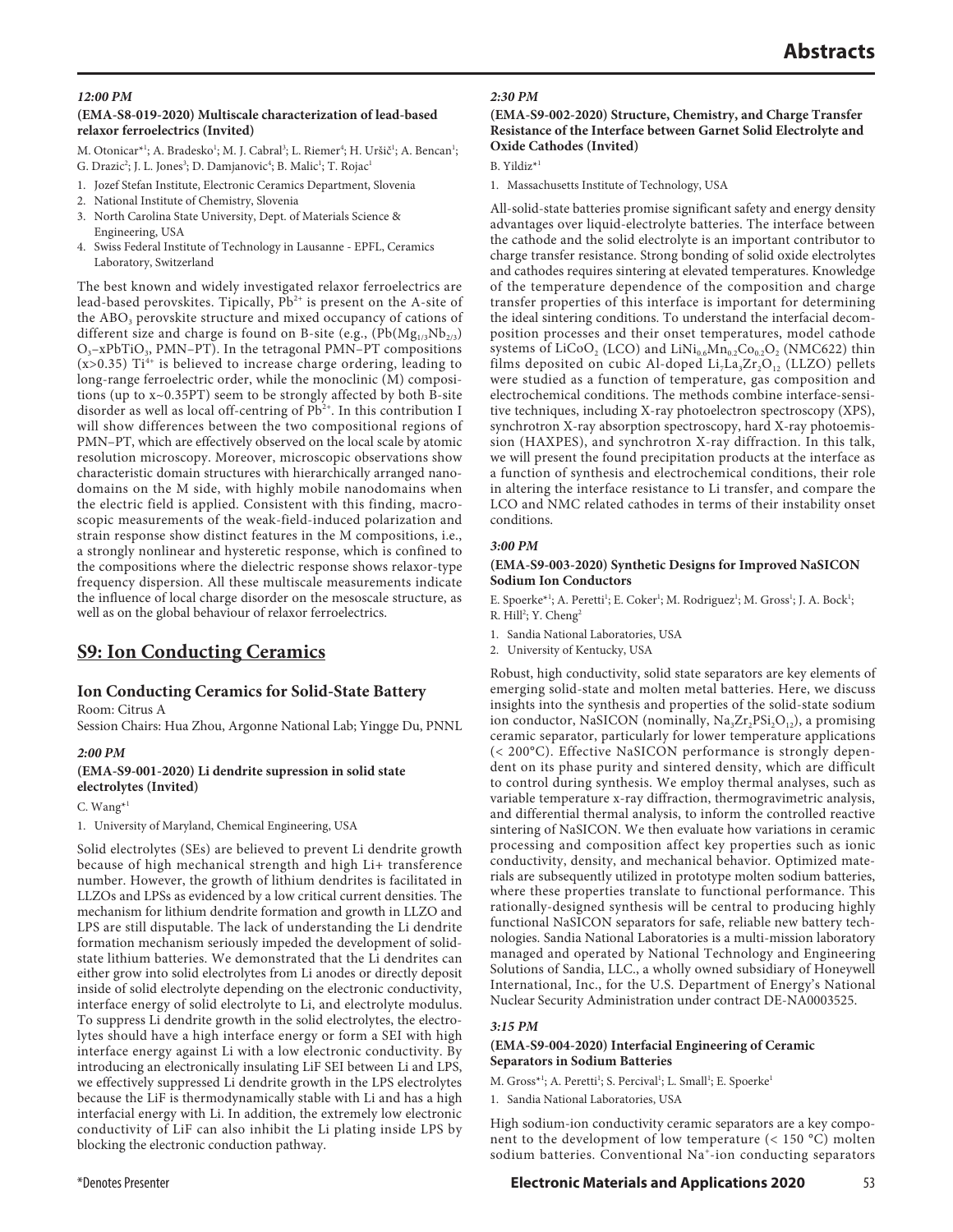such as  $β$ -Al<sub>2</sub>O<sub>3</sub> or NaSICON typically require high operating temperatures, not only for improved ionic conductivity, but also to allow greater wetting of the molten sodium anode to the ceramic. Lowering the temperature from ~300 °C to near 100 °C leads to poor interfacial wetting of molten sodium to the ceramic separator, which results in high cell resistance and poor battery performance. Here, we describe our efforts to modify the interface between the molten sodium and the Na<sup>+</sup>-ion conducting separator for improved wetting in batteries cycling at low operating temperatures. We explore the use of engineered coatings on the ion-conducting ceramic to improve molten sodium wetting and to dramatically reduce celllimiting interfacial resistance. This strategy offers great promise towards enabling operation of molten sodium batteries at low temperatures. Sandia National Laboratories is a multimission laboratory managed and operated by National Technology & Engineering Solutions of Sandia, LLC, a wholly owned subsidiary of Honeywell International Inc., for the U.S. Department of Energy's National Nuclear Security Administration under contract DE-NA0003525.

#### *4:00 PM*

### **(EMA-S9-013-2020) Fast Charging Ceramic Anodes for Aqueous Sodium-Ion Batteries (Invited)**

Z. Feng\*1

1. Oregon State University, School of Chemical, Biological, and Environmental Engineering, USA

Aqueous sodium-ion batteries are attractive battery alternatives for stationary energy storage due to their inherently low cost and high safety. The development of advanced electrode materials with excellent performance and low cost is crucial for the success of aqueous Na-ion batteries. Our group has recently studied several types of iron phosphate based ceramic electrodes as promising anodes alternative for aqueous Na-ion batteries. We found these anodes can exhibit very fast ionic diffusion that enables the fast charging rate, long cycle life, high capacity retention and rate capability. In combination of electrochemical characterization and multimodal synchrotron X-ray scattering and spectroscopy methods, we further reveal the reaction mechanism associated with these high performance ionic conducting ceramics. Our work also underlines the importance of fabricating aqueous batteries on the basis of the Earth-abundant, cost- effective, and non-toxic elements.

#### *4:30 PM*

#### **(EMA-S9-006-2020) Microstructural evolution and fracture**  strength of sintered Li<sub>4</sub>Ti<sub>5</sub>O<sub>12</sub>-Ni anode composites

- W. Huddleston\*<sup>1</sup>; F. Dynys<sup>2</sup>; A. Sehirlioglu<sup>3</sup>
- 1. Case Western Reserve University, Department of Materials Science and Engineering, USA
- 2. NASA Glenn Research Center, USA
- 3. Case Western Reserve University, USA

Next generation aerospace concepts leverage multifunctionality to achieve systems-level weight savings. Co-processing of strain-free  $Li<sub>4</sub>Ti<sub>5</sub>O<sub>12</sub>$  anode and nickel metal current collector was investigated for application in a load bearing structural battery. High bulk density and percolation of current collector were sought to achieve structural integrity and high electrical conductivity. Evolution of nickel current collector particle size distributions during sintering of  $Li_4Ti_5O_{12}$ -Ni anode composites was analyzed as a function of processing conditions and composite composition. Application of Ostwald ripening theories to average particle size coarsening provided microstructural modeling and identification of transport mechanisms, while incorporation of particle interaction effects was achieved by fitting of particle size distributions. A measured activation energy of 1.06 eV was correlated with boundary transport of nickel. Complex fitting observed the formation of bimodal particle size distributions in compositions above the percolation threshold

and for samples sintered at high temperatures and with long dwell times, indicating interactions between neighboring particles during sintering. Mechanical fracture strength was measured by ringon-ring testing as a function of nickel content, bulk density, and particle size.

#### *4:45 PM*

#### **(EMA-S9-007-2020) Controlled Processing-Structure-Properties of Two-Dimensional Oxides**

K. Pachuta\*<sup>1</sup>; E. Pentzer<sup>2</sup>; M. Berger<sup>3</sup>; A. Sehirlioglu<sup>4</sup>

- 1. Case Western Reserve University, Materials Science and Engineering, USA
- 2. Texas A&M University, Materials Science and Engineering, USA
- 3. MINES ParisTech, Mécanique et Matériaux, France
- 4. Case Western Reserve University, USA

Two-dimensional (2D) materials have gained steady interest in the materials science community since the discovery that many layered materials, such as graphite, layered chalcogenides, and layered oxides can be readily stabilized into their 2D state. Owing to their exciting properties when compared to the bulk, 2D materials show promise in many applications in electronic devices, sensors, energy generation and storage, etc. With many novel 2D materials being produced today – and not all of them are coming from layered precursors – the field is growing at an astonishing rate, yet still only a few 2D materials (graphene, hexagonal-boron nitride, manganese oxide, etc.) have been extensively studied for their structure and related properties. Additionally, certain exfoliation/synthesis/deposition methods can alter the inherent structure, defects, and related properties of a 2D material. In this work, the exfoliation of layered oxides is examined relating how the exfoliation methods presented may compare to relevant synthesis and deposition techniques to produce the same material. Using the exfoliation of lithium cobalt as its primary example, this work demonstrates how observations made using characterization techniques such as UV-Vis spectroscopy, Transmission Electron Microscopy, Scanning Electron Microscopy, X-ray Diffraction, etc. may help decipher the processingstructure-property landscape of 2D oxides.

### *5:00 PM*

### **(EMA-S9-008-2020) Improving the Lithium-Ion Battery Performance through Surface Coating**

- M. Lucero\*<sup>1</sup>; T. Holston<sup>1</sup>; Z. Feng<sup>2</sup>
- 1. Oregon State University, Chemical Engineering, USA
- 2. Oregon State University, School of Chemical, Biological, and Environmental Engineering, USA

Lithium-ion batteries (LIBs) are the most popular rechargeable batteries in portable electronics and have made their way into the electric vehicle and grid storage market. Despite wide applications of LIBs, there is still room for improvement in terms of capacity retention and energy density. We utilize a sol-gel synthesis to successively deposit two surface coating layers ( $Li<sub>2</sub>SrSiO<sub>4</sub>$  &  $Al<sub>2</sub>O<sub>3</sub>$ ) on  $LiCoO<sub>2</sub>$ cathode. We demonstrate that the dual coating can improve the electrochemical performance at a higher cut-off potential of 4.5 V, e.g. larger capacity (190 mAh/g), and better capacity retention of (64% after 500 cycles) at 0.5C using commercial electrolyte (LiPF<sub>4</sub>). The cathode-protected LIB also exhibits excellent rate capacitary (up to 10 C). In addition, the role of the dual coating is investigated by a combination of electrochemical, surface-sensitive spectroscopy, and microscopy characterization techniques.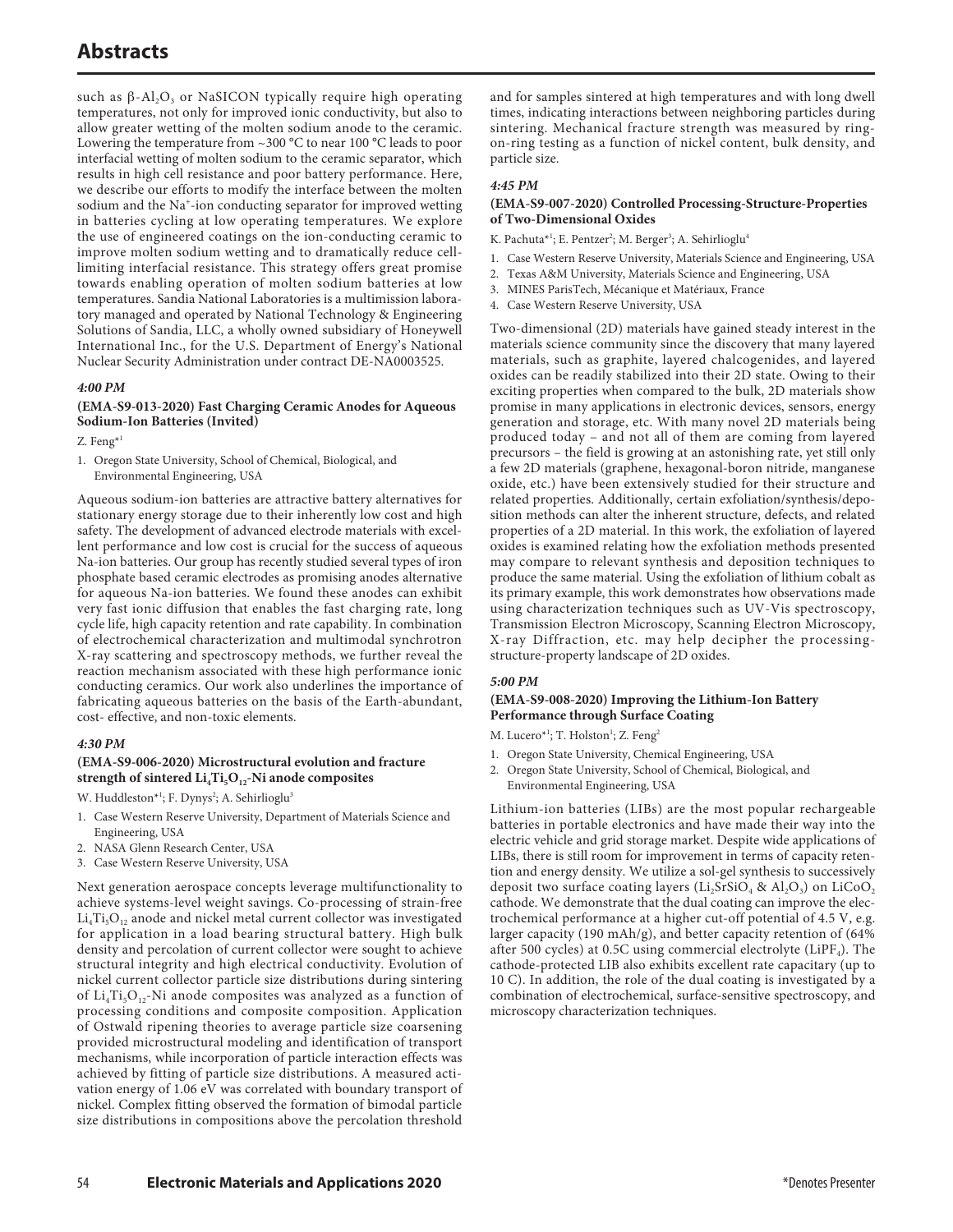## **S10: Point Defects and Transport in Ceramics**

## **Defect Mediated Properties (Conductivity, Grain Growth, Creep, Magnetism, Ferroelectric Imprint, Dielectric Degradation)**

Room: Citrus A

Session Chair: Douglas Irving, North Carolina State University

#### *10:00 AM*

(EMA-S10-016-2020) Affecting point defects in SrTiO<sub>3</sub> by **illumination and preparation (Invited)**

J. Fleig\*1

1. TU Wien, Chemistry, Austria

The defect chemical understanding of  $SrTiO<sub>3</sub>$  is rather advanced, particularly for the equilibrated bulk of slightly doped samples. However, defect concentrations may deviate from the expected bulk values due to several reasons, even if equilibrium with the gas phase is established: First, close to interfaces, space charges come into play. Second, cation defects are often frozen-in and their concentration in the actual measurements depends on the sample prehistory (sintering temperature and preparation procedure, particularly for thin films prepared by PLD). Third, illumination affects the electronic charge carrier concentrations and thus also modifies ionic defect concentrations in (quasi-)equilibrium with the gas. In this contribution, novel results on such less common or unexpected defect related phenomena in SrTiO<sub>3</sub> are presented: i) The relevance of Sr vacancies in undoped  $\rm SrTiO_3$  bulk samples is considered and defects in space charges are compared for undoped and Fe-doped single crystals. ii) Unusually low conductivities in doped  $SrTiO<sub>3</sub>$ thin films are examined and the role of cation non-stoichiometry in such films is discussed. iii) The effect of UV light on the defect chemical properties is presented; here several different phenomena are compared: conductivity changes, color changes, voltage changes in electrochemical cells with  $SrTiO<sub>3</sub>$  electrodes and voltage changes in solar cells based on SrTiO<sub>3</sub>.

#### *10:30 AM*

### **(EMA-S10-017-2020) Engineering defect formation in functional oxide thin films and heterostructures (Invited)**

R. Dittmann\*1

1. Forschungszentrum Juelich, PGI-7, Germany

The precise control over the defect configuration is one of the key challenges for oxide-based electronic thin film devices. Defect formation during pulsed laser deposition growth can be either governed by the defect equilibria at the given growth conditions or by the plume dynamics, the presence of UV-irradiation [1] or by the growth kinetics. We will present detailed studies on selected prototypical oxide thin film systems which enabled us to disentangle the different factors influencing the formation of both, oxygen and cation vacancies. We observe a significant influence of the surface termination of  $SrTiO<sub>3</sub>$  single crystal substrates on the formation of oxygen vacancies during annealing and growth and attribute it to the inhibited surface exchange for SrO-terminated SrTiO<sub>3</sub> [2]. By investigating the early stage of growth by in situ AFM and RHEED we could reveal the complex interplay between non-stoichiometry, growth mode and the formation of extended defects such as antiphase boundaries and Ruddlesden-Popper-type of defects [3]. We will furthermore give examples how defect engineering can be employed to fabricate thin film devices with tailored functional properties [4].

#### *11:00 AM*

#### (EMA-S10-018-2020) Defect Chemistry of Na<sub>0.5</sub>Bi<sub>0.5</sub>TiO<sub>3</sub>-based **ceramics: Changing ferroelectric properties and inducing high ionic conductivity (Invited)**

S. Steiner<sup>1</sup>; L. Koch<sup>1</sup>; A. Hoang<sup>1</sup>; M. Gehringer<sup>1</sup>; K. Albe<sup>1</sup>; T. Frömling\*<sup>1</sup>

1. Technische Universität Darmstadt, Materials Science, Germany

Ceramics based on  $\text{Na}_{0.5}\text{Bi}_{0.5}\text{TiO}_3$  (NBT) have been shown to be excellent lead-free ferroelectrics and relaxor materials. The defect chemistry of NBT-ceramics is, however, quite complex. They can actually be tuned from highly ionically conductive to highly resistive. For example, acceptor doping does not lead to the hardening of ferroelectric properties as it was initially expected. Instead, mobile oxygen vacancies are induced making the material an excellent oxygen ion conductor. Even though this is quite interesting from a research perspective it can be very detrimental for the transfer of NBT-ferroelectrics into application. Aging and fatigue models from other well-known ferroelectrics might not be applicable. Thus, a detailed understanding of the defect chemistry of NBT and its solid solutions is of great importance. In this work, a model to rationalize the defect chemistry of NBT-ceramics will be presented. Furthermore, methods to control the ionic conductivity, ferroelectric properties and the microstructure will be discussed. It will be shown that even excellent high temperature capacitor material having highest requirements considering dielectric loss can be derived from NBT. This will illustrate the extraordinary opportunities to alter properties of NBT-based material for multiple applications.

## *11:30 AM*

**(EMA-S10-019-2020) Reversibility of Electromagnetic properties**  in La<sub>0.8</sub>Sr<sub>0.2</sub>MnO<sub>3</sub> Thin Films from High Temperature Processing

D. Lau<sup>\*1</sup>; J. Wuenschell<sup>1</sup>; J. Devkota<sup>1</sup>; P. Ohodnicki<sup>1</sup>

1. National Energy Technology Laboratory, USA

Complex perovskite oxides such as  $La_{0.8}Sr_{0.2}MnO_3$  (LSMO), have attracted interest for emerging optical, electronic, and magnetic device applications due to their unique electromagnetic properties which are directly tied to their electronic band structure. Recent work has combined the high temperature stability with unique optical and electronic properties for applications in monitoring of gas stream chemistry (i.e. oxygen concentration) internal to a high temperature process environment. In this work, we illustrate the relationship between the functional properties in LSMO thin films as a function of crystallographic texture and high temperature in various gas atmospheres. Specifically, we systematically characterize LSMO thin films grown on  $SrTiO<sub>3</sub>$ , LAlO<sub>3</sub>, (LaAlO<sub>3</sub>)<sub>0.3</sub>  $(Sr<sub>2</sub>AITaO<sub>6</sub>)<sub>0.7</sub>$ , and MgO substrates using RF magnetron sputtering and report on transport properties in the DC and AC regimes as well as magnetic properties. Measurements are performed using magnetometry, four-point probe, and electrical impedance spectroscopy at ambient conditions as well as in-situ gas environments of varying oxygen concentration at elevated temperatures. Reversible cycling in electrical transport and magnetic properties are observed and attributed to compositional and structural changes in LSMO as oxygen vacancies are generated or removed in high temperature gas environments.

## *11:45 AM*

## (EMA-S10-020-2020) Defect Kinetics in (Bi<sub>0.5</sub>Na<sub>0.5</sub>)TiO<sub>3</sub>-based **piezoceramics**

Z. Fan\*1

1. Pennsylvania State University, USA

Point defects, to a certain extent, determine the performance of piezoelectric ceramics. Owing to the volatility of Bi and Na,  $(Bi_{0.5}Na_{0.5})TiO<sub>3</sub>$  (BNT) is naturally complicated in terms of the defect chemistry. Of particular interest is the sensitivity to the processing condition. Upon cooling in air, superoxidation occurs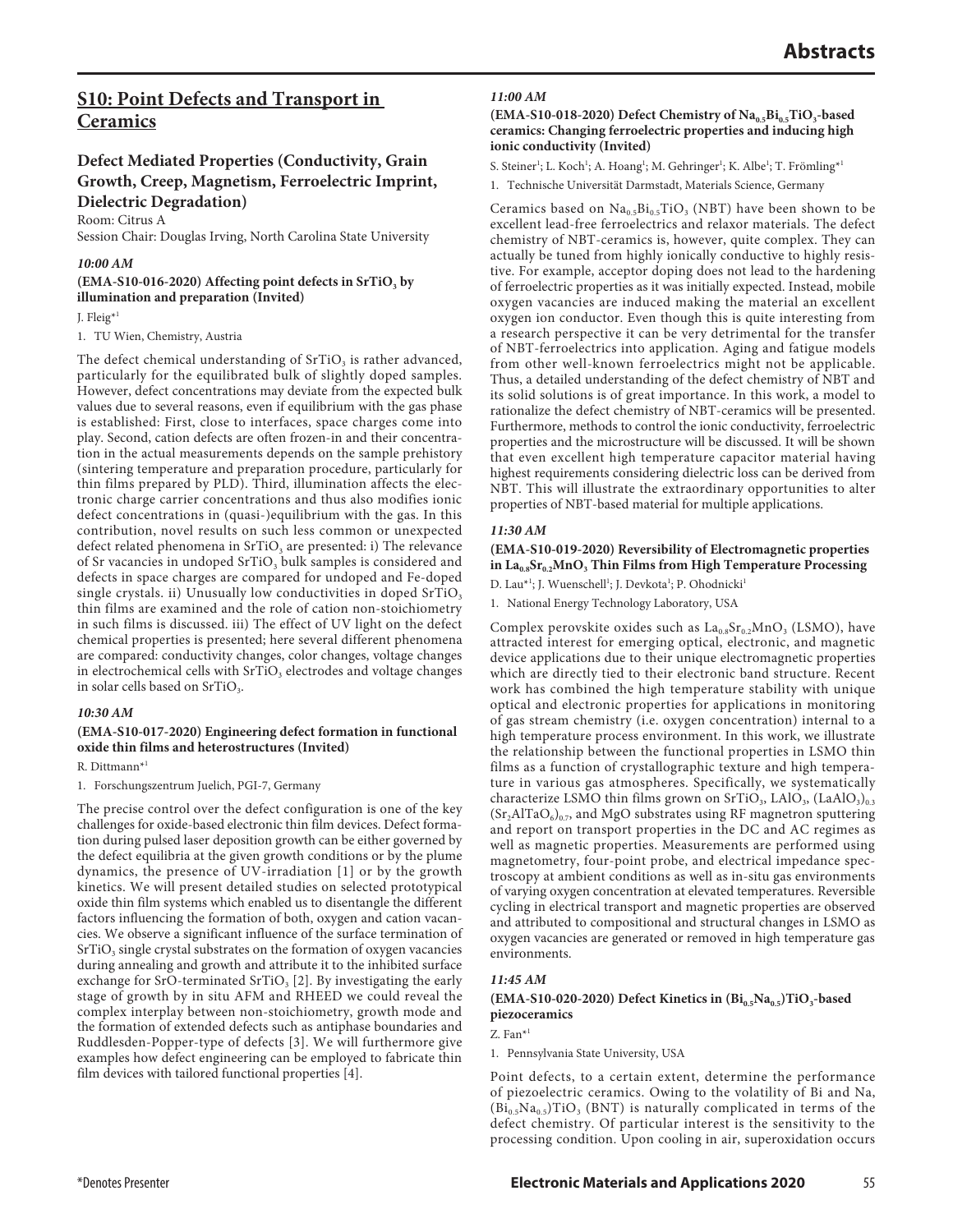at low temperature and low cooling rate, of which the state can be controlled via quenching from different annealing conditions. The superoxidation-dependence of mixed electronic-ionic conduction is analyzed with impedance spectroscopy. On top of the electrical insulation, polarization fatigue is also a defect-related issue. The fatigue resistance in BNT has been found significantly affected by the phase-composition. In-situ transmission electron microscopy (TEM) is employed to compare the fatigue behaviors in two BNT-based samples which are ergodic and nonergodic relaxor phase, respectively.

### *12:00 PM*

### **(EMA-S10-021-2020) Engineering defects for electro-active applications (Invited)**

P. Janolin\*<sup>1</sup>; Z. Li<sup>1</sup>; J. Yu<sup>1</sup>

1. CentraleSupelec-CNRS, Physics, France

Point defects such as oxygen vacancies are usually detrimental to functional insulators with applications based on electro-strains or used to store energy. Nevertheless they can be beneficial in some specfic contexts and their benefit can be harnessed through defect engineering, exploiting the symmetry-comforming principle. In this presentation, two examples shall be given: - the first one deals with the control of the polarisation vs electric field loop in ferroelectrics through alliovalent doping, thereby introducing oxygen vacancies. The ability to shift the hysteresis cycle through defect engineering represents a promising avenue to obtain self-polarised ferroelectrics or increase their energy storage capacity. - the second one is about the "giant" electrostriction phenomenon. Materials having electrostrictive coefficients (relating the electric-field-induced deformation to the square of the dielectric displacement) several orders of magnitude larger than what would be expected from the universal empirical law have recently been discovered. The basic mechanism remains to be unravelled by the role of oxygen vacancies, distoring heavily the host lattive, though at the local scale, and their response to an applied electric field, appears at the hear of this exacerbated response.

## **S12: Electronic Materials Applications in 5G Telecommunications**

## **5G Measurement Science**

Room: Cypress C Session Chair: Geoff Brennecka, Colorado School of Mines

## *10:00 AM*

#### **(EMA-S12-017-2020) VNA replacements to be used in measurements of material properties performed in the mm-wave and sub-THz bands (Invited)**

P. Kopyt\*<sup>1</sup>; B. Salski<sup>2</sup>

- 1. Warsaw University of Technology, Inst. of Radioelectronics and Multimedia Technology, Poland
- 2. Warsaw University of Technology, Poland

The paper describes measurement setups allowing one to measure over the Ka-band and parts of the WR-10 band the scalar transmission coefficient of a state-of-the-art high-Q Fabry-Pérot open resonators that are often used for measurement of properties of low-loss materials. Both setups described herein employ readily-available components. Their performance is verified against measurements performed using a laboratory-grade vector network analyzer for two exemplary material samples and agreement is found, which demonstrates that an effective material properties measurement system can be realized also without high-end laboratory equipment which open ways for available characterization of samples in cost-sensitive applications.

### *10:30 AM*

#### **(EMA-S12-018-2020) Broadband dielectric characterization of polymers and ceramics (Invited)**

M. Lanagan\*<sup>1</sup>; M. Sarkarat<sup>2</sup>; T. Bonnett<sup>1</sup>; S. Shetty<sup>2</sup>; B. Foley<sup>2</sup>; S. Perini<sup>2</sup>

- 1. Pennsylvania State University, Dept. of Engineering Science and
- Mechanics, USA 2. Materials Research Institute, USA

We have explored dielectric measurement methods spanning the frequency range between 1 MHz and 100 GHz. Two general types of measurement techniques, resonant and transmission, have been developed. Resonant methods are generally discrete frequency measurements that have high accuracy, specifically for low loss dielectrics with dissipation factors below 1%. We have established several resonant methods: a dielectric post technique in the 1-10 GHz range, a split-cavity method between 15-20 GHz and a Fabry-Perot method between 20-40 GHz. Transmission/reflection methods have the advantage of being broadband and cover a large frequency range (1MHz to 110 GHz). However, the dielectric loss accuracy limits transmission line methods to high loss samples. We have developed a reflection method for the 1 MHz to 2 GHz frequency range, where polymers and polymer composites display significant dielectric relaxation. Furthermore, quasi-optical measurement of these materials from 75 – 110 GHz is performed and compared with the various methods, motivated by eventual applications within this frequency range.

### *11:00 AM*

**(EMA-S12-019-2020) Hexaferrite Thin Film Growth on Sapphire and Semiconductor Substrates for mm-wave Applications**

P. Kulik\*<sup>1</sup>; C. Yu<sup>1</sup>; A. Sokolov<sup>1</sup>; G. Winter<sup>1</sup>; V. Harris<sup>1</sup>

1. Northeastern University, ECE, USA

The demand for miniaturized and high performing broadband communication systems in the GHz frequency range is steadily growing due to severely crowded and rapidly changing modern commercial and defense spectral environments. In this work, we demonstrate for the first time a complex Z-type hexaferrite film grown on various substrates including sapphire using pulsed laser deposition (PLD). A thin-film Z-type hexaferrite can result in low microwave loss and high hysteresis loop squareness required for the design of self-biased RF devices such as circulators in which external permanent magnets are removed from the circuit. The polycrystalline Co<sub>2</sub>Z ferrite target, having a nominal composition of  $Ba_3Co_2Fe_{24}O_{41}$  was prepared by a solid state process. Then, pulsed laser deposition was performed for one hour to deposit 1 micron of film on a sapphire substrate. XRD characterization confirms that the thin film is a pure-phase Z-type and matches that of the target. Further process refinement such as annealing shows improvement in hysteresis loop squareness. Material integration for device will be studied in further detail.

## *11:15 AM*

### **(EMA-S12-020-2020) Characterization of dielectric materials for 5G telecommunications with a Fabry-Perot open resonator (Invited)**

B. Salski\*<sup>1</sup>; T. Karpisz<sup>1</sup>; P. Kopyt<sup>1</sup>; J. Krupka<sup>2</sup>

- 1. Warsaw University of Technology, Institute of Radioelectronics and Multimedia Technology, Poland
- 2. Warsaw University of Technology, Institute of Microelectronics and Optoelectronics, Poland

It is shown in this paper that a Fabry-Perot open resonator can be applicable to broadband characterization of low-loss dielectric materials exploited in 5G telecommunications. Although the concept of the method had been known for years, only recently a novel approach to the measurement procedure been proposed, which allows reducing measurement inaccuracy at no cost of increased computational effort. For that purpose, a new scalar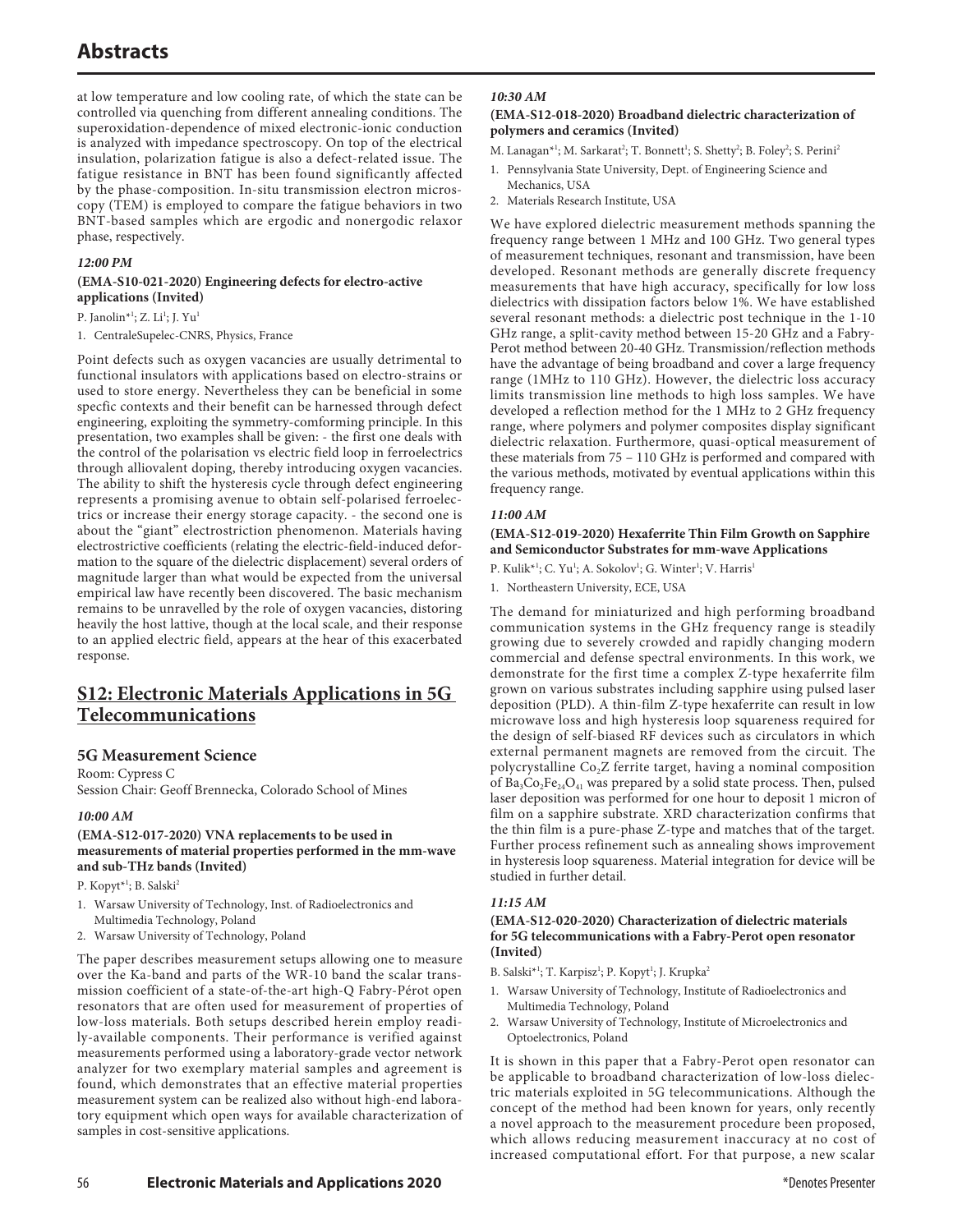one-dimensional electromagnetic model of the resonator has been proposed, the results of which are compared with measured data to evaluate, in turn, the unknown complex permittivity of a sample. Another challenge that has been solved is robust mode identification and tracking, which is essential due to the fact that the resonator is electrically long, so there are plenty of spurious modes. The whole measurement process is fully automated so that the only needed user intervention is insertion of the sample, which should be in the form of a laminate with the diameter of over 3 inches. The operation of the system is shown by measuring materials well-known in 5 G applications, such as silicon or fused silica.

### *11:45 AM*

## **(EMA-S12-021-2020) Free-Space Material Measurements at 20-40 GHz: RF Spot Probes vs. a Lens-Based Focused Beam System**

J. W. Schultz\*<sup>1</sup>; J. G. Maloney<sup>2</sup>; A. A. Patel<sup>1</sup>

- 1. Compass Technology Group, USA
- 2. Maloney-Solutions, USA

A method for microwave and millimeterwave characterization of materials is the free-space focused beam technique, which uses lenses or shaped reflectors to focus energy onto a confined region of a material specimen. In these fixtures, lenses form a Gaussian focused beam with plane-wave like characteristics at the focal point. This method has proved popular because of its wide bandwidth and flexibility. Another free-space measurement technique employed by some is the use of dielectrically loaded antennas placed in close proximity to a specimen. In this alternate technique, the dielectrically loaded antennas are smaller than lenses, making the hardware more compact and lower cost, however this is done at the expense of some reduced accuracy. This paper compares a standard laboratory focused beam system to some recently developed millimeterwave spot probes. The spot probes are specially designed antennas encapsulated in a solid dielectric and optimized to provide a small illumination spot three to eight centimeters in front of the probe. Experimental measurements of several dielectric and resistive specimens were measured by both systems for direct comparison. Additionally, comparisons were made with both fixtures to establish measurement limits and capability differences between the two methods.

#### *12:00 PM*

#### **(EMA-S12-022-2020) Resonant Cavity Measurement for use in a Free Space System for the Characterization of Low Loss Materials (Invited)**

C. Kintner<sup>1</sup>; C. Garcia<sup>1</sup>; A. Updegrave<sup>\*1</sup>

1. Ball Aerospace, USA

It is well known that nonuniform fields significantly affect the ability to characterize dielectrics by microwave cavity perturbation. Orloff et. al. showed that the microwave cavity perturbation method can be greatly improved by fitting data of various filling fractions. It was shown that this can increase the characterization by an order of magnitude. Ball Aerospace and NIST have partnered to integrate free space measurements and the above method. By combing these methods, we will show improved characterization of low loss materials which will enable improved electromagnetic design in an industry setting. The resonant cavity design was simulated in a full wave electromagnetic solver, prior to fabrication and its performance was validated. To verify this novel method, well understood ceramic and organic materials in high frequency design were selected to be characterized.

#### *12:15 PM*

#### **(EMA-S12-023-2020) Microwave-frequency material dielectric properties measurements at elevated temperature (Invited)**

- C. Ellison\*1; R. Tempke<sup>2</sup>; M. Spencer<sup>1</sup>; C. Wildfire<sup>1</sup>; T. Musho<sup>2</sup>;
- D. Shekhawat<sup>3</sup>
- 1. National Energy Technology Laboratory / Leidos Research Support Team, USA
- 2. National Energy Technology Laboratory / Oak Ridge Institute for Science and Education, USA
- 3. National Energy Technology Laboratory, USA

Dielectric properties of materials are important across many sectors and applications in the understanding of the fundamental interactions between electromagnetic radiation and materials. At NETL, dielectric characterization of catalyst materials assists in basic understanding of microwave phenomena that result in rate enhancement, shifted product conversions, and improved efficiencies, which are not observed under conventional thermal heating. In addition, dielectric material properties are input into numerical simulations used to model microwave systems. As material dielectric properties are temperature dependent, it is important to characterize the dielectric properties at the material's operating temperature to obtain accurate permittivity values. Measurement at high temperature is challenging because most measurement equipment can be damaged by higher temperatures, so it is necessary to isolate the sensitive components from the heated material. This presentation will discuss our lab group's material measurement work based on coaxial airline measurement technique from 0.1 to 13.5 GHz and our modification of this test fixture for dielectric properties measurements at high temperatures. Benefits and limitations of this setup will be discussed. Also, an overview of the microwave applications being investigated at NETL will be presented.

## **Industry Panel and Tutorials**

Room: Cypress C

Session Chair: Geoff Brennecka, Colorado School of Mines

#### *2:30 PM*

### **(EMA-S12-024-2020) DC to THz Electromagnetic Properties Characterization (Invited)**

S. Phommakesone\*1

1. Keysight Technologies, USA

From stealth materials to dielectric substrates, microwave food products to biofuels, accurate characterization of their electromagnetic properties from DC to THz frequencies provide engineers with critical information needed for material and circuit design, modeling, new material research, health and safety, manufacturing, quality control, and more. Many measurement methods exist, but which to choose is often a mystery. My intent with this paper is to clear the air by providing an overview of each measurement method, with its strengths and limitations. Typically, the measurement is made with vector network analyzer, where dielectric and magnetic properties of materials are calculated from measured S-parameter. Therefore, the whole measurement system (RF instrument, fixture, and software) and setup considerations will also be covered.

#### *3:00 PM*

#### **(EMA-S12-025-2020) Tutorial: How to measure permittivity onwafer**

N. Orloff\*1

1. NIST, Communications Technology Laboratory, USA

In this talk, I will go through step-by-step how to perform on-wafer measurements and extract the permittivity of materials with on-wafer measurement science. I will start by discussing how to use the NIST calibration wafer with free NIST software. Then, I will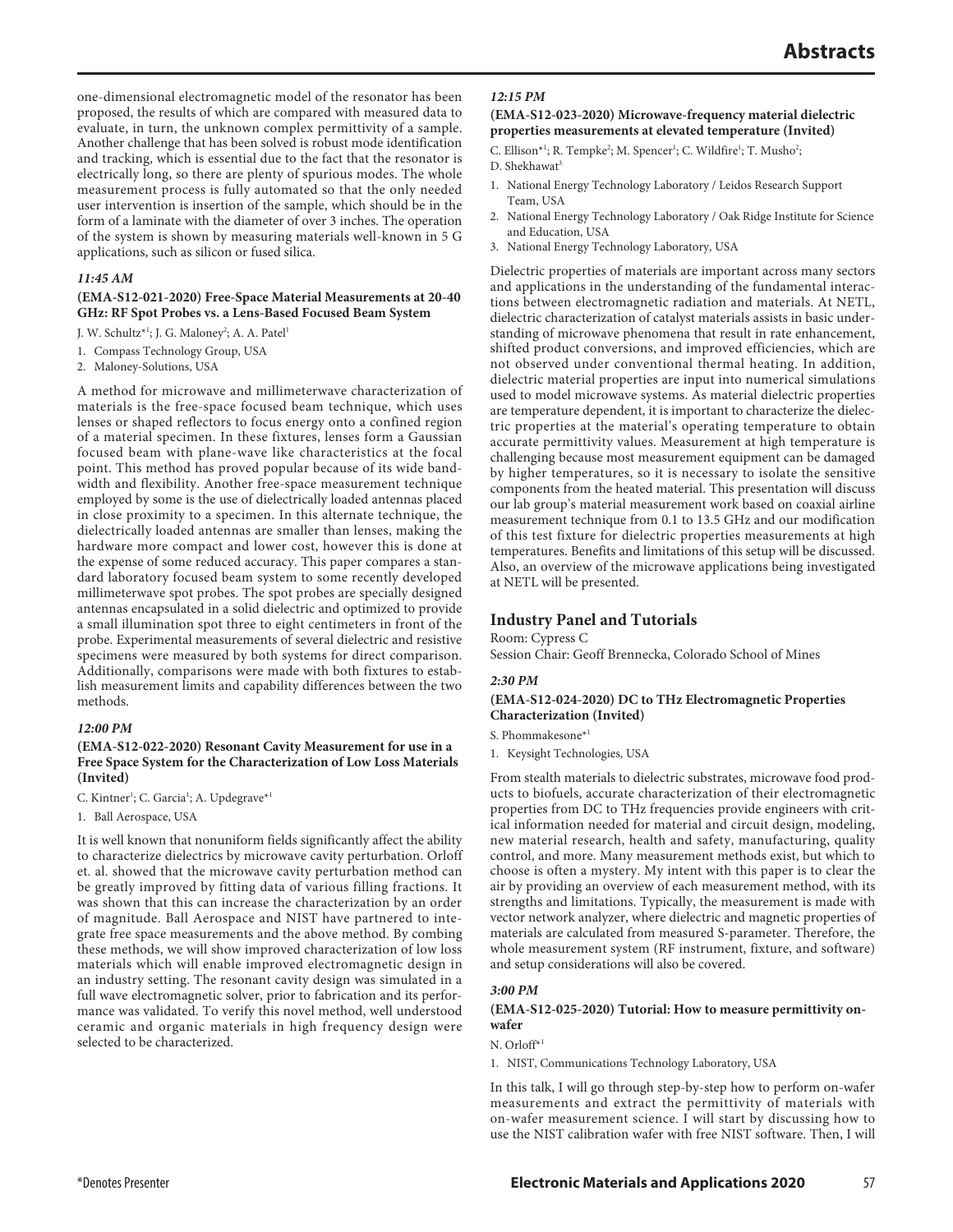step through the types of devices used to extract permittivity. I will discuss our device layouts and how to measure the devices. Next, I will go through the on-wafer calibrations, materials characterization measurements, and the resulting measurands used to quantify a materials permittivity. I will go through the finite-element simulations used to obtain the permittivity as a function of frequency and finally obtain the permittivity of a well-known material. As part of this talk, I will distribute on-wafer calibration kits and how to use them.

### *3:15 PM*

#### **(EMA-S12-026-2020) Nanoscale Materials Characterization for Microwave and mm-Wave Applications (Invited)**

- T. M. Wallis<sup>\*1</sup>; S. Berweger<sup>1</sup>; P. Kabos<sup>1</sup>
- 1. National Institute of Standards and Technology, Applied Physics Division, USA

Innovations in material science are crucial for the ongoing development of faster, high-throughput wireless communications at microwave and mm-wave frequencies. New materials systems must be optimized across atomic, microscopic, and macroscopic length scales. In recent decades, near-field scanning microwave microscopy (NSMM) has emerged as a powerful tool for local microwave materials characterization at nanometer lengths scales. NSMM instrumentation combines broadband microwave (and mm-wave) compatibility with the spatially-resolved measurement capabilities of scanning probe microscopes. Recent advances in instrumentation have led to improved sensitivity for measurements of a variety of material parameters, including sheet resistance, complex permittivity, as well as carrier type and concentration. Here, we will use several case studies to demonstrate and review the capabilities of this technique. For example, NSMM has been used to image gatevoltage-controlled, coexisting domains of n- and p-type regions in ambipolar tellurene transistors. Further, NSMM has been used to image spatial variations in electrronic properties of pristine and degraded methylammonum lead-halide perovskite films. Finally, with the aid of custom-engineered calibration structures, NSMM can extract local measurements of microwave impedance, which in turn can be used to estimate the local complex permittivity.

#### *3:30 PM*

### **(EMA-S12-027-2020) Exploring synergies between electronic material measurements and modeling (Invited)**

M. Celuch<sup>\*1</sup>; M. Olszewska-Placha<sup>1</sup>; J. Rudnicki<sup>1</sup>

1. QWED Sp. z o.o., Poland

Electromagnetic simulators have become indispensable design tools for mm-wave communications. However, simulation results can only be as good as material data fed into the simulator, and telecommunication engineers well realize the need for accurate methods of material measurements at GHz frequencies. It is not so broadly realized that a measurement is not a revelation, but remains subject to similar constraints as a simulation. Behind each measurement, there is a model of the physical processes assumed to be taking place in the material, and the measurement serves to identify that model parameters. Hence, a reliable simulation of the measured scenario is needed to validate the constructed model under a range of conditions. Despite such bilateral links, the two worlds of material measurements and computer modelling are mostly advanced by separate groups of researchers. In this talk, we report our works within the European H2020 MMAMA project, aiming to bring the two worlds closer together. We focus on the resonant methods of dielectric measurements and present new models (e.g. industrial CAD formats translated into conformal FDTD meshes) and simulation procedures (e.g. near-field-imaging) that support their understanding (of e.g. SPDR and SiPDR techniques) and developments (e.g. downscaling of surface scans). We discuss grid-search workflows that help illustrate sensitivities to material data.

## **S13: Thermal Transport in Functional Materials and Devices**

## **Thermal Transport**

Room: Cypress C

Session Chair: Brian Foley, Georgia Institute of Technology

#### *4:00 PM*

## **(EMA-S13-001-2020) Experimental and Computational Advances in Thermal Boundary Conductance and Nanoscale Thermal Transport across Solid Interfaces (Invited)**

A. Giri<sup>\*1</sup>; P. E. Hopkins<sup>2</sup>

- 1. University of Virginia, USA
- 2. University of Virginia, Mechanical and Aerospace Engineering, USA

Interfacial thermal resistance is the primary impediment to heat flow in materials and devices as characteristic lengths become comparable to the mean-free-paths of the energy carriers. This thermal boundary conductance across solid interfaces at the nanoscale can affect a plethora of applications. I will summarize the recent experimental and computational advances that have led to significant atomistic insights into the nanoscopic thermal transport mechanisms at interfaces between various types of materials. I will focus on discussions of works that have pushed the limits to interfacial heat transfer and drastically increased our understanding of thermal boundary conductance on the atomic and nanometer scales near solid/solid interfaces. Specifically, the role of localized interfacial modes on the energy conversion processes occurring at interfaces is emphasized in this review. I will also focus on experiments and computational works that have challenged the traditionally used phonon gas models in interpreting the physical mechanisms driving interfacial energy transport. Finally, I will discuss the future directions and avenues of research that can further our knowledge of heat transfer across systems with broken symmetries.

## *4:30 PM*

## **(EMA-S13-002-2020) Elimination of Extreme Boundary Scattering via Polymer Thermal Bridging in Silica Nanoparticle Packings**

- B. F. Donovan\*<sup>1</sup>; R. Warzoha<sup>1</sup>; R. Venkatesh<sup>2</sup>; D. Lee<sup>2</sup>
- 1. United States Naval Academy, USA
- 2. University of Pennsylvania, USA

In this work, we explore thermal transport mechanisms in disordered packings of amorphous nanoparticles with and without a polymer filling the interstices in order to quantify the impact of thermal boundary scattering introduced at nanoparticle edges in an already amorphous system and within the context of a minimum thermal conductivity approximation. By fitting a modified minimum thermal conductivity model to temperature-dependent measurements of thermal conductivity from 80 K to 300 K, we find that the interstitial polymer eliminates boundary scattering in the disordered nanoparticle packing, which surprisingly leads to an increase in the overall thermal conductivity of the disordered nanoparticle thin-film composite. This is contrary to our expectations relative to effective medium theory and our understanding of a minimum thermal conductivity limit. Instead, we find that a stiff interstitial material improves the transmission of heat through a nanoparticle boundary, improving the thermal properties of disordered nanoparticle packing. We expect these results to provide insight into the tunability of thermal properties in disordered solids that exhibit already low thermal conductivities through the use of nanostructuring and vibrational thermal bridging.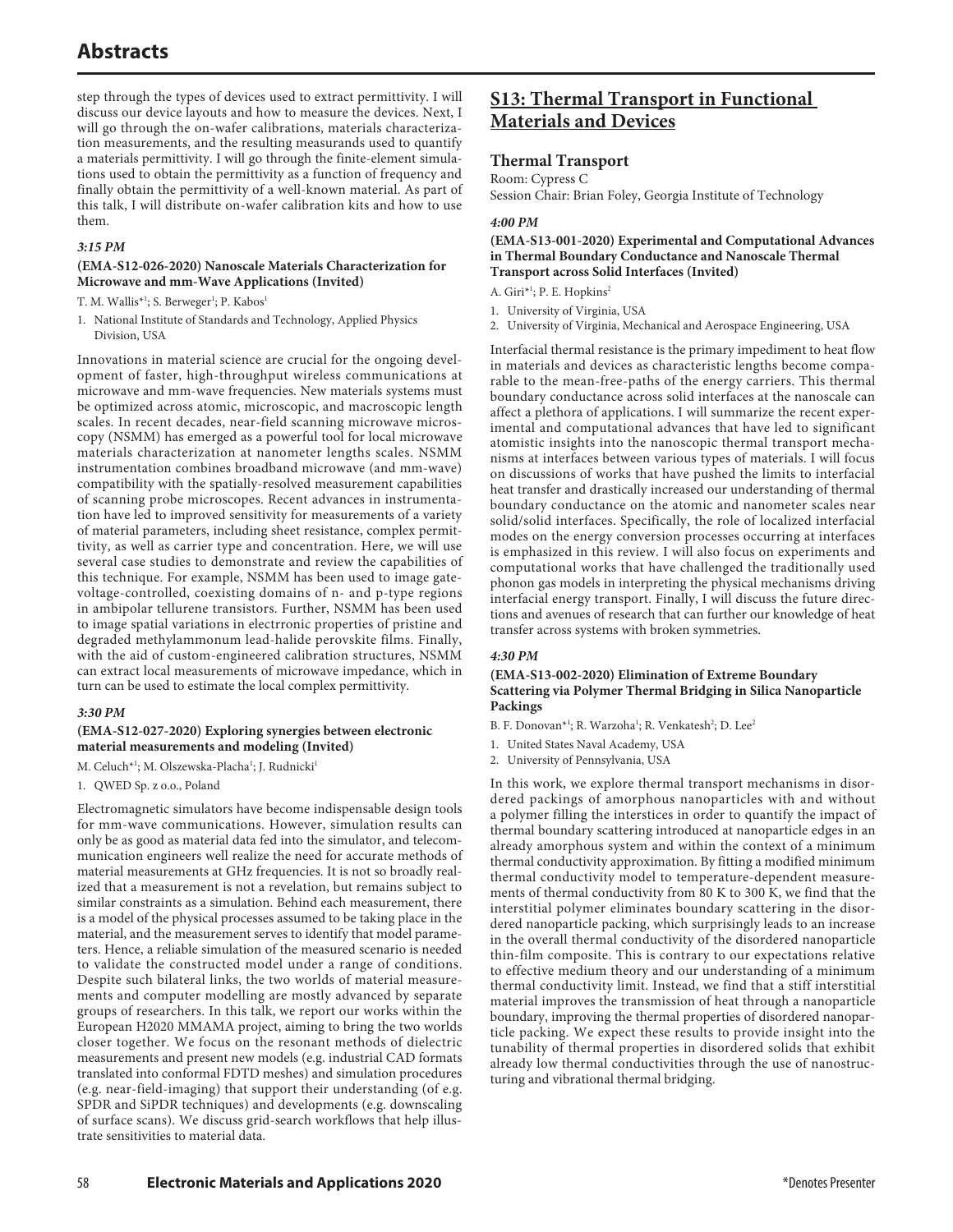#### *4:45 PM*

### **(EMA-S13-003-2020) Atomistic approach to interfacial heat transport phenomenon**

S. Hosseini\*<sup>1</sup>; S. Nimmala<sup>2</sup>; E. Lenz<sup>2</sup>; A. Greaney<sup>1</sup>

- 1. University of California, Riverside, Mechanical Engineering, USA
- 2. Lam Research, USA

The interaction of heat flow with material interfaces is of increasing technological importance in a variety of fields of electronics where thermal management has become problematic as shrinking device has led to increased heating, but also an increase in interfaces that scatter heat carriers. Theoretical predictions using the conventional Acoustic Mismatch Model (AMM) and Diffusive Mismatch Model (DMM) simplify phonon-interface coupling to extreme cases of fully acoustic and fully diffusive scattering. In this project we modified these conventional methods to include modal properties of phonons in AMM model and phonon occupancy at the interface in DMM model. The transmission coefficient acquired using these models are used to find interfacial thermal conductance using the modified nonequilibrium Landauer equation. The model is further used to characterize the effect of mass, stiffness and lattice mismatch on heat transfer at the interface. We also modeled the scattering coupling at the interface using Fermi golden rule and the results are compared with the former described models. These results are validated against non-equilibrium molecular dynamics simulations using the reverse Müller-Plathe perturbation.

#### *5:00 PM*

#### **(EMA-S13-004-2020) Electron and Phonon Thermal**  Conductance in Ultra-thin (< 40 nm) Ge<sub>2</sub>Sb<sub>2</sub>Te<sub>5</sub> Layers in Phase **Change Memory Devices**

K. Aryana<sup>\*1</sup>; J. Nag<sup>2</sup>; M. Grobis<sup>2</sup>; J. Read<sup>2</sup>; J. Gaskins<sup>3</sup>; D. Olson<sup>1</sup>; E. Hoglund<sup>1</sup>; J. Howe<sup>1</sup>; P. E. Hopkins<sup>3</sup>

- 1. University of Virginia, USA
- 2. Western Digital, USA
- 3. University of Virginia, Mechanical and Aerospace Engineering, USA

We report on the thermal properties of Ge2Sb2Te5 (GST), commonly used in phase change memory (PCM) devices, at material length scales similar to those used in active memory cells over a wide range of temperatures (25-400 °C). Here, we demonstrate how one can prevent leakage of heat from the electrodes by merely manipulating the boundary conductance. In this regard, we chose tungsten as the electrode and identifed that by simply decreasing its thickness, the resistance across the W/GST/W increases up to 40% at elevated temperature (>150 °C). Additionally, we use a series resistor model to measure thermal boundary conductance (TBC) of buried interfaces, in particular, between GST and different spacer compositions (W, SiO2, and SiNx) which are commonly used in PCM devices. According to our measurements, GST changes phase from amorphous to cubic structure at 150 °C and from cubic to hexagonal at 320 °C. Additionally, the sound speed of GST is obtained by using picosecond ultrasonic measurements and is found to be approximately 2900 m/s for thicknesses below 40 nm.

## **S14: Agile Design of Electronic Materials: Aligned Computational and Experimental Approaches and Materials Informatics**

## **High-throughput Approaches/Data Analytics I**

Room: Magnolia B/C Session Chair: Sergey Levchenko, Skolkovo Institute of Science and Technology

#### *10:00 AM*

#### **(EMA-S14-016-2020) Knowledge-Based Approaches in Catalysis and Energy Modelling (Invited)**

K. Reuter\*1

1. Technical University of Munich, Germany

Reflecting the general data revolution, knowledge-based methods are now also entering theoretical catalysis and energy related research with full might. Automatized workflows and the training of machine learning approaches with first-principles data generate predictive-quality insight into elementary processes and process energetics at undreamed-of pace. Computational screening and data mining allows to explore these data bases for promising materials and extract correlations like structure-property relationships. At present, these efforts are still largely based on highly reductionist models that break down the complex interdependencies of working catalyst and energy conversion systems into a tractable number of so-called descriptors, i.e. microscopic parameters that are believed to govern the macroscopic function. For certain classes of materials like transition metal catalysts, corresponding human-designed models have indeed established trend understanding and spurred a targeted materials design. Future efforts will concentrate on using artificial intelligence also in the actual generation and reinforced improvement of the reductionist models. In this talk, I will briefly survey these developments, providing examples from our own research, in particular on adsorption energetics at bimetallic catalysts and data mining for the design of organic semiconductors.

#### *10:30 AM*

**(EMA-S14-017-2020) Modeling Surface Oxide Growth from First-Principles, Thermodynamics, and Machine Learning (Invited)**

T. Qiu<sup>1</sup>; R. Wexler<sup>1</sup>; A. M. Rappe\*<sup>1</sup>

1. University of Pennsylvania, Chemistry, USA

Ab initio thermodynamics has been the method of choice for computationally determining the surface phase diagram of a material under different conditions. The surfaces considered for these studies are often human-selected and too few in number, leading both to insufficient exploration of all possible surfaces and to biases toward portions of the phase space that often do not encompass the most stable surfaces. To overcome these limitations and automate the discovery of realistic surfaces, we combine density functional theory and grand canonical Monte Carlo (GCMC) into "ab initio GCMC." We demonstrate this for the study of oxide overlayers on Ag(111), which, for many years, mystified experts. Ab initio GCMC rediscovers the surface phase diagram with no preconceived notions about the system. Using nonlinear, random forest regression, we discover that Ag coordination number with O and the surface O-Ag-O angles are good descriptors of the energy. Using the evolution histories produced by ab initio GCMC, we deduce a mechanism for the formation of oxide overlayers based on the Ag3O4 pyramid motif common to many reconstructions of Ag(111). Ab initio GCMC is a promising tool for the discovery of realistic surfaces that can then be used to study phenomena on complex surfaces, enabling insightful interpretations of experiments.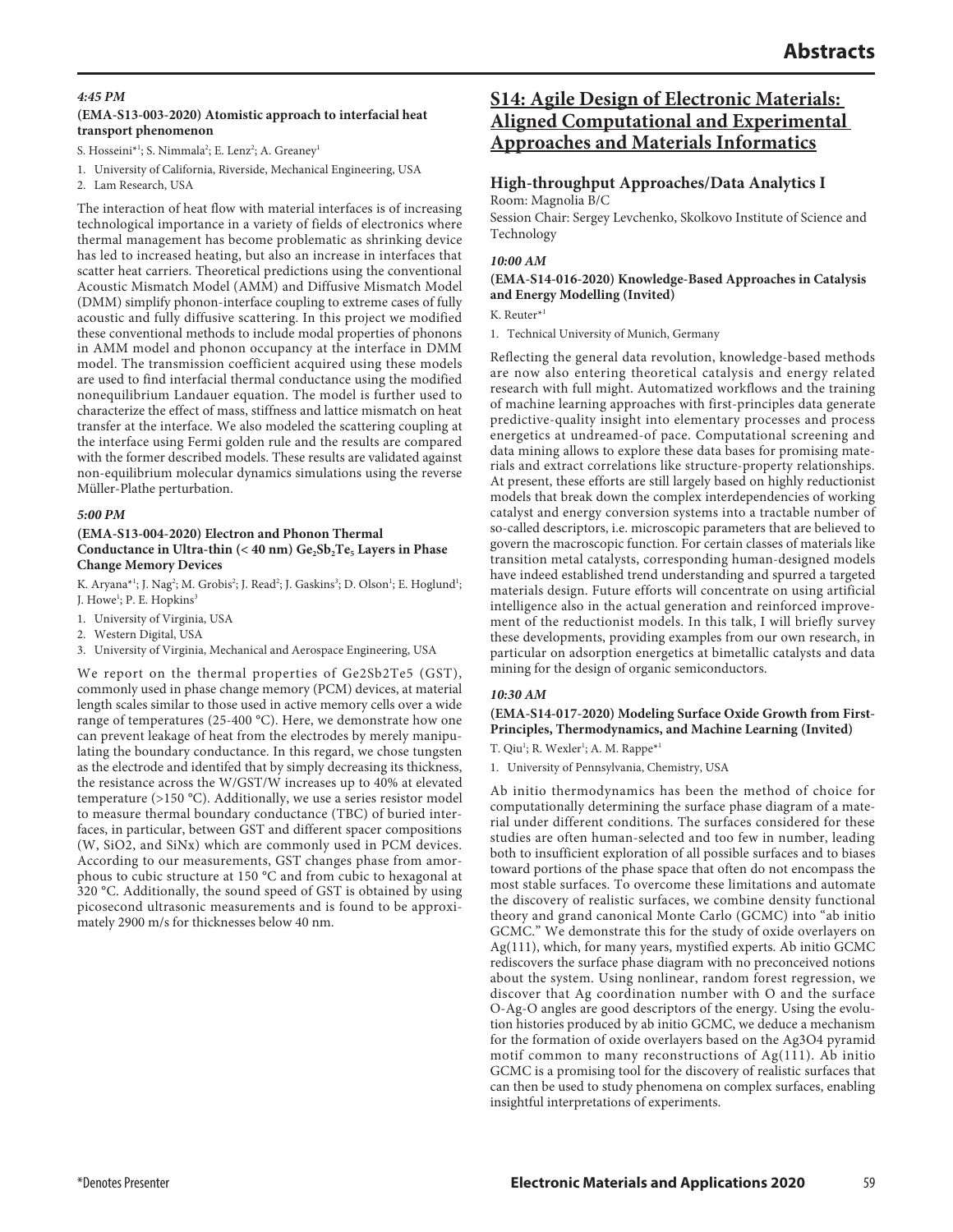## *11:00 AM*

### **(EMA-S14-018-2020) Open Science Platform for Materials Informatics: AiiDA and Materials Cloud (Invited)**

F. F. Ramirez\*1

1. EPFL, STI, Switzerland

In recent years, "materials by design" has become a very powerful approach, but it requires running large numbers of simulations on HPC supercomputers and building databases of computed properties. Key challenges are the need to automatically prepare, execute and monitor workflows of calculations, guarantee reproducibility, facilitate data querying and analysis, and share the results. In this talk, we describe our Open Science Platform developed by the Swiss MARVEL NCCR and the European MaX Centre of Excellence, based on the following three pillars. (1) Widely-used, community-based open-source simulation engines. 2) The AiiDA materials informatics infrastructure, to manage, persist, share and reproduce complex computational workflows by automatically tracking the full provenance of data and calculations. 3) The Materials Cloud web platform, to enable the seamless sharing and dissemination of resources in computational materials science: educational, research, and archiving tools; simulation software and services; and curated and raw data. We describe our infrastructure and show examples of how it implements a materials informatics platform supporting researchers in high-throughput computational materials science. We acknowledge the contribution to this work by the entire AiiDA and Materials Cloud teams.

### *11:30 AM*

#### **(EMA-S14-019-2020) Machine Learning Based Predictions of 4f and 5d Electron Binding Energies in Lanthanide-doped Compounds for Novel Scintillator Discovery (Invited)**

G. Pilania\*<sup>1</sup>; A. Talapatra<sup>1</sup>; C. Stanek<sup>1</sup>; B. P. Uberuaga<sup>1</sup>

1. Los Alamos National Laboratory, Materials Science and Technology Division, USA

In many areas in which radiation detection and imaging is required, a key component of the detector system is the scintillating material. However, almost universally, the scintillator is chosen off-the-shelf, without any special consideration for the system at hand. We propose that, by combining experiments with first-principles calculations and machine learning (ML), we can optimize materials for the given application, enhancing properties that are critical at the expense of others that may be less important. This talk will specifically focus on the ML-enabled screening approach of this project in which we build physics-informed statistical learning models to predict electronic binding energies in 4f and 5d levels of lanthanide dopants—primarily responsible for scintillation light yield—in wide bandgap materials. This provides invaluable information for down-selecting materials for further experimental interrogation. ML predictions combined with electronic structure computations and experiments lead to an integrated approach capable of providing both new insights into what drives performance in these scintillators and optimizing them for a specific application.

## *12:00 PM*

## **(EMA-S14-020-2020) Machine Learning for Chemical Properties and Materials (Invited)**

#### S. Tretiak\*<sup>1</sup>

1. Los Alamos National Lab, Theoretical Division, USA

Computer simulation is foundational to modern theoretical chemistry. These calculations must be fast and accurate to allow for high-throughput studies of small molecules or the simulation of large systems of many thousands of atoms. Traditional methods are based on classical physics or quantum mechanical (QM) methods. Classical techniques are computationally efficient but have questionable accuracy when used outside of their direct parametrization sets. QM based methods tend to be more accurate than their classical

counterparts, however, their computational scaling is frequently prohibitively expensive to treat realistic systems. Machine learning-based (ML) QM property predictors are capable of fitting directly to QM data with low error while remaining computationally as fast as classical techniques. We present our work on developing and applying various models for QM property prediction, which are trained to large QM datasets then shown to generalize well outside of the training set. The targeted properties are include ground state potential energy and forces, various atomic charge schemes, dipoles and quadruples, Infrared spectra, reduced Hamiltonians and a single model for singlet and triplet state energies and forces. Our results show the applicability of these property predictors to systems many times larger than those in the training set with a several magnitude speedup over reference QM methods.

## **High-throughput Approaches/Data Analytics II**

#### Room: Magnolia B/C

Session Chair: Payam Kaghazchi, Forschungszentrum Jülich GmbH

#### *2:00 PM*

#### **(EMA-S14-021-2020) Subgroup Discovery Data Analytics Approach to Catalyst Design**

S. Levchenko\*1

1. Skolkovo Institute of Science and Technology, Russian Federation

A reliable prediction of catalytic performance requires understanding and modelling the full catalytic cycle, which is currently not feasible for many materials. A way out is to find indicators for catalytic activity, i.e., common features of good catalysts. In this work, we show how the subgroup discovery (SGD) data-analytics approach [1], combined with ab initio calculations and experimental data, can be used to identify subgroups of materials that optimize a given indicator. As an example, we consider several physically motivated indicators for CO<sub>2</sub> activation, including the OCO bending angle and the C-O bond length  $I(C-O)$  in the adsorbed  $CO<sub>2</sub>$  molecule. SGD is used to identify subgroups of adsorption sites that provide a small OCO angle or a large l(C-O). Overall, 141 surfaces of 71 different binary and ternary oxide materials are used to find descriptors of the subgroups. Interestingly, for the l(C-O) subgroup all experimentally tested materials are good  $CO<sub>2</sub>$ -conversion catalysts. The longer l(C-O) is achieved due to the binding of an O atom in the adsorbed molecule to a nearby surface cation, which provides an additional mechanism for weakening C-O bonds. Based on these findings, we propose a set of promising new catalysts for  $CO<sub>2</sub>$  conversion.

#### *2:15 PM*

### **(EMA-S14-022-2020) A Machine Learning Study of Magnetism in Actinides**

- A. Ghosh\*<sup>1</sup>; F. Ronning<sup>2</sup>; S. Nakhmanson<sup>1</sup>; J. Zhu<sup>2</sup>
- 1. University of Connecticut, Materials Science and Engineering, USA
- 2. Los Alamos National Laboratory, USA

Actinide- and lanthanide-based materials provide an important playground to explore exotic properties stemming from itinerant or localized f-electrons. In particular, uranium-based compounds exhibit emergent phenomena, including magnetism, unconventional superconductivity, hidden order, and heavy fermion behavior. Among them, magnetic properties, such as different orderings of magnetic moments as well as their sizes, are sensitively dependent on pressure, chemical doping and magnetic field due to the strong-correlation effects on 5f-electrons. This presentation will illustrate how regression-based algorithms can be used to identify important material features and construct various machine learning models built on both computational (DFT-simulations) and experimental datasets --- in order to predict magnetic moment size and ordering of actinide systems. This work was supported by the U.S. DOE National Nuclear Security Agency through the LANL LDRD Program andthe Institute of Materials Sciences at LANL.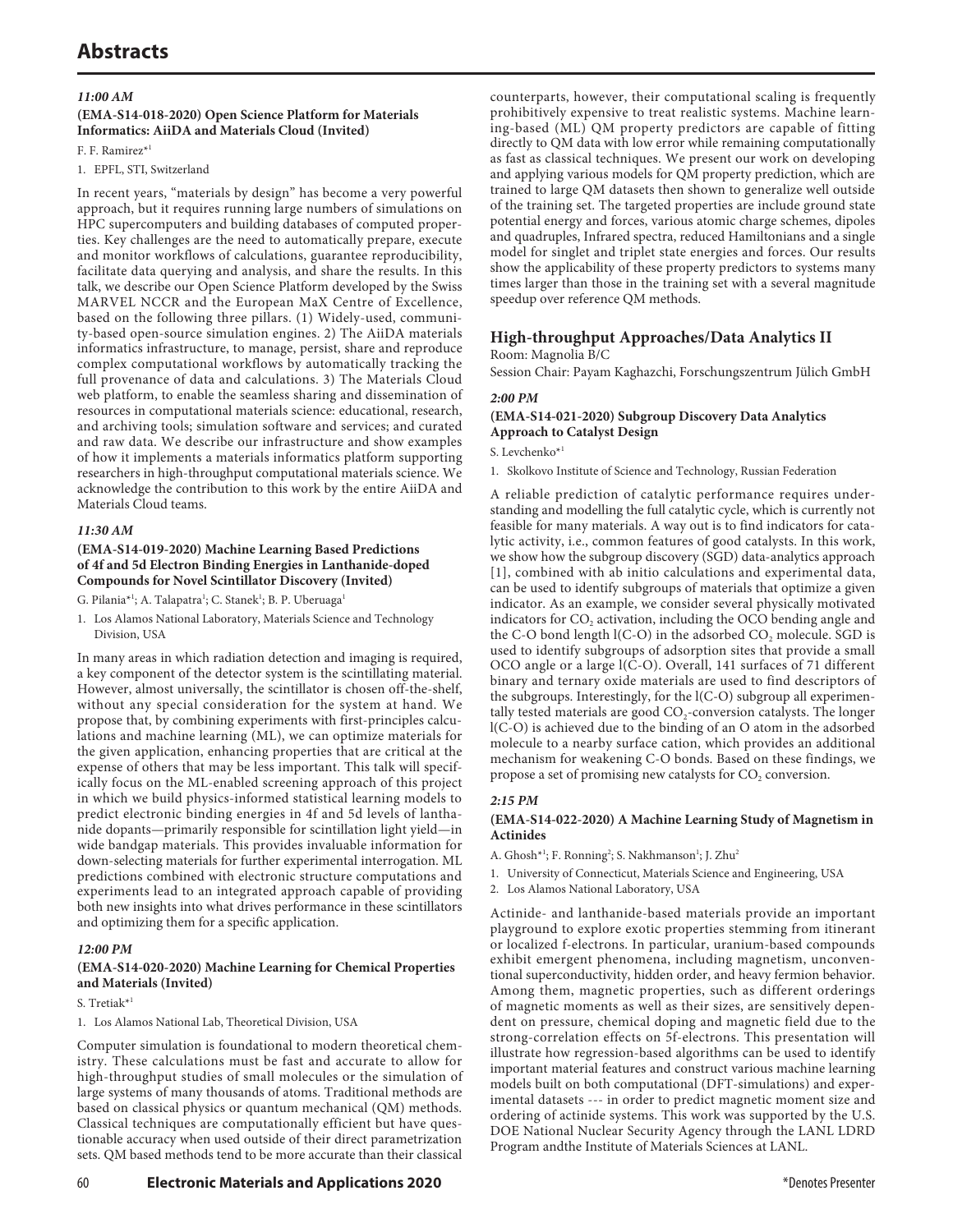### *2:30 PM*

### **(EMA-S14-023-2020) Machine learning of octahedral tilting in oxide perovskites**

S. R. Xie\*<sup>1</sup>; P. L. Kotlarz<sup>1</sup>; J. C. Nino<sup>1</sup>; R. G. Hennig<sup>1</sup>

1. University of Florida, Materials Science and Engineering, USA

The steady growth of online materials databases, coupled with efforts in materials informatics, has invited the reexamination of existing empirical models through the lens of modern machine learning techniques. Inspired by recent efforts by Bartel et al. to improve on the Goldschmidt tolerance factor for perovskite formation, we apply the Sure Independence Screening and Sparsifying Operator (SISSO) framework to the problem of predicting octahedral tilting. In addition to its impact on the crystal structure, octahedral tilting is related to functional properties, including dielectric permittivity, ferroelectricity, magnetic properties, and metal-insulator transitions. By relating a selection of physical parameters (e.g., atomic radii, electronegativity) with mathematical operations (e.g., addition, exponentiation), we identify an analytical equation that correctly predicts the octahedral tilting classification in a dataset of 60 perovskite oxides with 85% accuracy. Using the same training dataset, we additionally fit and compare seven models generated by other common machine learning methods. Despite the increased complexity afforded by support vector machines, decision trees/random forests, and artificial neural networks, we find that our equation outperforms the other models as well as the original tolerance factor in predicting octahedral tilting.

#### *2:45 PM*

#### **(EMA-S14-024-2020) High-Throughput Screening for Identification of Photocathode Materials**

- J. T. Paul\*<sup>1</sup>; A. Galdi<sup>2</sup>; S. Karkare<sup>3</sup>; H. Padmore<sup>4</sup>; I. Bazarov<sup>2</sup>; R. G. Hennig<sup>1</sup>
- 1. University of Florida, Materials Science and Engineering, USA
- 2. Cornell University, Cornell Laboratory for Accelerator Based Sciences and Education, USA
- 3. Arizona State University, Physics, USA
- 4. Lawrence Berkeley National Laboratory, USA

Photocathode brightness is a key parameter in determining the performance of several types of machines, such as Free Electron Lasers (FELs). One avenue of improving this performance is using a photocathode with a lower mean transverse energy (MTE). To identify candidate materials suitable for generating bright electron beams, we screen the MaterialsProject database and perform density-functional theory calculations to determine photoemission properties. We narrow down the number of candidates from tens of thousands of crystals to a subset which are most likely to be excellent photocathode materials. We start with screening based on data available in the MaterialsProject database, such as thermodynamic stability, bandgap, location of the valence band maximum, and effective mass. Next, we re-optimize the crystal structure and calculate the electronic band structure to obtain a more accurate effective mass. To further reduce the number of candidate materials, we calculate their ionization potentials, determine optical transition probabilities, and identify the potential for total internal reflection of electrons. Finally, we calculate the effective mass for the excited states which would emit electrons, estimate the MTE of these crystals, and provide a shortlist of crystals that are likely to have excellent performance as photocathodes and thus improve the design of electron source lasers.

#### *3:00 PM*

#### **(EMA-S14-025-2020) K-Means Clustering Analysis of Reflection High Energy Electron Diffraction Data on Epitaxially Grown Oxide Thin Films**

S. R. Provence<sup>\*1</sup>; S. Thapa<sup>1</sup>; M. Blanchet<sup>1</sup>; T. Truttmann<sup>2</sup>; B. Jalan<sup>2</sup>;

- R. B. Comes<sup>1</sup>
- 1. Auburn University, Dept. of Physics, USA
- 2. University of Minnesota, USA

Reflection high energy electron diffraction (RHEED) is a robust in situ technique for monitoring epitaxial film deposition. Analysis of RHEED data across the entirety of a deposition is often limited to using a few snapshots during the deposition to provide qualitative information about the growth or measuring the change in intensity of one or a few spots to monitor RHEED oscillations. Machine learning algorithms may provide a more quantitative approach to extracting information from RHEED patterns across the entirety of a growth. A data pipeline for analysis of a full RHEED video is developed using principle component analysis (PCA) to compress the data into the components with the most statistical variance in the data set. K-means clustering is used to provide time domain boundaries on transitions observed in the RHEED patterns during oxide thin film depositions. A series of thin oxide films grown using hybrid oxide molecular beam epitaxy (hMBE) is analyzed by segmenting the growth into clusters corresponding to phases of the deposition. An analysis of the time intervals of the clusters can be used to help understand the time evolution of the surface structure of these films.

## **Multiscale modeling**

Room: Magnolia B/C Session Chair: Payam Kaghazchi, Forschungszentrum Jülich GmbH

#### *4:00 PM*

#### **(EMA-S14-026-2020) Prediction of oxygen reduction kinetics at fuel cell cathodes: First principles calculations (Invited)**

E. A. Kotomin\*<sup>1</sup>; R. Merkle<sup>1</sup>; Y. Mastrikov<sup>2</sup>; J. Maier<sup>1</sup>

- 1. Max Planck Institute for Solid State Research, Germany
- 2. University of Latvia, Institute of Solid State Physics, Latvia

The efficiency of solid oxide fuel cells (SOFC) depends critically on materials, especially, for the cathode where the oxygen reduction reaction (ORR) occurs. We will discuss the results of large scale first principles calculations for the two alternative polar --(La,Sr) O and  $MnO<sub>2</sub>$  (001)-- terminations of (La,Sr) $MnO<sub>3</sub>$  cathode materials. Surface oxygen vacancy and oxygen adsorbate concentrations strongly depend on the Mn oxidation state, and surface polarity. It is shown that the surface oxygen vacancy concentration on the (La,Sr)O termination is five orders of magnitude smaller compared to MnO<sub>2</sub>, which (despite higher oxygen adsorbate coverage) leads to drastically decreased estimated ORR rates. Similar results have recently also been obtained by the first principles calculations for  $(La, Sr)CoO<sub>3</sub>$ . Thus, it is predicted for both prototypical SOFC cathode materials that the BO<sub>2</sub> termination largely determines the ORR kinetics, although with Sr surface segregation (long-term degradation) its fraction of the total surface area decreases which slows down cathode kinetics.

#### *4:30 PM*

#### **(EMA-S14-027-2020) Manufacturing of Lithium Ion Batteries from a Multiscale Modeling Perspective (Invited)**

A. A. Franco\*1

1. Universite de Picardie Jules Verne, LRCS, France

In this lecture I report recent research progress achieved in our ARTISTIC project, which aims at developing a multiscale computational platform simulating the different steps along the fabrication process of Lithium Ion Batteries (LIB). Such a platform aims at predicting the influence of the process parameters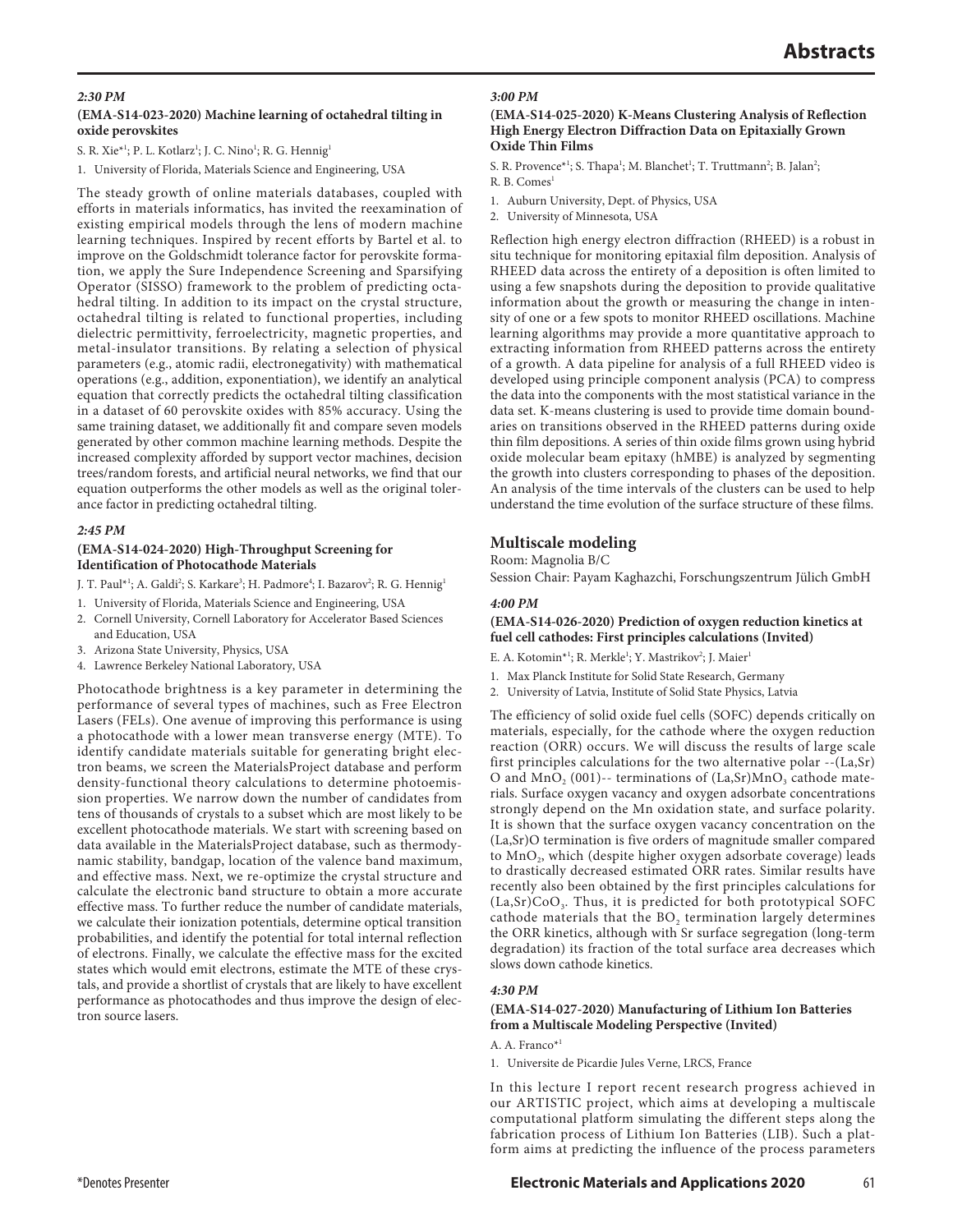on the final LIB performance upon cycling, but also at performing reverse engineering. The platform combines physical models (e.g. Coarse Grained Molecular Dynamics, Discrete Element Method, continuum) with Artificial Intelligence algorithms devoted to the models parameterization but also to the analysis of the experimental data. Results are presented in regards to the simulation of slurries, coating, drying, calendaring and electrolyte impregnation for different NMC-based formulations. Furthermore, 4D-resolved continuum performance simulations capturing the influence of the spatial location of carbon-binder within the electrodes on the electrochemical response are also discussed. The practical implications of the ARTISTIC platform towards the fabrication process optimization and the integration of new battery chemistries are discussed.

## *5:00 PM*

### **(EMA-S14-028-2020) Shape-Selective Growth of Nanoscale Materials: Insights From Multi-Scale Theory and Simulation (Invited)**

#### K. Fichthorn\*1

1. Pennsylvania State University, Chemical Engineering, USA

A significant challenge in the development of functional nanomaterials is understanding the growth of colloidal metal nanocrystals. Despite ample demonstrations that it can be highly beneficial to tune nanocrystal morphologies for specific applications, it is still difficult to achieve high, selective yields in most synthesis protocols. Many fundamental aspects of these complex syntheses remain poorly understood. Our multi-scale theoretical studies based in quantum density-functional theory (DFT) highlight how various nanocrystal shapes can be governed by either thermodynamics or kinetics. We use a variety of classical molecular-dynamics (MD) simulation techniques based on our many-body force field to show that the growth of sufficiently large Ag nanocubes with PVP capping molecules is induced by the facet-selective deposition kinetics of solution-phase Ag atoms/ions. When chloride is introduced to the synthesis, Ag nanocubes grow with a thermodynamic driving force. Fivefoldtwinned Ag nanowires grow by surface diffusion induced by the unique, strained structure of these fascinating objects. I will also discuss the growth of fivefold-twinned Cu nanowires in the presence of chloride and HDA, where DFT calculations indicate that growth is dominated by deposition kinetics. These scenarios indicate the various pathways to achieve shape-selective syntheses in the future.

## **S16: Molecular, Inorganic, and Hybrid Ferroelectrics for Optoelectronic and Electronic Applications**

## **Metal-organic Halide Perovskites**

Room: Citrus B Session Chair: Lauren Garten, U.S. Naval Research Lab

#### *2:00 PM*

### **(EMA-S16-001-2020) Theory and modeling of correlated ionic and electronic motions in hybrid organic-inorganic perovskites (Invited)**

A. Kakekhani<sup>1</sup>; A. M. Rappe\*<sup>1</sup>

1. University of Pennsylvania, Chemistry, USA

The perovskite crystal structure hosts a wealth of intriguing properties, and the renaissance of interest in halide (and hybrid organic-inorganic) perovskites (HOIPs) has further broadened the palette of exciting physical phenomena. Breakthroughs in HOIP synthesis, characterization, and solar cell design have led to remarkable increases in reported photovoltaic efficiency. However, the observed long carrier lifetime and PV performance have eluded comprehensive physical justification. The hybrid perovskites serve as an enigmatic crossroads of physics. Concepts from crystalline band theory, molecular physics, liquids, and phase transitions have been applied with some success, but the observations of HOIPs make it clear that none of these conceptual frameworks completely fits. In this talk, recent theoretical progress in understanding HOIPs will be reviewed and integrated with experimental findings. The large amplitude motions of HOIPs will be highlighted, including ionic diffusion, anharmonic phonons, and dynamic incipient order on various length and time scales. The intricate relationships between correlated structural fluctuations, polar order, and excited charge carrier dynamics will also be discussed.

### *2:30 PM*

#### **(EMA-S16-002-2020) Electronic structure of the Ruddlesden-Popper analogs of methylammonium lead iodide**

B. Phan\*<sup>1</sup>; S. R. Xie<sup>1</sup>; P. Li<sup>2</sup>; S. R. Phillpot<sup>1</sup>; R. G. Hennig<sup>1</sup>

- 1. University of Florida, Materials Science and Engineering, USA
- 2. Wuhan University of Science and Technology, China

We explore the stability and electronic structure of the Ruddlesden-Popper (RP) phases for methylammonium lead iodide, a hybrid organic-inorganic perovskite, An+1BnX3n+1, with A=CH3NH3, B=Pb, X=I. RP phases are layered relatives of the perovskite structure, consisting of perovskite slabs separated by rock salt layers. In this work, we determine the thermodynamic stability, band gap, and carrier effective masses of the (CH3NH3)n+1PbnI3n+1 RP series using density functional theory. These properties are affected by our choice of functional (PBE, SCAN, and HSE06) and the inclusion of van der Waals corrections and spin-orbit coupling. We compare the relative stability of the different RP orders in (CH3NH3) n+1PbnI3n+1 and Srn+1TinO3n+1, an extensively-studied inorganic RP series. We show that this materials class has a tunable band gap in the visible light range, where the band gap increases with n. The results indicate that the hybrid organic-inorganic RP phases can be synthesized and are potentially useful for optoelectronic and energy applications.

## *2:45 PM*

## **(EMA-S16-003-2020) Tomographic Nano-Photovoltaic Properties of Halide Perovskites**

J. Song\*<sup>1</sup>; W. Linthicum<sup>1</sup>; Y. Zhou<sup>2</sup>; B. Huey<sup>1</sup>

- 1. University of Connecticut, Materials Science and Engineering, USA
- 2. Brown University, School of Engineering, USA

Halide Perovskites such as MAPbI<sub>3</sub> have become the most highly investigated materials system of the century, due to its superlative photovoltaic properties leading towards potential applications as low cost solar cells, light sensors, light emitting diodes, and lasers. Scanning Probe Microscopy is an obvious tool for mapping any nanoscale variations in these typically polycrystalline thin films, including Scanning Surface Potential Microscopy, PhotoConductive AFM, and even Tomographic AFM. Combining these methods, the importance of grains, grain boundaries, and triple junctions are directly mapped, throughout the thickness of MAPbI3 photoconductors. Work function differences, grain size dependencies, and effective mean free paths for photocarriers are also revealed from the nanoscale-resolved volumetric results.

#### *3:00 PM*

#### **(EMA-S16-004-2020) Ferroelectric poling of methylammonium lead iodide thin-films**

H. Röhm<sup>1</sup>; T. Leonhard<sup>1</sup>; M. J. Hoffmann<sup>1</sup>; A. Colsmann<sup>\*1</sup>

1. Karlsruhe Institute of Technology, Material Research Center for Energy Systems, Germany

Among the emerging photovoltaic technologies, perovskite solar cells stand out with remarkable power conversion efficiencies and low-cost solution processability, rivaling established technologies. Seemingly contradictory reports on polar domains and their origin have surrounded the controversial discussion about the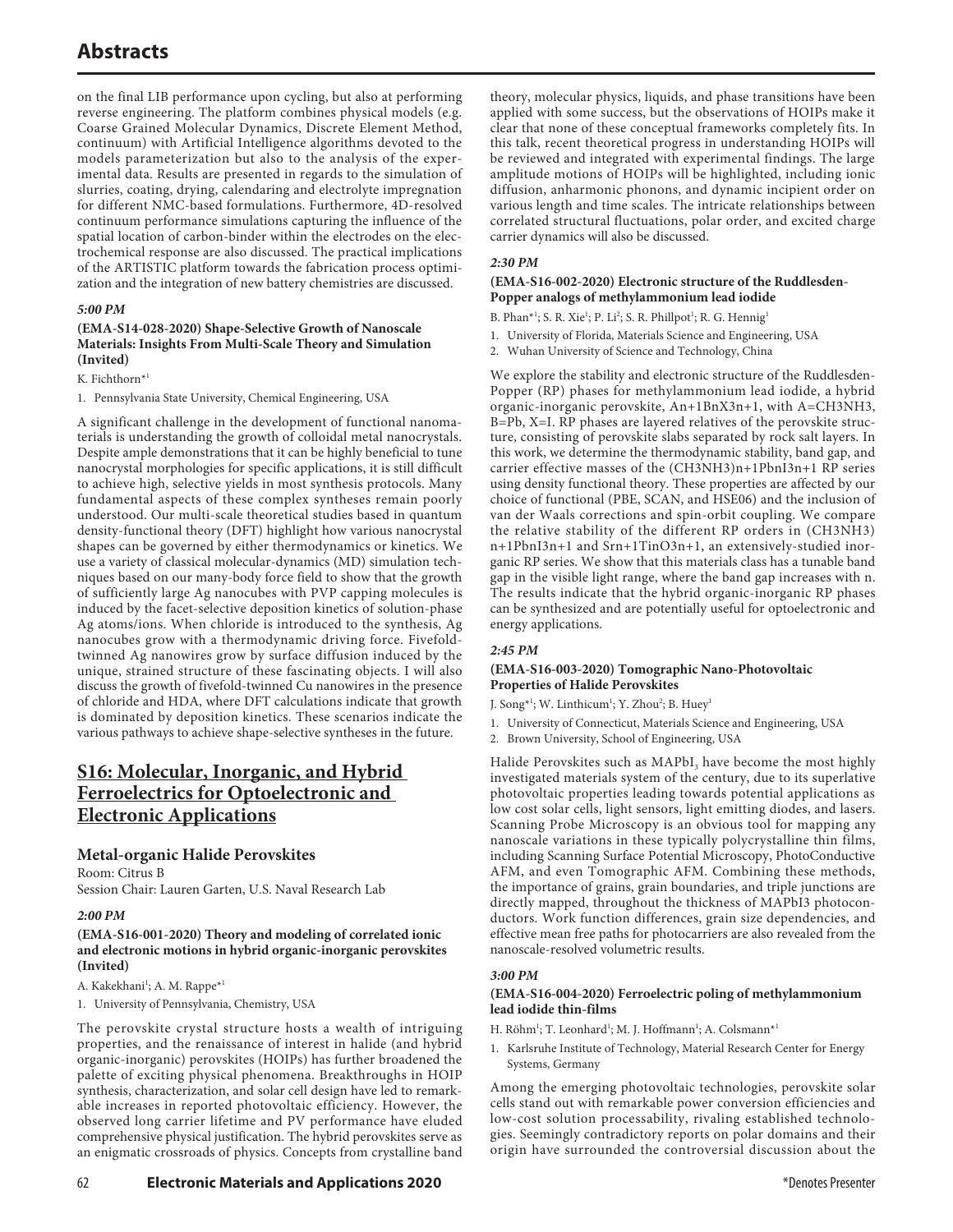ferroelectricity of the methyl ammonium lead iodide  $(MAPbI<sub>3</sub>)$ thin-films that are commonly employed in perovskite solar cells. In this work, microscopic modulations of the polar domain patterns upon application of an electric poling field are correlated with macroscopic changes to the currents through the MAPbI<sub>3</sub> layer. Piezoresponse force microscopy is used to monitor the widening, narrowing, generation or extinction of polar domains as well as shifts of the domain walls under an in-plane electric poling field that is applied between two laterally organized electrodes. This poling leads to a net polarization of individual grains and the thin-film itself. Macroscopically, this net polarization results in a persistent shift of the diode characteristics that was measured across the channel between the electrodes. Both, the modulation of the polar domains upon electric poling as well as the concurrent persistent shift of the electric currents through the device are the unambiguous hallmarks of ferroelectrics, which evidences that  $MAPbI<sub>3</sub>$  is a ferroelectric semiconductor.

## **Beyond Metal-organic Halide Perovskites**

Room: Citrus B

Session Chair: Alexander Colsmann, Karlsruhe Institute of Technology

#### *3:45 PM*

**(EMA-S16-005-2020) Ferroelectric Inorganic Perovskite Oxides for Photovoltaic Applications (Invited)**

 $T. Fix^{*1}$ 

1. CNRS and University of Strasbourg, ICube, France

Ferroelectric (FE) materials are under intense scrutiny for photovoltaic applications (PV), following the demonstration of above 8% conversion efficiency in FE-based solar cells. In these cells, there is no need for a p-n junction because the electric polarization from ferroelectricity is responsible for the current flow. The key issue for the development of oxide absorbers for PV is their bandgap that is generally above 3 eV. In this work, we produced  $Bi<sub>2</sub>FeCrO<sub>6</sub>$  (BFCO) oxide materials by pulsed laser deposition (PLD). The structural, optical and electrical properties are presented. High quality epitaxial growth and phase-pure films are demonstrated by X-ray diffraction. We have studied the evolution of parameters such as the bandgap versus the growth conditions, proving that it can be adjusted from 1.9 to 2.6 eV. Resonant X-ray diffraction is performed at ESRF to investigate the origin of the variation of the bandgap. The ferroelectric properties are investigated by piezoresponse force microscopy (PFM). We observe that light influences the state of polarization of BFCO. Finally, devices based on BFCO are fabricated and their photovoltaic properties are analysed.

#### *4:15 PM*

### **(EMA-S16-006-2020) All-oxide heterostructures based on solution-processed ferroelectric photoabsorbers for PV (Invited)**

P. Machado<sup>1</sup>; I. Caño<sup>1</sup>; M. Scigaj<sup>1</sup>; M. Coll<sup>\*1</sup>

1. ICMAB-CSIC, Superconducting Materials and Large Scale Nanostructures, Spain

The use of ferroelectric perovskite oxides as a stable photoactive layer has opened up a ground-breaking new arena of research. They present an alternative mechanism for solar energy conversion that could surpass the fundamental efficiency limits of conventional semiconductors. One of the biggest challenges so far is to reduce their band gap toward the visible region while simultaneously retaining ferroelectricity. To address these two issues, we perform elemental composition engineering of  $BiFeO<sub>3</sub>$  as a means to tune the characteristics of the cation-oxygen bonds and gain new insights on its influence on the structure, optical and electronic properties by means of XRD, spectroscopic ellipsometry, photoemission and X-ray absorption spectroscopy. We demonstrate by chemical deposition techniques the formation of epitaxial pure-phase, and stable

#### *4:45 PM*

#### **(EMA-S16-007-2020) Tunable quadruple-well ferroelectric van-der-Waals crystals (Invited)**

S. M. Neumayer<sup>1</sup>; J. A. Brehm<sup>1</sup>; L. Tao<sup>3</sup>; A. O'Hara<sup>3</sup>; M. Susner<sup>2</sup>; M. McGuire<sup>1</sup>; P. Ganesh<sup>1</sup>; S. T. Pantelides<sup>3</sup>; P. Maksymovych<sup>1</sup>;

- N. Balke Wisinger\*1
- 1. Oak Ridge National Lab, USA
- 2. Air Force Research Lab, USA
- 3. Vanderbilt University, Dept. of Physics and Astronomy, USA

The family of layered thio- and seleno-phosphates has gained attention as possible control dielectrics for the rapidly growing family of 2D and quasi-2D electronic materials. Here we report a combination of density-functional-theory (DFT) calculations, DFT-based molecular-dynamics (MD) simulations, and variable-temperature, -pressure, and -bias piezoresponse force microscopy (PFM) data to predict and verify the existence of an unusual ferroelectric property – a uniaxial quadruple potential well for Cu displacements – enabled by the van-der-Waals (vdW) gap in ferrielectric copper indium thiophosphate (CuInP<sub>2</sub>S<sub>6</sub>). The calculated potential-energy landscape for Cu displacements is strongly influenced by strain, accounting for the origin of the giant negative piezoelectric coefficient. Experimental data verifies the co-existence of four polarization states which show complex ferroelectric switching pathways which are supported by bias-dependent MD simulations. The combined theory-experiment approach also allows to map strain and stress in the material on the length scales of 10's of nm using PFM. These phenomena offer new opportunities for both fundamental studies and applications in data storage and electronics.

#### *5:15 PM*

## **(EMA-S16-008-2020) Accelerated Discovery of Efficient Solar Cell Materials Using Quantum and Machine-Learning Methods**

K. Choudhary\*1

1. National Institute of Standards and Technology, MML, USA

Solar energy plays an important role in solving serious environmental problems and meeting the high energy demand. However, the lack of suitable materials hinders further progress of this technology. Here, we present the largest inorganic solar cell material search till date using density functional theory (DFT) and machinelearning approaches. We calculated the spectroscopic limited maximum efficiency (SLME) using the Tran–Blaha-modified Becke–Johnson potential for 5097 nonmetallic materials and identified 1997 candidates with an SLME higher than 10%, including 934 candidates with a suitable convex-hull stability and an effective carrier mass. Screening for two-dimensional-layered cases, we found 58 potential materials and performed  $G_0W_0$  calculations on a subset to estimate the prediction uncertainty. As the above DFT methods are still computationally expensive, we developed a high accuracy machine-learning model to prescreen efficient materials and applied it to over a million materials. Our results provide a general framework and universal strategy for the design of high-efficiency solar cell materials. The data and tools are publicly distributed at: https://www.ctcms.nist.gov/~knc6/JVASP.html, https://www.ctcms. nist.gov/jarvisml/, https://jarvis.nist.gov/, and https://github.com/ usnistgov/jarvis.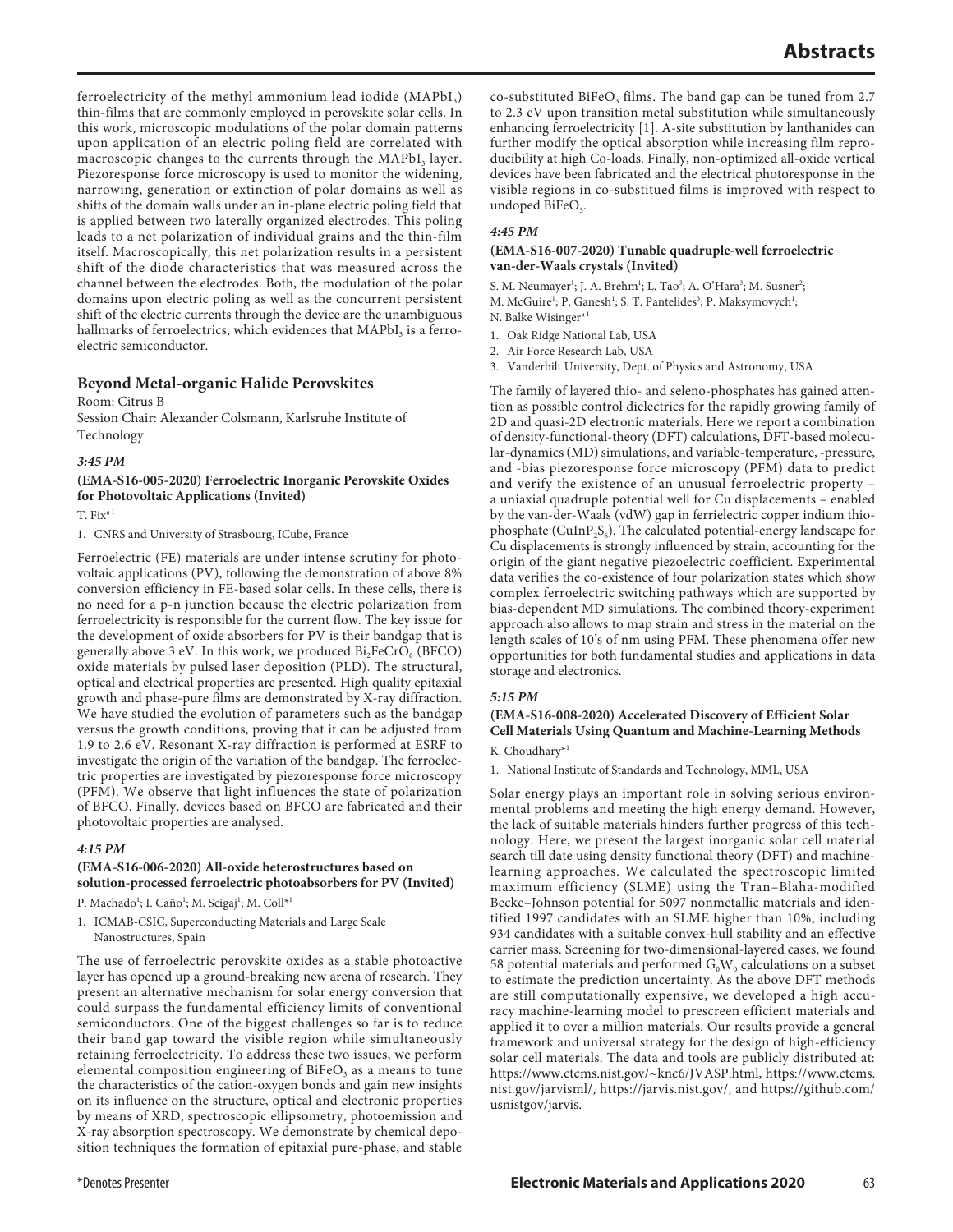## **Friday, January 24, 2020**

## **S4: Complex Oxide Thin Film Materials Discovery: From Synthesis to Strain/Interface Engineered Emergent Properties**

## **Novel Synthesis Techniques**

Room: Orange A Session Chair: Christina Rost, University of Virginia

### *9:30 AM*

## **(EMA-S4-033-2020) Exploring the Interplay Between Structure, Charge, and Spin in Entropy-Stabilized Oxides (Invited)**

J. Heron\*1

1. University of Michigan, USA

Entropy-stabilized oxides (ESOs) demonstrate a new and unprecedented degree of chemical control in materials. The technique can be used to incorporate cationic species in an atypical coordination, such as  $Cu^{2+}$  and  $Zn^{2+}$  into octahedral coordination and increase the solubility of elements. This broadens the compositional space of crystalline oxides and presents opportunities to understand and explore the local chemical and structural disorder resulting from different atomic sizes and the preferred coordination of the constituents. Particularly in oxides, where the physical behavior is strongly correlated to stereochemistry and electronic structure, entropic stabilization creates a unique platform to tailor the interplay between structural and chemical disorder to realize unprecedented functionalities. Here, I will discuss our recent results that investigate the magnetic and dielectric properties of single crystalline (MgCoNiCuZn)O thin films using exchange coupling in thin film heterostructures, Xray synchrotron, and DFT. I will discuss our work using compositional variants to explore the interplay between structure, charge, and spin in this system.

## *10:00 AM*

#### **(EMA-S4-034-2020) Tunability of native defect density through local configuration-controlled disorder in entropy-stabilized oxides**

S. Chae<sup>\*1</sup>; Z. Wang<sup>2</sup>; L. Williams<sup>1</sup>; S. Novakov<sup>4</sup>; S. Sung<sup>1</sup>; P. B. Meisenheimer<sup>1</sup>; R. Hovden<sup>1</sup>; D. Schlom<sup>3</sup>; E. Kioupakis<sup>1</sup>; J. Heron<sup>4</sup>

- 1. University of Michigan, Materials Science and Engineering, USA
- 2. Cornell University, USA
- 3. Cornell University, Department of Materials Science and Engineering, USA
- 4. University of Michigan, USA

Entropic stabilization has become a strategy to create new oxide materials and novel properties, however, achieving an atomistic understanding of these properties has been challenged by the local compositional and structural disorder that underlies their fundamental structure-property relationships. Here, we combine high-throughput atomistic calculations, machine-learning algorithms, and experimental characterization to investigate the role of local configurational and structural disorder on the thermodynamics of intrinsic point defects in (MgCoNiCuZn)O-based entropy-stabilized oxides (ESOs) and their influence on the electrical properties. From theory, we find that the cation-vacancy formation energy decreases with increasing local tensile strain, while oxygen-vacancy formation depends on the local structural distortion associated with the local configuration of chemical species. Through relatively small changes in the mole fraction of cations, the equilibrium defect density can be tuned by over two orders of magnitude. Vacancies in ESOs exhibit deep thermodynamic transition levels leading to transport via variable range hopping. Our results motivate tuning local structural distortions by local alloy composition as an engineering principle to enable controlled defect formation in multi-component oxides.

## *10:15 AM*

## **(EMA-S4-035-2020) Growth and Dielectric Characterization of Epitaxial Entropy-Stabilized Oxide Thin Films**

### G. N. Kotsonis<sup>\*1</sup>; J. Maria<sup>1</sup>

1. The Pennsylvania State University, Materials Science and Engineering, USA

At elevated temperatures, entropy-stabilized oxide (ESO) phases (such as the prototype composition  $Mg_{0.2}Ni_{0.2}Co_{0.2}Cu_{0.2}Zn_{0.2}O$ ) stabilize in a crystalline solid-solution that is typically quenched for characterization. Low temperature metastability leads to microstructure and property dependences on thermal history and synthesis kinetics. In particular, ESO optical constants at visible wavelengths depend appreciably on composition, thin film growth conditions (e.g. substrate temperature), and post-growth heat treatments. To illustrate these dependences, we present structural and optical characterization of epitaxial  $Mg_{0.2}Ni_{0.2}Co_{0.2}Cu_{0.2}Zn_{0.2}O$  and related compositions as a function of thin film growth conditions and post-deposition heat treatments. The large compositional solubility ranges available to ESO systems provide an avenue for physical property tuning in ESO systems, if trends linking properties, composition, and synthesis conditions can be understood and controlled.

## *10:30 AM*

### **(EMA-S4-036-2020) Atomic Layer Deposition: From molecular chemistry to nanocoatings of functional complex oxides**

P. Yu<sup>1</sup>; C. Bohr<sup>2</sup>; S. Beer<sup>3</sup>; S. Mathur<sup>2</sup>; A. Devi<sup>3</sup>; M. Coll\*<sup>1</sup>

- 1. ICMAB-CSIC, Superconducting Materials and Large Scale Nanostructures, Spain
- 2. University of Cologne, Institute of Inorganic Chemistry, Germany
- 3. Ruhr-University Bochum, Inorganic Chemistry, Germany

Preparation of functional oxide thin films at low temperature, over large areas and compatible with low- cost and flexible substrates, offers great industrial potential. Atomic layer deposition (ALD) is unique chemical thin-film deposition method because it ensures excellent large-area uniformity, conformality, and enables simple and atomic level control of film thickness and composition. Additionally, ALD favors controlling and nanoengineering of interfaces and conformal coatings of 3D substrates. The precursor chemistry is one of the main parameters that determines the processing conditions and ultimately the film properties. Despite commercially available ALD precursors, there is an increasing need for new or improved precursors to further enrich the variety of ALD functional oxides, especially multicomponent oxides. Here we explore for the first time the use of a single-source heterobimetallic precursor versus multiple-source precursors to stabilize Gd-Fe-O thin films, attractive for its potential applications in magneto-optical devices. The influence of ligand moieties and ALD process design on the stoichiometry, morphology, film structure and phase purity of the deposited films is studied by means of XPS, SEM and XRD characterization techniques, respectively.

## *10:45 AM*

## **(EMA-S4-037-2020) Asynchronously Patterned Pulsed Sputtering (APPS) of Complex Materials from Elemental Targets**

T. M. Borman\*<sup>1</sup>; M. D. Hossain<sup>1</sup>; J. Hayden<sup>1</sup>; J. Maria<sup>1</sup>

1. Pennsylvania State University, Materials Science and Engineering, USA

The authors describe a new technique, asynchronously patterned pulsed sputtering (APPS), for deposition of complex materials using multiple High Power Impulse Magnetron Sputtering (HiPIMS) sources. A key advantage of HiPIMS (relative to DC or RF sputtering) is the decoupling of deposition rate from energetics. However, when co-sputtering with multiple HiPIMS sources, some of this freedom is lost. If operated at different frequencies (allowing independent flux control) some pulses occur at different times while others overlap. This can result in a plasma which is variable from pulse to pulse. Alternatively, if the rate of the pulses is synchronized,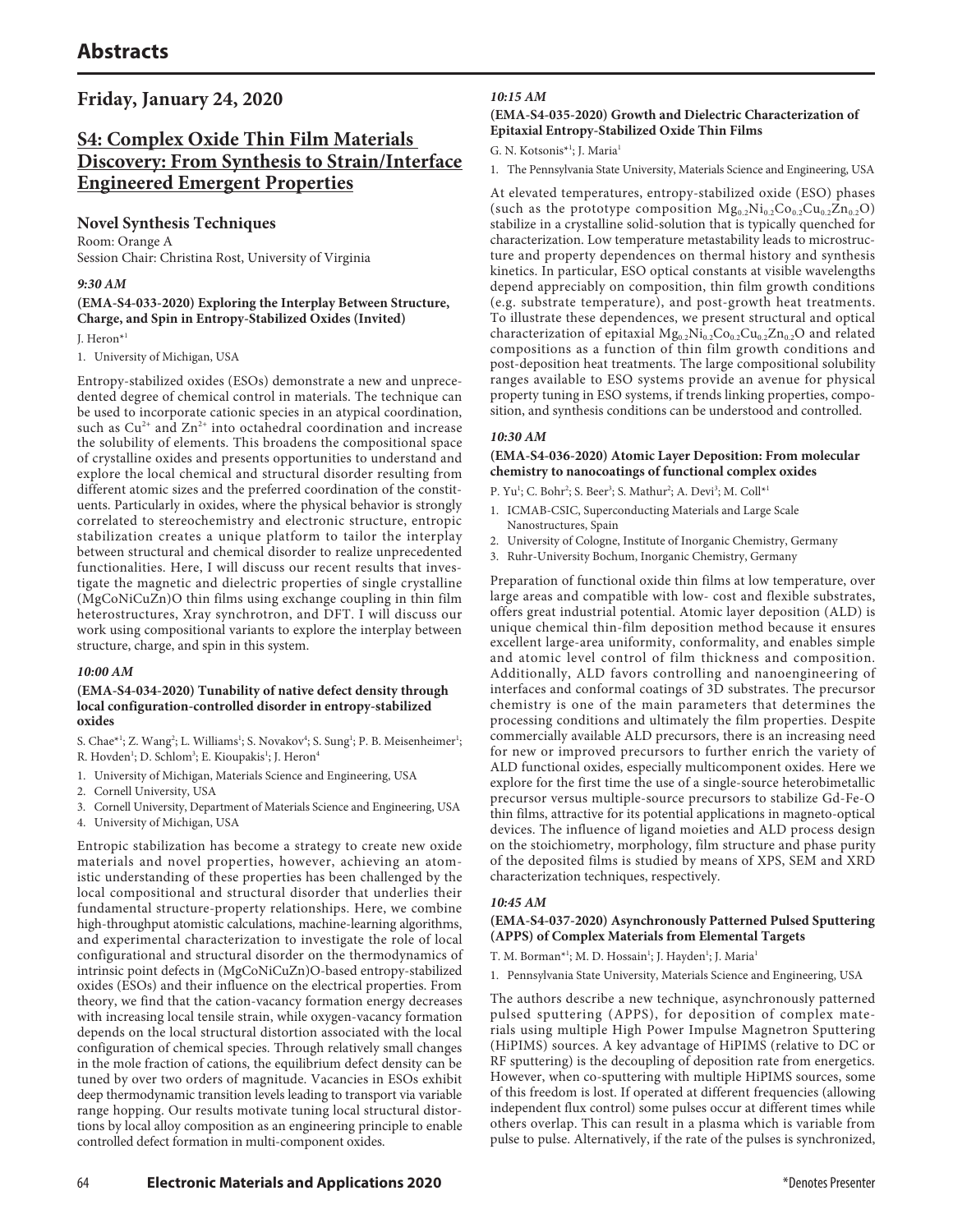independent control of rate and energetics is lost as voltage and pulse width are now used to control rate. APPS consists of one source running at a given frequency for every pulse while the second source runs asynchronously at the same frequency, following a pattern of pulses and skips. By changing the ratio of pulses to skips, the relative fluxes of the two sources can be controlled. APPS enables deposition within a few atomic percent across the entire composition range from just two deposition rate (flux) measurements, with more precise control from further measurements in regions of interest. The setup and application of APPS to metal alloy and reactive (carbide and oxide) sputtering, will be discussed.

#### *11:00 AM*

#### **(EMA-S4-038-2020) Reactively-sputtered GaN using Hi-Power Impulse Magnetron Sputtering**

J. Nordlander\*<sup>1</sup>; K. Ferri<sup>1</sup>; J. Maria<sup>1</sup>; Z. Sitar<sup>2</sup>; R. Collazo<sup>2</sup>

1. Pennsylvania State University, USA

2. North Carolina State University, Materials Science and Engineering, USA

In this presentation, we demonstrate that reactive High-Power Impulse Magnetron Sputtering (HiPIMS) is an effective low temperature alternative for depositing high quality, epitaxial GaN thin films. In contrast to conventional direct current (DC) or radio frequency (RF) sputtering, pulsed DC provides the needed kinetic energy and ionization fraction to establish a sufficiently reactive environment to promote full nitridation. This can be challenging with many other Ga sources. More specifically, the low duty cycle regime of pulsed DC known as HiPIMS provides access to kW/cm2 peak power densities without target degradation and thus dramatically increased gallium reactivity. In addition, adding an opposite polarity voltage pulse between the target bombarding events, known as a kick pulses, further allows one to tailor both the adatom landing energy on the substrate surface, and mitigate target poisoning. This unique capability set enables us to prepare high crystal quality epitaxial GaN thin films with smooth surface morphologies characterized by c/2 steps and terraces at temperatures below 500 °C. The presentation will focus on the relationships between sputtering parameters including voltage, kick pulse, pulse length, and duty cycle, on GaN thin film crystal quality, surface morphology, and growth rate. Preliminary transport properties will be reported.

## **S5: Mesoscale Phenomena in Ferroic Nanostructures: Beyond the Thin–Film Paradigm**

## **Modeling, Simulation and Processing**

Room: Cypress C

Session Chairs: Serge Nakhmanson, University of Connecticut; Edward Gorzkowski, Naval Research Lab

#### *8:30 AM*

## **(EMA-S5-001-2020) Mesoscale Modeling of Light Transmission Modulation in Ceramics (Invited)**

L. Kuna\*<sup>1</sup>; J. Mangeri<sup>2</sup>; J. Wollmershauser<sup>3</sup>; E. Gorzkowski<sup>3</sup>; S. Nakhmanson<sup>4</sup>

- 1. University of Connecticut, Physics, USA
- 2. Institute of Physics, Czech Academy of Sciences, Dielectrics, USA
- 3. U.S. Naval Research Laboratory, USA
- 4. University of Connecticut, Materials Science and Engineering, USA

This presentation introduces a novel modeling approach for simulating properties of polycrystalline ceramics with coupled optical, elastic and dielectric degrees of freedom. The approach is implemented in the Ferret application, developed at UConn and built upon the MOOSE framework, a part of the DoE initiative to create high-quality open-source software for scientific computing. Ferret computational capabilities allow for the determination of the

dependency of optical properties on polycrystalline grain orientation, size, and shape, as well as temperature and the action of externally applied electric fields and elastic strains. In particular, we adopt a modification of the wave-retardation theory, developed by Raman and Viswanathan in 1955, for evaluation of optical transmission through a polycrystal, which produces excellent agreement with experimental results obtained for various ceramic materials in both visible and infrared parts of the EM spectrum. Furthermore, our computational approach can also predict the modulation of transmittance under a variety of applied mechanical, electrical and thermal conditions, showing changes from full transparency to opacity in some cases. The results of these investigations highlight a remarkable promise of functional nano- and micro ceramics for a range of advanced engineering applications, including transparent armor, multi-functional IR domes and metamaterials by design.

## *9:00 AM*

### **(EMA-S5-002-2020) Investigation of Electrostatic Interactions in Ferroelectric-Dielectric Composites at Mesoscale**

K. Co<sup>1</sup>; L. Kuna<sup>2</sup>; J. Mangeri<sup>3</sup>; P. Alpay<sup>1</sup>; S. Nakhmanson\*<sup>1</sup>

- 1. University of Connecticut, Materials Science and Engineering, USA
- 2. University of Connecticut, Physics, USA
- 3. Institute of Physics, Czech Academy of Sciences, Dielectrics, Czechia

Ferroelectric-dielectric composite systems display a wide range of phenomena that are attractive for future technological applications, such as enhanced dielectric tunability and energy storage density, multi-state ferroelectric switching, and reduced conductivity and loss. In a system consisting of spherical ferroelectric nanoparticles embedded in a dielectric matrix, adjustment of particle size, spacing, and concentration, alongside the material properties of both the ferroelectric and matrix phases, can produce structures with preprogrammed behavior and novel functionalities. Here we utilize an open-source highly scalable real-space finite-element-method based code Ferret, to study field-induced properties of ferroelectric-dielectric composites. We evaluate the influence of particle size, spacing and the properties of the dielectric matrix on the behavior of a ferroelectric-dielectric composite. The developed insights provide new routes for the design of composite metamaterials whose dielectric properties can be controlled and tuned through altering the morphology and arrangement of their ferroelectric components, as well as the characteristics of the enveloping dielectric.

## *9:15 AM*

### **(EMA-S5-003-2020) Domain wall variant-engineered dielectric meta-materials (Invited)**

J. E. Spanier\*1

1. Drexel University, Materials Science & Engineering, USA

Ordering of ferroelectric polarization and its trajectory in response to an electric field are essential for the operation of non-volatile memories, transducers, and electro-optic devices. However, for voltage control of capacitance and frequency, domain walls have long been thought to be a hindrance because they lead to high dielectric loss and hysteresis in response to an applied electric field. To avoid these effects, tunable dielectrics are often operated under piezoelectric resonance conditions, relying on operation well above the ferroelectric Curie temperature, where tunability is compromised. Therefore, there is an unavoidable trade-off between the requirements of high tunability and low loss in tunable dielectric devices, which leads to severe limitations on their figure of merit. In this talk I will discuss our recent re-examination of the ferroelectric polarization-energy landscapes associated with domain walls and their motion. Intrinsically tunable materials exhibit properties that are defined not only by their chemical composition, but also by the proximity and accessibility of thermodynamically predicted strain-induced, ferroelectric domain-wall variants. Starting from application of Ginzburg-Landau-Devonshire theory, under special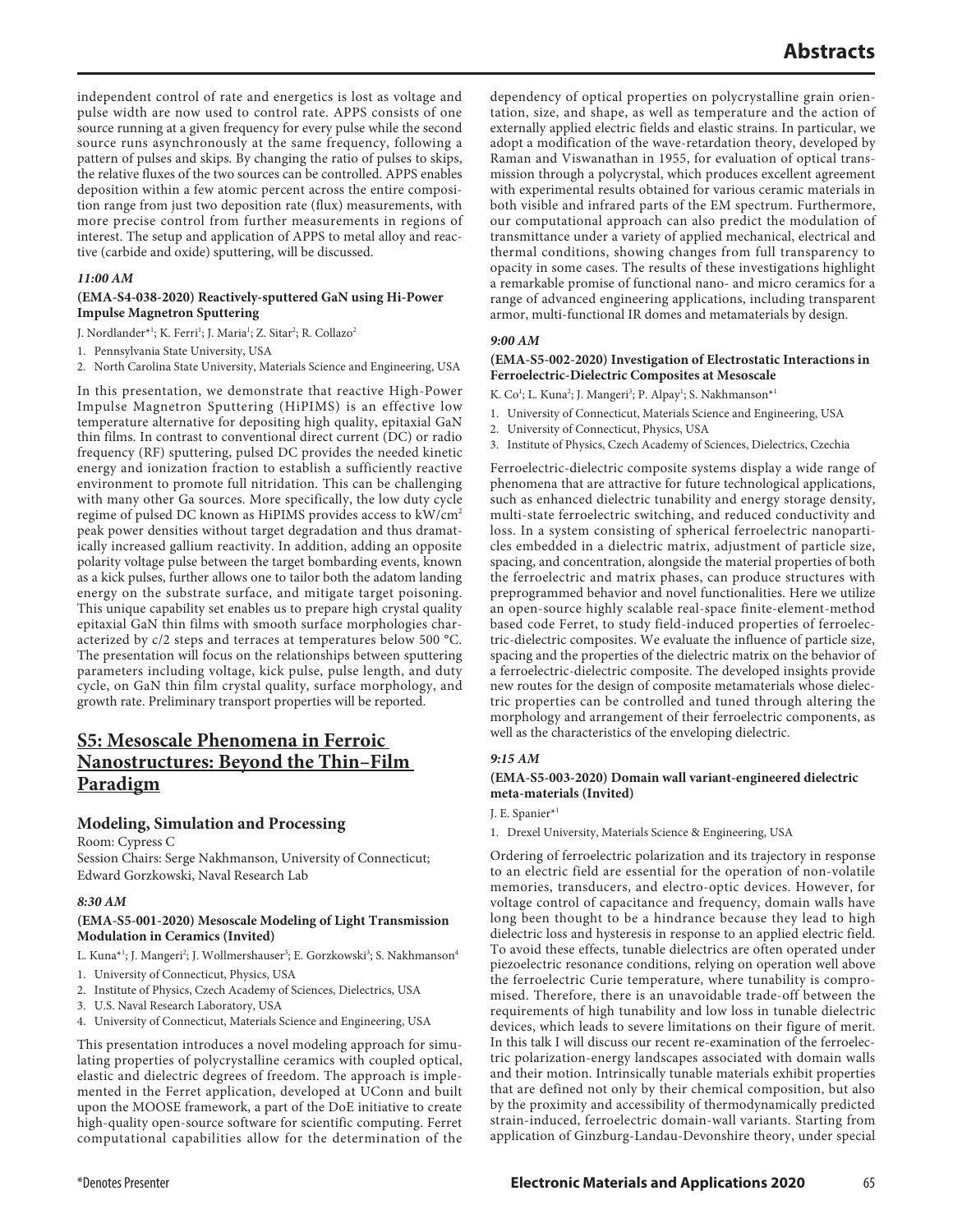conditions we predict and observe high dielectric tunability and the emergence of dynamic behavior that yields low-loss RF microwave resonant responses.

#### *10:30 AM*

#### **(EMA-S5-005-2020) Ferroelectric Domain Configurations and Switching Processes for Multiferroic BFO-based Epitaxial Thin Films (Invited)**

J. Song<sup>1</sup>; Y. Huang<sup>2</sup>; J. Steffes<sup>1</sup>; R. Ramesh<sup>2</sup>; B. Huey\*<sup>1</sup>

1. University of Connecticut, Materials Science and Engineering, USA

2. University of California, Berkeley, Materials Science and Engineering, USA

Ferroelectric switching is a critical process in the multiferroic systems  $BiFeO<sub>3</sub>$  and La-doped  $BiFeO<sub>3</sub>$  for potential applications in data storage, magnetoelectric detection, and even beyond-CMOS low-power transistors. The switching process in BFO and LBFO are compared, revealing multistep switching for both systems. The reorganization of ferroelectric domains following 'voltage annealing' of as-prepared domain patterns, notably through the thickness of the epitaxial film according to Tomographic AFM, furthermore provides insight into domain wall energies and stable domain configurations.

### *11:00 AM*

#### **(EMA-S5-006-2020) Phase transformation in amorphous complex oxide films and routes towards epitaxial integration of**  BiFeO<sub>2</sub> on Si

A. Plokhikh<sup>\*1</sup>; I. Karateev<sup>3</sup>; M. Falmbigl<sup>1</sup>; A. Vasiliev<sup>3</sup>; J. Lapano<sup>2</sup>;

R. Engel-Herbert<sup>2</sup>; J. E. Spanier<sup>1</sup>

- 1. Drexel University, Materials Science & Engineering, USA
- 2. The Pennsylvania State University, Materials Science and Engineering, USA
- 3. Kurchatov Institute, Russian Federation

Atomic layer deposition (ALD) possesses characteristics that are unachievable by other deposition methods. Unfortunately, use of ALD for producing complex oxides has been limited due to the difficulty of formation of complex crystalline materials by this technique. Reports on the solid-state phase epitaxial transformation of amorphous films have been limited, and our work addresses the challenge in BiFe $O<sub>3</sub>$  films. We demonstrate that amorphous super-structured Bi-Fe-O has clear advantages in terms of composition and growth control, but does not exhibit low-temperature transformation benefits due to interdiffusion limitations. We present on studies showing significantly decreased phase-transformation temperatures enabling epitaxial integration of  $BiFeO<sub>3</sub>$  films on Si by implementing well-intermixed Bi-Fe-O on  $SrTiO<sub>3</sub>/Si$  substrates. The solid-solid transformation of such films was investigated by in situ XRD, TEM and XPS measurements and reveals a very complex crystallization process towards epitaxial integration. It encompasses phenomena such as reorientation, recrystallization, and grain growth which yield the formation of epitaxial  $BiFeO<sub>3</sub>$  on Si substrate at temperatures below 400°C. Work supported by ONR under N00014-15-11-2170 and NSF DMR 1420620.

#### *11:15 AM*

### **(EMA-S5-007-2020) Integration of Si(001) with Functional Oxides using Graphene-Oxide Interface Layer (Invited)**

 $M$ . Spreitzer $^{\ast1}$ ; Z. Jovanovic $^{\rm l}$ ; U. Gabor $^{\rm l}$ ; D. Suvorov $^{\rm l}$ 

1. Jozef Stefan Institute, Advanced Materials, Slovenia

Epitaxial integration of complex oxides with semiconductors is often limited by lattice mismatch between the two material systems and their dissimilar chemical properties. However, in the case of 2D materials, these strict requirements can be alleviated by the weak van der Waals interactions and can allow remote epitaxial registry with a substrate at long distances. In the present work, we investigated

the potential of graphene oxide (GO) to act as a template for pulsedlaser deposition (PLD) growth of  $SrTiO<sub>3</sub> (STO)$  on  $Si(001)/SiO<sub>2</sub>$ surface. The results revealed that GO can direct the growth of STO to a smooth, compact and pinhole-free layer, with mostly (001) out-ofplane orientation. When this was combined with SrO-assisted deoxidation of silicon surface, a partially epitaxial, highly crystalline STO film, with exclusively (001) out-of-plane orientation, was obtained. Thanks to high-quality, as-grown STO was used as a pseudo-substrate for piezoelectric integration  $Pb[Zr_{0.52}Ti_{0.48}]O_3$ (PZT), that exerted properties comparable to ones obtained in more complex integration methods. Our results suggest that GO can be used as a template for the integration of complex oxides with silicon in a way that is less demanding in terms of interface control and vacuum conditions, which are important advantages for the development of large-area PLD processes.

### *11:45 AM*

## **(EMA-S5-008-2020) Atomic-scale control of the domain**  structure, strain and chemistry in BaTiO<sub>3</sub> without the use of **contact electrodes (Invited)**

M. Barzilay<sup>1</sup>; H. Elangoval<sup>1</sup>; T. Qiu<sup>2</sup>; A. M. Rappe<sup>2</sup>; Y. Ivry\*<sup>1</sup>

- 1. Technion Israel Institute of Technology, Department of Materials Science and Engineering / Solid State Institute, Israel
- 2. University of Pennsylvania, Department of Chemistry, USA

Applying electric fields on ferroelectrics usually requires contact electrodes. However, the use of contact electrodes imposes severe undesired limitations on device miniaturization. We applied electromagnetic fields without the use of contact electrodes, allowing us to controllably form periodic domains with density as high as (2.5 nm)^-1, which is promising for domain-wall electronics. We show that by pre-designing the geometry of the ferroelectric, the electromagnetic field can be used to switch the periodic domains controllably as well as to demonstrate a new form of giant electro-mechanical coupling. Lastly, we demonstrate that for strong electromagnetic fields, the interaction with the material can be used to modify the surface chemistry with atomic-scale precision, paving the way to ferroelectric-based nanoscale catalysis and local electro-chemical patterning.

## *12:15 PM*

#### **(EMA-S5-009-2020) Aerosol Deposition and Characterization of Nano-structured Ergodic Relaxor Thick Films (Invited)**

E. A. Patterson\*<sup>1</sup>; S. D. Johnson<sup>1</sup>; E. Gorzkowski<sup>1</sup>; S. E. Veras<sup>1</sup>

1. US Naval Research Lab, USA

Aerosol Deposition is a thick-film deposition process that enables rapid production of up to hundreds of micron thick layers of ceramic materials entirely at room temperature. The high-speed impact and fracture of the starting particles results in films with crystallite sizes on the order of 10-20 nm. Ferroelectric materials, such as barium titanate, have highly constrained, nearly linear, hysteresis in such films due to these nano-grained microstructures and high residual stresses. Therefore, bismuth sodium titanate (BNT)-based relaxor ferroelectric compositions were used to take advantage of their inherent nano-polar regions. Films were deposited onto metal substrates (copper, aluminum, steel) to facilitate their electrical characterization. In this work, the processing, deposition, structural, dielectric, and ferroelectric properties of these films are presented.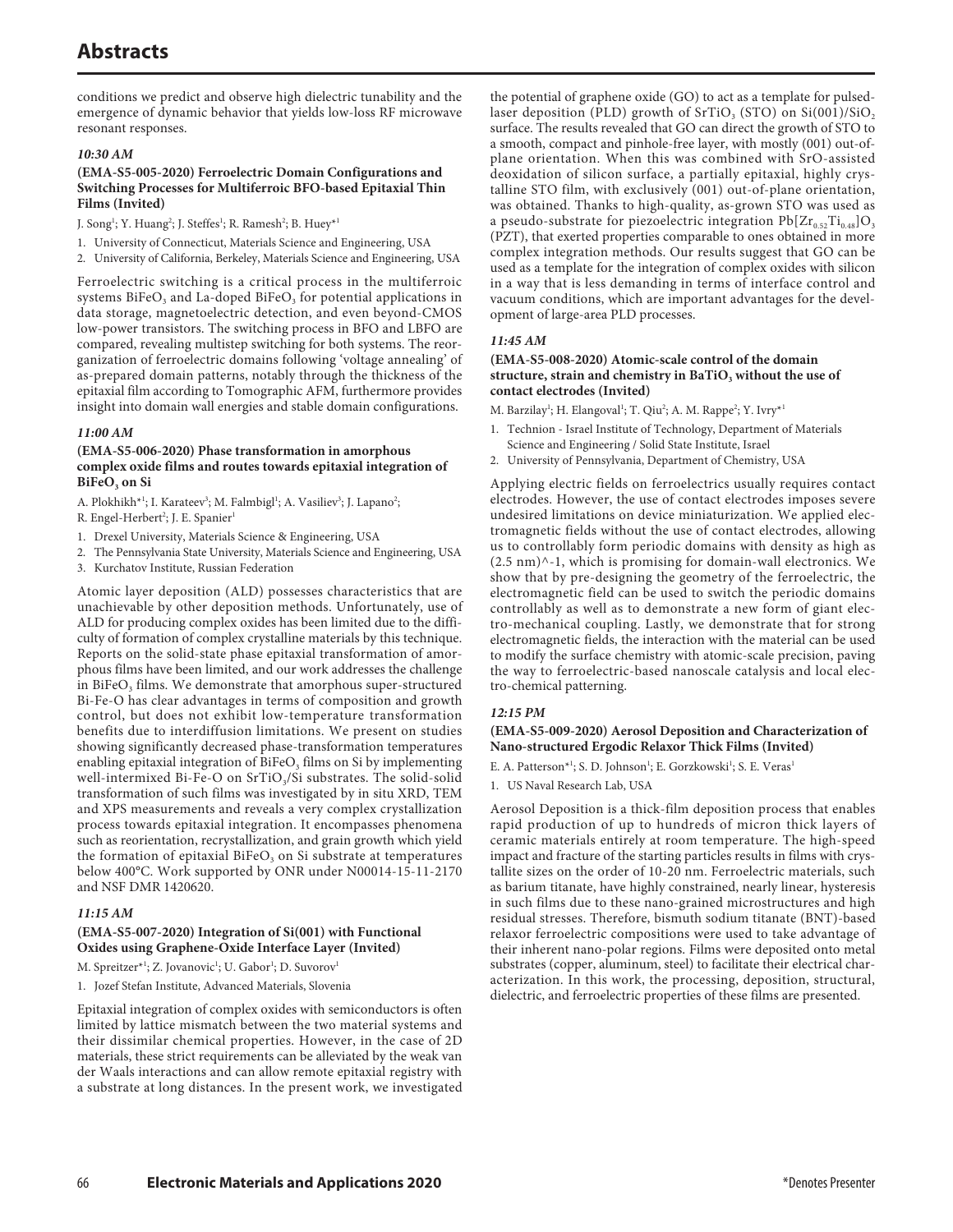## **S6: Complex Oxide and Chalcogenide Semiconductors: Research and Applications**

## **Low Dimensional Systems**

Room: Magnolia A Session Chairs: Ryan Comes, Auburn University; Jayakanth Ravichandran, Columbia University

#### *8:30 AM*

### **(EMA-S6-008-2020) Synthesis and properties of chalcogenide heterostructures with designed nanoarchitecture (Invited)**

S. Bauers\*<sup>1</sup>; D. Roberts<sup>1</sup>; A. Zakutayev<sup>1</sup>

1. National Renewable Energy Laboratory, USA

2D heterostructures are often prepared by exfoliation and reassembly of individual layers, but this approach is generally limited to materials that can be isolated as freestanding "nanosheets" and is difficult to scale-up for technological adoption. We will discuss chalcogenide heterostructures synthesized by an alternative approach, whereby vapor-deposited thin-films are gently heated to activate self-assembly into multilayered nanocomposites. This allows for integration of constituent layers that cannot be individually isolated, such as 3D crystals terminated by 2D confinement, or emergent 2D phases with no bulk analogue. We will show that heterostructures based on TiSe<sub>2</sub> and VSe<sub>2</sub> have tunable properties through nanoarchitectural control at the level of monolayers. For example, in  $VSe<sub>2</sub>$ -based structures charge exchange between layers, dimensionality, and defects all affect the onset of a charge-density wave (CDW). Motivated by results in selenide systems, as well as the hysteretic CDW observed in TaS $_{2}$ , we have recently incorporated this material into heterostructures, marking the first application of this synthesis approach to sulfur-based chemistries. Initial results on  $TaS<sub>2</sub>$ -based heterostructures demonstrate monolayer control similar to that seen in selenide systems, and act as a promising first step in utilizing these materials for investigation of emergent properties in 2D assemblies.

#### *9:00 AM*

### **(EMA-S6-009-2020) Topological insulator heterostructures: From axions to spintronics (Invited)**

N. Samarth\*1

1. Pennsylvania State University, USA

The confluence of fundamental symmetries (such as time reversal invariance) and relativistic quantum mechanics is known to produce emergent electronic states in crystalline solids that are accurately described using the language of topology. This talk discusses how the synthesis and study of topological quantum materials yields a playground for both exotic pursuits at millikelvin temperatures such as axion electrodynamics in condensed matter and pragmatic spintronics technologies that work under ambient conditions. Supported by SMART, one of seven centers of nCORE, an SRC program, sponsored by National Institute of Standards and Technology (NIST), the Penn State Two-Dimensional Crystal Consortium-Materials Innovation Platform (2DCC-MIP) under the U.S. National Science Foundation Grant No. DMR-1539916, and IQM-EFRC funded under U. S. DOE, Basic Energy Sciences, Materials Sciences & Engineering Award DE-SC0019331.

## *9:30 AM*

## **(EMA-S6-010-2020) Understanding Thermal Expansion in Layered Chalcogenides (Invited)**

J. Rondinelli\*1

1. Northwestern University, USA

Ferroelectric perovskite oxides have recently been used in solar applications because their polarity allows for the separation of photocarriers when under illumination to generate a photocurrent.

Oxides, however, often have band gaps that are beyond the solar-optimal regime (>3.3 eV); for this reason, perovskitestructured chalcogenides have been proposed as suitable candidate materials owing to their lower band gaps ( $\approx$ 2 eV). An understanding of the thermal expansion behavior of photovoltaic materials is important so as to prevent large stresses and strains during fabrication and operation of the photovoltaic device. Here, we evaluate the structural, lattice dynamical, and thermodynamic properties of Ruddlesden-Popper chalcogenide  $Ba_{n+1}Zr_{n}S_{3n+1}$  (n=1,2,3, ∞) using the self-consistent quasi-harmonic approximation within density functional theory. These responses are compared to the thermal expansion of other Ruddlesden-Popper compounds and recent experimental data, which allows us to suggest guidelines for engineering thermal expansion in the Ruddlesden-Popper structure type with diverse chemistries. This work was supported by the National Science Foundation's MRSEC program (DMR-1720139.) at the Materials Research Center of Northwestern University.

## *10:30 AM*

### **(EMA-S6-011-2020) II-VI chalcogenide colloidal quantum dots for infrared applications (Invited)**

P. Guyot-Sionnest\*1

1. University of Chicago, James Franck Institute, USA

Hg and Cd based chalcogenide colloidal quantum dot (CQD) have potential for infrared applications. A primary example is the zero-gap HgTe. Colloidal nanocrystals can be tuned across the infrared by adjusting the size from 4 to 15 nm. HgTe CQDs also exhibit decent photoluminescence, stable n or p doping, and good stability in ambient conditions. They have been used to fabricate photodetectors across the short-wave, mid-wave and long-wave infrared. With processing as a simple ink, these CQDs promise a vast reduction in cost and new fabrication paradigms compared with traditional HgCdTe single crystal wafer materials. This has been illustrated with dual band detectors, flexible detectors, detectors in Fabry-Perrot cavity and plasmon enhanced detectors. I will describe this progress and how this might transform infrared detection. The other chalcogenides, HgSe and HgSe, present also interesting properties. Notably, the low energy of the conduction band of both HgSe and zb HgS allows CQDs of these materials to be naturally n-doped, and exbibit intense intraband or plasmonic absorptions. CdS, CdSe and CdTe are lattice matched to their respective Hg chalcogenides, and core/shells or alloys will be significant as CQDs.

## *11:00 AM*

### **(EMA-S6-012-2020) Order and disorder in nanosized oxides and chalcogenides (Invited)**

V. Wood\*1

1. ETH Zurich, Switzerland

Nanoscale oxides and chalcogenides are useful in a wide range of devices including electrochemical energy storage and optoelectronics. In this talk, I will describe some of the challenges in characterizing these materials and approaches that can be used. I will describe two different studies. In the first, we consider the question: can vacancies exist stabily in nanomaterials consisting of hundreds of atoms and can they order to form ordered vacancy compounds? Looking at the family of I-III-VI, we show that compositions known to form order vacancy compounds in the bulk can be achieved in the nanoscale and that ordering plays an important role in the electronic structure of these nanomaterials. We further show that the impact of disorder can be mitigated by introducing group II elements of intermediate valence. In a second study, we explore methods to examine the important role of interfaces in nanomaterials. Using  $LiFePO<sub>4</sub>$  as a model system, we show that by systematically synthesizing materials with controlled surface area to volume ratios, it is possible to use bulk techniques like inelastic neutron scattering to extract information on interface effects and surface treatments.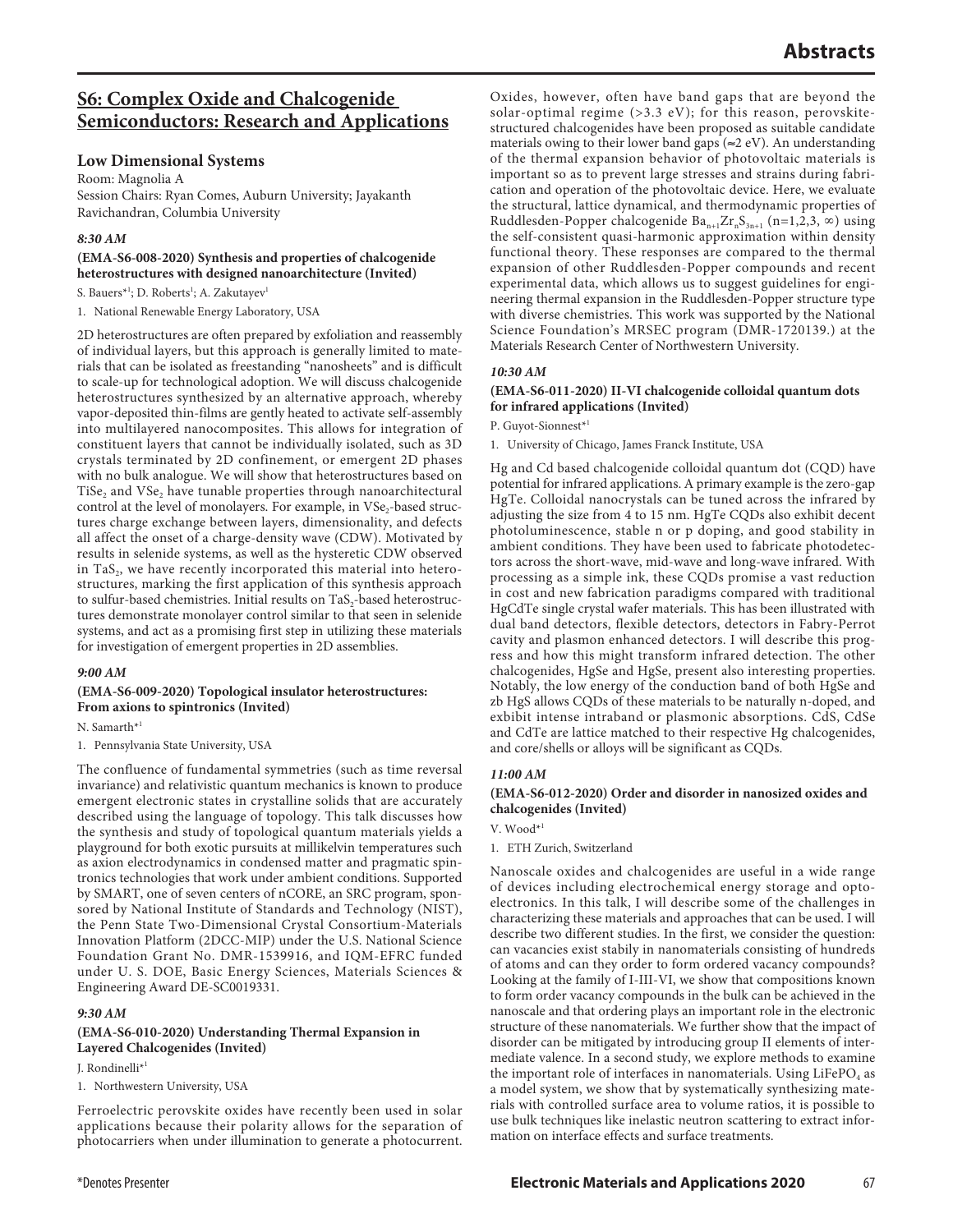## *11:30 AM*

#### **(EMA-S6-013-2020) Pyroelectricity in semiconducting complex oxide**

 $J. Shi*1$ 

#### 1. Rensselaer Polytechnic Institute, USA

When crystals approach 2D, their ferroelectricity is destabilized or paraelectric-to-ferroelectric transition temperature decreases. How pyroelectricity scales with dimensionality remains largely unknown. In this talk, we attempt to answer this question with a complex oxide crystal as a model system. A Dion-Jacobson quasi-2D oxide down to a unit cell thickness is epitaxially grown on  $LaAlO<sub>3</sub>$  substrate by the molten salt-assisted liquid phase epitaxy following a screwdislocation driven mechanism. We experimentally demonstrate switchable in-plane photo-ferroelectric and pyroelectric effects in our quasi-2D oxide. The observed size effect of pyroelectricitiy is explained by a few mechanims such as electron-phonon renormalization and phonon anharmonicity.

#### *11:45 AM*

### **(EMA-S6-014-2020) A Semiconducting Quasi-2D Bismuth Oxide Perovskite**

Z. Chen<sup>\*1</sup>; Y. Sun<sup>2</sup>; J. Shi<sup>1</sup>

1. Rensselaer Polytechnic Institute, Materials science and engineering, USA

2. Shanghai Institute of Ceramics, China

In this work, we report the first experimental observation of ferroelectricity in a quasi-2D nanosheet Sillen-Aurivillius semiconducting split-ion oxyhalide perovskite with significant Rashba effect. Optoelectronic transport and temperature-dependent time-resolved photoluminescence studies show that layered perovskite crystal exhibits a direct band gap of 2.4 eV, considerable optical quantum efficiency and decent carrier dynamics, making it a promising candidate in photon-valley coupling. Electrical transport shows up to 100× current rectification in  $Bi<sub>4</sub>NbO<sub>8</sub>Cl$  single crystal nanosheet-based planar devices with symmetric graphite electrodes. By electrical poling, the diode polarity becomes switchable, yielding repeatable rectified current. Switchable rectification sustains in 13-unit-cell thick  $Bi<sub>a</sub>NbO<sub>a</sub>Cl$  nanosheet, and unswitchable rectification sustains even down to ~3-unit-cell limit. The in-plane ferroelectricity in the 2D oxide crystal leads to the observation of entropic pyroelectric behavior and a Rashba-type spin texture. The integration of appropriate bandgap, considerable visible light optical quantum efficiency, strong polarization and the strong Rashba-Dresselhaus spin polarization in one material provides a novel design paradigm for realizing emergent spin-orbitronics.

#### *12:00 PM*

### **(EMA-S6-015-2020) Free-Standing 2D Oxide Nanomaterials with Exotic Physical Properties (Invited)**

X. Wang\*1

1. University of Wisconsin-Madison, Materials Science and Engineering, USA

Two-dimensional (2D) nanomaterials so far are primarily limited to naturally layered materials, i.e. van der Waals solids. Here, we demonstrate that surfactant monolayers could serve as a soft template supporting the nucleation and growth of 2D nanomaterials in large area beyond the limitation of van der Waals solids. This technique was denoted as Ionic Layer Epitaxy (ILE), through which 1 to 2 nm thick, single-crystalline free-standing ZnO nanosheets with sizes up to tens of microns were synthesized at the water-air interface. Mimicking the biomineralization processing by using mix charge surfactants led a successful synthesis of single-crystalline nanosheets from a broad range of functional oxide materials, including CoO,  $MnO_2$ ,  $Bi_2O_3$ , etc. New physical properties emerged from the ultrathin geometry. For example, stable p-type conductivity was observed from the ZnO nanosheets as a result of electron depletion. High concentration of cation or oxygen vacancies could be controlled by the surfactant modulation, leading to superior

## **Advanced Characterization of Physical and Chemical Properties**

#### Room: Magnolia A

Session Chairs: Andriy Zakutayev, National Renewable Energy Laboratory; Sage Bauers, National Renewable Energy Laboratory

#### *2:00 PM*

#### (EMA-S6-016-2020) Replica bands in FeSe monolayer on SrTiO<sub>3</sub> **superconductors (Invited)**

 $K Z_{\text{OII}} \star 1$ 

1. University of British Columbia, Physics & Astronomy, Canada

The observation of replica bands in monolayer (ML) FeSe on  $SrTiO<sub>3</sub>$ (STO) superconductors in angle-resolved photoemission spectroscopy (ARPES) [1] has triggered intense discussions on the role of STO phonon coupling on its enhanced superconductivity. F. Li and G. A. Sawatzky [2] recently proposed an extrinsic photoelectron energy loss (PEL) mechanism for the replica bands, different from the intrinsic forward-scattering electron-phonon coupling proposed by J. Lee et al [1]. In the PEL process, the loss probability is proportional to the interaction time of escaping photoelectrons, leading to a strong photon energy dependence in the ratio of replica and main band. To date, the origin of replica band remains elusive as well as the mechanisms of the enhanced superconductivity in ML FeSe. We have conducted ARPES experiments using a wide range of photon energy to clarify the replica band origin. Our recent progress on different ML FeSe/oxides interfaces where the substrate has different phonon energies will also be presented.

#### *2:30 PM*

### **(EMA-S6-017-2020) Controlling light-matter interactions in chalcogenide-based topological semimetals: Novel physics to devices (Invited)**

R. Agarwal\*1

1. University of Pennsylvania, Materials Science & Engineering, USA

Can one control photoresponse in materials via patterning optical fields? In this talk, we explore this idea on Weyl semimetals (WSMs), which are a family of gapless topological materials with broken inversion and/or time reversal symmetry. We will introduce a new nonlinear optoelectronic probe, which we call spatially dispersive circular photogalvanic effect (s-CPGE) and demonstrate its sensitivity to detailed band features owing to its unique excitation mechanism. In WSMs such as MoTe2 and MoxW1-xTe2 in the inversion symmetry broken phase, we observe circulating photocurrent when illuminated with circularly polarized light at normal incidence. We will explain these observations from a new microscopic nonlinear response function theory by taking into account the optical field gradients. Our analysis shows that s-CPGE is controlled by a unique symmetry selection rule combined with asymmetric carrier excitation and relaxation dynamics. Recent results of s-CPGE performed over a wide spectral range shows the effect of band inversion and asymmetric electron relaxation effects on the response, from where important materials properties are extracted. These results also provide a new approach to controlling photoresponse by patterning optical fields on WSMls. The implication of our results to assemble chiral photodetectors for quantum photonic applications will be discussed.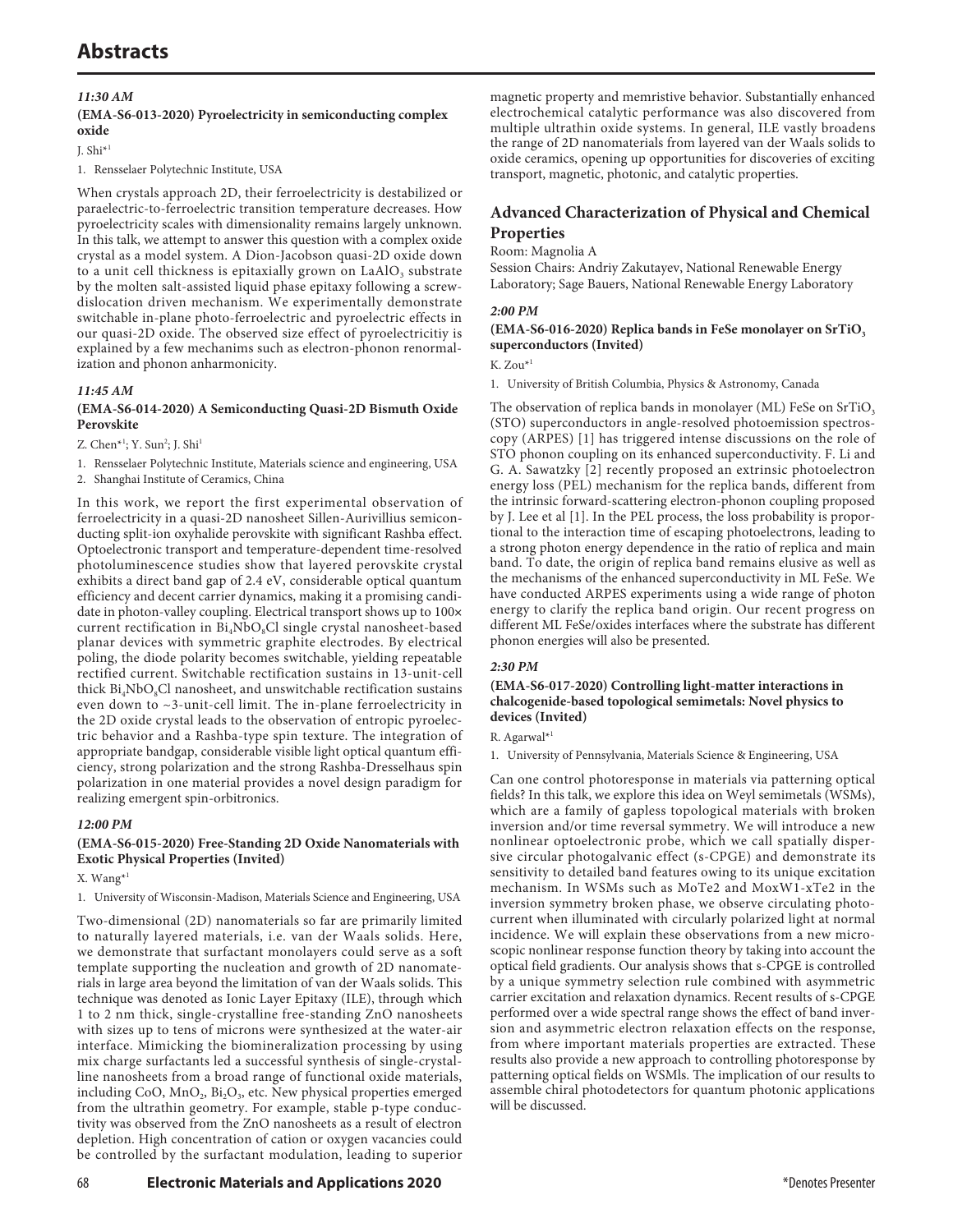#### *3:00 PM*

### **(EMA-S6-018-2020) Atomic Scale Elemental Analysis of Complex Oxide Thin Films and Heterostructures (Invited)**

J. Ravichandran\*1

1. University of Southern California, Chemical Engineering and Materials Science, USA

Complex oxides are a class of materials with broad diversity in the structural, chemical and physical characteristics. Pulsed laser deposition (PLD) of complex oxide films has unearthed several of these interesting phenomena and is slowly evolving into a commercially viable technique. The development of high pressure reflection high energy electron diffraction (RHEED) has revolutionized in situ structural characterization during PLD and unleashed atomic scale engineering of oxide heterostructures. In this talk, I will discuss my group's efforts in implementing an in situ and real time Auger electron spectroscopy to study chemical composition during pulsed laser deposition. We have used this method to sense several elements (>25) with monolayer level surface sensitivity. I will also discuss the use of this technique with RHEED to elucidate the dynamics of growth during PLD. I will also discuss our efforts in using ex situ elemental analysis methods such as neutron spectroscopy and secondary ion mass spectroscopy to understand the origin of the unexpected physical properties to the changes in their chemical composition. I will provide the future outlook for heterostructure engineering and advanced elemental and chemical analysis methods to discover and understand interesting physical phenomena in complex oxides.

#### *3:30 PM*

#### **(EMA-S6-019-2020) A new family of anisotropic zinc-based semiconductors in a shallow energy landscape (Invited)**

A. Bhutani<sup>1</sup>; X. Zhang<sup>1</sup>; P. Behera<sup>1</sup>; R. Thiruvengadam<sup>1</sup>; S. Murray<sup>1</sup>;

- A. Schleife<sup>1</sup>; D. Shoemaker<sup>\*1</sup>
- 1. University of Illinois, USA

The grand challenge of synthesizing materials by predictive design remains outstanding because controlling all thermodynamic and kinetic factors that influence synthesizability quickly becomes intractable, even for well-known systems. Nevertheless, predictions that are strengthened by large amounts of quality data should have well-defined rates of success. Here we present a family of previously undescribed zinc-based semiconductors with wide band gaps in four ternary systems Na--Zn--Se, Na--Zn--Se, K--Zn--Se, and K--Zn--S. All new phases spring from known structure types and indicate the possibility of many such phases hiding in easily-accessible phase space. Bond energy calculations from DFT reproduce the experimental convex hull in this system extremely well. The new phases presented here feature electronic structures best described as anisotropic analogs of the parent binaries ZnS and ZnSe. Our BSE calculations show a strong influence of electron-hole interaction and optical local-field effects on the optical properties of these materials, as evidenced by our accurate optical spectra of the pseudo-1D structures. Large optical anisotropy in this group of materials highlights their potential for birefringent applications.

## **S7: Superconducting and Magnetic Materials: From Basic Science to Applications**

## **2D Correlated Materials I**

Room: Cypress B

Session Chair: Michael Osofsky, Naval Research Laboratory

#### *8:00 AM*

## **(EMA-S7-010-2020) The magnetism of double perovskites containing 5d transition metal ions (Invited)**

P. Woodward\*1

1. Ohio State University, Chemistry and Biochemistry, USA

In this talk I will discuss the magnetism of oxides containing 5d transition metal ions, which differ from their 3d transition metal oxide counterparts in several fundamental ways: (1) the 5d orbitals extend further from the nucleus which can lead to unexpectedly strong superexchange interactions, (2) for similar electron configurations the spin-orbit coupling of 5d ions is much stronger, and (3) competing magnetic ground states in 5d transition metal oxides are very sensitive to distortions of the lattice. In this talk I discuss our studies of the magnetic properties of  $A_2$ MM'O<sub>6</sub> double perovskites where M′ is either osmium, rhenium, or iridium. I will discuss double perovskites where the 5d ion is the only magnetic ion in the structure, as well as double perovskites that contain both 3d and 5d ions. Ground states including antiferromagnetism, ferromagnetism, ferrimagnetism and spin glasses can be realized in this family of compounds. A common theme is an extreme sensitivity to changes in the filling of d-orbitals and/or distortions of the crystal structure.

#### *8:30 AM*

#### **(EMA-S7-011-2020) Theory of the Quantum Spin Hall Effect in 2D Metals (Invited)**

A. Zhao<sup>1</sup>; Q. Gu<sup>2</sup>; R. Klemm<sup>\*1</sup>

- 1. University of Central Florida, Dept. of Physics, USA
- 2. University of Science and Technology Beijing, Department of Physics, China

We propose an experiment to observe the quantum spin Hall effect in a two-dimensional (2D) metal that is qualitatively different from quantum spin Hall studies of 2D topological insulators. The center of a monolayer metallic annulus perpendicularly surrounds a long cylindrical solenoid containing magnetic flux Φ<sub>s</sub>. Uniformly placed voltage leads along the inner and outer annular radii produce a potential difference Δv. The quantization of the azimuthal current can be measured by integral changes in both  $\delta$  and  $\delta \pm \gamma/2$ , where δ=Φsq/h, γ=qΔv/(mc2 ) <<1, h is Planck's constant, q is the charge of the conduction electron or hole, and  $mc^2$  is its rest energy.

#### *9:00 AM*

#### **(EMA-S7-012-2020) Stanene: A possible topological superconductor (Invited)**

J. Jia\*1

1. Shanghai Jiao Tong University, Physics and Astronomy, China

Stanene and its derivatives are predicted to be 2D topological insulators (TI) with a very large band gap as proposed by first-principles calculations, and support enhanced thermoelectric performance, topological superconductivity and the near-room-temperature quantum anomalous Hall (QAH) effect. Here, we report a successful fabrication of 2D stanene by MBE. The atomic and electronic structures determined by STM and ARPES agree well with the predictions by first-principles calculations. Bulk band gap and edge states are also observed. On stanene thicker than 2 layers, superconductivity is also observed, which suggests stanene is a good candidate for topological superconductor.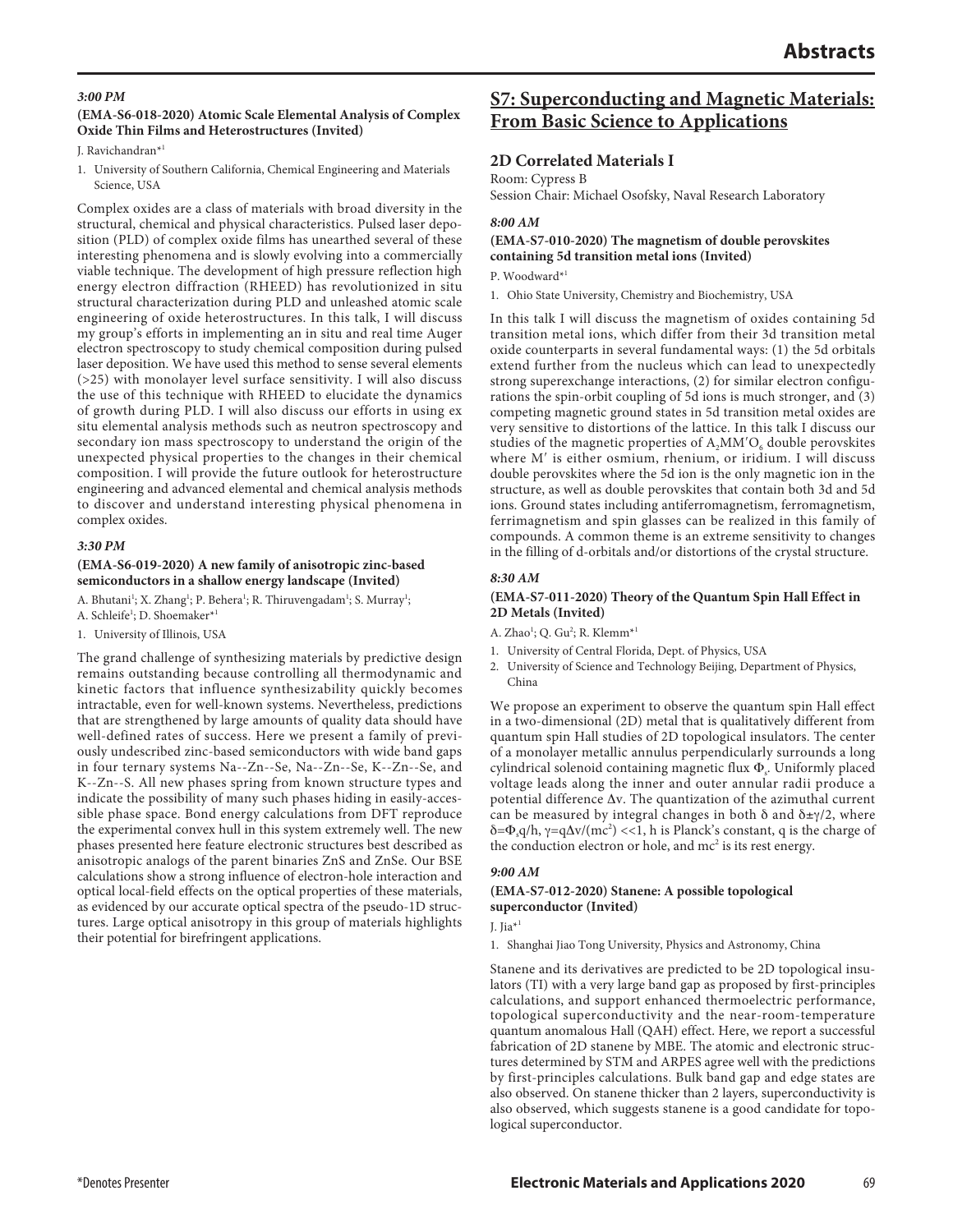# **Abstracts**

### *9:30 AM*

#### **(EMA-S7-013-2020) Interplay of Superconductivity, charge density wave and magnetism in layered 2D materials (Invited)**

S. Li\*<sup>1</sup>; H. Wu<sup>1</sup>; S. Michael<sup>2</sup>; K. Taddei<sup>3</sup>; C. Dela Cruz<sup>3</sup>; T. J. Haugan<sup>4</sup>; B. Lv<sup>1</sup>

- 1. University of Texas, Dallas, Dept. of Physics, USA
- 2. U.S. Air Force Research Laboratory, USA
- 3. Oak Ridge National Laboratory, USA
- 4. U.S. Air Force Research Laboratory, AFRL/RQQM, USA

The layered materials with weak van der Waals interlayer interaction have created a rich platform to exhibit exotic properties such as topology, magnetism, and superconductivity. In this talk, we will present several examples from our group demonstrating the interplay of superconductivity, charge density wave (CDW), and superconductivity in several layered 2D systems: 1) unusual superconductivity behavior in the chemical intercalated 1T semiconducting SnSe, compound. CDW transition emerges together with the superconductivity in this system. Further intercalation with  $Co(Cp)$ , we observed the coexisting the superconductivity, CDW and ferromagnetism in this system. 2) Chemical intercalation studies of layered 1T' phase of  $TaTe_2$  and  $NbTe_2$  with CDW transition at 170K for TaTe<sub>2</sub> and above 550K for NbTe<sub>2</sub> respectively. And NbTe2 show superconductivity below 0.74K. By intercalation of magnetic atoms, we are expecting to observe the interplay among superconductivity, CDW and magnetism in the NbTe, system. Indeed, through manipulation of the synthetic methods, we observed drastic changes of crystal symmetry and physical properties in the same material  $Fe<sub>x</sub>NbTe<sub>2</sub>$  with ground state from spin glass insulator to canted antiferromagnetic metal. The details of these results will be presented and the rich interplay of superconductivity, CDW, and magnetism in these systems will be elaborated.

## **2D Correlated Materials II**

Room: Cypress B Session Chair: Jinfeng Jia, Shanghai Jiao Tong University

#### *10:30 AM*

## **(EMA-S7-014-2020) Superconductivity and Magnetic Ordering In 2D Materials and Heterostructures (Invited)**

C. Lau\*1

1. The Ohio State University, Dept. of Physics, USA

Low dimensional materials constitute an exciting and unusually tunable platform for investigation of electronic, thermal, optical and mechanical properties that are often dramatically different from their bulk counterparts. Here I will present transport measurements of high quality few-layer two-dimensional materialss. For instance, we have observed robust long distance spin transport through the antiferromagnetic state in monolayer graphene, superconducitivity and insulating states in twisted bilayer graphene, and evidence for intrinsic magnetic ordering in few-layer graphene devices.

#### *11:00 AM*

### **(EMA-S7-015-2020) Effect of interface on the physical properties of superconductor nanocomposites and magnetic/insulator/ magnetic heterostructures (Invited)**

J.  $Wu^{*1}$ 

1. University of Kansas, USA

In nanomaterials and devices, the role of the interface becomes increasingly important as the scale of materials approaches few to sub-nanometers. This talk highlights a few such examples including: 1) superconducting nanocomposites of one-dimensional insulating nanorods embedded in superconducting YBCO matrix; and 2) magnetic/insulator/magnetic (Fe/Al<sub>2</sub>O<sub>3</sub> (2nm) /Fe) heterostructures. In the former, we have found the nanorod/YBCO interface of 1-2 nm in thickness plays a critical role in determining the magnetic vortex pinning efficiency of the nanorods. A coherent nanorod/YBCO interface can yield pinning force density more than twice of the counterparts of semi-coherent interface. In the latter, the formation of a sub-nanometer FeOx interfacial layer at the Fe/Al<sub>2</sub>O<sub>3</sub> interface leads to two capacitors, one is dielectric and the other, ferroelectric, connected in series, resulting in repeatable switch between positive and negative capacitance. These results illustrates the importance in understanding the physical and chemical properties of the interfaces in nanomaterials and nanodevices.

### *11:30 AM*

#### **(EMA-S7-016-2020) Transport spin polarization of Pt/ ferromagnetic insulator bilayers (Invited)**

- M. Osofsky\*<sup>1</sup>; J. Prestigiacomo<sup>1</sup>; P. Li<sup>2</sup>; Y. Suzuki<sup>2</sup>
- 1. Naval Research Laboratory, USA
- 2. Stanford University, Department of Applied Physics, USA

It has been shown that the anomalous Hall effect can be observed in platinum films deposited on a ferromagnetic insulator which implies the existence of a magnetic proximity effect. One of the key features of ferromagnetic metals is a net spin polarization of the carriers at the Fermi energy which enable the functionality of spintronic devices. In this presentation we show that spin polarized carriers are indeed present in Pt films of various thicknesses that were deposited on magnesium aluminum ferrite (MAFO) using point contact Andreev scattering. The results were obtained by extracting conductance vs. voltage data from I-V curves taken through contacts formed by driving a sharpened superconducting Nb tip into the Pt/MAFO samples. The resulting spectra were then analysed using a modified BTK theory of supercurrent conversion at a normal/superconductor interface to obtain the values of the transport spin polarization. The authors acknowledge the support of the Basic Research Office of the Assistant Secretary of Defense for Reserch and Engineering under the Laboratory University Collaboration Initiative (LUCI) and Vannevar Bush Faculty Fellowship (funded by the Office of Naval Research through grant N00014-15-1-0045).

#### *12:00 PM*

### **(EMA-S7-017-2020) Ultrafast excitation of coherent magnons in 2D antiferromagnets (Invited)**

X. Zhang\*1

1. University of Florida, Physics, USA

The recently discovered atomically-thin magnetic crystals provide a unique playground to develop new approaches to manipulate magnetism. Rapid progresses have been made that demonstrate the potentials of utilizing 2D magnets to construct novel spintronics devices. However, their spin dynamics, which are crucial for microscopic understanding and determine the fundamental limit of spin manipulation, still remain elusive due to the difficulty to characterize these micron-sized samples with conventional microwave techniques. In this talk, I will show how we can access and probe the collective spin-wave excitations in an antiferromagnetic bilayer  $CrI<sub>3</sub>$  with ultrafast pump-probe spectroscopy. Coherent oscillations are observed in the time-resolved spectra of magnetization, and are attributed to the magnon modes of antiferromagnetic resonance in bilayer CrI<sub>3</sub>. Both the transverse and longitudinal magnon branches are identified, allowing us to extract magnetic anisotropy and exchange energies in these atomically-thin magnetic materials. In the end, I will demonstrate the great gate tunability of magnon frequencies, which is unique for the 2D magnetic system, and reveal the potential to control magnon landscape with flexible electronic devices.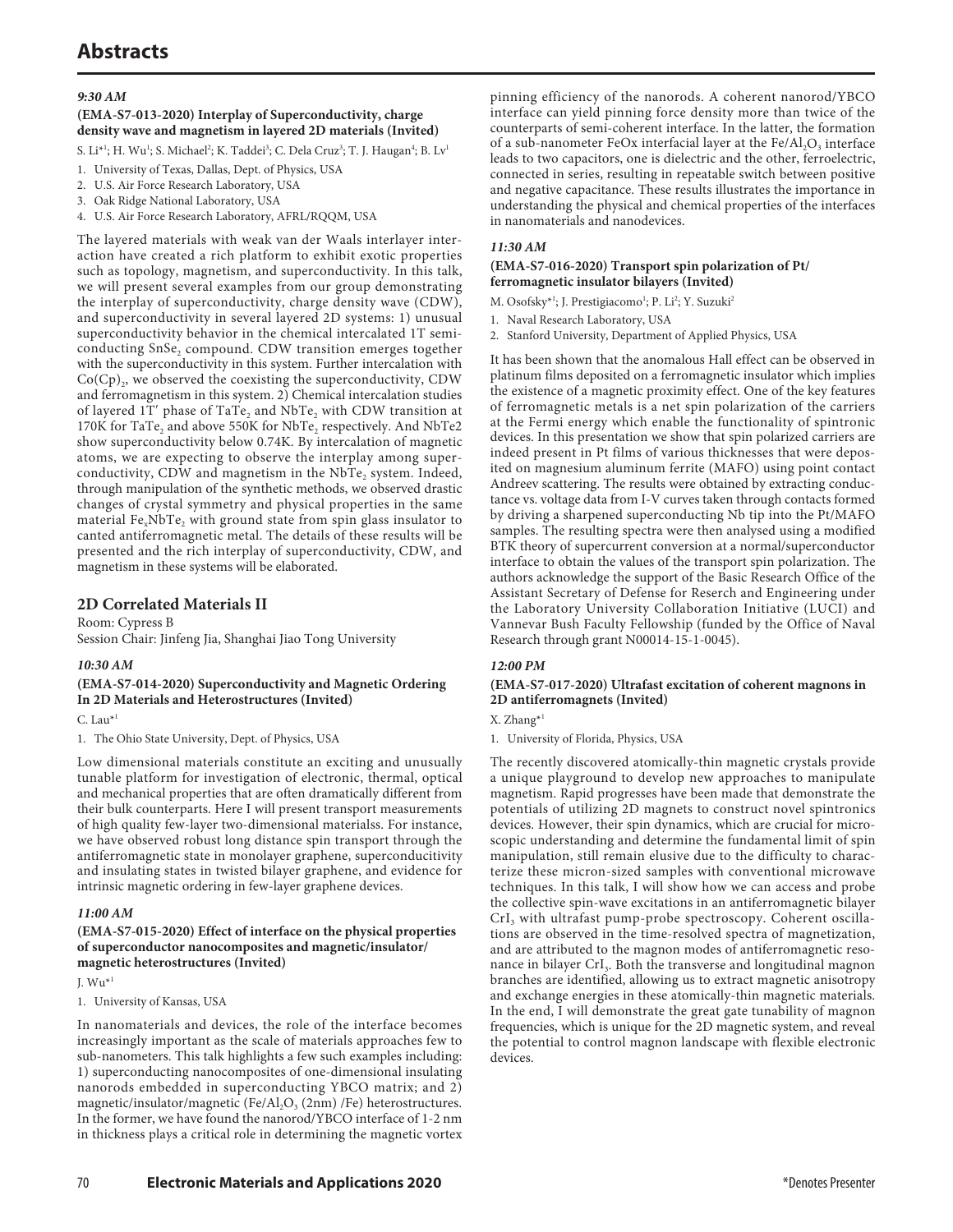## **Tailoring Properties of Superconducting and Magnetic Materials**

Room: Cypress B

Session Chair: Timothy Haugan, U.S. Air Force Research Laboratory

### *2:00 PM*

#### **(EMA-S7-018-2020) Giant enhancement of critical current density at high field in superconducting (Li,Fe)OHFeSe films by Mn doping (Invited)**

D. Li<sup>1</sup>; J. Yuan<sup>1</sup>; L. Yu<sup>1</sup>; F. Zhou<sup>1</sup>; K. Jin<sup>1</sup>; X. Dong\*<sup>1</sup>; Z. Zhao<sup>1</sup>

1. Institute of Physics, CAS, China

Mn-ion is successfully incorporated into nontoxic superconducting (Li,Fe)OHFeSe films. Remarkably, the critical current density is significantly enhanced from 0.03 to 0.32 MA/cm<sup>2</sup> under 33 T, and the vortex pinning force density monotonically increases up to 106 GN/m<sup>3</sup>, which is the highest record so far among all iron-based superconductors. Our results demonstrate that Mn incorporation is an effective method to optimize the performance of (Li,Fe)OHFeSe films, offering a promising candidate for high-field applications.

#### *2:30 PM*

### (EMA-S7-019-2020) State-of-the-art Nb<sub>3</sub>Sn Films by electro**chemical Deposition (Invited)**

E. Barzi\*1

1. Fermi National Accelerator Lab, USA

The Nb-Sn composite is obtained first by pulsed electrodeposition from aqueous solutions of Sn layers and Cu intermediate layers onto Nb substrates. The electroplating is performed at near room temperature and at atmospheric pressure. The  $Nb<sub>3</sub>Sn$  superconducting phase is then formed through solid diffusion by reacting the multi-layered samples in inert atmosphere at a maximum temperature of 700°C. This technique was developed and made reproducible at FNAL in the last few years, and was already proven both on flat and cylindrical samples. One application for this method is for superconducting radiofrequency cavities (SRF) for accelerators, in which the internal surface of the Nb cavity is coated with  $Nb<sub>3</sub>Sn$ . Since the thermal reaction to produce  $Nb<sub>3</sub>Sn$  is performed at a maximum temperature of only 700°C, it is applicable also to SRF cavities made of Cu. Cu is preferred over Nb for the SRF cavity body for its excellent thermal properties and lower cost. This workshop is indeed a perfect opportunity to discuss other possible applications from fundamental electronics to electric aircraft.

#### *3:00 PM*

### **(EMA-S7-020-2020) Nano-size Magnetic Additions Contribution**  to YBa<sub>2</sub>Cu<sub>3</sub>O<sub>7-x</sub> Flux Pinning

M. Sebastian\*<sup>1</sup>; N. Pierce<sup>4</sup>; I. Maartense<sup>3</sup>; G. Kozlowski<sup>2</sup>; T. J. Haugan<sup>3</sup>

- 1. UDRI, USA
- 2. Wright State University, Physics, USA
- 3. U.S. Air Force Research Laboratory, AFRL/RQQM, USA
- 4. Hohman Plating, USA

Research world-wide has focused on addition of many single and multi-phase inclusions of nanoparticles and nanorods to enhance flux pinning and improve critical currents  $(I_s)$  of high temperature superconductor  $YBa_2Cu_3O_{7-x}$  (YBCO) coated conductors. Magnetic materials are interesting to consider as flux pinning additions because of their potential for very strong pinning strength by combining core pinning with pinning the magnetic flux of the vortices. This paper compares the study of different M magnetic phase additions to YBCO including  $M = BaFe_{12}O_{19}$ ,  $La_{0.67}Ca_{0.33}MnO_3$ ,  $\rm SrRuO_3$ , and  $\rm Y_3Fe_5O_{12}$ . Nanosize additions were incorporated by depositing multilayer  $(M/YBCO)_{N}$  films to minimize degradation of  $T_c$ , and varying volume % additions of M phase from 0.5 % to 5%. Results indicate that  $T_c$  onsets are depressed with magnetic additions, however in some cases interestingly without degrading

the transition width. With optimization of magnetic additions, a 50% increase of critical current density has been obtained for low magnetic fields of < 1T at 65K to 77K. Microstructural and superconducting properties will be summarized, including SEM & TEM analysis.

#### *3:15 PM*

#### **(EMA-S7-021-2020) Raman Spectroscopy, Photocatalytic Degradation, and Stabilization of Atomically Thin Chromium Tri-iodide**

- D. L. Shcherbakov\*<sup>1</sup>; P. Stepanov<sup>1</sup>; D. Weber<sup>1</sup>; Y. Wang<sup>1</sup>; J. Hu<sup>2</sup>; Y. Zhu<sup>2</sup>;
- K. Watanabe<sup>3</sup>; T. Taniguchi<sup>3</sup>; Z. Mao<sup>2</sup>; W. Windl<sup>4</sup>; J. Goldberger<sup>1</sup>;
- M. Bockrath<sup>1</sup>; C. Lau<sup>5</sup>
- 1. The Ohio State University, USA
- 2. Pennsylvania State University, USA
- 3. National Institute for Materials Science, Japan
- 4. The Ohio State University, Dept. of Materials Science and Engineering, USA
- 5. The Ohio State University, Dept. of Physics, USA

As a 2D ferromagnetic semiconductor with magnetic ordering, atomically thin chromium tri-iodide is the latest addition to the family of two-dimensional (2D) materials. However, realistic exploration of CrI3-based devices and heterostructures is challenging due to its extreme instability under ambient conditions. Here, we present Raman characterization of  $CrI<sub>3</sub>$  and demonstrate that the main degradation pathway of  $\text{CrI}_3$  is the photocatalytic substitution of iodine by water. While simple encapsulation by  $\text{Al}_2\text{O}_3$ , PMMA, and hexagonal BN (hBN) only leads to modest reduction in degradation rate, minimizing light exposure markedly improves stability, and  $CrI<sub>3</sub>$  sheets sandwiched between hBN layers are air-stable for  $>10$ days. We will discuss implication of such knolwedge for ultrathin electronic devices. By monitoring the transfer characteristics of the CrI3/graphene heterostructure over the course of degradation, we show that the aquachromium solution hole-dopes graphene.

## **Application of Superconducting Materials**

#### Room: Cypress B Session Chair: Emanuela Barzi, Fermi National Accelerator Lab

## *3:30 PM* **(EMA-S7-022-2020) Update on Aircraft Electric Propulsion, and**

**Impact of Superconducting and Cryogenic Technology (Invited)** T. J. Haugan\*1

1. U.S. Air Force Research Laboratory, AFRL/RQQM, USA

The development of electric propulsion has progressed rapidly in the last 5-10 years, and is being promoted by the chief technology officer (CTO) of every major international aerospace company. The incentives for development are to begin address the problem of global CO<sub>2</sub> emissions, and to enable benefits including 2-5x higher energy efficiency, > 10x lower operation costs, and the potential to open up huge new markets utilizing small regional airports and hubs. There are now over 100 publically known companies working in the field, and many more private. The field is recently working on developing many technology pieces, including electric drivetrains, energy storage, and novel aircraft designs such as distributed propulsion. Another significant issue to address is the difficult problem of thermal management of waste heat from electric components. So-called 'conventional' technologies are understood to have fundamental limitations for specific power density, and efficiencies. This paper will summarize recent progress in this field, and also present on how superconducting/cryogenic technologies can overcome fundamental limitations of 'conventional' technologies for energy efficiency and power density. Acknowledgments: The Air Force Office of Scientific Research (AFOSR) and LRIR #18RQCOR100, and the U.S. Air Force Research Laboratory Aerospace Systems Directorate (AFRL/RQ)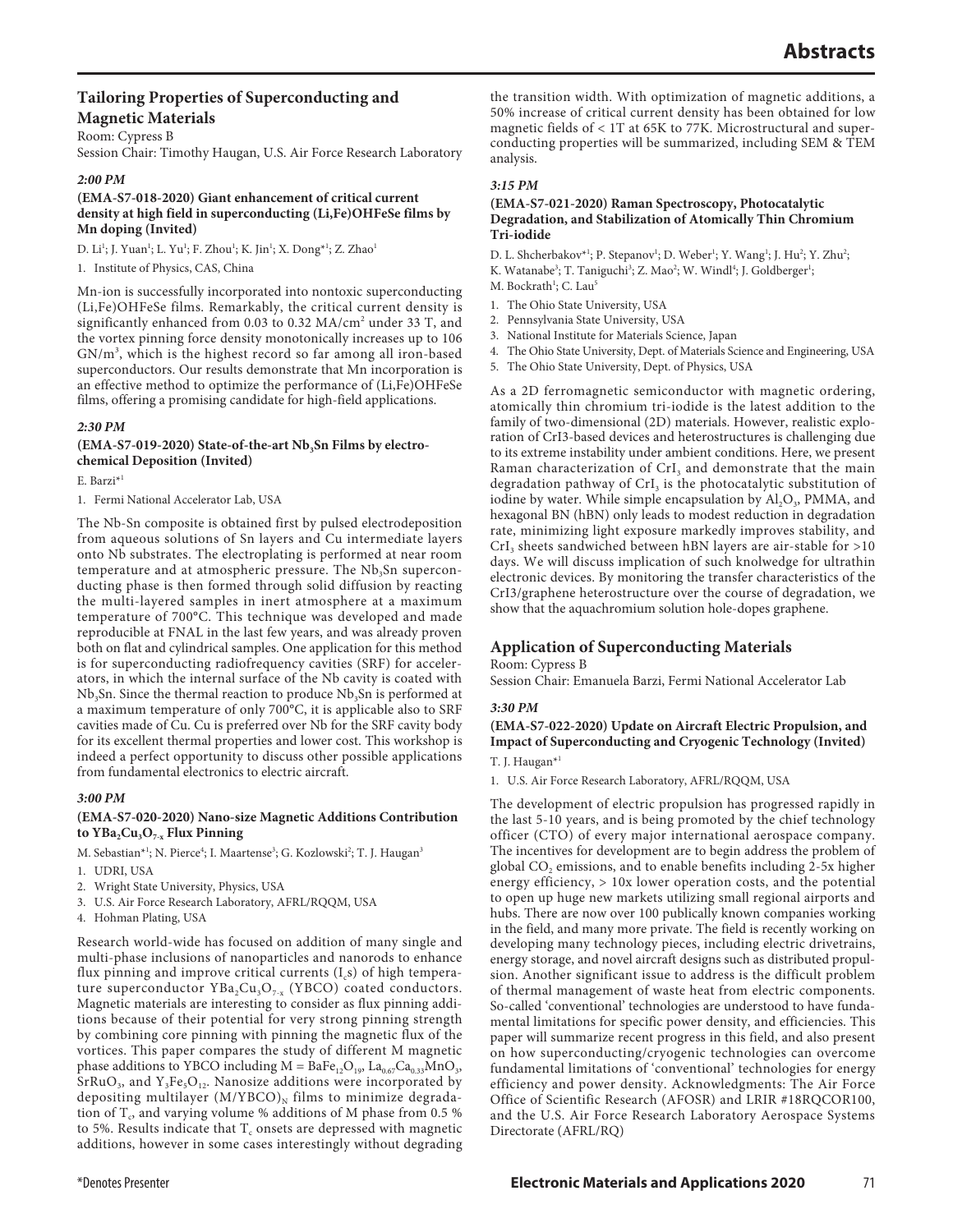# **Abstracts**

### *4:00 PM*

#### **(EMA-S7-023-2020) Material Selection, Structures, and Processing for the Safe Operation of Very High Magnetic Field Superconducting Accelerator Magnets (Invited)**

C. J. Kovacs<sup>\*1</sup>; M. D. Sumption<sup>1</sup>; E. Barzi<sup>1</sup>; E. W. Collings<sup>1</sup>; M. Majoros<sup>1</sup>; A. Zlobin<sup>2</sup>; D. Turrioni<sup>2</sup>

- 1. The Ohio State University, Materials Science and Engineering, USA
- 2. Fermi National Accelerator Laboratory, APS-TD, USA

The High Energy Physics community is seeking solutions to develop very high field superconducting accelerator magnets for the next series of upgrades for large discovery science facilities. Two composite material properties, stability and protectability, will be the focus of this talk. Research at The Ohio State University and Fermi National Accelerator Laboratory into developing higher stability and protectability superconducting cable-insulation composites will be described. The success of higher stability and protectability high temperature and low temperature superconducting composites is a necessity for next generation superconducting accelerator magnets.

#### *4:30 PM*

#### **(EMA-S7-024-2020) Temperature dependence of specific heat capacity, thermal conductivity, and electrical resistivity of Fe-Co alloys (Invited)**

G. Kozlowski\*<sup>1</sup>; M. Susner<sup>2</sup>; M. Farfel<sup>3</sup>; J. Horwath<sup>2</sup>; Z. Turgut<sup>2</sup>

- 1. Wright State University, Physics, USA
- 2. AFRL, Wright-Patterson AFB, USA
- 3. Materials Science and Engineering, Carnegie Mellon University, USA

Specific heat capacity (C), thermal conductivity, and electrical resistivity of four commercially available Fe-Co alloys in a temperature range between 3 K and 400 K have been studied. Various contributions to specific heat capacity from electron, phonon, magnon, and other mechanisms are investigated. Fundamental physical properties such as Debye temperatures, density of states at Fermi level, and lower temperature anomalies as a function of impurities and lattice imperfections are discussed. With increasing amount of impurities and lattice imperfections in these Fe-Co alloys, specific heat capacity measurements show a decrease in Debye temperature, effective exchange interaction, spin wave stiffness constant, Curie temperature, and temperature value  $T_{min}$  at C/T minimum at very low temperature region (less than 10 K). In the same time, an increase in C/T value at its minimum and in an overall value of specific heat capacity has been observed. Scattering mechanisms that govern temperature dependence of thermal conductivity were inferred from Wiedemann-Franz law while Matthiessen approximation was used for interpretation of the temperature dependent electrical resistivity.

## **S9: Ion Conducting Ceramics**

## **Fundamental Processes and Characterizations in Ion Conducting Ceramics for Energy Storage**

Room: Citrus A

Session Chair: Jiamian Hu, University of Wisconsin-Madison

#### *8:30 AM*

### **(EMA-S9-009-2020) Study the Formation of Solid/Solid Interface using Synchrotron Probes (Invited)**

#### Z. Chen\*1

1. Argonne National Lab, USA

Lithium ion batteries have been considered most promising technology for large scale applications like electrified vehicles and stationary energy storage. However, the combustible and highly volatile carbonates have been long blamed for intrinsic safety concern of lithium-ion batteries. Hence, all solid state lithium

battery has been considered a safer chemistry than the conventional lithium-ion chemistries. In order to achieve the goal of liquid-free, it is important to create a strong and stable solid/solid interface between the cathode materials and the solid state electrolyte. In this work, co-sintering is explored as a promising low cost approach for creating the functional solid/solid interface. Both high-energy X-ray diffraction and transmission X-ray microscopy were deployed to investigate the interaction of cathode material and the electrolyte during the co-sintering process.

### *9:00 AM*

#### **(EMA-S9-010-2020) Tuning oxygen diffusion kinetics and pathways in oxygen vacancy ordered heterostructures (Invited)**  $Y.$  Du\*<sup>1</sup>

1. Pacific Northwest National Laboratory, USA

Structurally ordered oxides exhibit a broad range of structural, compositional, and functional properties. As such, they have found widespread application in energy storage and conversion devices, particularly for use as electrocatalysts, cathodes, and solid state ionics. However, as-designed materials can undergo dramatic changes due to ion diffusion, which, in many cases, leads to performance degradation and device failure. This talk will highlight our most recent effort aiming to modify complex oxides through heteroepitaxy to achieve tunable functional properties. Combining in situ and environmental transmission electron microscopy (TEM),  ${}^{18}O_2$  labeled time-of-flight secondary ion mass spectrometry (ToF-SIMS), and ab initio simulations, we elucidate the structural and chemical evolution pathways in selected materials systems and reveal how such changes impact their functional properties. Using Brownmillerite (BM)-structured  $S$ rFeO<sub>2.5</sub> (BM-SFO), a perovskite  $(ABO<sub>3</sub>)$ -associated structure that contain ordered oxygen vacancy channels, as an example, we show that at relatively low temperatures, a topotactic phase transition between BM-SFO and perovskite  $SrFeO<sub>3</sub>$  (SrCrO<sub>3</sub>) can be promoted, delayed, or prohibited based on the interfacial strain conditions, highlighting the importance of interface engineering in designing robust and efficient ion conducting materials.

#### *9:30 AM*

#### (EMA-S9-011-2020) Magnesium Diffusion in Fe<sub>3</sub>O<sub>4</sub> films Grown **on MgO (001)**

L. Wangoh\*<sup>1</sup>; Z. Yang<sup>1</sup>; L. Wang<sup>2</sup>; T. Kaspar<sup>3</sup>; S. Heald<sup>4</sup>; H. Zhou<sup>4</sup>; Z. Zhang<sup>4</sup>; V. Murugesan<sup>1</sup>; Y. Du<sup>2</sup>

- 1. Pacific Northwest National Laboratory, EMSL, USA
- 2. Pacific Northwest National Laboratory, USA
- 3. Pacific Northwest National Laboratory, Physical and Computational Sciences Directorate, USA
- 4. Argonne National Laboratory, USA

Fundamental ion diffusion and ion diffusion induced phase transition processes govern the performance of many energy materials and energy storage devices. Epitaxial heterostructures with well-defined interfaces can be ideal model systems for such studies. In this work, we have investigated the evolution of structural and electronic properties of epitaxial  $Fe<sub>3</sub>O<sub>4</sub>$  thin films grown by Molecular Beam Epitaxy on MgO (001) as a function of annealing conditions. The films were characterized in-situ by Reflection High Energy Electron Diffraction (RHEED) and X-ray photoemission spectroscopy (XPS) as well as ex-situ by scanning transmission electron microscopy/ electron energy loss spectroscopy (STEM/EELS), X-ray Diffraction and Absorption spectroscopy. We show that Mg out-diffusion from MgO to Fe<sub>3</sub>O<sub>4</sub> leads to a spinel  $Mg_{1-x}Fe_{2+x}O_4$  structure with a Rocksalt  $Mg_yFe_{1-y}O$  interface layer. In particular, STEM imaging reveals that the fast Mg diffusion channels are correlated with antiphase boundaries and structurally ordered regions.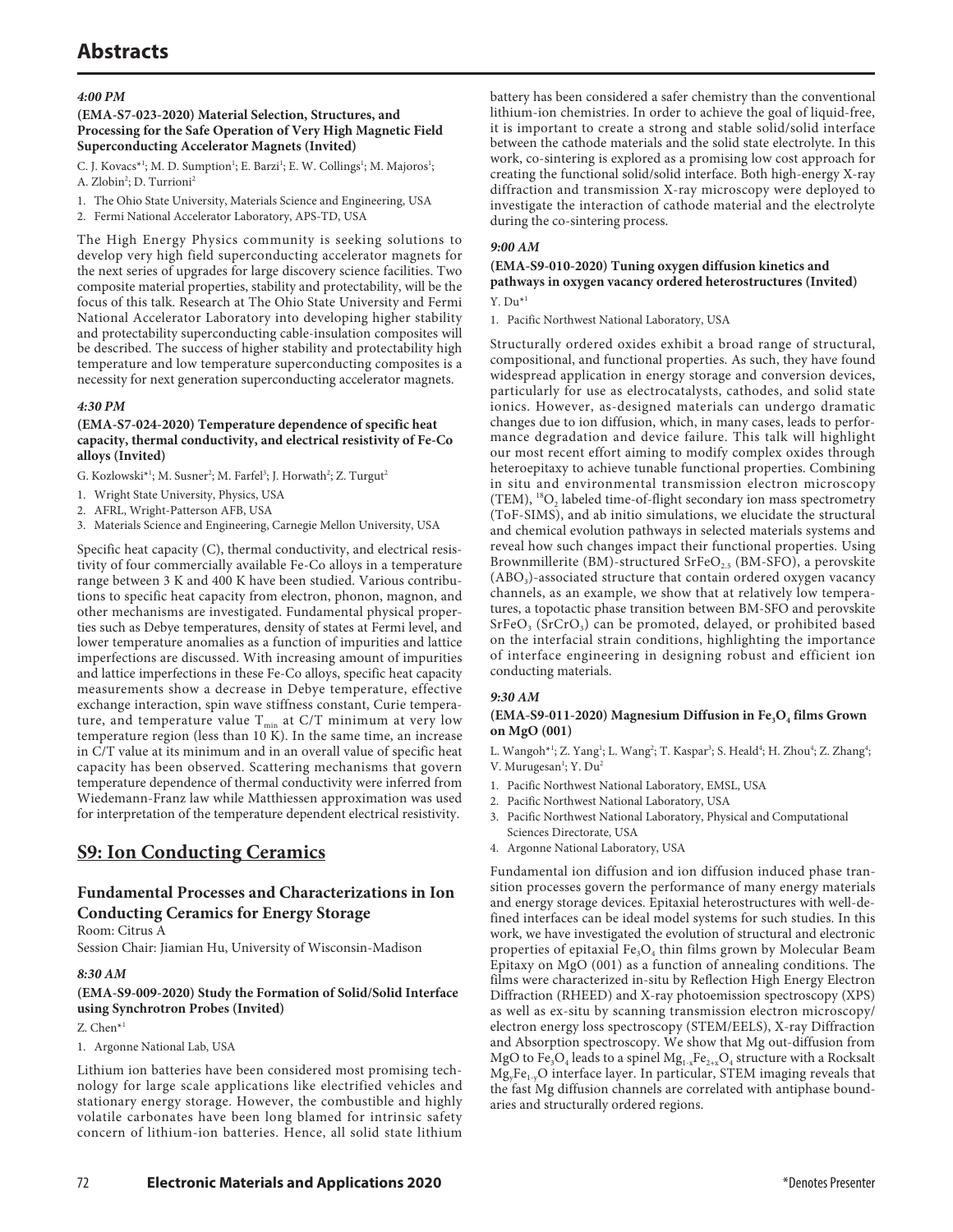#### *9:45 AM*

#### (EMA-S9-012-2020) Alkali ion transport in layered MnO<sub>2</sub> and its **2-D mesostructured analogs: Operando study of ion intercalation**

S. T. Misture\*<sup>1</sup>; M. Flint<sup>1</sup>; P. C. Metz<sup>1</sup>; A. Ladonis<sup>1</sup>

1. Alfred University, MSE, USA

 $MnO<sub>2</sub>$  nanosheet assemblies can be synthesized by re-stacking  $MnO<sub>2</sub>$ sheets to form new layered crystals or as high porosity solids with crumpled sheets. We show that operando structural characterization tools shed new light on the intercalation mechanisms while also probing the atomic-scale defects and chemomechanical responses during charging, primarily of interest in pseudocapacitors. An operando measurement cell was developed for X-ray diffraction, PDF and XAS studies, which enabled accurate quantification of the interatomic spacings and defect content vs. charge state. The data demonstrate that the nanosheets breathe in 2-D; in other words, the interlayer spacing between nanosheets remains invariant while the nanosheets expand and contract in the plane of the sheet by as much as 1% during charging – but only when the sheets are poorly re-stacked. In the case of more crystalline restacking, the interlayer distance also responds during the charge and discharge cycles, though ultimately the in-plane response triggers charge transfer. Electrochemical kinetics support the differentiation between interlayer and surface ion transport. We suggest that these observations can be used to develop and optimize mesostructures for future supercapacitor, sensor and catalytic applications, especially for materials that suffer from degradation caused by chemomechanical strains.

#### *10:30 AM*

#### **(EMA-S9-005-2020) Phase-Field Modeling of Mesoscopic Ion Conduction in Solid Electrolytes (Invited)**

J.  $Hu^*$ 

1. University of Wisconsin-Madison, Materials Science and Engineering, USA

Phase-field modeling is one of the most powerful mesoscale modeling tools for understanding and predicting the evolution of microstructure under external physical stimuli (e.g., thermal, mechanical, magnetic, electric, optical) as well as the responses (both global and local) of the materials to these stimuli. In this talk, an overview of existing works on the application of phase-field to solid electrolytes (for both solid oxide fuel cells (SOFCs) and solid-state batteries) will be given. The rest of the talk will be focused on our previous and recent works on phase-field modeling of ion transport in the three-phase composites of  $(La, Sr)MnO<sub>3</sub>(electrode)/$ YSZ(electrolyte)/air in SOFCs as well as the Li-ion transport in nanoporous Li-S solid electrolytes and polymer/ceramic composite solid electrolytes. The talk will end with a brief summary on what phase-field modeling might be able to offer in terms of modeling the ion conduction as well as other transport behaviors in solid-state materials.

### **Emerging Ion Conducting Ceramics: Oxide and Halide**

### Room: Citrus A

Session Chair: Zhenxing Feng, Oregon State University

#### *11:00 AM*

#### **(EMA-S9-014-2020) Defect-driven Metal Oxide Electrodes for Metal Ion Batteries (Invited)**

#### H. Xiong\*1

1. Boise State University, Materials Science and Engineering, USA

Metal oxide electrodes could provide a safer battery while maintaining high reversible capacity for rechargeable metal ion batteries. In recent years evidence has shown that transition metal oxides which have structural defects (e.g., vacancies and interstitials) at cation sites with local disorder have the potential to offer higher capacity and better stability compared to ordered oxides. In this talk, we report our integrated experimental and computational study of a nanostructured amorphous niobium oxide (Nb2O5) electrode grown by electrochemical anodization for lithium ion battery. An irreversible phase transformation from amorphous to crystalline phase in Nb2O5 electrode is observed during the first discharging process. A new niobium oxide phase is formed which is driven by in operando electrochemically cycling with Li+. The newly formed niobium oxide electrode exhibits high capacity, superb rate capability and good cycle life. The electrochemical charge storage mechanisms of the new electrode will be discussed. Later in the talk, we will also discuss our recent work on enegineering interfaces of metal oxide composite electrode for sodium ion batteries.

#### *11:30 AM*

#### **(EMA-S9-015-2020) Soft Processing of Halide Perovskite Thin Films (Invited)**

Y. Zhou\*1

1. Brown University, School of Engineering, USA

Halide perovskites (HPs) have recently emerged as a new type of inorganic-based semiconductors, which have already transformed the photovoltaic field and been demonstrating their impacts on the broad electronics field. These materials are formed primarily with ionic and secondary bonds, which are in contrast with the covalently-bonded conventional inorganic semiconductors, and thus, they fall into the emerging class of inorganic-based soft semiconductors. Our studies have shown that ions in these HPs are unusually active upon external environmental conditions. Such characteristic has enabled us to invent ultra-soft chemical methods for processing HP thin films with tailored microstructures and properties. Fundamental mechanisms on the HP thin film formation will further be elaborated. The demonstrated processing sciences are expected to have lasting impacts on the general development of HPs based electronics and iontronics, which will be discussed as a perspective in this talk.

# **S11: New Directions in Sintering and Microstructure Control for Electronic Applications**

### **New Directions in Sintering and Microstructure Control**

#### Room: Magnolia B/C

Session Chairs: John Blendell, Purdue University; Wolfgang Rheinheimer, Purdue University; Lauren Hughes, Lawrence Berkeley National Laboratory

#### *8:30 AM*

#### **(EMA-S11-001-2020) In situ grain growth measurements reveal that grain boundary motion is anisotropic (Invited)**

G. Rohrer\*<sup>1</sup>

1. Carnegie Mellon University, USA

Near field High Energy X-ray Diffraction Microscopy, a nondestructive, synchrotron based 3D characterization technique was used to track the microstructural evolution of high purity polycrystalline Nickel annealed at 800°C. We tracked approximately 2000 grains over the six anneal states with grain orientation and spatial location as criteria for grain-to-grain mapping. It was observed that neither the size of a grain nor the number of its nearest neighbors are strongly correlated to a grain's volume change over the time scale of this experiment. However, a grain's environment was influential in determining whether a grain grows or shrink. When the motion of individual grain faces was examined, strong correlations between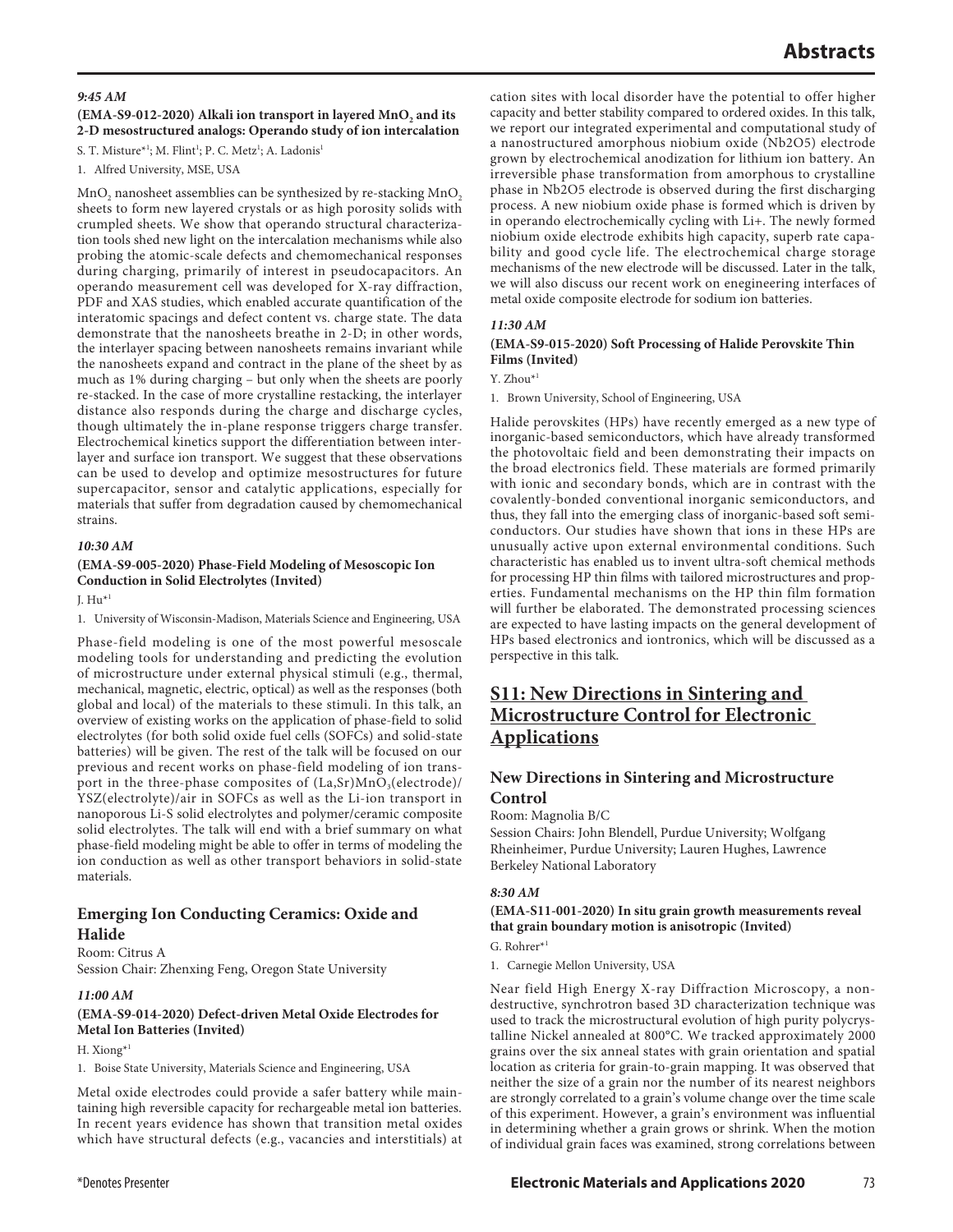the orientation of the grain face in the crystal reference frame and its area change during annealing were observed. Grain faces with (111) orientations experienced the greatest changes in area and also increased in relative area.

#### *9:00 AM*

#### **(EMA-S11-002-2020) Isolating Thermodynamic and Kinetic Contributions to Sintering of Zirconia using Model 2-Particle Experiments Incorporating Load Control (Invited)**

S. J. Dillon\*1

1. University of Illinois Urbana-Champaign, USA

A variety of novel sintering process have emerged in recent decades that enable sintering at lower temperatures, sintering to higher densities, and the production of novel microstructures and nanostructures. The geometric complexity of the sintering process, multiple competing capillarity driven processes, and the coupling of thermodynamics and kinetics in rate equations all create challenges for understanding the sintering process at a fundamental level. This is especially true when trying to understand the influence of an additional variable, such as applied field or environmental effects. This talk describes a new approach to directly measuring the grain boundary and surface diffusivities and energies using a model 2-particle sintering experiments performed at the microscale under load control during in situ transmission electron microscopy imaging. The approach is applied to characterizing sintering of cubic  $ZrO<sub>2</sub>$  and the results provide insights into the nature of defects controlling the sintering process. We envision that the approach provides an excellent basis for systematically studying more complicated sintering phenomena, and future opportunities will be discussed.

#### *9:30 AM*

#### **(EMA-S11-003-2020) Solute-Drag versus Solute-Acceleration in Controlling Grain Growth of Alumina (Invited)**

R. Moshe<sup>1</sup>; R. Marder<sup>1</sup>; P. Ghosh<sup>1</sup>; L. Rudnik<sup>1</sup>; W. D. Kaplan<sup>\*1</sup>

1. Technion - Israel Institute of Technology, Dept. of Materials Science and Engineering, Israel

Solute-drag is a known phenomenon where atoms in solution which segregate to grain boundaries (GBs) reduce GB mobility. A paradigm in ceramics is the case of MgO segregation to GBs in alumina, driven by the reduction of GB energy, and resulting in a refined microstructure during sintering or annealing. Doping alumina with CaO and/or  $SiO<sub>2</sub>$  is thought to form a glass phase at GBs, resulting in exaggerated grain growth at high temperatures. This work experimentally demonstrates that at Ca concentrations below the high temperature solubility limit, i.e. before secondary phase formation, Ca segregation accelerates GB mobility. The increased mobility due to Ca segregation is believed to be due to an increase in vacancy concentration in the immediate vicinity of the grain boundaries. Co-doping with Mg and Ca leads to a higher Mg solubility limit, and thus more Mg at the grain boundaries in balance with Mg in solution, and thus a reduced grain boundary mobility. Presumably grain boundary motion in alumina is via the motion of disconnections, which has been experimentally demonstrated for  $SrTiO<sub>3</sub>$ . How dopants, including carbon, interact with disconnections will be discussed.

#### *10:30 AM*

#### **(EMA-S11-004-2020) Flash Sintering and Electric Field Effects on Microstructural Evolution in ZnO Based Model Systems (Invited)**

J. Nie<sup>1</sup>; C. Hu<sup>1</sup>; J. Luo<sup>\*1</sup>

1. University of California, San Diego, USA

This talk will first discuss a series of studies of flash sintering using ZnO as a model system [see a Viewpoint: Scripta 146: 260 (2018)]. First, a thermal runaway model has been developed to forecast the onset flash temperatures [Acta 94:87 (2015)]. Second, we showed

that ultrafast heating enables the rapid densification [Acta 125:465 (2017)]. Third, new technological innovations include (a) two-step flash sintering (TSFS) to densify ceramics with suppressed grain growth [Scripta 141:6 (2017)] and (b) water-assisted flash sintering (WAFS) that can flash a ZnO green specimen at room temperature to subsequent achieve >98% density in seconds [Scripta 142:79 (2018)]. Furthermore, the effects of bulk phase and grain boundary complexion transformations on the flash sintering of  $Bi<sub>2</sub>O<sub>3</sub>$ -doped ZnO will be presented [Zhang et al., Acta, under review (a preprint: SSRN 3365842)]. Beyond flash sintering, we will discuss our most recent observations of the electric field induced enhanced and abnormal grain growth in dense  $Bi_2O_3$ -doped ZnO specimens. Here, our ongoing studies use coupled aberration-corrected HAADF STEM characterization and large-scale DFT modeling to reveal an underlying grain boundary structural or complexion transition to be the root cause of the observed asymmetric grain growth under the applied electric current/field, including the occurrence of abnormal grain growth.

#### *11:00 AM*

#### **(EMA-S11-005-2020) Current rate controlled flash sintering of Gadolinium doped ceria for tailoring the microstructure (Invited)**

- T. Prasad Mishra<sup>1</sup>; R. Ingraci Neto<sup>2</sup>; R. Raj<sup>2</sup>; O. Guillon<sup>1</sup>; M. Bram\*<sup>1</sup>
- 1. Forschungszentrum Juelich, IEK-1, Germany
- 2. University of Colorado, Dept. of Mechanical Engineering, USA

Flash sintering of oxide ceramics attends increasing interest in the sintering community. Mostly, flash sintering is done in the voltage-to-current control mode, which enables densification of the ceramic within few seconds. Due to being out of equilibrium state, control of densification and grain growth of the specimen remains challenging. Recently current rate controlled flash sintering has shown to be a novel mode of flash sintering. In this mode, the current is applied from the beginning and raised at a constant rate to a predefined maximum current density. By controlling the current rate, the densification of the specimen can be controlled. Proof of concept was done using 10 mol. % Gadolinium doped ceria (GDC10) powder as starting material. Dog bone shaped samples were placed in a tube furnace heated to 680°C before applying the current. Then the current rate was varied between 20 mA min-1 and 1000 mA min-1 until the maximum current density of 200 mA mm-2 was reached. The onset of flash was detected by the drop of electric field which was generated across the specimen. Microstructural investigations of the flash sintered samples revealed homogeneous grain size distribution along the gauge length. Remarkably, the microstructure of the flash sintered samples shows that the grain size could be tailored by adjusting the current rate.

#### *11:15 AM*

#### **(EMA-S11-006-2020) Origin of high interfacial resistances in solid-state batteries**

P. Xu<sup>1</sup>; W. Rheinheimer\*<sup>1</sup>; S. Shuvo<sup>1</sup>; L. Stanciu<sup>1</sup>

1. Purdue University, School of Materials Engineering, USA

The large interfacial resistance between electrolyte and electrodes poses a significant roadblock for all-solid-state batteries. The formation of interfacial phases (interphases) has been identified as one of the most significant sources for such high resistance. Therefore, studying the mechanism of interphase formation, along with investigating its effect on ionic conductivity, could lead to the discovery of avenues towards designing high-performance all-solid-state batteries. In this work, we studied the interphase formation in the perovskite electrolyte Li0.33La0.57TiO3 (LLTO) and spinel cathode LiMn2O4 (LMO) pair by co-sintering experiments via spark plasma sintering (SPS), as well as conventional sintering. At the LLTO/ LMO interface, we observed both an interphase formed by interdiffusion, as well as a complexion-like amorphous layer. We directly characterized the complexion layer morphology by using HRTEM.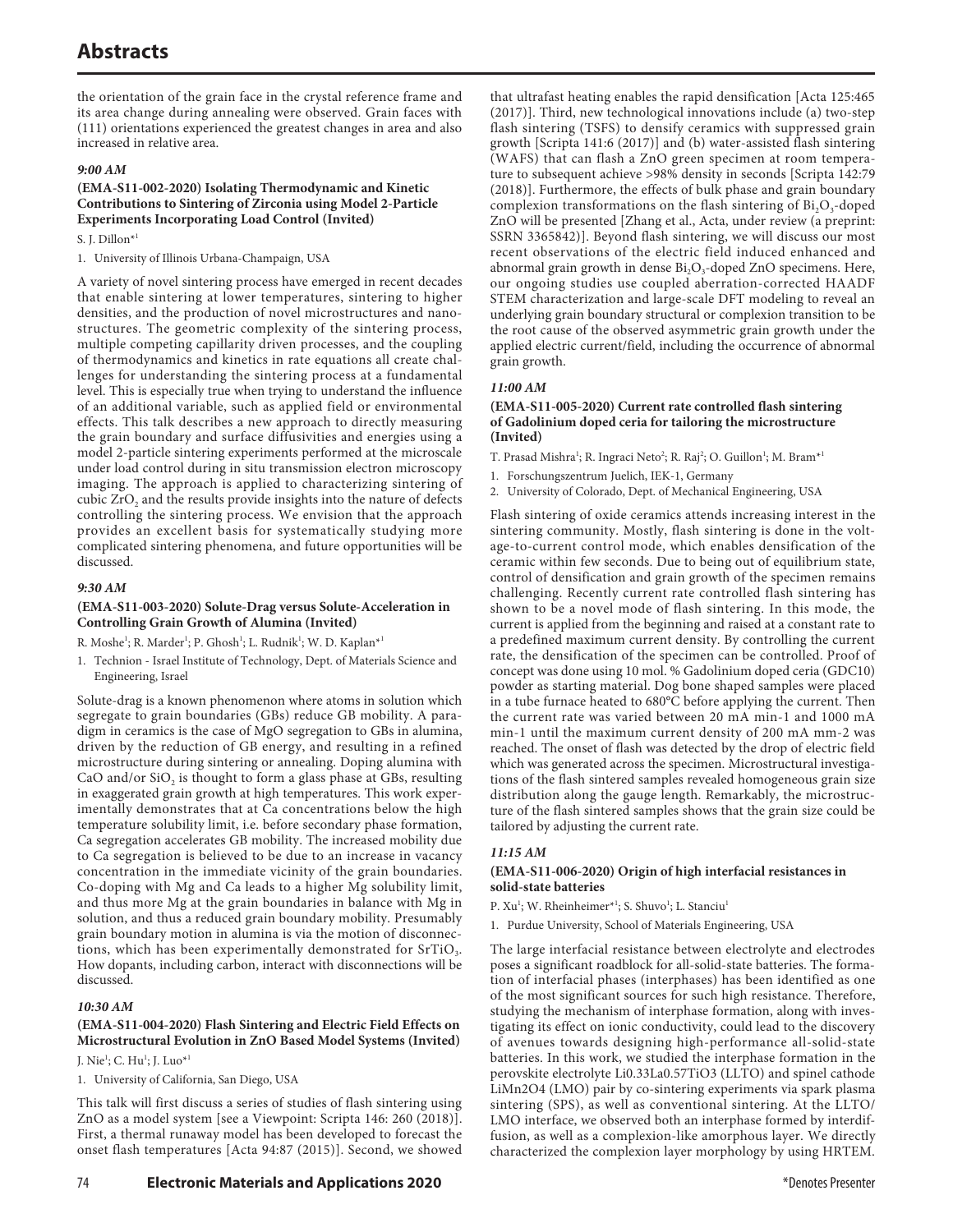Analytical TEM and SEM were used to reveal the elemental composition of the interphase and the interdiffusion layer. Furthermore, we used impedance spectroscopy to measure the electrical properties of the LLTO/LMO interphase and identified the interfacial resistance from the interdiffusion induced interphase to be larger than the individual phases by a factor of 40, whereas the amorphous layer was not visible in the impedance.

#### *11:30 AM*

#### $(EMA-S11-007-2020)$  Cold sintering of  $YBa<sub>2</sub>Cu<sub>3</sub>O<sub>7-8</sub>$

J. Cockburn<sup>2</sup>; R. Boston<sup>\*1</sup>

- 1. University of Sheffield, Materials Science and Engineering, United Kingdom
- 2. Knowles (UK), Hethel Engineering Centre, Chapman Way, Hethel, United Kingdom

Cold sintering offers new routes to access structure-property-function relationships in functional oxides. The low temperatures used restrict grain growth and can be used to retain particular morphologies or particle size in dense ceramics. Here we describe the use of cold sintering to create dense ceramics of the high temperature superconductor YBa<sub>2</sub>Cu<sub>3</sub>O<sub>7-δ</sub> (YBCO) at 180 °C (versus usually 900-1000 °C). Water is used as the transient solvent which is perhaps surprising given the insolubility of YBCO, however we will show evidence that the cold sintering is driven by the well-known cracking effect experienced by YBCO upon exposure to water, followed by partial recrystallization at elevated temperatures. Another known property of YBCO is that it displays crystallographic alignment under applied pressure, which if retained in the final ceramic, can be exploited to improve critical current density. We show how the pressure applied during cold sintering orients the grains inside the ceramic, and that this is retained in the finished dense pieces. Using superconducting quantum interference device magnetometry, we demonstrate that the preferential alignment of grains can create enhanced critical current density in the ceramic, and show how this is dependent on the orientation of the ceramic pieces with respect to the applied magnetic field.

#### *11:45 AM*

#### (EMA-S11-008-2020) Cold Sintering Process for CeO<sub>2</sub>

T. Zaengle\*<sup>1</sup>; A. Ndayishimiye<sup>2</sup>; S. Bang<sup>2</sup>; S. Berbanoa<sup>2</sup>; K. Tsuji<sup>2</sup>;

S. T. Misture<sup>1</sup>; C. Randall<sup>2</sup>

- 1. Alfred University, Dept. of Materials Science and Engineering, USA
- 2. Pennsylvania State University, Dept. of Materials Science and Engineering, USA

We demonstrate successful cold sintering of cerium dioxide. CeO<sub>2</sub> was cold sintered at 300, 275, 250, and 200 °C under 103 MPa for 3 and 6 hours resulting in relative densities from 80 to 85%. The optimal conditions were found at 300 °C for 6 hours, but we note a chlorine impurity was present in the ceria powder. The resulting ceramic microstructures studied using scanning electron microscopy clearly retain nanoscale particles without exaggerated grain growth, with primary particle sizes remaining below 50nm. X-ray powder diffraction demonstrates that the crystallite size progressively increased from 10 to 29 nm with increasing temperature, accompanied by a slight reduction in crystallite microstrain. Electrical conductivity measured by two point AC impedance yielded an activation energy of 0.77eV for GDC over the temperature range of 350 to 650°C. Additional electrical property measurements will be reported for pure ceria and for gadolinium doped variants with density at or above 85%.

#### *12:00 PM*

#### **(EMA-S11-009-2020) Microstructural Evolution of Cold Sintered Electroceramic Thick Films**

R. A. Dorey\*<sup>1</sup>; E. Jakubczyk<sup>1</sup>; U. Abubacar<sup>1</sup>

1. University of Surrey, Mechanical Engineering Sciences, United Kingdom

Constrained sintering of ceramic films presents challenges due to reduced densification, interfacial reactions and substrate degradation. Cold sintering, combining mechanical pressure and moderate heating in the presence of water, has been shown to yield high density bulk ceramics as well as offering a route to overcome constrained sintering and material compatibility issue found in conventional sintering. Here we report on the microstructural evaluation and film-substrate interactions that occur during cold sintering of ZnO thick films on metallic and ceramic substrates. Cold sintering of films is dominated by particle reshaping in the absence of large-scale atomic migration. In this way the original particle size is broadly maintained while achieving a high density. The formation of a thick hydrated layer, via the reaction with water, is shown here to be an essential part of the process as it is this layer that facilities matter redistribution. The method by which water is introduced is shown to be important from a manufacturing perspective with a need to ensure good penetration and consistent application. When combined with conventional sintering significantly higher levels of densification are observed with respect to films subjected to conventional sintering only due to the exceptionally high levels of intimate contact established between particles during the cold sintering process.

#### *12:15 PM*

#### **(EMA-S11-010-2020) LaCr1-xFexO3 (0≤x≤0.8): A novel NTC ceramic for wide range of temperature sensing**

Y. Wu<sup>1</sup>; F. Guan<sup>\*1</sup>; X. Cheng<sup>2</sup>

- 1. Alfred University, Kazuo Inamori School of Engineering, New York State College of Ceramics, USA
- 2. University of Jinan, Shandong Provincial Key Lab. of Preparation and Measurement of Building Materials, China

LaCr<sub>1-x</sub>Fe<sub>x</sub>O<sub>3</sub> (0≤x≤0.8) negative temperature coefficient (NTC) compositions were synthesized by conventional solid-state reaction and two-step sintering. XRD analysis revealed that the structure is a uniform solid solution of an orthorhombic perovskite phase LaCrO<sub>3</sub>, with Fe substituting for Cr. SEM images and calculated open porosity showed that the substitution of Fe for Cr resulted in a decrease in porosity. Higher density (~97% of theoretical) and smaller grain size (0.5-2 μm) compared to conventional sintering indicated that the two-step sintering methodology was a simple, effective and energy-saving strategy for ceramic densification. The effects of the Fe doping on the electrical properties were studied. As the Fe content increased, it was observed that the electrical resistivity ( $\rho_{25^{\circ}C}$ ) firstly started to decrease, and then to increase within a wide range of 473.3-51505.3  $\Omega \bullet$ cm, while the B value was kept in a narrow range from 3651 K to 4301 K. Such combination of  $ρ_{25°C}$ and B enabled these compositions to be used as potential candidates for NTC thermistors in a wide range of temperatures, spanning from -50°C to 300°C. X-ray photoelectron spectroscopy analysis confirmed the presence of  $Cr^{3+}$ ,  $Cr^{4+}$ ,  $Fe^{3+}$  and  $Fe^{4+}$  ions on lattice sites, which may have resulted from the hopping conduction. The novel NTC materials also demonstrate excellent stability.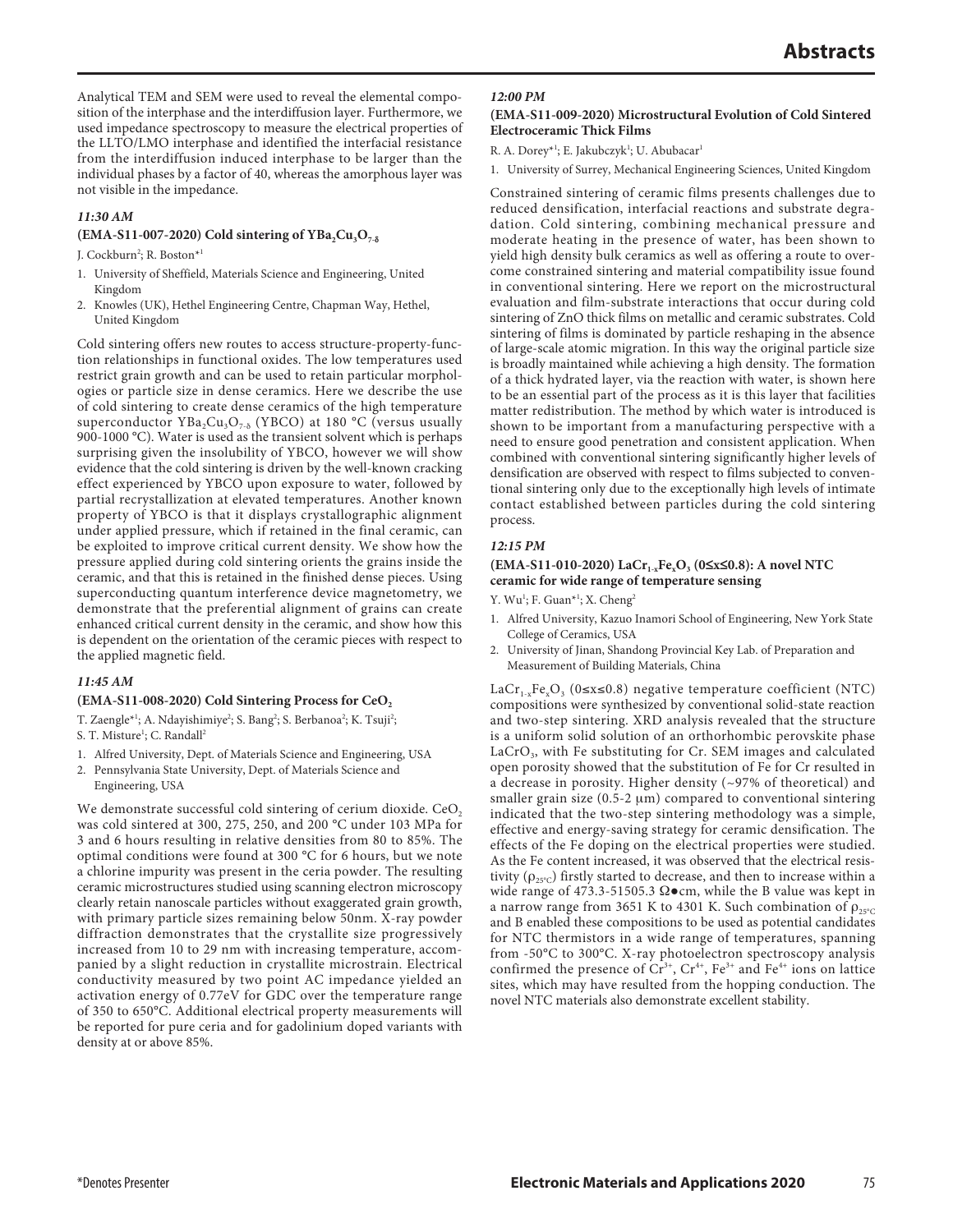# **S15: Functional Materials for Biological Applications**

# **Synthesis, Functionalization, and Characterization of Biomaterials**

#### Room: Citrus B

Session Chairs: Julia Glaum, Norwegian University of Science and Technology; Jennifer Andrew, University of Florida

#### *8:30 AM*

#### **(EMA-S15-001-2020) Biocompatibility of piezo-particulate composites for tissue regeneration (Invited)**

V. Jarkov<sup>1</sup>; H. Khanbareh<sup>\*1</sup>

1. University of Bath, Mechanical Engineering, United Kingdom

Electrical stimulation can promote cell regeneration, particularly in the case of organs with limited healing capability, such as the central nervous system (CNS). Piezoelectric scaffolds, that generate electrical surface charge upon a change in pressure, have the potential to be a paradigm shift in the field of neuroregenerative medicine by wireless interaction with cells to stimulate growth. In this work we show successful fabrication and characterisation of biocompatible potassium sodium lithium niobate (KNLN) -polymer composites in the form of thin dense membranes and porous scaffolds. Firstly, composite scaffolds of cationised cellulose-KNLN with varying KNLN content are synthesised and characterised. These materials are shown to be non-cytotoxic and viable using a PC12 cells as a neuronal model. Furthermore AFM results show a clear increase in surface roughness as dispersion of particles increased, proving cell viability is independent of surface roughness after 24 hours. Secondly, structured polydimethylsiloxane (PDMS)-KNLN composites are prepared via in-situ poling-dielectrophoresis to obtain high piezoelectric sensitivity while maintaining flexibility and their biocompatibility is investigate using subventricular zone Neural Stem Cells (NSCs). A high level of viability is observed after 4 days in culture.

#### *9:00 AM*

#### **(EMA-S15-002-2020) Piezoelectric materials for autonomous, electric implants**

J. Glaum\*<sup>1</sup>; K. K. Poon<sup>1</sup>; M. Zhuk<sup>1</sup>; M. Rotan<sup>1</sup>; M. Einarsrud<sup>1</sup>

1. Norwegian University of Science and Technology, Materials Science, Norway

In recent years, the value of piezoelectric materials for biomedical applications has been unfolding. They can act as self-sustained suppliers of charge for tissue repair or as in vivo energy harvesting components. Biocompatibility and stable performance in the presence of body fluids determine a materials potential for the task. In some cases, it is necessary that living cells form a close interface with the implanted material and when hard- and/or soft-tissue integration of the implant material is desired, large, open pores allowing the ingrowth of cells and blood vessels, provide a clinical benefit. The potential areas of application for piezoelectric materials in the biomedical context are manifold, but for their transfer into clinical routines safe and reliable under the unusual biochemical boundary conditions of the body as well as the standardized pre-surgery handling routines has to be ensured. We have been investigating two piezoelectric ceramic systems - BaTiO<sub>3</sub> and  $(K, Na)NbO<sub>3</sub>$  - regarding their potential as functional implants with a focus on microstructural features, chemical stability within liquid environments and functional stability against a standardized sterilization routine. Even though both systems are of perovskite type, there exist distinct differences in their behavior, which will be discussed with respect to material chemistry, Curie temperature and electromechanical characteristics.

#### *9:15 AM*

#### **(EMA-S15-003-2020) Tellurite-based glass, ceramics and optical waveguide developments for acoustic sensing in biological applications**

J. Wang\*1

1. NSYSU, Taiwan

Tellurite-based materials have many compromising properties among oxide, fluoride and chalcogenide materials. They are: a reasonably wide transmission region (0.35—5 um), versus only 0.2—3 um for silicate glasses, good glass stability, a relatively low phonon energy among oxide glass formers, and high refractive index and high nonlinear refractive index, which are generally low in both fluoride and silicate material. Furthermore, tellurite has high sensitivity of acousto-optics (AO). We first investigate crystalline tellurite, tellurite ceramics with doping, amorphous tellurite and their optical waveguides dependences on acoustic sensing for biological applications. In the early stage, the AO sensing focuses on heart beat monitoring for diagnostic applications. Comparing to traditional acoustic sensor (i.e. piezo type), the tellurite can potentially offer simultaneously monitoring various frequencies of heart beat and higher acquisition rate by optics means. In this case, hopefully many weaker and earlier stage diseases of heart can be diagnosed. Furthermore, both single-mode and multimode tellurite waveguides will be fabricated. Compared with conventional devices, their AO dependence on both acoustic frequency and acoustic intensity of heart beat will be presented. Potential diagnostic applications of early stage heart-beat diseases will also discussed.

#### *9:30 AM*

#### **(EMA-S15-004-2020) Piezoelectric Biomaterials and Biocompatible Ferroelectrics (Invited)**

B. Rodriguez\*1

1. University College Dublin, School of Physics, Ireland

Piezoelectric biomaterials are being considered for numerous sensing and nanoelectronics applications. At the same time, biomedical applications of inorganic piezo- and ferroelectric materials continue to grow. Progress in understanding and exploiting the piezoelectric properties and surface charge of these functional materials will be presented. Aligned collagen I films prepared with different fibril sizes have been investigated to explore whether the characteristic 'piezoelectric domain' size of the films can be controlled. Unlike collagen, domains of uniform polarization can be electrically-poled at a ferroelectric surface. Such charge-patterned surfaces could be used to elicit a particular cell response and may find application in surface modification of implants, microfluidic devices, etc. In this work, the biocompatibility of  $BiFeO<sub>3</sub>$  and lithium niobate (LN) – including photodeposited gold, silver, and bimetallic LN templates – was investigated. The biocompatibility of LN templates with gold nanoparticle arrays suggests opportunities for Raman-based cell sensing applications. To explore LN as a neural substrate, a microfluidic chip was bonded to LN surfaces patterned by etching to create isolated axon microenvironments with predefined topographical cues. Such in vitro devices could be used to understand how neurons integrate different stimuli.

#### *10:30 AM*

#### **(EMA-S15-005-2020) Functionally-Designed Ceria Nanostructures for Cell Therapies and Drug Delivery (Invited)**

P. Koshy\*<sup>1</sup>; S. Mofarah<sup>1</sup>; R. Mehmood<sup>1</sup>; J. L. Yang<sup>2</sup>; C. C. Sorrell<sup>1</sup>

- 1. UNSW, School of Materials Science and Engineering, Australia
- 2. UNSW Sydney, Lowy Cancer Centre, Australia

Ceria  $(CeO<sub>2</sub>)$  is a functional material that is increasingly used in biomedical applications owing to its redox behavior which allows it to switch readily between its oxidation states  $(Ce^{3+}/Ce^{4+})$  depending on the pH of the environment. This allows ceria to function either as a prooxidant or as an antioxidant for different cell therapies.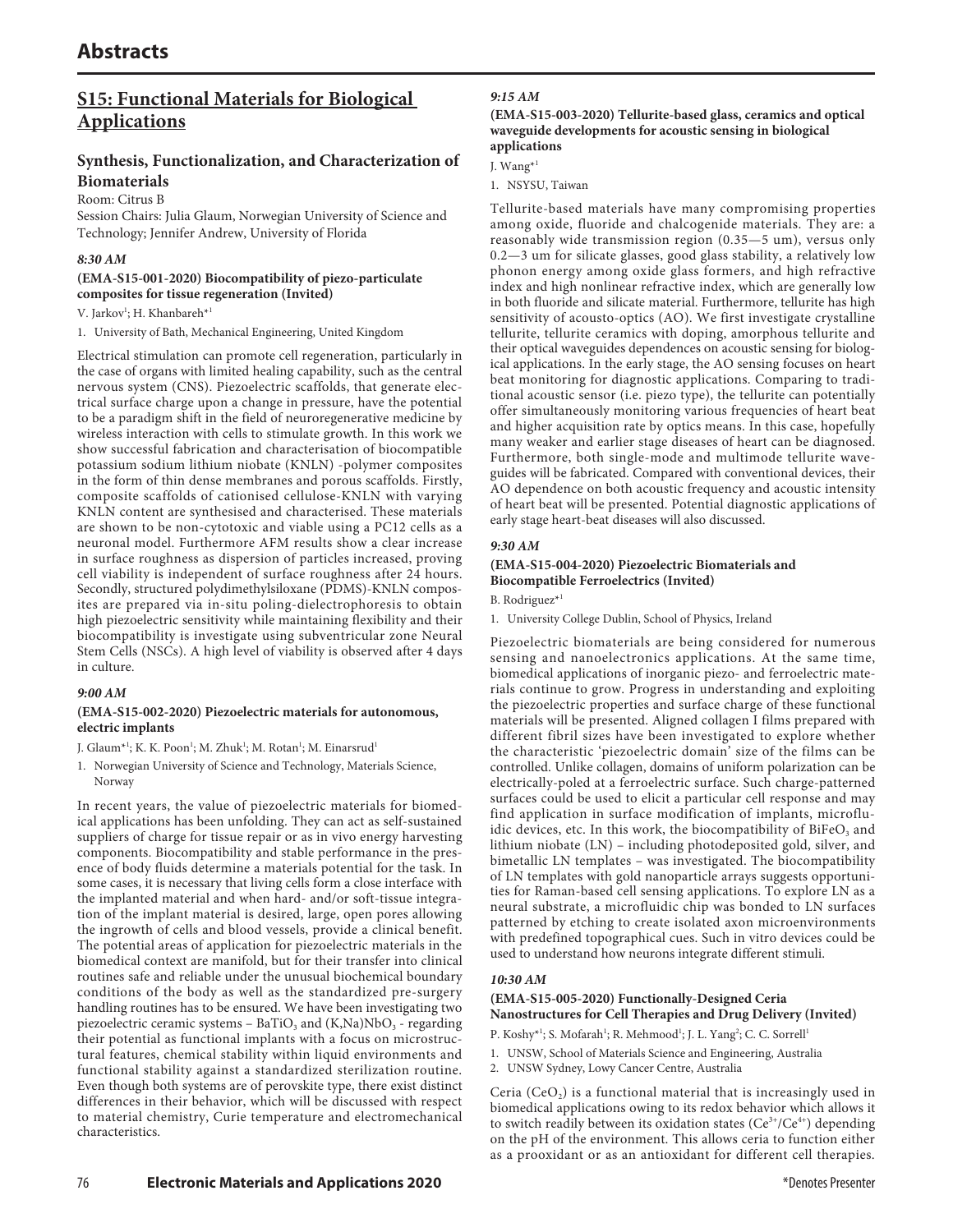Ceria can be tailored to be highly defective  $(CeO_{2-x})$ . The defects in  $CeO<sub>2-x</sub>$  are mostly created on the surface allow it to show superior properties for surface-related applications in catalysis and biosening. Therefore, controlling the density of exposed sufaces plays a critical role in improving the functionality of ceria. Despite recent progress in fabricating ceria nanostructures, existing shortcomings with regard to bioresorption, kinetics of dissociation, biocompatibility, and biocatalytic activity have limited their use for biomedical applications. Research by our team has successfully fabricated ceria nanostructures of varying dimensionality and high functionality using novel, cost-effective, controllable, chemical agent-free fabrication methods. Moreover, the work has developed novel functionalization approaches to overcome physiological issues such as protein adsorption and solubility issues in biological fluids while enhancing targeted delivery of nanoparticles to cells for cancer treatment and other cell therapies.

#### *11:00 AM*

#### **(EMA-S15-006-2020) Materials for Phosphorus Recovery and Sustainability**

- J. L. Jones\*<sup>1</sup>; Y. Zhi<sup>2</sup>; D. Call<sup>2</sup>; D. Knappe<sup>2</sup>
- 1. North Carolina State University, Dept. of Materials Science & Engineering, USA
- 2. North Carolina State University, Civil, Construction, and Environmental Engineering, USA

Phosphorus (P) is a critical component of cellular structures like DNA and processes like energy transfer and underpins the productivity of food systems as a key nutrient in fertilizers. Yet many challenges exist around the availability, application, management, and disposal or reuse of P: P is sourced from non-renewable phosphate rock, is inefficiently utilized in agriculture, and can run off into surface waters causing algal blooms and hypoxia of marine life. Current technologies for removing environmental P are insufficient and have ill-defined impacts. For example, P can be scavenged from water with La-doped bentonite (Phoslock®) particles. Because this product settles to the bottom of water bodies, the long-term fate of P and La in the environment is unknown. New materials and processes are needed to more sustainably recover P from various water sources and enable P reuse in agriculture. Our work involves fundamental studies of processes such as adsorption/desorption, precipitation/ dissolution, and intercalation of P-containing compounds and complexes in functional (nano)materials within complex environmental matrices, such as municipal wastewater and lake water. Initial materials under study included Phoslock®,  $La_2(CO_3)$ <sub>3</sub>, MgO, and hematite. We will present our results of efficiency and effectiveness of P recovery from matrices as well as X-ray and electron characterization techniques to determine mechanisms.

#### *11:15 AM*

#### **(EMA-S15-007-2020) Magnetoelectric Nanomaterials and their Potential for Biomedical Applications**

J. Andrew\*1

1. University of Florida, USA

Electric fields are ubiquitous throughout the body, playing important roles in a multitude of biological processes including angiogenesis, cell division, cell signaling, prenatal development, wound healing, and neural stimulation. An increased understanding of the role of electric fields in the body has led to the development of devices for biomedical applications that incorporate electromagnetic fields as an intrinsically novel functionality (e.g., bioactuators, biosensors, cardiac/neural electrodes, and tissues scaffolds). However, in the majority of the aforementioned devices an implanted power supply is necessary for operation, and therefore requires highly invasive procedures. Here, we report on the potential of magnetoelectric-based composites to overcome this challenge. Magnetoelectric materials are capable of producing localized electric fields in response to an applied magnetic field, which the body is

permeable to. Here, we present on the potential of magnetoelectric materials to be utilized in biomedical applications, with a focus on neuronal stimulation for regeneration purposes. We will identify key challenges in this field, such as the synthesis and characterization of biocompatible magnetoelectric materials, challenges in experimental design, and opportunities for future research that would lead to the realization of magnetoelectric biomaterials and their applications.

#### *11:30 AM*

#### **(EMA-S15-008-2020) A Global perspective of Nanoceria surface Chemistry: Steps towards predictive Nano-engineering (Invited)** S. Seal\*<sup>1</sup>; D. Sayle<sup>2</sup>; M. Molinari<sup>3</sup>

- 1. University of Central Florida, Mat. Sci. Eng, College of Medicine, USA
- 2. University of Kent, United Kingdom
- 3. University of Huddersfield, United Kingdom

Cerium oxide nanomaterials (nanoceria) have undergone extensive research with applications in widely varying biomedical applications (e.g. biomedical sensors, artificial enzymes/nanozymes). The biomedical activity/utility of these materials arises from the oxygen uptake/release behavior of defect surface sites and  $Ce^{3+}/Ce^{4+}$  redox couple along with the formation/loss of oxygen vacancies. Many studies have attributed observed enzyme-mimetic (e.g. superoxide dismutase, catalase) redox activity to the relative concentrations of these redox states within nanocrystals. However, we have demonstrated, in several experimental and theoretical studies, the greater intricacy of these reactions. In particular, water adsorption favorability for varied crystal planes, atomic density of surface facets, density of terminal hydroxyl groups, and the presence of ledge-like [110] facets have been implicated in observed catalytic reactivity. Further, the influence of pH and of chemical environment (e.g. water, biological media and cells) have been investigated. Future studies of nanoceria will require a more comprehensive understanding of the complex inter-actions among these features for the synthesis of application-tailored, nano-engineered material formulations.

#### **Therapeutic, Diagnostic, and Biosensing Applications** Room: Citrus B

Session Chairs: Julia Glaum, Norwegian University of Science and Technology; Hamideh Khanbareh, University of Bath

#### *2:00 PM*

#### **(EMA-S15-009-2020) PIezoelectric Biomaterials for Tissue Regeneration (Invited)**

T. L. Arinzeh\*1

1. New Jersey Institute of Technology, USA

Tissue engineering and regenerative medicine approaches for rebuilding damaged or diseased tissues have shown promise. Stem cells have been sought as an attractive cell source to be used in combination with biomaterials that act as scaffolds to regenerate tissues. Recent discoveries have shown that the properties of the scaffold can influence stem cell self-renewal and/or differentiation, which has had a tremendous impact on identifying strategies for using these cells effectively in the body. This presentation will describe studies examining the influence of biomaterials on stem cell behavior with an emphasis on recent results using piezoelectric polymers and composites that provide electromechanical cues to stem cells and other cell types. The electromechanical properties of these biomaterials can be tailored to promote the differentiation of stem cells along different lineages and promote tissue formation. These biomaterials and their potential use for neural and orthopaedic applications will be discussed.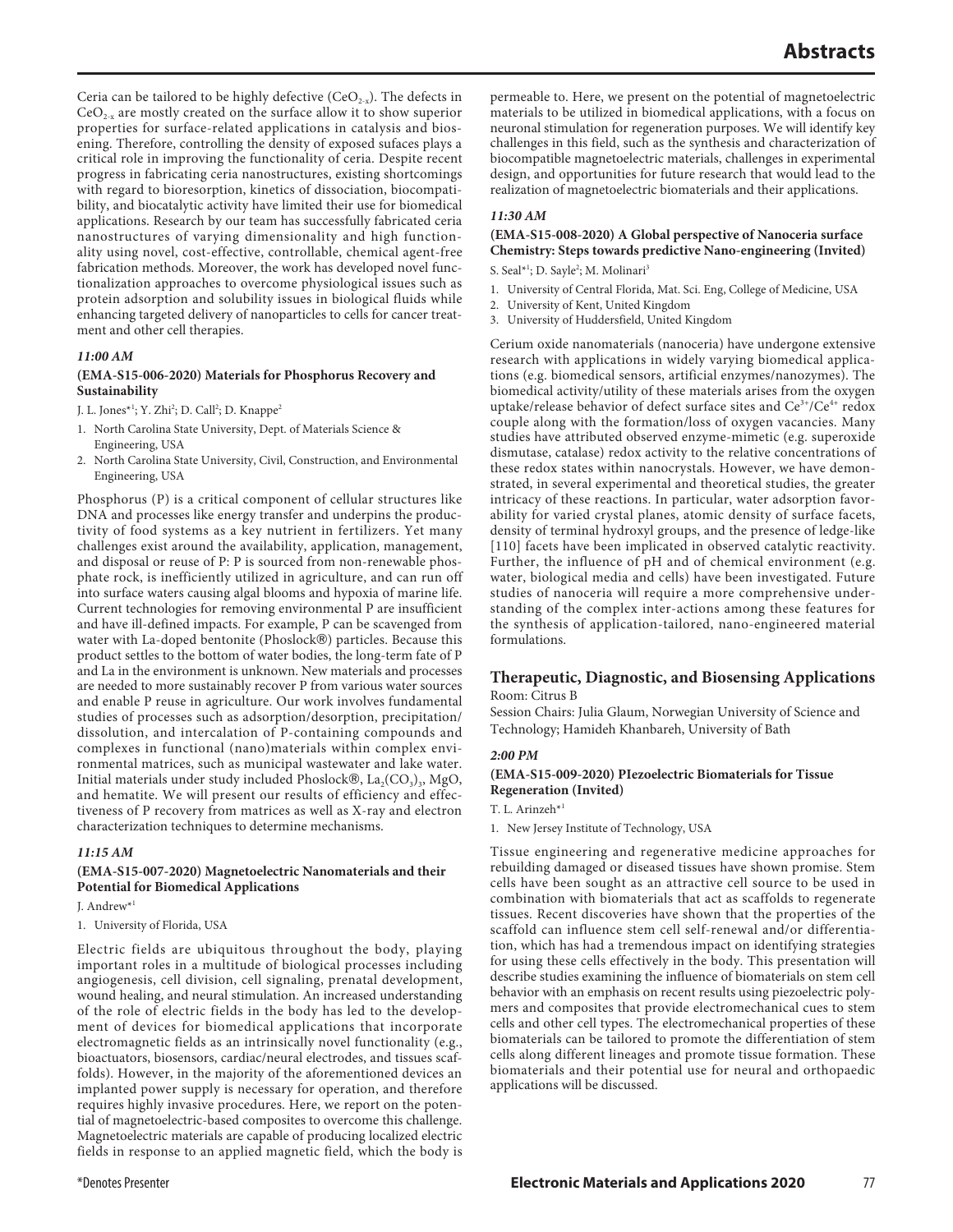# **Abstracts**

#### *2:30 PM*

#### **(EMA-S15-010-2020) Graphene Nanocomposite based Nano Materials Case Study: As an Electrochemical Biosensor**

A. Nemati<sup>1</sup>; N. Ahmadi<sup>2</sup>; M. Bagherzadeh<sup>4</sup>; E. Nemati<sup>\*3</sup>

- 1. Sharif University of Technology, Department of Materials Science & Engineering, Islamic Republic of Iran
- 2. Science and Research Branch, Islamic Azad University, Department of Materials Engineering, Islamic Republic of Iran
- 3. Ecole de Technologie Superieure, Mechanical Engineering, Canada
- 4. NSTRI, Material Research School, Islamic Republic of Iran

A class of nano materials based on graphene nanocomposites was synthesized to compare the effects of graphene and graphene QD on thephotoelectric properties as a biosensor. The nanoparticles of titania, ceria, and cerium-doped titania as well as tania-ceriagraphene QD nanocomposite (using hydrothermal method) were synthesized and characterized (by different techniques), after calcining at different temperatures. Finally, the glassy carbon electrode surface was modified by optimal nanocomposites. Electrochemical and photo-electrochemical tests of dopamine biosensors were performed in the presence of dopamine interfering agents such as ascorbic acid and uric acid. According to the obtained results, the electrical conductivity of CedT/RGO nanocomposite was increased from 4.6 (μS/cm) to 81.3 (μS/cm). In addition, the absorption spectrum of the nanocomposite was shifted toward visible wavelengths. The band gap of the titania was reduced from ~3.2 eV to ~2.65 eV in CedT nanoparticles and it was further reduced to ~1.95 eV in the CedT/RGO nanocomposite. The results showed that Titania-Ceria-reducedGr aphene oxide" nanocomposite for dopamine electrochemical biosensor with a linear range from 1 μMto 500 μM. Meanwhile, with Graphene QD nanocomposite as an electrochemical biosensor for dopamine with a linear range of 0.3 μM to 750 μM were selected as optimal compounds.

#### *2:45 PM*

#### **(EMA-S15-011-2020) Biodegradable Piezoelectric Polymers for Medical Applications (Invited)**

T. D. Nguyen\*1

1. University of Connecticut, USA

Measuring vital physiological pressures is important for monitoring health status, preventing the buildup of dangerous internal forces in impaired organs, and enabling novel approaches of using mechanical stimulation for tissue regeneration. Pressure sensors are often required to be implanted and directly integrated with native soft biological systems. Therefore, the devices should be flexible and at the same time, biodegradable, to avoid invasive removal surgery that can damage directly-interfaced tissues. Despite recent achievements in biodegradable electronic devices, there is still a tremendous need to develop a force sensor which only relies on safe medical materials and requires no complex fabrication process to provide accurate information on important bio-physiological forces. Here, we present a new strategy for material processing, electromechanical analysis, device fabrication, and assessment of a new piezoelectric Poly-L-lactide (PLLA) polymer to create a biodegradable, biocompatible piezoelectric force-sensor which only employs medical materials used commonly in FDA-approved implants, for the monitoring of biological forces. The sensor can be integrated with tissues and organs, forming self-sensing bionic systems to enable many exciting applications in regenerative medicine, drug delivery, and medical devices.

#### **Failure: The Greatest Teacher**

Room: Orange B

Session Chair: Geoff Brennecka, Colorado School of Mines

#### *5:00 PM*

#### **(EMA-FAIL-001-2020) Bulldozing through nanoscale mistakes (er… DISCOVERIES!) (Invited)**

B. Huey\*1

1. University of Connecticut, Materials Science and Engineering, USA

Let's face it, anyone who has ever tried AFM recognizes that it involves as much art as it does science. No, I don't mean that we paint our results. But it is sufficiently complicated that it requires "10,000 hours" to master. Otherwise, mistakes can easily lead to misinterpretations: 'representative' observations may not actually be reproducible; surface features may mask the effects we really want to investigate; and the sharp and fragile tip will likely in fact be broken. Each of these can obfuscate the results for all but the most expert AFM users. In fact, these have been persistent challenges for the past >30 years since the invention of AFM, largely resulting from our community's principle rule: protect the probe! But we can sweep away most of these problems by literally sweeping clear the surface. Or as we fondly think of it in the Huey AFM Labs—bulldozing the sample (carefully…and of course at the nanoscale). After all, archeologists use a toothbrush to expose dinosaur bones. We'll show examples where we've done the same at UConn. Just with much smaller 'dinosaurs.'

#### *5:30 PM*

**(EMA-FAIL-002-2020) Sintering - Science, Art or Luck? (Invited)** J. Blendell\*1

1. Purdue University, USA

Every student is taught that sintering is a well understood process that is driven by the reduction in surface area of the powder compact. In practice it never works out quite the way we teach it. The ability to produce materials with controlled density, grain size, and microstructure often involves a mixture of science, experience, and good fortune. In practice we find many systems that are unsinterable using simple compaction and heating. We then look to the suite of tool (aka tricks) that are known to aid sintering. The addition of MgO to  $\text{Al}_2\text{O}_3$  was the first case of making something sinterable to full density. But finding a similar magic additive or even understanding the role of MgO has been elusive. The use of applied pressure, fast heating, unique temperature profiles, and electric fields have been successful is some cases and failures in others. In many system even using all the tricks does not result in a useful sample. In this talk I will present a process for solving any sintering problem. This does not mean that you can sinter anything, but there are pathways you can follow to increase your chances. I will also present how we were unsuccessful in sintering the MgO-NiO system and how we solved the problem. It was not pretty but the student did graduate.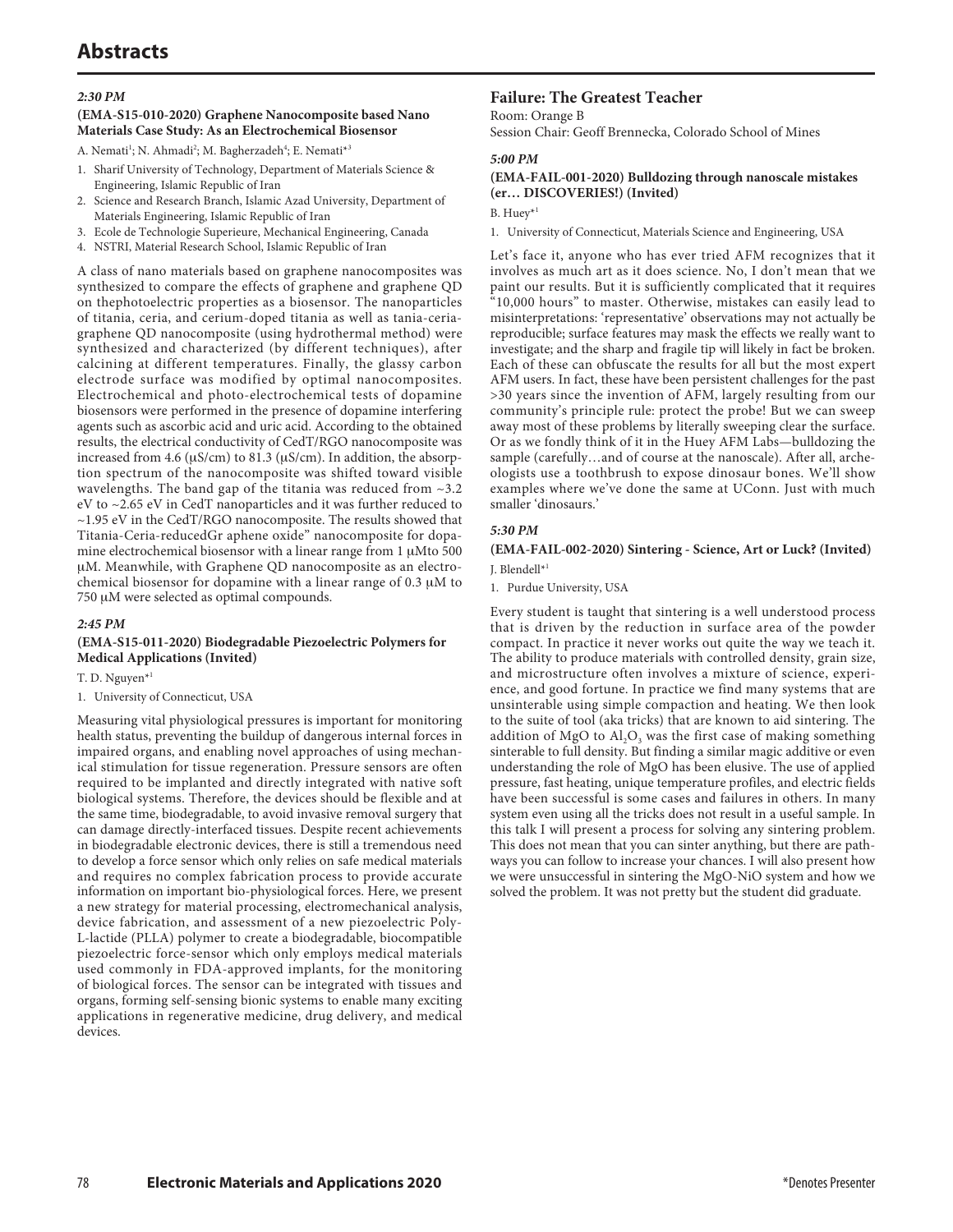#### **\* Denotes Presenter**

| $\mathbf{A}$    |
|-----------------|
|                 |
|                 |
|                 |
|                 |
|                 |
| Aggoune, W.  47 |
|                 |
|                 |
|                 |
|                 |
|                 |
|                 |
|                 |
|                 |
|                 |
|                 |
|                 |
|                 |
|                 |
|                 |
|                 |
|                 |
|                 |
|                 |
|                 |
|                 |

#### **B**

| Bagues Salguero, N 18 |
|-----------------------|
|                       |
|                       |
|                       |
|                       |
|                       |
|                       |
|                       |
|                       |
|                       |
|                       |
|                       |
|                       |
|                       |
|                       |
|                       |
|                       |
|                       |
|                       |
|                       |
|                       |
|                       |
|                       |
|                       |
|                       |
|                       |
|                       |
|                       |
|                       |
|                       |
|                       |
|                       |
|                       |
|                       |
|                       |
|                       |

| Bowes, P. C.* $\dots \dots \dots \dots \dots \dots \dots \dots \dots \dots \dots 24$ |
|--------------------------------------------------------------------------------------|
|                                                                                      |
|                                                                                      |
|                                                                                      |
|                                                                                      |
|                                                                                      |
|                                                                                      |
|                                                                                      |
|                                                                                      |
|                                                                                      |
| Brumbach, M.  12, 16                                                                 |
|                                                                                      |
|                                                                                      |
|                                                                                      |
|                                                                                      |
|                                                                                      |

### **C**

| Culbertson, C. M.  12, 41 |
|---------------------------|
|                           |

### **D**

| de Oliveira Machado, D. H.* 34 |
|--------------------------------|
|                                |
|                                |
|                                |
|                                |
|                                |
|                                |
|                                |
|                                |
|                                |
|                                |
|                                |
|                                |
|                                |
|                                |
|                                |
|                                |
|                                |
|                                |
|                                |
|                                |
|                                |
|                                |
|                                |
|                                |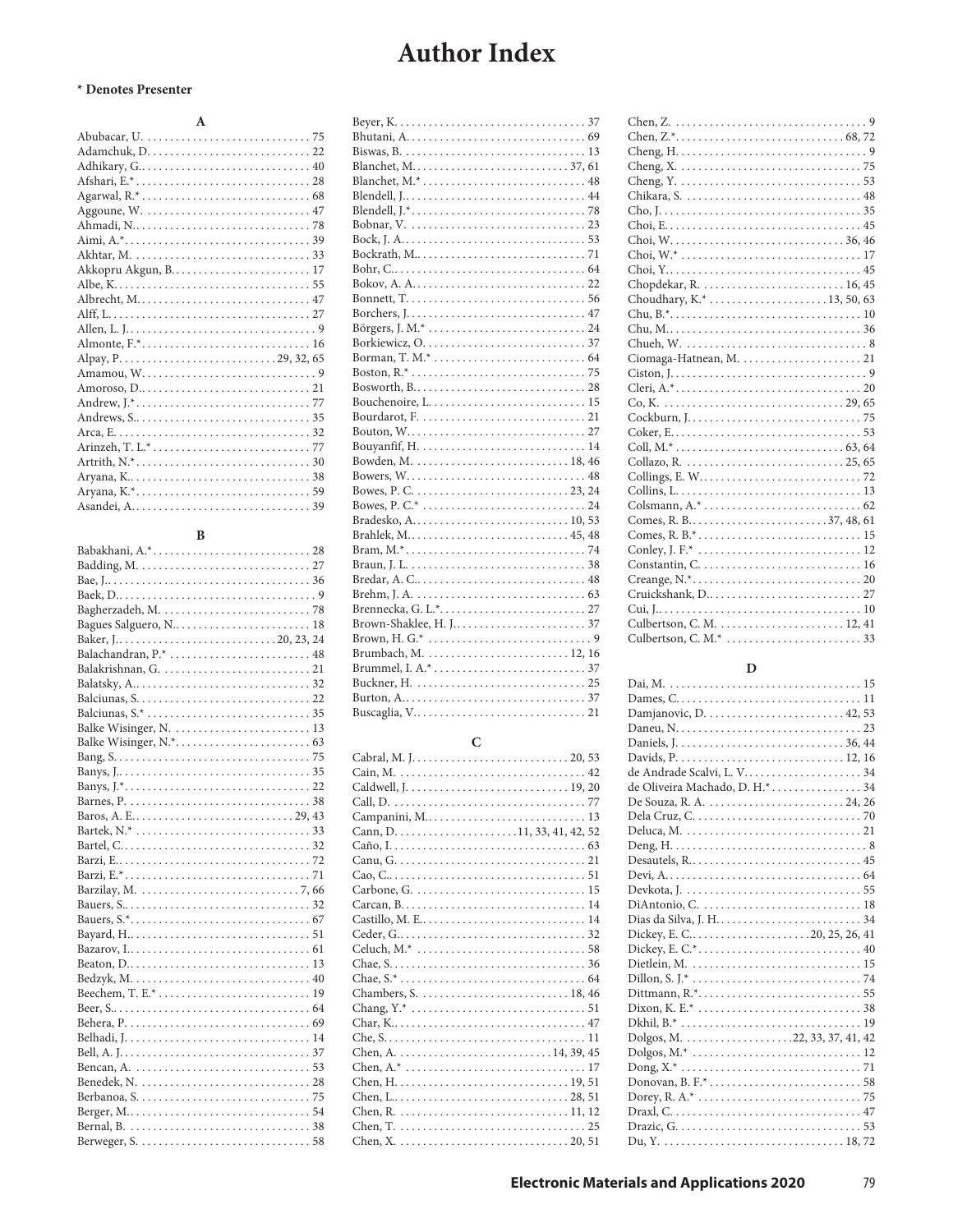| and the contract of the contract of the contract of the contract of the contract of the contract of the contract of |  |
|---------------------------------------------------------------------------------------------------------------------|--|

### **F**

| Farghadany, E.* 18 |
|--------------------|
|                    |
|                    |
|                    |
|                    |
|                    |
|                    |
|                    |
|                    |
|                    |
|                    |
|                    |
|                    |
|                    |
|                    |
|                    |
|                    |
|                    |
|                    |
|                    |
|                    |
|                    |
|                    |
|                    |
|                    |
|                    |
|                    |
|                    |
|                    |
|                    |
|                    |
|                    |
|                    |
|                    |
|                    |
|                    |
|                    |
| ⌒                  |

| $\mathbf{G}$ and $\mathbf{G}$ |
|-------------------------------|
|                               |
|                               |
|                               |

# **H**

| Hennig, R. G. 24, 31, 32, 51, 61, 62 |
|--------------------------------------|

| Henry, M. D.  12, 16                                                                 |  |
|--------------------------------------------------------------------------------------|--|
|                                                                                      |  |
|                                                                                      |  |
|                                                                                      |  |
|                                                                                      |  |
|                                                                                      |  |
|                                                                                      |  |
|                                                                                      |  |
|                                                                                      |  |
|                                                                                      |  |
|                                                                                      |  |
| Hire, A. C.*. $\dots \dots \dots \dots \dots \dots \dots \dots \dots \dots \dots 51$ |  |
|                                                                                      |  |
|                                                                                      |  |
|                                                                                      |  |
|                                                                                      |  |
|                                                                                      |  |
|                                                                                      |  |
|                                                                                      |  |
|                                                                                      |  |
|                                                                                      |  |
|                                                                                      |  |
|                                                                                      |  |
|                                                                                      |  |
|                                                                                      |  |
| Hopkins, P. E. 19, 20, 38, 58, 59                                                    |  |
|                                                                                      |  |
|                                                                                      |  |
|                                                                                      |  |
|                                                                                      |  |
|                                                                                      |  |
|                                                                                      |  |
|                                                                                      |  |
|                                                                                      |  |
|                                                                                      |  |
|                                                                                      |  |
|                                                                                      |  |
|                                                                                      |  |
|                                                                                      |  |
|                                                                                      |  |
|                                                                                      |  |
| Huang, $Y_1, \ldots, Y_n, \ldots, Y_n, \ldots, Y_n, \ldots, Y_n$                     |  |
|                                                                                      |  |
|                                                                                      |  |
|                                                                                      |  |
|                                                                                      |  |
| Hughes, L. A.* $\dots \dots \dots \dots \dots \dots \dots \dots \dots \dots 8$       |  |
|                                                                                      |  |

# **I**

| Irving, D. L.* $\dots \dots \dots \dots \dots \dots \dots \dots \dots \dots \dots \dots 23$ |
|---------------------------------------------------------------------------------------------|
|                                                                                             |
|                                                                                             |
|                                                                                             |
|                                                                                             |
|                                                                                             |
|                                                                                             |

**J**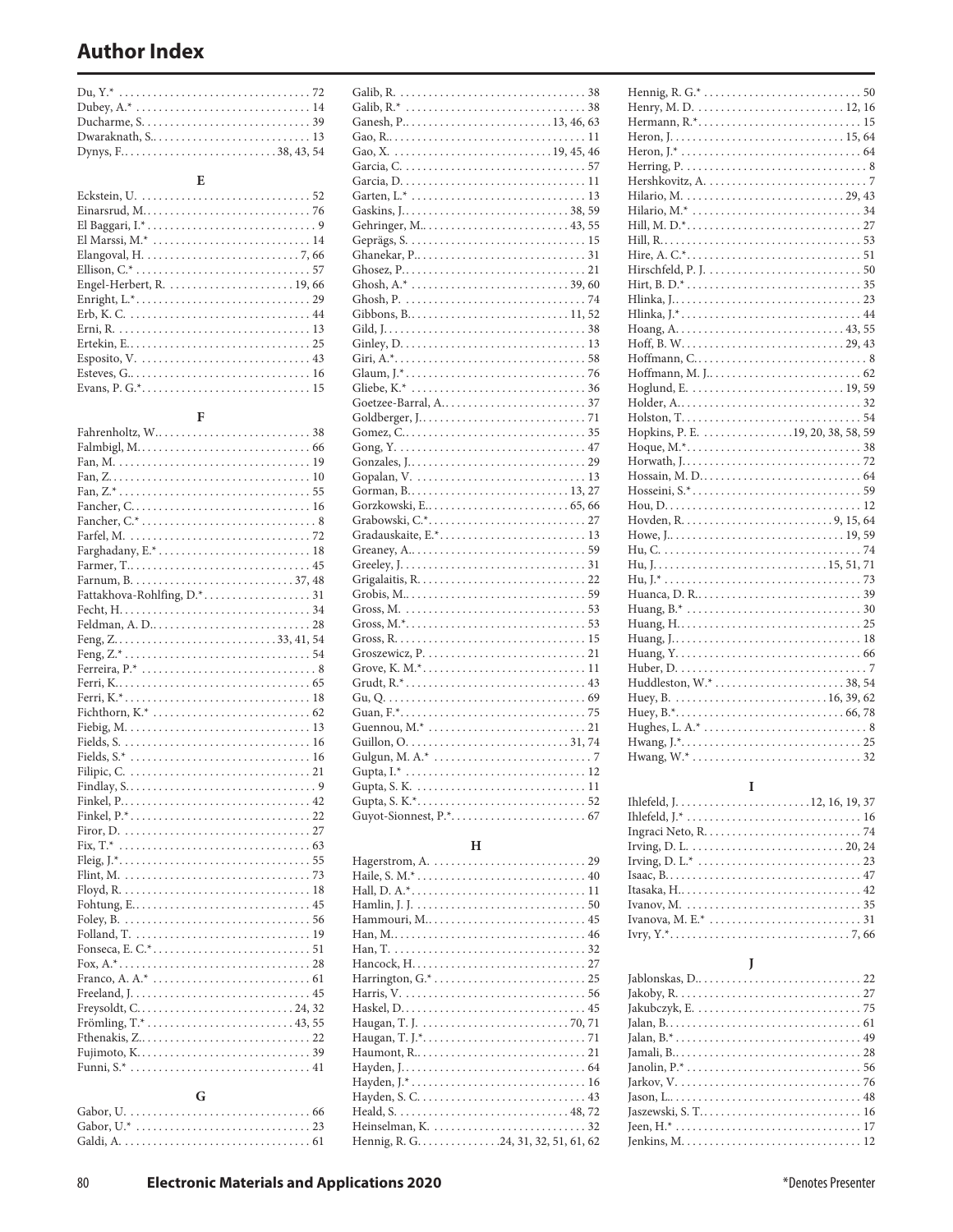| Jovanovic, $Z_{n_1}, \ldots, Z_{n_r}$ |
|---------------------------------------|
|                                       |

#### **K**

| Kalaswad, M.  19                                                             |
|------------------------------------------------------------------------------|
|                                                                              |
|                                                                              |
| Kaliyaperumal Veerapandiyan, V.*  21                                         |
|                                                                              |
|                                                                              |
|                                                                              |
|                                                                              |
|                                                                              |
|                                                                              |
|                                                                              |
|                                                                              |
|                                                                              |
|                                                                              |
|                                                                              |
|                                                                              |
|                                                                              |
|                                                                              |
|                                                                              |
|                                                                              |
|                                                                              |
|                                                                              |
|                                                                              |
|                                                                              |
|                                                                              |
|                                                                              |
|                                                                              |
|                                                                              |
| $Kim, N, \ldots, \ldots, \ldots, \ldots, \ldots, \ldots, \ldots, \ldots, 25$ |
|                                                                              |
|                                                                              |
|                                                                              |
|                                                                              |
|                                                                              |
|                                                                              |
|                                                                              |
|                                                                              |
|                                                                              |
|                                                                              |
|                                                                              |
|                                                                              |
| Kodumudi Venkatamaran, L. 43                                                 |
|                                                                              |
|                                                                              |
|                                                                              |
|                                                                              |
|                                                                              |
|                                                                              |
|                                                                              |
|                                                                              |
|                                                                              |

**L**

| 73               |
|------------------|
|                  |
|                  |
|                  |
|                  |
| Lau, C11, 12, 71 |
|                  |
|                  |
|                  |
|                  |
|                  |
|                  |
|                  |
|                  |
|                  |
|                  |
|                  |
|                  |
|                  |
|                  |
|                  |
|                  |
|                  |
|                  |
|                  |
|                  |
|                  |
|                  |
|                  |
|                  |
|                  |
|                  |
|                  |
|                  |
|                  |
|                  |
|                  |
|                  |
|                  |
|                  |
|                  |
|                  |
|                  |
|                  |
|                  |
|                  |
|                  |
|                  |
|                  |
|                  |
|                  |
|                  |
|                  |
|                  |

| M                                                                                        |  |
|------------------------------------------------------------------------------------------|--|
|                                                                                          |  |
|                                                                                          |  |
|                                                                                          |  |
|                                                                                          |  |
|                                                                                          |  |
|                                                                                          |  |
|                                                                                          |  |
|                                                                                          |  |
| Majoros, M. $\dots \dots \dots \dots \dots \dots \dots \dots \dots \dots \dots \dots 72$ |  |
|                                                                                          |  |
|                                                                                          |  |
|                                                                                          |  |
|                                                                                          |  |
|                                                                                          |  |
|                                                                                          |  |
|                                                                                          |  |
|                                                                                          |  |
|                                                                                          |  |
| Manuel, M51                                                                              |  |
|                                                                                          |  |
|                                                                                          |  |
| Mardilovich, P.  11, 52                                                                  |  |
|                                                                                          |  |
|                                                                                          |  |
|                                                                                          |  |
|                                                                                          |  |
|                                                                                          |  |
|                                                                                          |  |
|                                                                                          |  |
|                                                                                          |  |
|                                                                                          |  |
|                                                                                          |  |
|                                                                                          |  |
|                                                                                          |  |
|                                                                                          |  |
|                                                                                          |  |
|                                                                                          |  |
|                                                                                          |  |
|                                                                                          |  |
|                                                                                          |  |
|                                                                                          |  |
|                                                                                          |  |
|                                                                                          |  |
|                                                                                          |  |
|                                                                                          |  |
|                                                                                          |  |
|                                                                                          |  |
|                                                                                          |  |
|                                                                                          |  |
|                                                                                          |  |
|                                                                                          |  |
|                                                                                          |  |
|                                                                                          |  |
| Misra, $S^*$<br>19                                                                       |  |
|                                                                                          |  |
|                                                                                          |  |
|                                                                                          |  |
|                                                                                          |  |

Mohanty, B. C. . . 12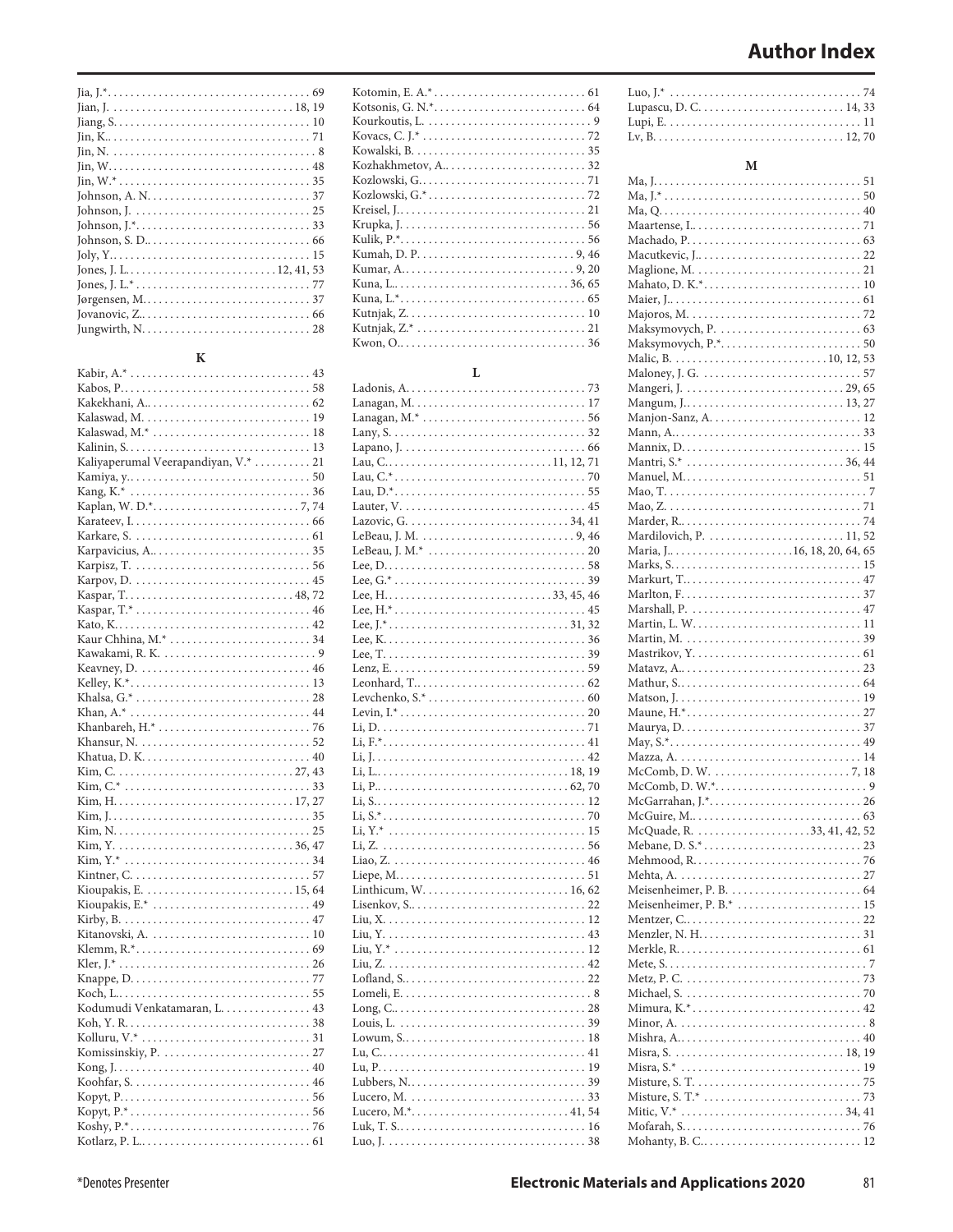| Moses, $J. \ldots \ldots \ldots \ldots \ldots \ldots \ldots \ldots \ldots \ldots \ldots \ldots 28$ |
|----------------------------------------------------------------------------------------------------|
|                                                                                                    |
|                                                                                                    |
|                                                                                                    |
|                                                                                                    |
|                                                                                                    |
|                                                                                                    |
|                                                                                                    |
|                                                                                                    |

# **N**

### **O**

#### **P**

| Patterson, E. A.*                                                                                         |
|-----------------------------------------------------------------------------------------------------------|
|                                                                                                           |
|                                                                                                           |
|                                                                                                           |
|                                                                                                           |
|                                                                                                           |
|                                                                                                           |
|                                                                                                           |
|                                                                                                           |
|                                                                                                           |
|                                                                                                           |
|                                                                                                           |
|                                                                                                           |
|                                                                                                           |
|                                                                                                           |
|                                                                                                           |
|                                                                                                           |
|                                                                                                           |
|                                                                                                           |
|                                                                                                           |
|                                                                                                           |
|                                                                                                           |
|                                                                                                           |
|                                                                                                           |
|                                                                                                           |
|                                                                                                           |
|                                                                                                           |
|                                                                                                           |
| 10                                                                                                        |
|                                                                                                           |
|                                                                                                           |
|                                                                                                           |
|                                                                                                           |
|                                                                                                           |
|                                                                                                           |
|                                                                                                           |
|                                                                                                           |
|                                                                                                           |
| Pramanick, $A$ , $\stackrel{*}{\ldots}$ , $\ldots$ , $\ldots$ , $\ldots$ , $\ldots$ , $\ldots$ , $21, 40$ |
|                                                                                                           |
|                                                                                                           |
|                                                                                                           |
|                                                                                                           |
|                                                                                                           |
|                                                                                                           |

# **Q**

### **R**

#### **S** Šadl, M. . . 12

| Schneider, C.  13                  |
|------------------------------------|
|                                    |
|                                    |
|                                    |
|                                    |
|                                    |
|                                    |
|                                    |
| Sehirlioglu, A. 18, 35, 36, 38, 54 |
|                                    |
|                                    |
|                                    |
|                                    |
|                                    |
|                                    |
|                                    |
|                                    |
|                                    |
|                                    |
| Shekhawat, D. 57                   |
|                                    |
|                                    |
|                                    |
|                                    |
|                                    |
|                                    |
|                                    |